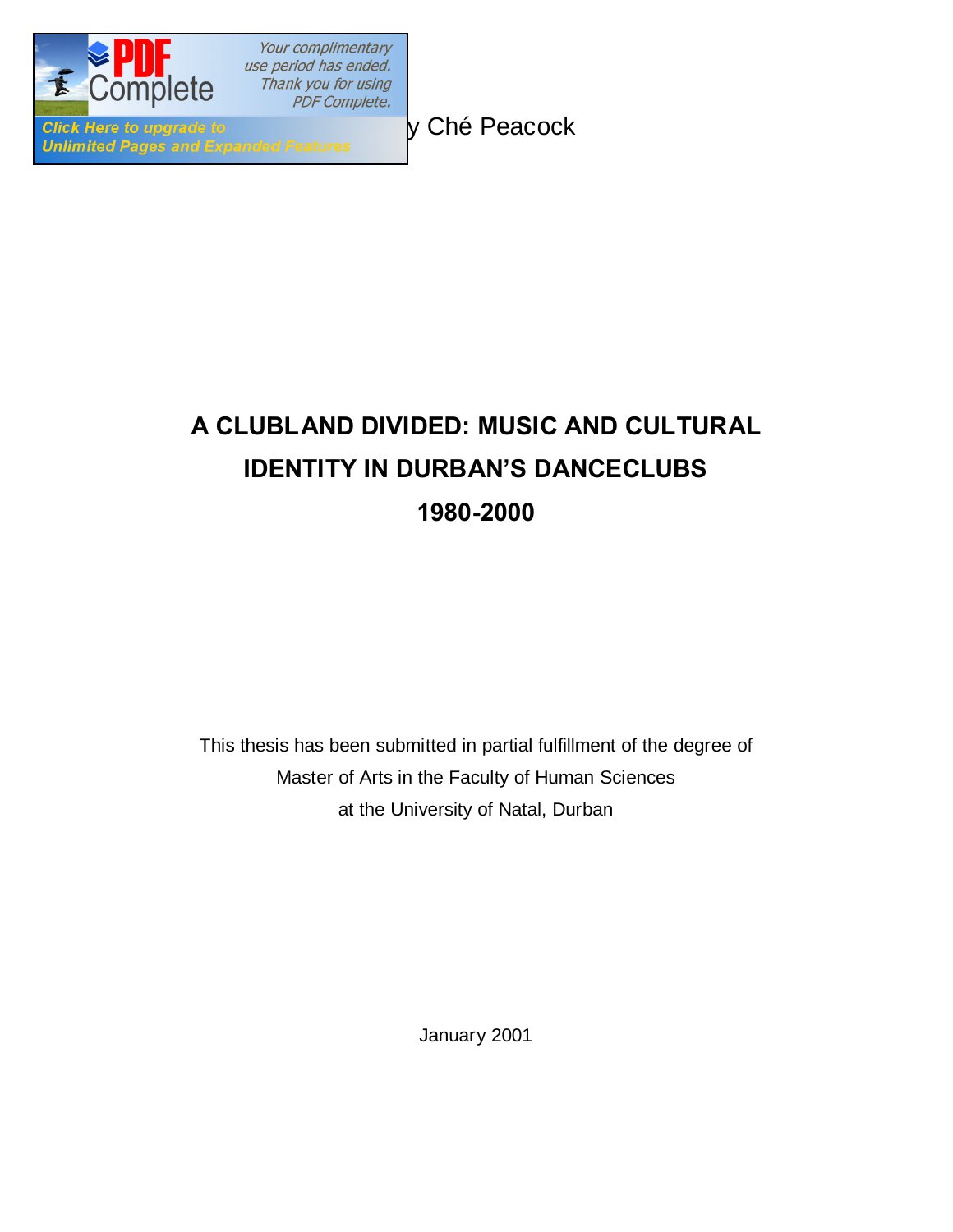

**Unlimited Pages and Expanded Features** 

Your complimentary use period has ended. Thank you for using **PDF Complete.** 

## **ACKNOWLEDGEMENTS**

The financial assistance of the Centre for Science Development (HSRC, South Africa) towards this research project is hereby acknowledged. Opinions expressed and conclusions deduced are those of the author and are not necessarily to be attributed to the Centre for Science Development.

Thanks to my supervisor Ruth Teer-Tomaselli for her patience, my parents Roy and Martaaria for their support and to Kirsten for her love.

Final thanks to all interviewees for their time and assistance.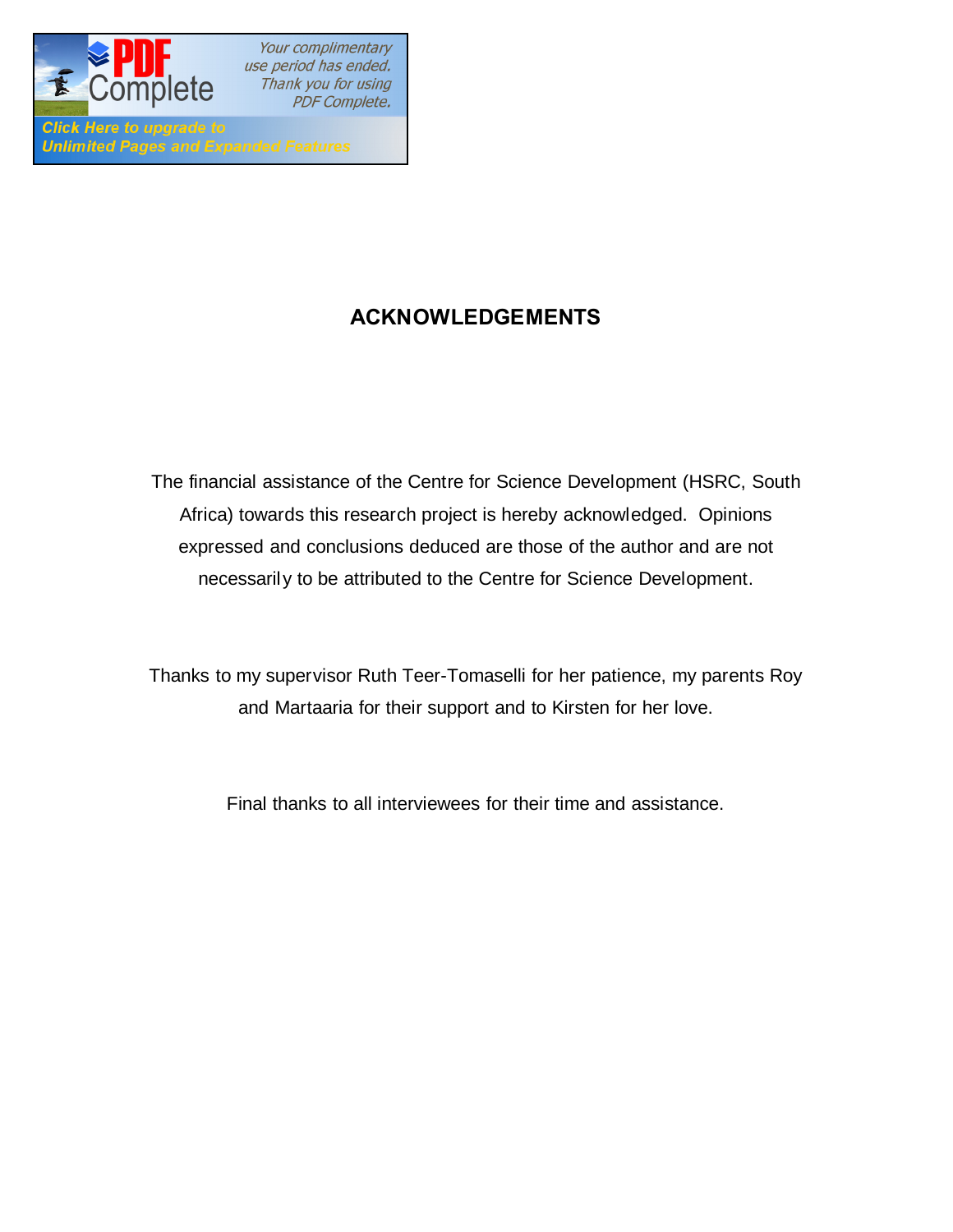

**Unlimited Pages and Expanded Features** 

## **DECLARATION**

This study represents the original work of the author and has not been submitted in any form to another University. Where use has been made of the work of others, this has been duly acknowledged in the text.

### $\tilde{o}$   $\tilde{o}$   $\tilde{o}$   $\tilde{o}$   $\tilde{o}$   $\tilde{o}$   $\tilde{o}$   $\tilde{o}$   $\tilde{o}$   $\tilde{o}$   $\tilde{o}$   $\tilde{o}$   $\tilde{o}$   $\tilde{o}$

Roy Ché Peacock January 2001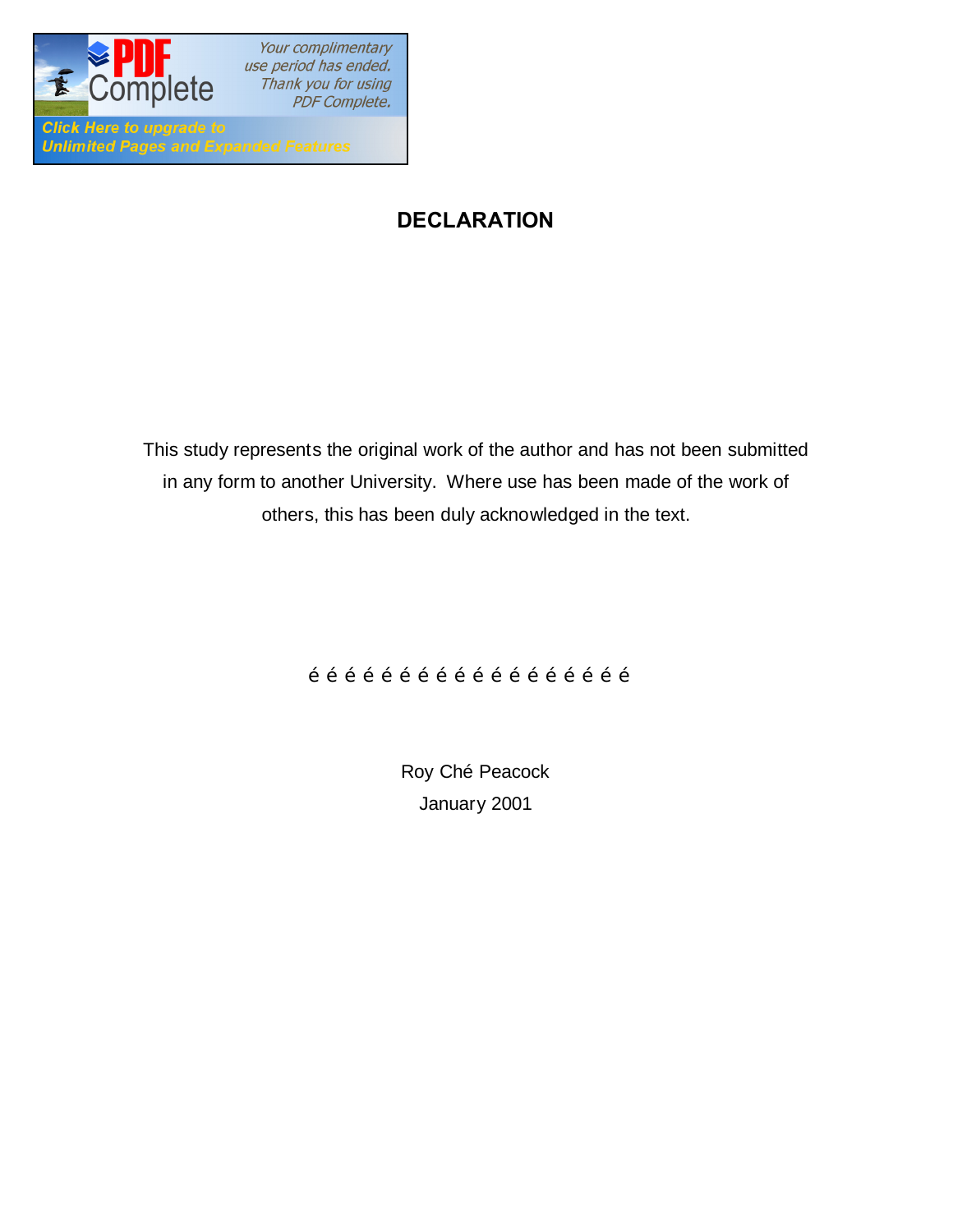

**Click Here to upgrade to Unlimited Pages and Expanded Features** 

#### ABSTRACT

This thesis introduces the reader to the evolution of the danceclub phenomenon in the city of Durban during the years 1980 to 2000. It is an evolution which is characterized by a fact that has been obscured and constructed by the historical processes of South Africa. This fact is the extent to which people were separated by the mechanisms of apartheid and the manner in which this separation seems to be perpetuated at present in the space of the danceclub. For this reason, the bulk of this thesis (contained in Chapter 2) consists in tracking the historical progression of danceclubs within each cultural grouping, during a particularly fluctuating historical period of South Africa.

The thesis attempts to express the implicit role of music in the identity of people and also focuses on the difficulty in communicating the relationship that people have with music. The danceclub is the site par excellence where music is consumed and, as result, it is the most unique opportunity for one to observe the relationship that various cultural groups as well as the individual have with music.

It is thus the intention of this thesis to understand the manner in which the music played at various danceclubs during the period researched has managed to construct and articulate the cultural identity of the group in question, as they choose to be entertained. Further it is also an initial attempt at expressing cultural identity *as* music.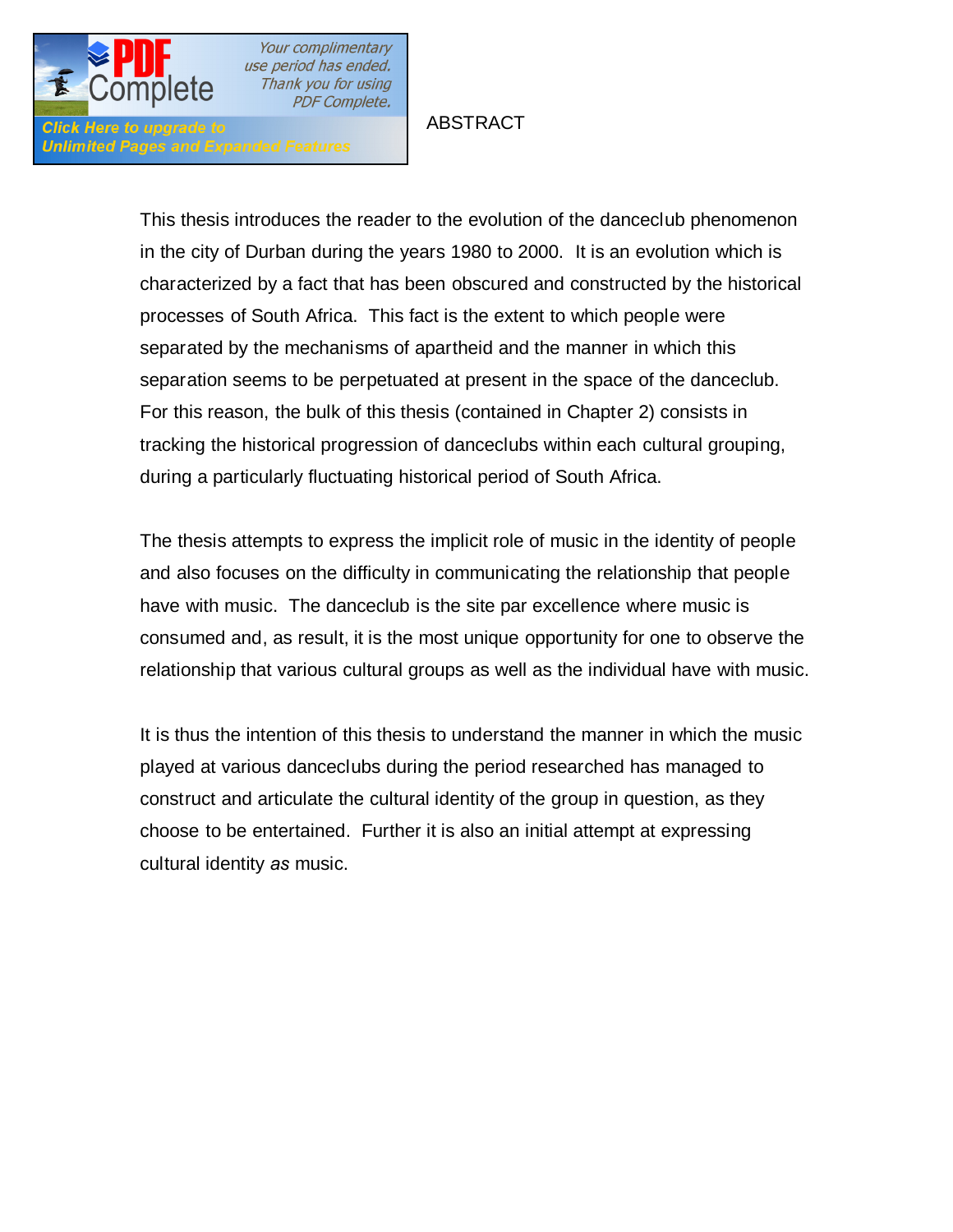

### **Introduction**

Click Here to upgrade to **Unlimited Pages and Expanded Features** 

> It as an insidious hand-me down of the past. Durban was one of S.A. as first cities to move to urban apartheid practice, despite consistent protests and defiance campaigns, and one of the last to move to a post-apartheid order. Divided socially and geographically along racial lines, not much has changed. People in Durban seem strangely afraid to step outside the boundaries once circumscribed for them, and which now are apparently self imposed. (Lauren Shantall in SL, July 1998)

The above quote serves as a starting point for this piece of research into the modern danceclub phenomenon as it has developed in recent times in Durban. Given the lack of traditional literary references and resources due to the novelty and uniqueness of the subject matter, it is important to acknowledge the preliminary nature of the research. As a point of reference, the above journalist is referring to the distinct lack of cross-cultural integration amongst the variety of danceclubs in Durban. When referring to the danceclub, I am speaking of that contemporary phenomenon which is a space dedicated to dancing under artificial lights with amplified sound.

Shantall seems concerned with the fact that the boundaries, which at one time legally divided race groups, are now being perpetuated out of choice in the contemporary danceclub environment. It is the broad aim of this research to uncover reasons for this being the case and further to attempt to understand the role of music in the existence of these boundaries as well as the cultural identity of the race group or the market that the danceclub caters for. A deeper question could query the notion of whether these previous, legally enforced boundaries are in fact real in a contemporary context or whether they manifest as a result of cultural difference.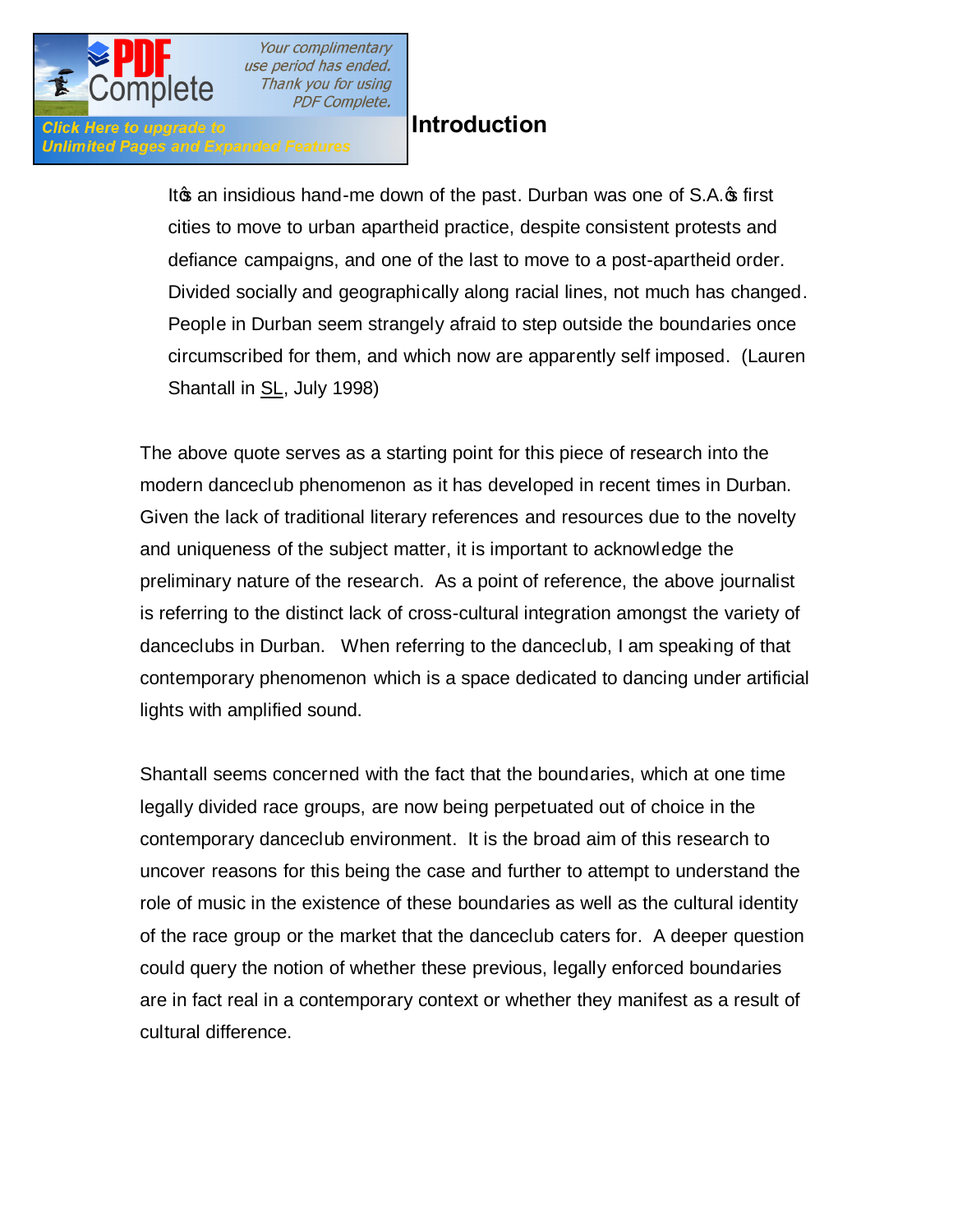

Click Here to upgrade to **res Unlimited Pages and Expanded Features** 

> I chose 1980 as a benchmark to start from because of the number of dedicated danceclubs that had started to grow in Durban during the 1970s. I am not saying that nightclubs or danceclubs in the format that I have referred to as  $\pm$ ontemporarygdid not exist prior to 1980. However, certain venues and clubs operating at the time and the discernible trends emanating from their activities set the precedent for the modern danceclub phenomenon and nightclub industry as it exists in Durban today. The twenty-year period researched spans a time of fluctuating fortunes and tides reflected in the different life circumstances of each market or race group.

#### Methodology

As mentioned before, due to the lack of literary sources on the subject matter, it is appropriate to explain the methodology of the most valid and reliable reference source that I have encountered thus far so as to contrast it with mine. In researching clubbing in the U.K. where contemporary club culture is fully entrenched, Ben Malbon (1999:32) chose to access the largest general group of clubbers and selected clubbing experiences that he believed he would have the least problems in accessing and gaining understanding of relatively quickly. His primary concern was attaining an equal relationship with interviewees so as not appear as an outsider. He believed his background as a casual clubber verified his credentials and made his interest genuine and empathic to his subjects. His second concern was ease of access regarding being a researcher in the clubbing fraternity.

Fortunately my experience within danceclubs began in 1995 when I started to collect records and teach myself how to DJ electronic dance music. It is not possible to be a DJ in a vacuum and consequently I became involved at various levels of production and organization within Durbanos growing electronic dance music culture. This allowed my approach to be from the perspective of an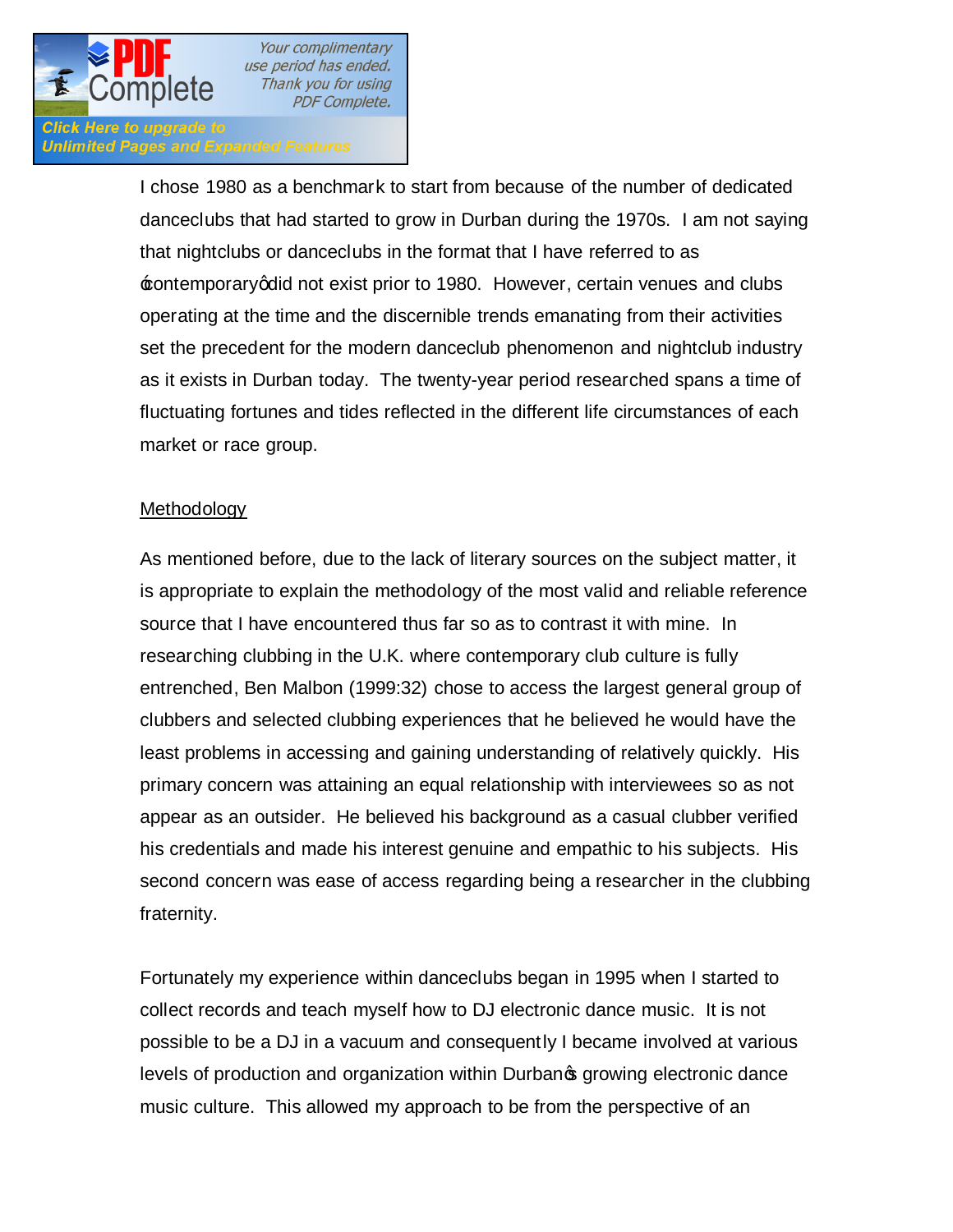

**Click Here to upgrade to clubbing at all levels.** This knowledge and experience Unlimited Pages and Expanded Features erelevant people who operated within the

clubbing industry at the organisational/next level, often because (I had either):

- 1. Worked with or for these people or,
- 2. Established contact with them as a result of my work in the local popular culture magazine/publishing industry or,
- 3. They were simply friends with similar experience in the field from past years.

The methodology includes interviewing club owners and managers, DJs, record company representatives, record store owners, journalists and music producers, which forms the basis of my investigation due to the lack of other reliable resources. This does raise the possibility on an interpretive dilemma with regards to remaining objective and thus I have included all interviews conducted in the appendix as reference material.

#### Relevant terminology

The music that is played in danceclubs is part of the popular music format. It varies according to audience, genre and location but popular music is considered amongst musicologists as not worthy of study because its purpose is its end. Having said that, jazz is considered a  $\pm$  serious amusic form worthy of study and as a result I am not considering jazz clubs. Further, we need to be aware of the relativity of such popular music. What may be popular music in one location may be the total opposite or referred to as *funderground qin another location*. Distinctions such as commercial or mainstream as opposed to underground, fringe or progressive are necessary when describing aspects such as the value, sincerity and support of a danceclub market or ethnic group. Here, as well, I feel it is necessary to say that the terms, market and race group, become interchangeable when referring to danceclubs because, in general, the economic status of most danceclub audiences coincides with the cultural identity of the race group for which that club is catering.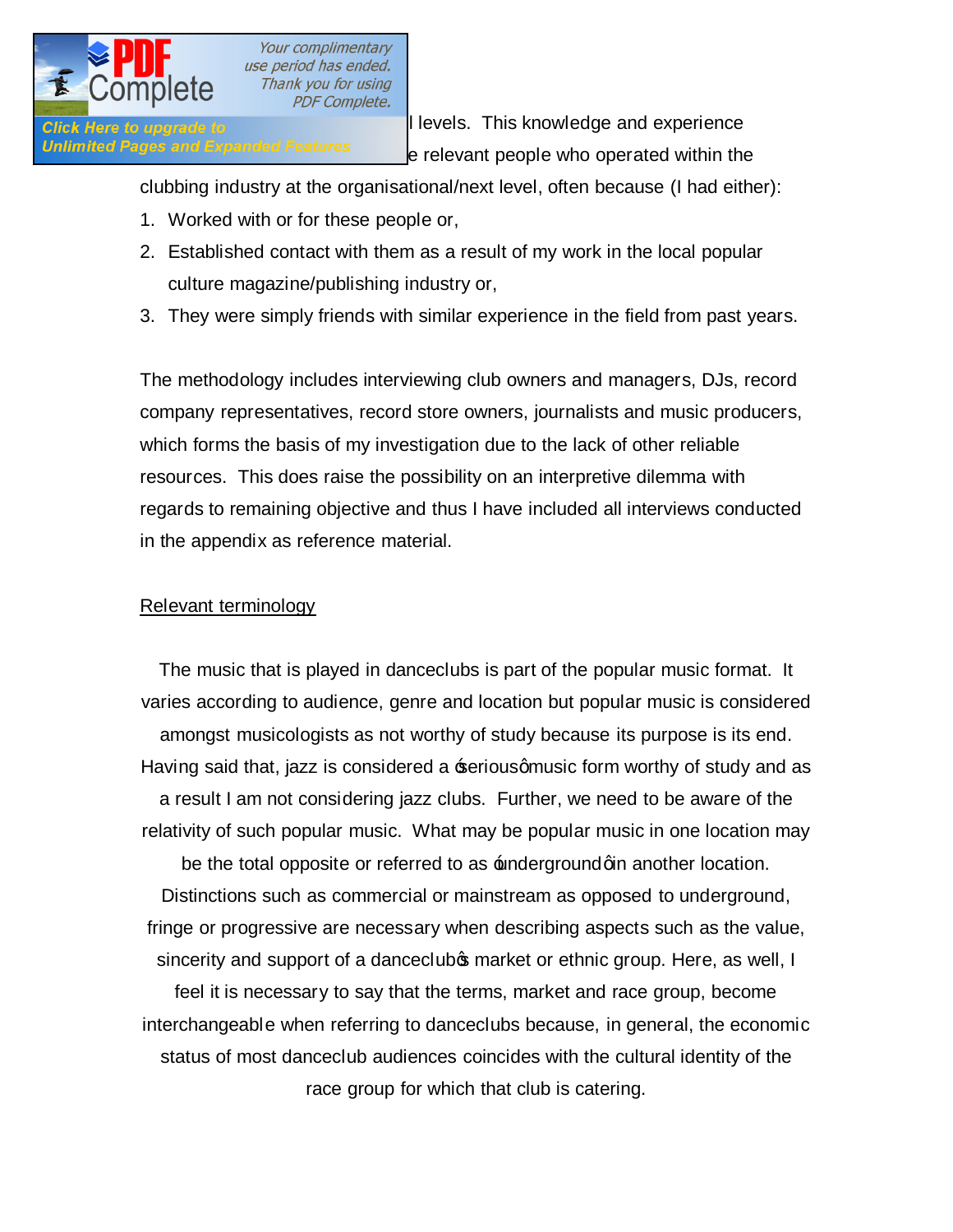

**Click Here to upgrade to** 

Unlimited Pages and Expanded Features eresearch is to unearth the role that music has

played in danceclub spaces (as they exist in Durban) in articulating the cultural identity of the market for which the club itself caters. The first chapter sets the theoretical parameters of writing about music and the interlocking nature of the relationship between music and identity. The second chapter unfolds the story of the danceclub phenomenon as it developed over the twenty year period researched. The third and final chapter draws together the manner in which the clubbing experience in Durban has managed to construct and articulate the identities of the various club-going groups *as* cultural identities.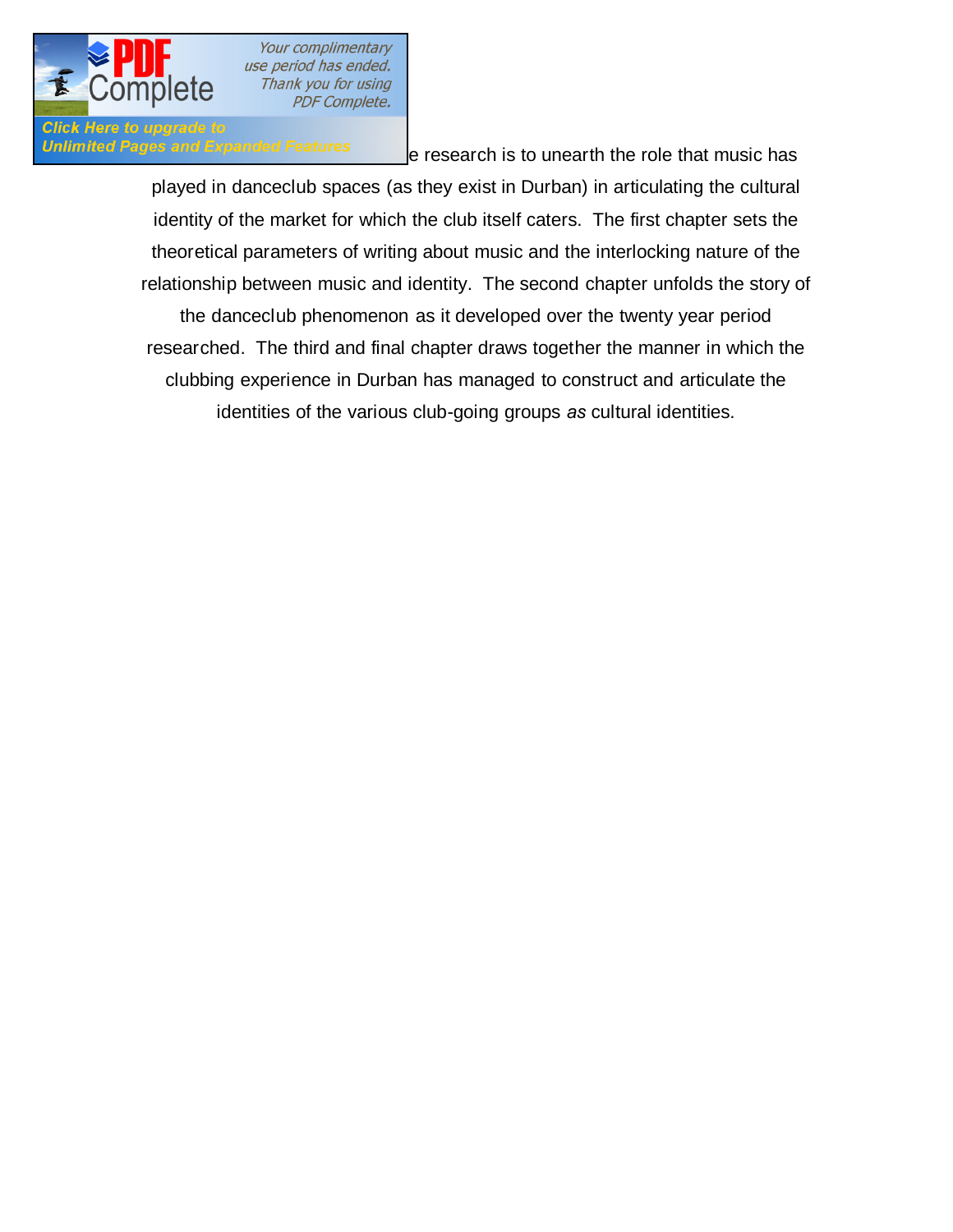

Click Here to upgrade to

**Unlimited Pages and Expanded Features** 

### **Chapter 1**

The acknowledgement of popular music as a subject of study has been a fairly recent occurrence, gaining recognition as a result of the pioneering work done by the Birmingham School of Cultural Studies in the early 1970s. However, the study of popular music is a field fraught with conceptual and methodological difficulties. These stem from conflicting beliefs as to the value of popular music. Simon Frith (1987:133) characterises the academic discussion of the value of popular music as taking the following syllogistic form:

Serious/classical music is meant to transcend social forces (i.e. has value in and of itself).

Social forces (of production and consumption) determine popular music. Therefore, popular music has no value outside of these social forces.

Frith (1987) reverses this logic by stating that transcendence is a characteristic which marks musicos patterning by social forces and not their freedom from them  $(1987:144)$ . It is the fact that  $%$  everyone in the pop world is aware of the social forces that determine gormal apop music . a good record, song or sound is precisely one that transcends these forces!+ (Frith 1987:136)

### **Writing about music**

As a medium, music is very difficult to characterise in words, let alone account for its effect. "Music relies on events and inflections occurring on many interdependent levels (melody, rhythm, harmony, timbre, texture, etc) simultaneously. Each of these has something of a syntactical dimension. a grammar of expectations, normal continuity, etc – and also a wide-open semiotic dimension." (McClary and Walser, 1990:278) This rather technical explanation of music could be a starting point for describing the conceptual difficulties facing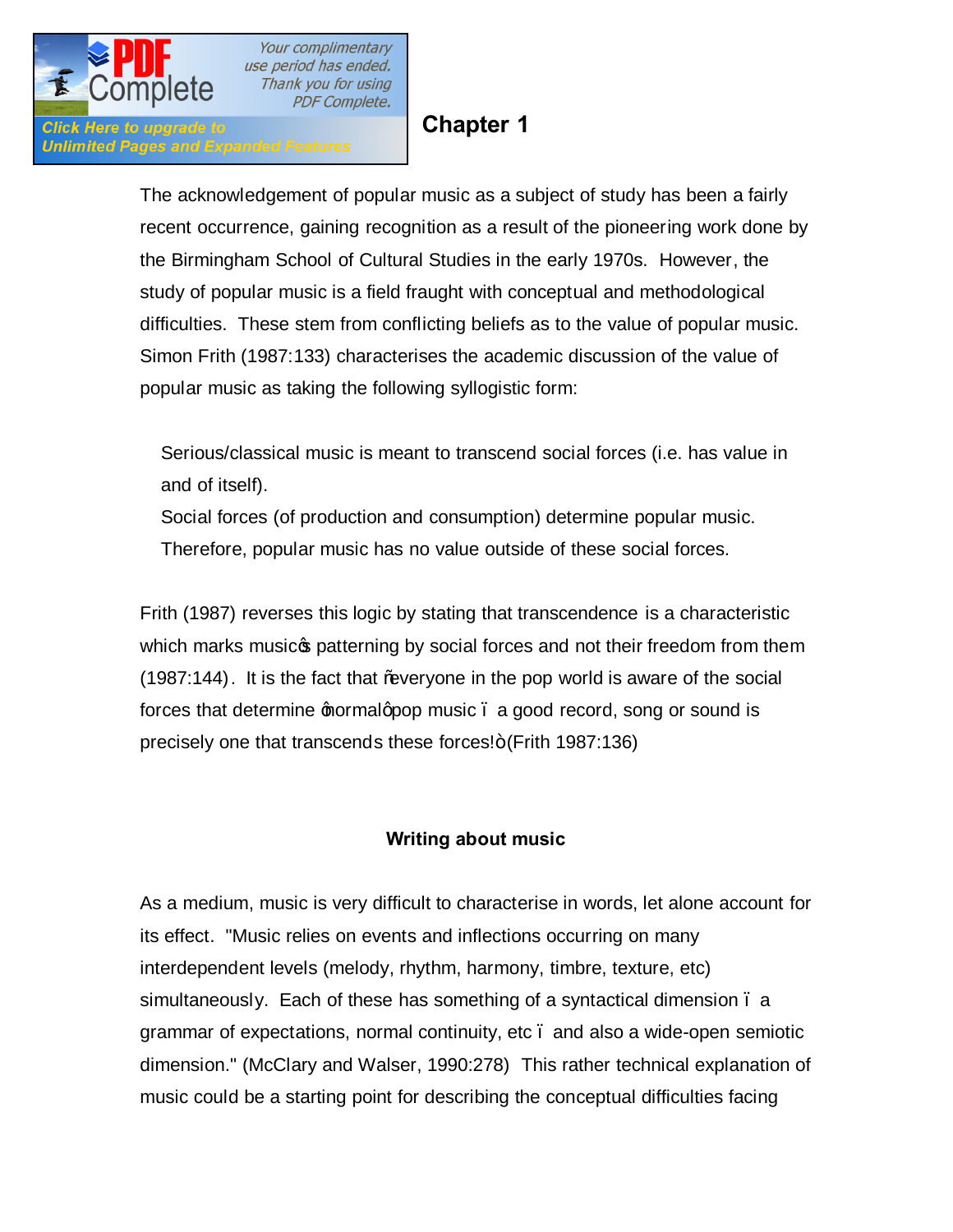

**Click Here to upgrade to relation the links between specific cultural or ethnic** Unlimited Pages and Expanded Features  $\frac{1}{2}$  of music which they appropriate and enjoy.

> However, that particular task "is made even more difficult by the fact that the music of one's own culture seems completely transparent" (McClary and Walser, 1990:278). It is the job of sociologists studying music to document the manifest effects of music and its processes, either on themselves or on other listeners but there is a point where sociologists cannot explain how the medium accomplishes its effects. In particular, when it comes to relating and documenting the links between the music of one's own culture, the process is obscured by the fact the one's music *is* one's culture. At this point, sociologists turn to musicologists in order to "reconstruct those levels of mediation which have always seemed so transparent. And these levels of mediation cannot easily be explained in words that mean anything to the listener" (McClary and Walser, 1990:278).

> Musicologists are defined into two groups, historians and theorists. The one works with names, dates and places while the other group works with musical structures in accordance with a strict methodology but both are dedicated to "the painstaking reconstruction, preservation and transmission of a canon of great European masterworks" (McClary and Walser, 1990:278). Consequently, the autonomous nature and *a priori* greatness of their subject matter are assumed. As such, the musicologist who wishes to work in the field of popular music is confronted with substantial methodological problems. The musicologist who wishes to engage in the study of any popular, non-% erious" music is immediately going against the central tenets of the discipline that defines his/her practice.

> Further, the musicologists who study popular music often attempt to apply the ideological principles of their discipline, which stems from this assumption of the greatness and autonomy of classical music, to a very different subject matter. This includes calls for an aesthetic of popular music. McClary and Walser (1990) argue that "insofar as the traditional agenda of aesthetics is tied to appeals to universal consensus that eliminate the possibility of political struggle over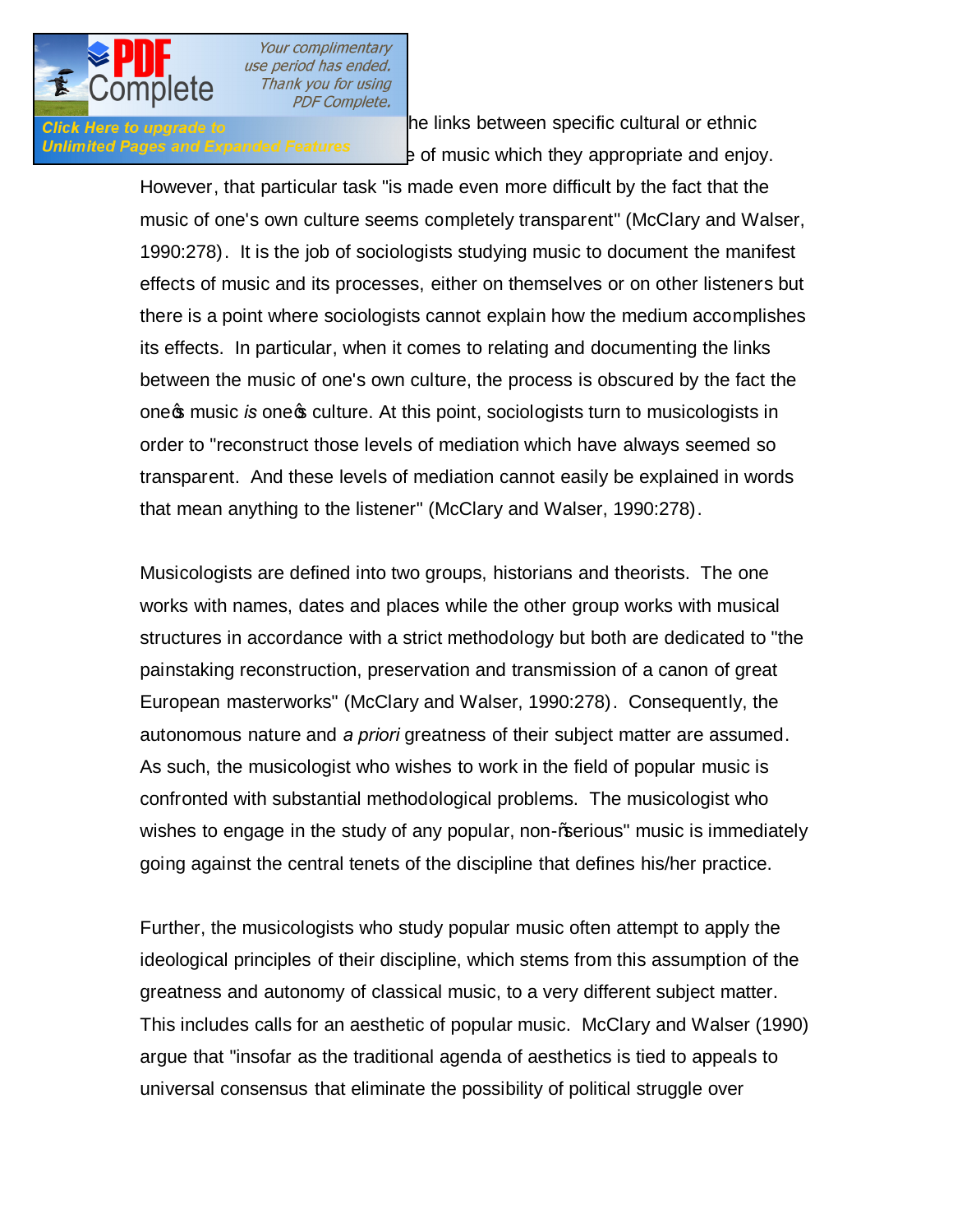

Click Here to upgrade to **EXECLIC ACCLICK** per se are incompatible with studies that treat Unlimited Pages and Expanded Features (1990:281). This characterisation of the

> anachronistic attitude towards the aesthetic and hence, value of popular music also translates into questioning the significance of music as a social medium. Shepherd (1991), on the other hand, embarks on a detailed analysis in order to establish the theoretical feasibility of music articulating socially mediated messages through sound (1991:7).

In earlier work, Frith (1987) argues that the sociological approach, in fact, makes an aesthetic theory of popular music possible. As mentioned above, Frithos argument rests on the fact that successful pop music defines its own aesthetic standard through its transcendence of social forces and consequently, transcendence is an issue that is important for the aesthetics of both popular music as well as serious/classical music. Later, Frith (1996) states that the aesthetic describes the quality of the musical experience and that the high/low distinction is irrelevant. Just because popular music is incorporated into aspects of our lives at both an obvious and subliminal level through various communication media, it does not mean that popular music does not have more or less meaning or relevance to the listener than classical/serious music does i.e. % becomes apparent that the high/low distinction doesnot really concern the nature of the art object, or how it is produced, but refers to different modes of *perception.* + (Frith 1996: 114)

#### **The significance of music as a social medium**

Institutionalised musicology's major criticism of popular music is the fact that because social forces determine popular music i.e. that which is beyond it, it has no value in and of itself. Classical or serious music which is the subject of institutionalised musicology's precise method, is created and exists for the sake of itself as music and thus, it is argued, has a transcendent, aesthetic value. The music that is the focus of ethnomusicology has value because of its expressive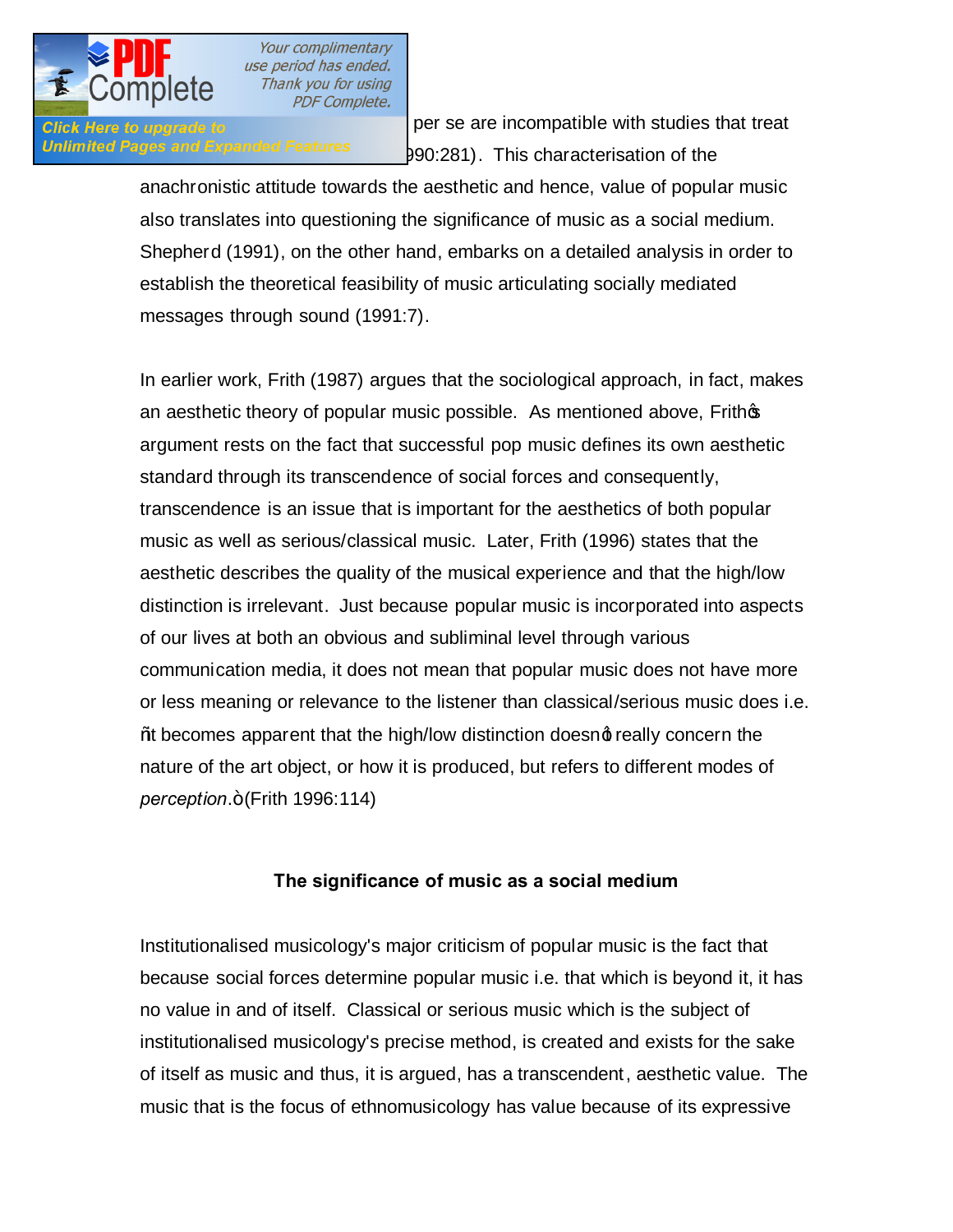

**Click Here to upgrade to and cultural properties of specific ethnic groups.** By extension then, Unlimited Pages and Expanded Features supplying usic's value suggests that because of its reliance

> upon the productive and consumptive patterns of society and because of its inherent sociality, it cannot have any aesthetic value. Hence, any attempt to engender the possibility of an aesthetic of popular music must begin by describing the significance of music as a social medium.

Shepherd (1991:5) believes in the study of all music *as* music i.e. stressing the centrality of sound to music as a social phenomenon as opposed to the arbitrariness which characterizes the structural relationship between sound and language. If human language helps to facilitate a distinction between thought and the world, then other partially arbitrary modes of communication (such as music) remind us of our connectedness to the world by means of their materiality. As such, Shepherd argues that the sound of music is heavily implicated in the process of meaning construction although not in a determining fashion (1991:7).

A central assumption of Shepherd's argument is the view that meaning in music is somehow located in its function as a social symbol (1991:13) but it is this reference to extra-musical factors which is highly contentious in terms of institutionalised musicology. To invoke a social theory of music, Shepherd maintains that two assumptions are necessary. Firstly, the collective reality of society (what he calls the 'world sense') is constructed by its members as opposed to being externally given. Secondly, the form that reality takes is significantly influenced by the medium of communication prevalent in that society, particularly if the groups with sufficient power encourage or permit it  $(1991:14)$ .

Further, he identifies two parallel dichotomies around which discussions of the social significance of music revolve. Firstly, that music can or cannot rely on the symbolic reference to specific objects and ideas in the world is predicated on the distinction between the physical and the mental, the outer and the inner, the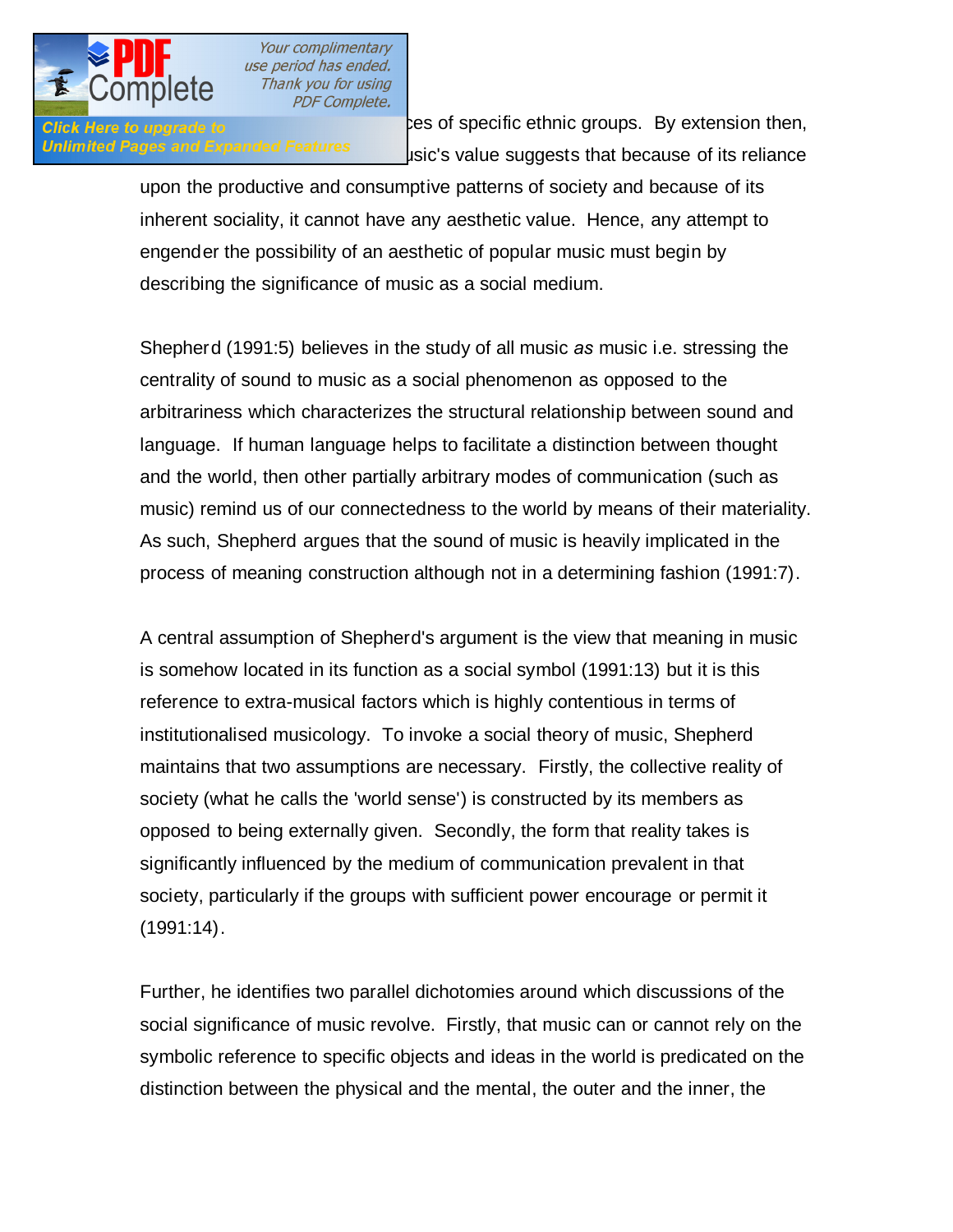

**Click Here to upgrade to condition of whether or not music is** condition of whether or not music is Unlimited Pages and Expanded Features is predicated on the distinction between symbol

> and meaning, form and content (1991:19). An important reason for identifying these dichotomies is to prove the inadequacy of what he calls psychologistic or absolutist theories of explanation for music's significance. The absolutists believe that the significance of music is in the total fluidity of inner life, that which is mental and quintessentially human. Music's symbol is its own meaning and its content is taken to be its form. It is this kind of absolutist thinking which underlies the premises of institutionalised musicology.

> Shepherd undertakes to describe how it is that this kind of psychologistic, absolutist thinking came to prevail and become articulated in the premises underlying institutionalised musicology. In other words, how it is that the collective reality or world sense of society as well as the influence of the prevalent medium of communication in society has produced such a mode of thinking about the significance of music. He starts by making a comparison between what he calls the 'oral-aural' and the 'visual' world sense which are characteristic of pre-literate and industrial societies respectively. In order to understand the oral-aural world sense, Shepherd believes "it is necessary to understand some of the inherent qualities of sound as a perceived phenomenon" (1991:20). Sound is evanescent; it only exists as it is going out of existence. It is more symptomatic of the flow of time and evokes a sense of space different from other sensible phenomena. It is symptomatic of energy and is dynamic, requiring an immediate response "and does not allow so much time or the space necessary for initial avoidance, subsequent, cooler exposure and considered rationalization" (1991:21).

> It is bearing these qualities in mind that Shepherd describes the manner in which meaning is constructed for pre-literate societies. It is sound which underlines the dynamic immediacy of the environment to the extent that pre-literate societies could be said to temporalize space and industrial (literate) societies spatialize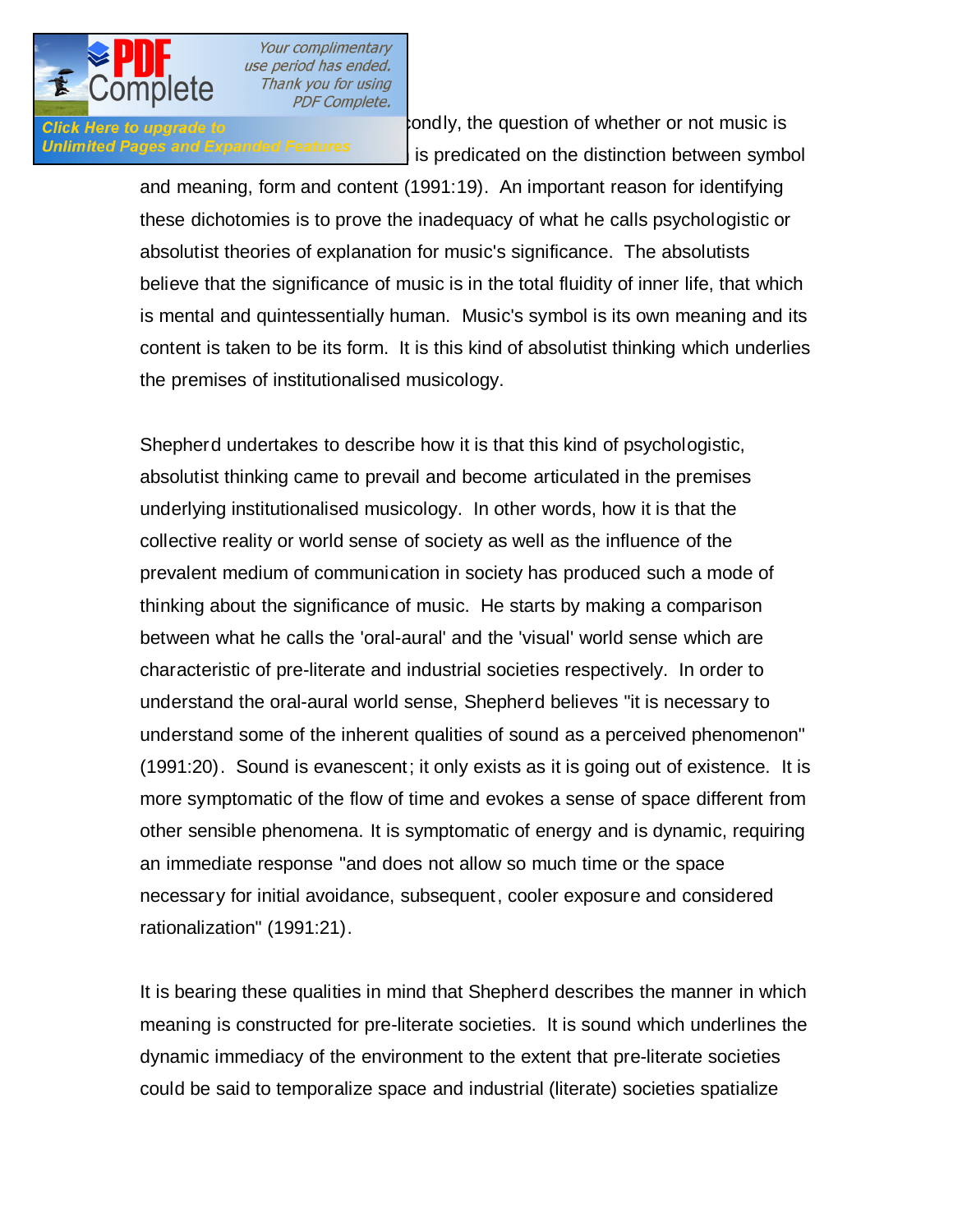

Click Here to upgrade to **Because Spoken words in pre-literate** societies cannot be divorced form Unlimited Pages and Expanded Features humunication, and because of the indissoluble

> links between people, the universe and sound, words come to have an immediacy and power little known in industrial societies." (Shepherd 1991:28) With the advent of literacy, an historically based dialectic emerges in comparison to a orally based dialectic. Out of this dialectic, a comparatively based rather than mythologically mediated critical method grew which privileged the visual at the expense of the auditory. Consequently, visual stimuli underline the distancing and separateness of events and objects from each other and individual people (1991:25).

The advent of phonetic literacy further expands the dichotomous nature of music's social significance "by facilitating the creation and mediation of thoughts in isolation from any spoken word. These thoughts can then be translated back into the world of spoken discourse." (1991:27) This has implications for the distinctions made between form and content, meaning and symbol. Further, the impact of the invention of movable type printing was facilitated by the concepts of sequentiality and arrested time, which characterised the industrial world sense. It is this invention which encouraged "the formulation of a dominant 'Western' epistemology in its most crystalline form" (1991:37). This was done, firstly, through the notion of uniformity in terms of the physical (a unified pictorial space) and the mental (through the reader internalizing a permanent, finished and individually propagated piece of knowledge). Secondly, by means of the notion of repeatability which, expressed through the medium of the printed page, reinforced the linearity of the future (in the same way that historical dialecticism inculcated a linear sense of the past).

Thus phonetic literacy, historical dialecticism, uniformity and repeatability gave man the tools for an analytic, linear, cause and effect epistemology which informed the notion of a scientific method most commonly associated with the Newtonian-Laplacian view of the universe (1991:39). Hence, the combination of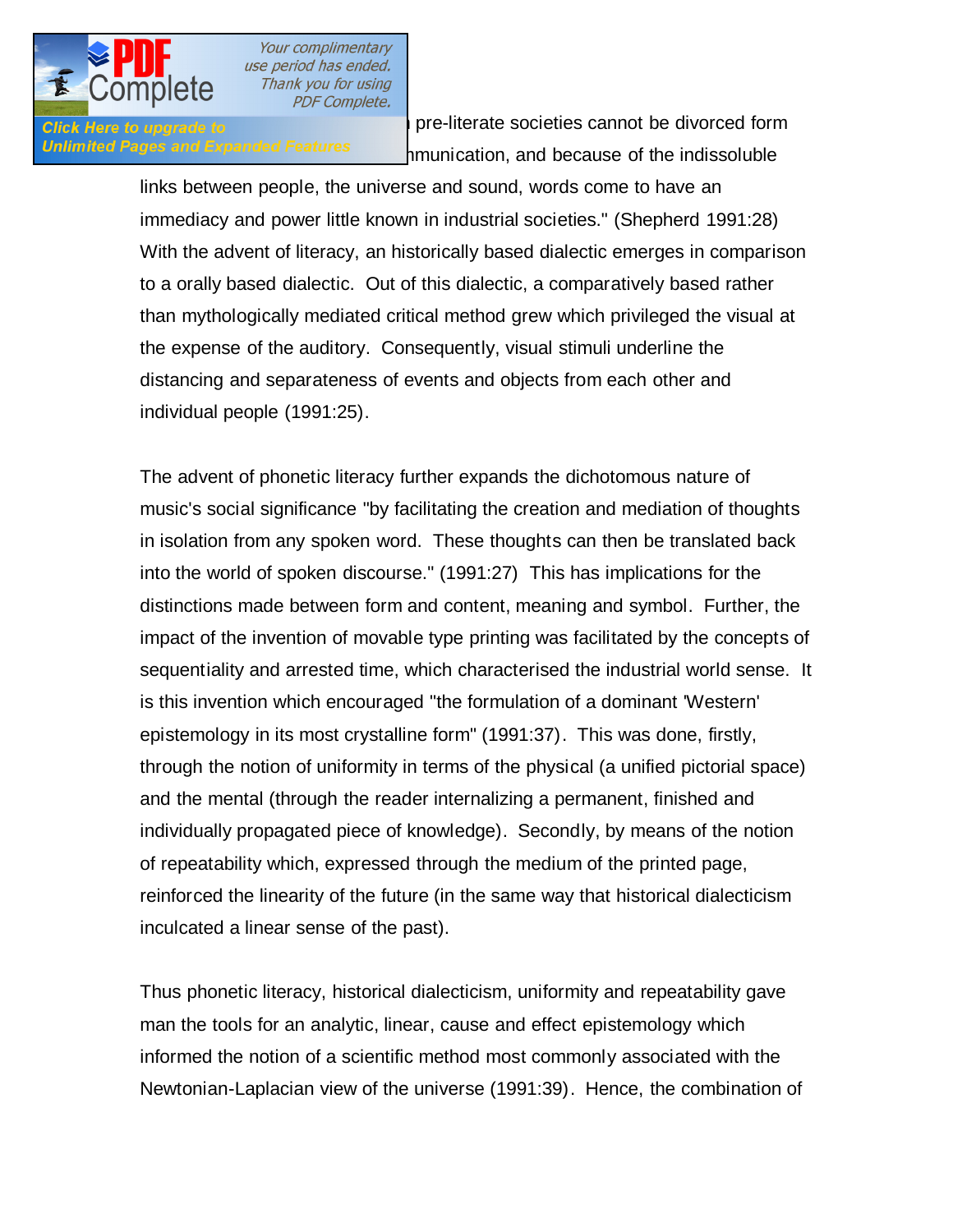

Click Here to upgrade to **the laws** of nature being determined and Unlimited Pages and Expanded Features eality consists only in the material produced an

> all-inclusive cosmology. As such, "Western man failed to differentiate between what was legitimately predictable and controllable in terms of Newtonian mechanics and what lay outside the field of these laws" (1991:39). It led people to believe that everything is explicable when reduced to its analytic constituents therefore that which cannot be reduced i.e. made visually explicit, is nonknowledge. Hence, it is Shepherd's view that it was this inability of Western man to differentiate between what is and what is not genuinely material-factual in the universe which led to an unfounded assumption of objectivity (1991:42).

> Shepherd develops his argument further by not only showing a strong correlation between the prevalent mode of communication and the world sense of industrial society but by showing a correlation between that mode of communication and the social structure informed by that world sense. He argues that the dominant world sense and the prevailing social structures of industrial societies have militated against the acceptance of a social theory for the significance of music. As such, the social structures of industrial society are characterised by "a highly developed division of labour, a hierarchical class structure and the centralism of nationalism" (1991:49). Furthermore, it is the role of what Shepherd calls the legitimator (those individuals, for example, with highly specialized knowledge and who work in conjunction with those who govern), to produce and define knowledge for and on behalf of people in society. As a result, for the centralised dissemination of knowledge, which is characteristic of industrial society, to remain unchallenged, knowledge must be conceived according to an absolute or objective idealism. Knowledge and reality, therefore, is conceived as given rather than socially constructed; and meaning, being isolated from its social context, is grounded in a scheme of absolutes (1991:49-52).

The first challenge to this centralised dissemination of knowledge came with the rise to power of the middle classes. Drawing on an argument of Raymond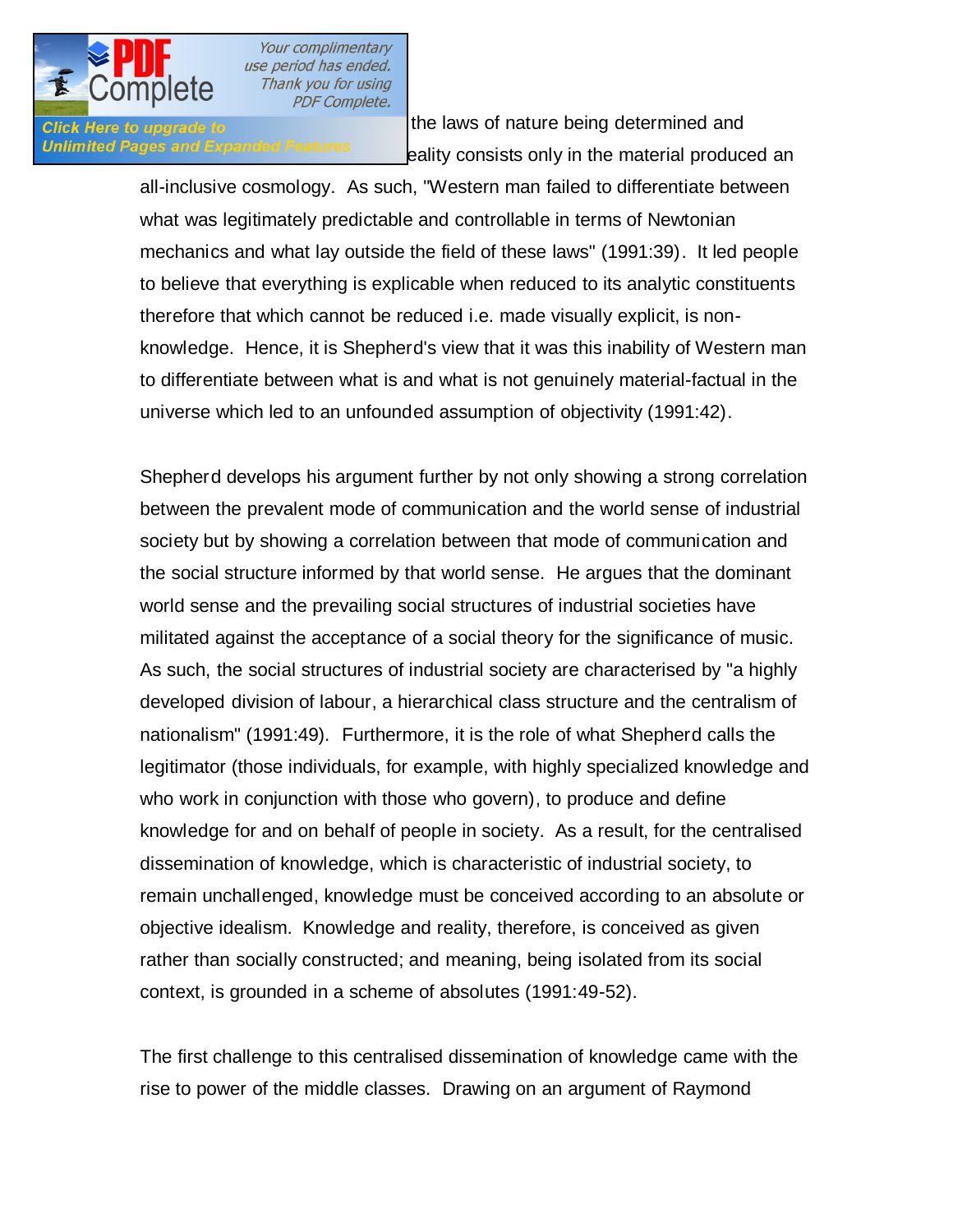

Click Here to upgrade to **New York Click Here to upgrade to** Shepherd areas that at this time, the notion of art as an Unlimited Pages and Expanded Features by the into significance. The misguided parallel of

> conflating art with reality forced artists and writers back into the view that culture is meant to attain to one indivisible, essential truth (1991:52). In other words, those involved with traditional art forms claimed that their art forms best reveal essential reality. From these claims, there originated the more dubious elitist argument that conflates culture with intellect and superior minds. With respect to the producers of music of the time, it was the notion of a musically gifted minority which was transcendentally inspired that produced an objective aesthetic applied to music. Such an aesthetic assumes there are fixed criteria against which all music can be judged and it is this aesthetic which informs the central tenets of institutionalised musicology (1991:55). Hence, Shepherd has, through his complex argument, managed to demonstrate how it is that such absolutist thinking has managed to define the approach of institutionalised musicology.

> A further corollary to his argument is that by arguing for the social significance of music, musicologists and aestheticians would be required to question the social and political structures within which they live i.e. question the nature of the centralised structures of society. As a result, such questioning would put their own socially designated roles into doubt and, as such, by ignoring the social nature of music, they articulate the predominant modes of thought and social organisation in industrial societies. Therefore, Shepherd has argued that it is the collective reality or world sense of society as well as the influence of the prevalent medium of communication in society that has produced such an outdated mode of thinking about the social significance of music. At the same time, he has shown how the deficiencies of our social organisation have resulted in "the inability of most musicologists, music theorists and aestheticians to follow through on the implications arising from the related aesthetic and political problems surrounding the 'meaning' of music" (1991:73).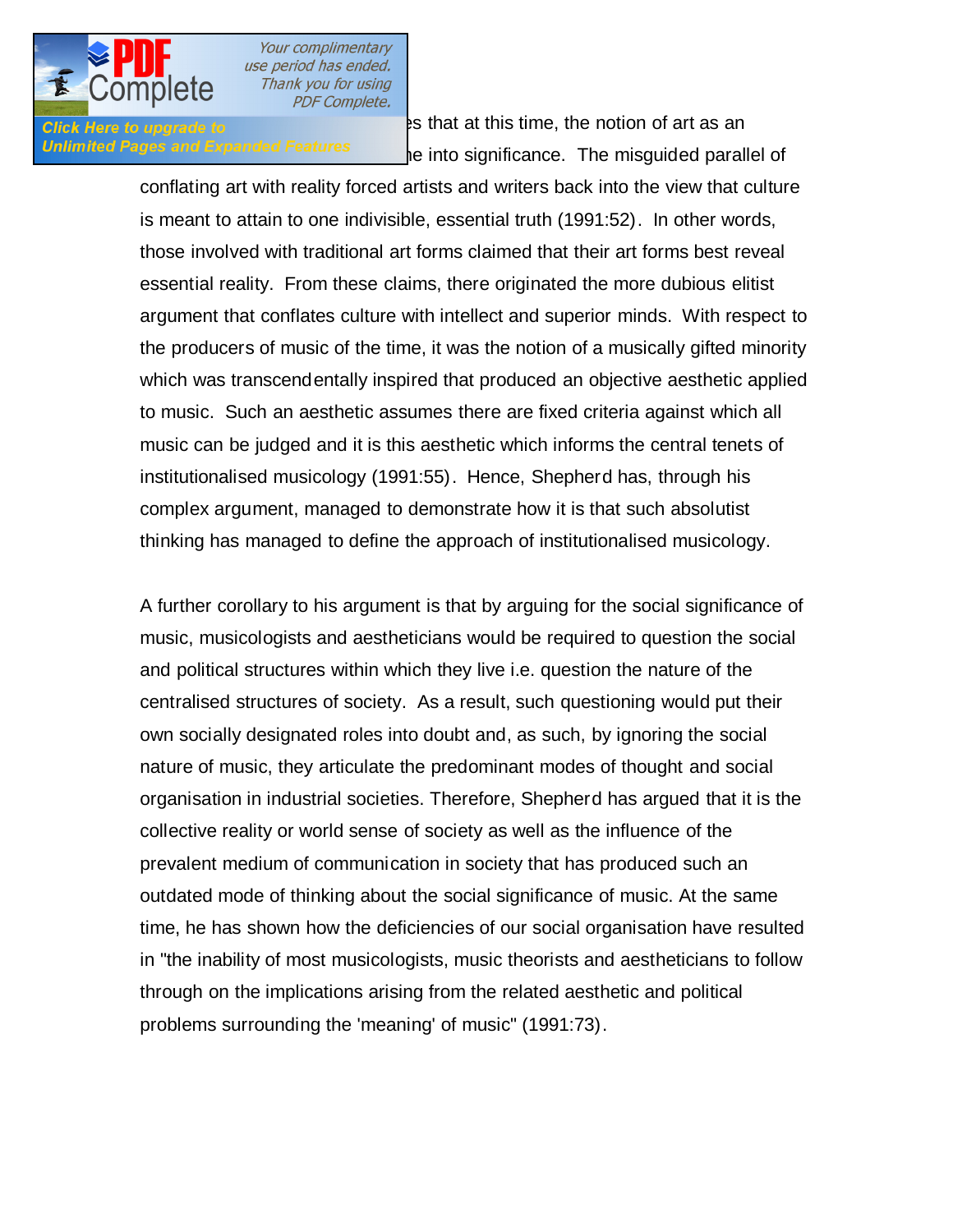

#### Click Here to upgrade to **Unlimited Pages and Expanded Features**

#### **[The sociological ap](http://www.pdfcomplete.com/cms/hppl/tabid/108/Default.aspx?r=q8b3uige22)proach to popular music studies**

The following part of the research is dedicated to tracing the development of the sociological approach to popular music, as Frith (1987) calls it, in order to compare the one-dimensional paradigmatic approach it has had to rely on, with that of institutionalised musicology.

The effects of mass culture had already been noted in the 1930's (the most severe critique coming from the Frankfurt school) and as new styles of nonclassically oriented music styles started to develop they generated a following, particularly amongst young audiences. Jazz and blues as subject of musical study had already begun at this time but this was usually derogated when compared to the popular music of the time. The field of sociology started to designate the youth as a category of social study especially in the post-W.W.II era. In particular, sociologists were interested in the issue of youthful deviance, leisure activities and consequently patterns of consumption as a result of their increased spending capacity during this time. It was the various explicit styles of youthful groups as an apparently implicit critique and expressive subversion of the hegemonic forces in society, which further attracted the interest of sociologists and whose subsequent research crystallised under the subcultural paradigm in the 1970s. It is here that the type of music consumed by these subcultural groups became part of the analysis of this new sociological phenomenon i.e. subcultures. With the acknowledgement of the role that popular music played in the lives of these subcultural groups, the process of popular music production came under scrutiny, as the industry of music became an explosive and powerful social reality.

Although it may not be as concerned with the specifics of the musics of subcultural groups as with their interactions with style, subcultural analysis is important, argue Frith and Goodwin (1990), for two reasons. It represents the first attempt to analyse the meanings embodied in popular music consumption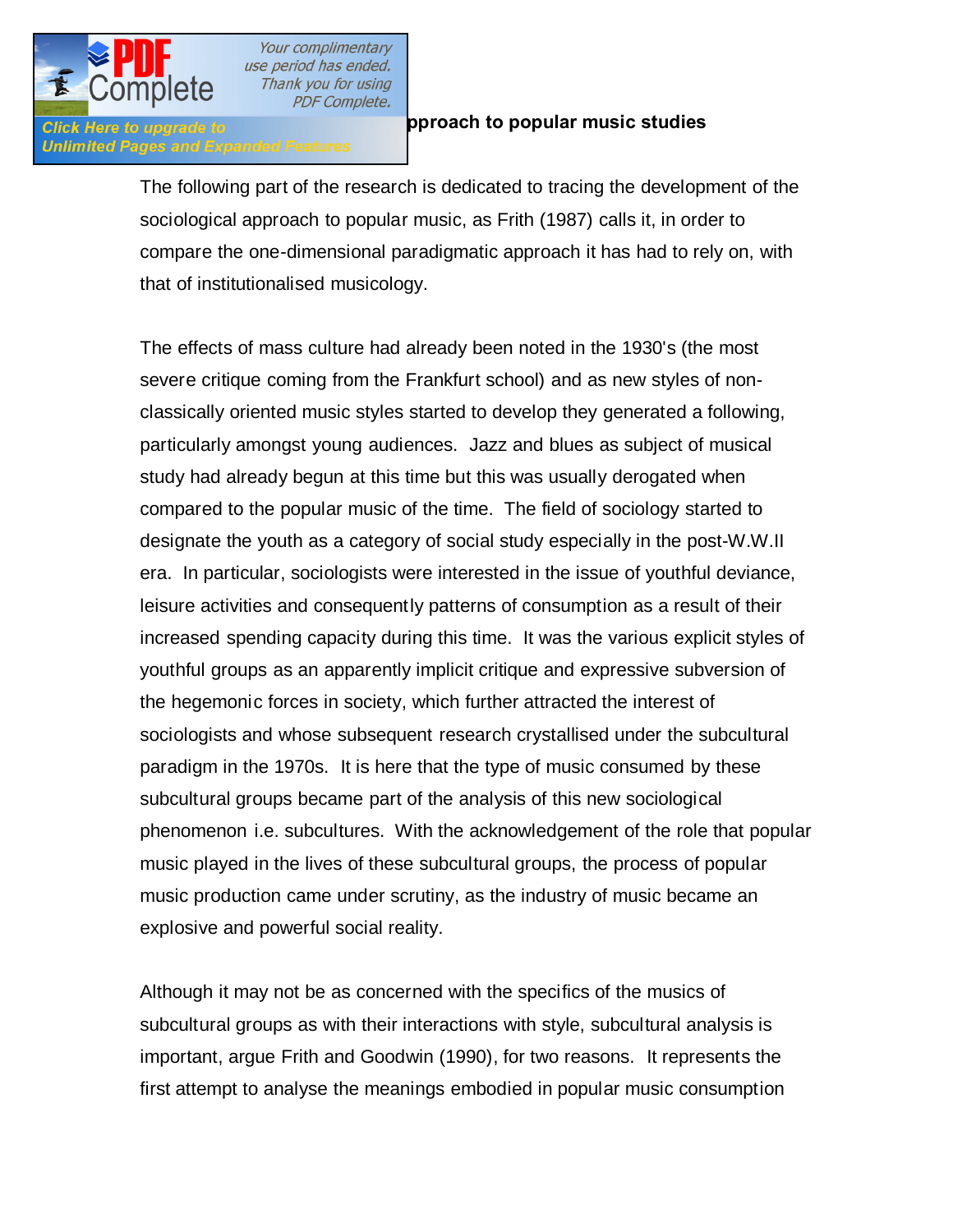

**Click Here to upgrade to its conditions on the visual, it signifies an engagement with** Unlimited Pages and Expanded Features<br>
This focus on iconography does not necessarily

> contribute to any fulfilling analysis of popular music, although subcultural authors do show a keen awareness of how the history and function of pop itself interacts with style (Frith and Goodwin, 1990:40).

> Similar kinds of criticisms can be made for the interdisciplinary nature of cultural studies, which grew out of the work done by the subcultural theorists. Whereas subcultural theory emanated from an analysis of style in sociological terms through mostly textual analyses drawing on semiotic and linguistic models, cultural studies involves "a combination of sociological approaches to the institutions and audiences of popular culture (if, alas, without sociology's empirical grounding) with interpretive theories drawn from semiotics, psychoanalysis and literary criticism" (Frith and Goodwin, 1990:41). Once more, it is the fact that these analyses were first developed with respect to written texts and then with reference to visual images that situates the relative importance of popular music in such cultural debates. This factor strongly echoes Shepherd's (1991) sentiments regarding the impact of phonetic literacy, a historically based dialectic and a comparatively based critical method which privileged the visual at the expense of the auditory and subsequently informed the visual world sense of industrial societies. However, the above criticisms of cultural studies and subcultural theory do not discount the value of such analysis rather than expose their limitations. The hermeneutic and interpretive strategies associated with cultural studies all serve to broaden the field of study (however tangentially) of popular music.

> Unfortunately for subcultural studies, the more devastating critique comes in its claims at a general level to promote the notion of style as homology and signifying practice, particularly at a class level, with the most outspoken adherent being Hebdige (1979). This involves the assumption that all the constituent parts of a subculture, the dress, practices and music, are subsumed under the rubric of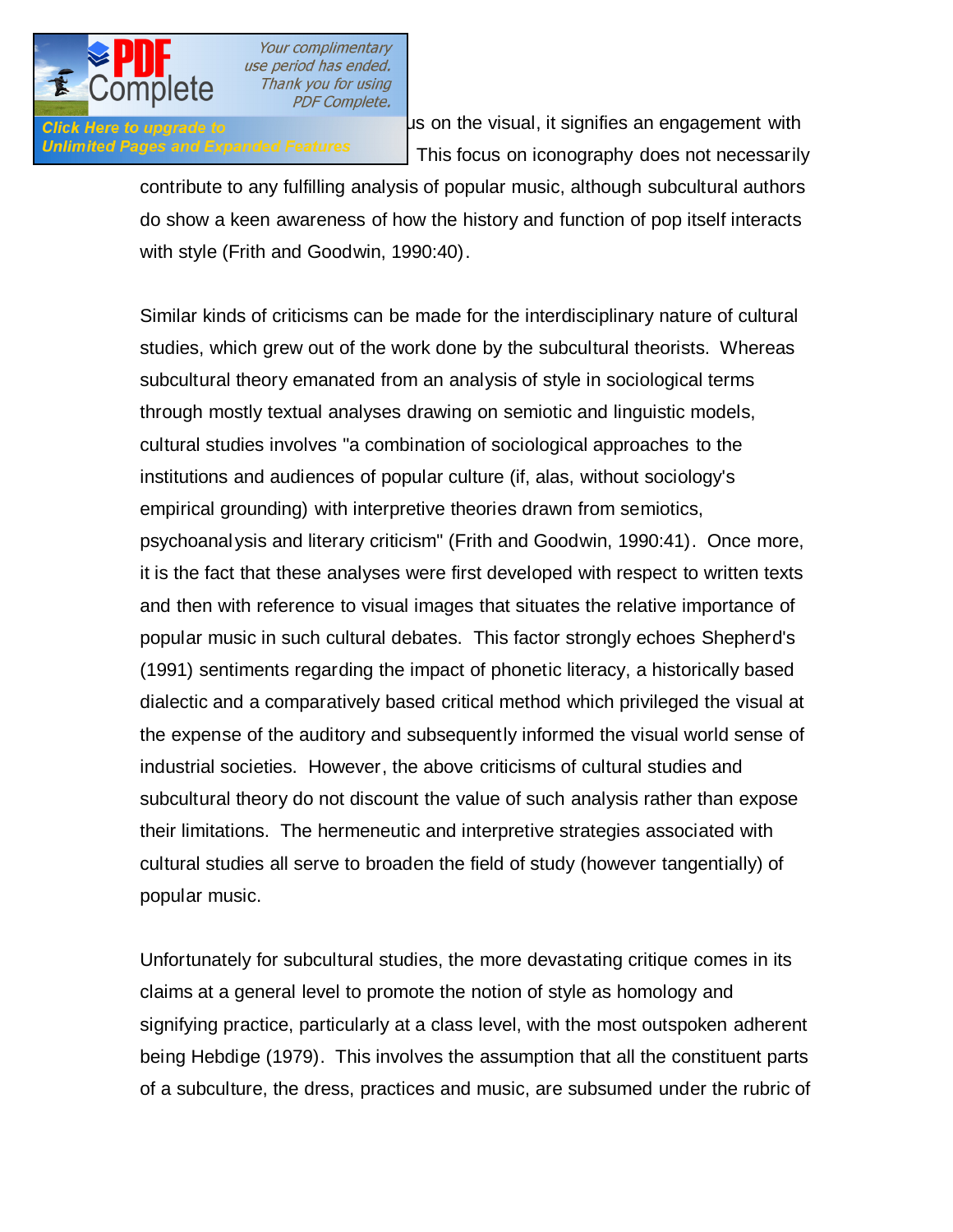

Click Here to upgrade to **the way of life of the culture as a whole.** We can interpret, Unlimited Pages and Expanded Features he skinheads, which were a noticeable

> subcultural group in the U.K. at the time of Hebdige of study, for example, that this signifies their expressive subversion of the hegemony and a yearning to return to traditional working class values, beliefs and practices. The flaw with this approach is that the subcultural theorists have engendered a structural link between the material reality of radical style and their assumed initial creative conditions. This comes about as a result of what Negus calls % the direction of the implied causality of Hebdige $\infty$  homology+(1996:24) and coincides with Frith $\infty$ description of the homology which has characterised much of the academic study of popular music (1996:108). This homology makes a structural link between material and musical forms i.e. how a piece of music somehow reflects or represents the lived experience of the listener. In other words, the homology of subcultural analysis is predicated on privileging the subject i.e. style as signifying practice and then moving back to assign the possible conditions of its creation. The analysis is stuck in a backward mode, in a vain attempt at seeking the origins of the subject. Favouring *style* as representative of the constituent parts of a subculture ignores and subsequently downplays the impact and importance that those parts have on the subculture as a whole.

> By arguing for a subculture as a music genre e.g. punk, rocker or Rastafarian and not emphasising its stylistic elements, Laing (1985) believes that music is a far stronger impetus for the creation of a subculture. I would agree that in certain (but not all) cases, the music of a subcultural group has sufficient stimulus around which a subcultural grouping can aggregate, as in the case of reggae music. However, it is the extent to which the subcultural paradigm has downplayed the possibly vital role of music in the creation of subcultures that is a ground for criticism and also characteristic of the academy of attitude taken towards popular music. Laing (1985) proves to be a good starting point and is part of the critical suggestions that Frith (1987) makes as to how popular music can fulfill its social function. He believes that: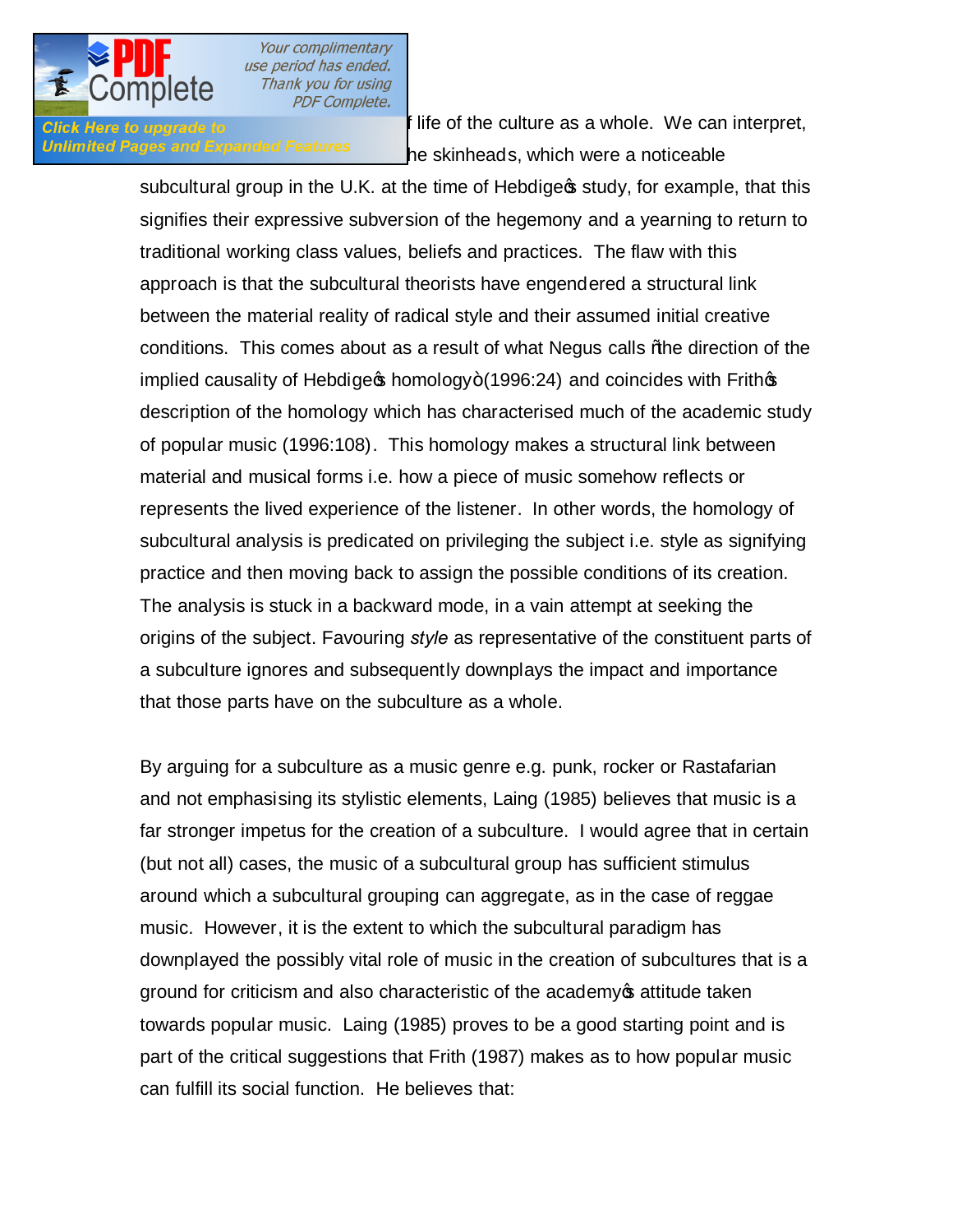

Click Here to upgrade to

Unlimited Pages and Expanded Features or the development of a proper genre analysis,

for the classification of how different popular music forms use different narrative structures, set up different patterns of identity, and articulate different emotions. (1987:147)

Thus Frith (1987) makes an argument for the ideological and other effects that popular music pursues as opposed to it being the by-product of a social grouping. This earlier train of thought is developed in later work (Frith 1996) where he remarks that "while music may be *shaped* [original emphasis] by the people who first make and use it, as experience it has a life of its own+ (1996:109). He refers to Marx who once said that it was easy to move from the cultural to the material i.e. to interpret, read it back ideologically, assign it special conditions. However, by proposing that we start with music, Frith is reversing the analysis, a much more difficult project i.e. how do we move from the material to the cultural, explain how a musical idea or experience takes on a particular aesthetic or artistic form. Frith wishes to reverse the analysis in order to approach the concept of the aesthetics of popular music in an intelligible manner:

The issue is not how a particular piece of music or a performance reflects the people, but how it produces them, how it creates and constructs an experience  $\ldots$  a musical experience, an aesthetic experience  $\ldots$  that we can only make sense of by taking on both a subjective and collective identity. (1996:109)

The reason why the concept of an aesthetic of popular music has seemed a contradiction up until now, Frith believes, is that the sociological (and hence, only) approach to popular music has privileged the functional over the aesthetic. It is his intention to take the aesthetic value or function of popular music and indeed all music seriously (1996:119). While the wealth of popular music produced is certainly the result of those very forces of production and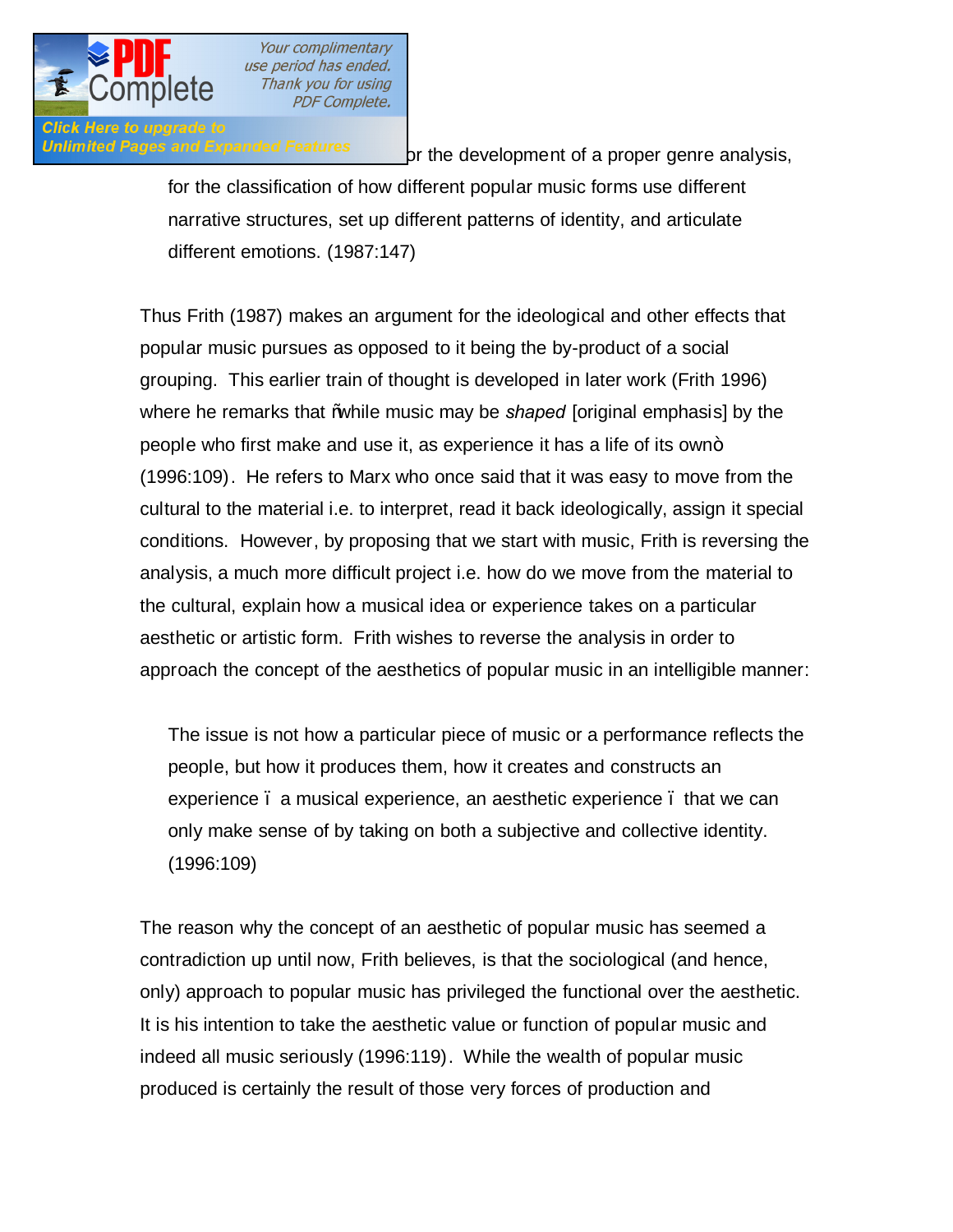

Click Here to upgrade to **the style of the style of the style of the style of the style of the style of the style** Unlimited Pages and Expanded Features ial basis to draw upon, Frith also points out that

#### all these social patterns can be based on individual judgement.

But while we can thus describe (or assume) general patterns of musical taste and use, the precise fit (or homology) between sounds and social groups remains unclear, which is why commonsense sociology has had to deploy its second set of arguments, about the match of musicos *formal* and social functions. (1996:120)

This functional approach to explaining the relationship between sounds and social groups is most evident in ethnnomusicology where the sonic and formal qualities of musical practice are studied with reference to their use in everyday life. These anthropological studies of the use of music in their folk or traditional context employs a similar type of reasoning to those seeking a more universal explanation which links ethnicity to music. Hence in the study of popular music, traditional categories such as black music, creole, salsa or Latin music, to name a few, were infused with a western musicological bias and various flawed attempts at justifying such categories occurred.

These traditional categories were based on the assumption that individuals of a particular social type exhibit certain characteristics which are expressed in particular social and cultural practices – much in the same way that the music used and produced by a culture is meant to express or reflect that culture. The early Frith (1978 and 1983) was guilty of such attempts at justification but the proliferation of identity politics in current socio-cultural debates has exposed these attempts for being the essentialist categories that they are. The essentialisms employed by Frith to justify the category of black music have been characterised by Negus (1996:102) as being of a socio-biological and musicological kind. Whatever the method employed and the characterisation that resulted from these essentialisms, it could be said that it was the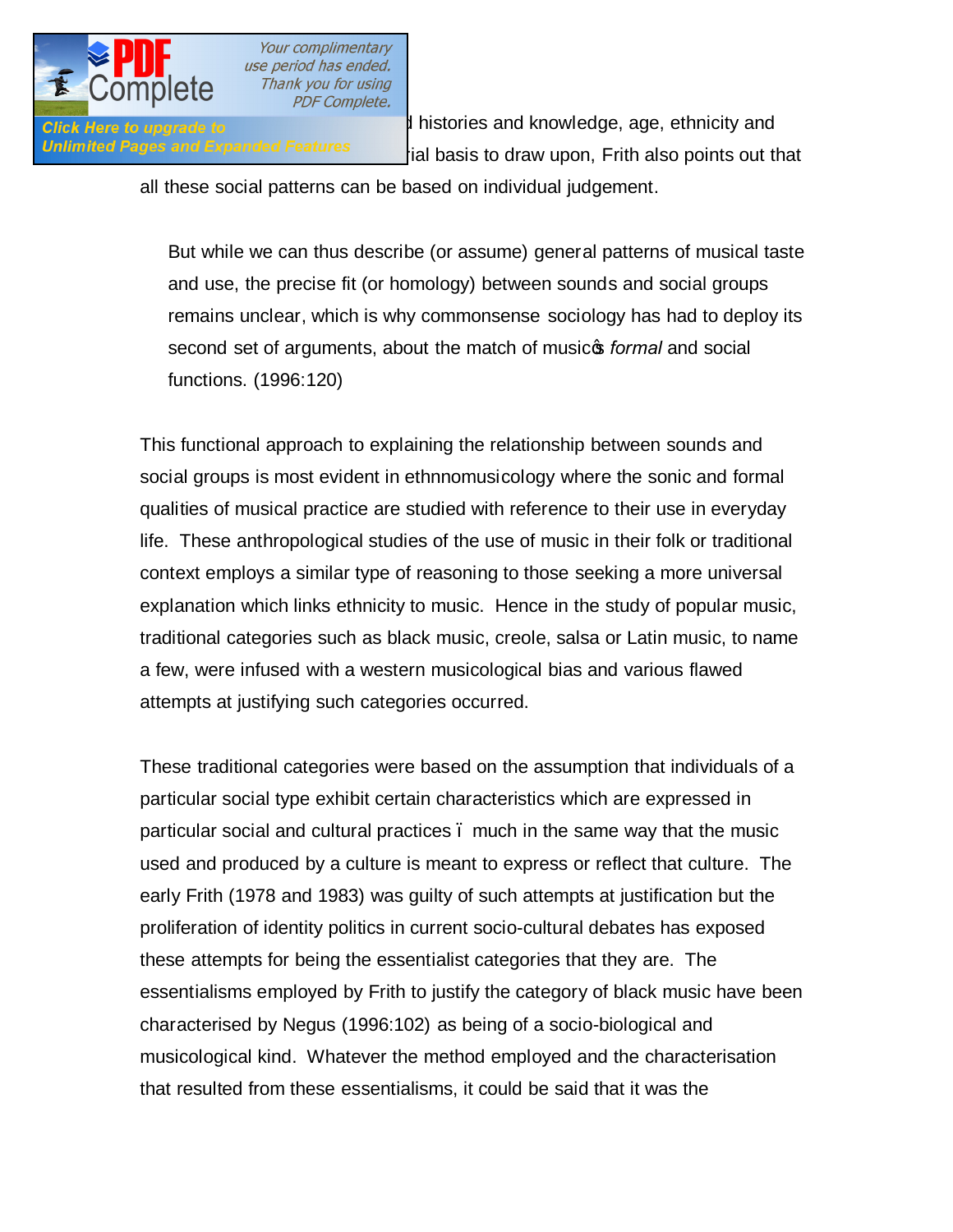

Unlimited Pages and Expanded Features ether at the pories of music.

**Click Here to upgrade to we see that we see the western formal method and internalised racism that** 

On the other hand, black people have been writing about black music too (Jones 1965, Gilroy 1993 and 1994), if only to lay claim and make a voice heard for their music which has been silenced, appropriated and put to use for commercial gain particularly in the popular music format. Gilroy makes a constructive attempt at addressing the continual negotiation a term such as % alack music+requires. He believes in retaining the term and instead argues that we understand the category black music in terms of two concepts: the diaspora of the black Atlantic and the idea of a changing same. Gilroy argues against the notion of an eternal, unchanging black essence which informs the production, reception and mediation of black cultural forms. The fact that black people share an ancestry and common history through the forced displacement by slavery from their continent of origin, Africa, ends there. And it is more the experience of movement, particularly crisscrossing the Atlantic, which has been responsible for the variety of black cultural artifacts produced and associated with the black or African diaspora. This has resulted in identities and traditions being constructed, mediated and hybridised with each new subsequent experience of movement – a changing sameness affecting the production of cultural forms with each distinctive travel experience.

Within South Africa, black people have not undergone the forced removal of slavery and the notion of a black Atlantic has little relevance until black South Africans encounter black cultural products which have made their return, so to speak, to their continent of origin through, for example, the distribution mechanisms of the popular music industry. Examples of this is evident in the impact of hip-hop and r&b as well as the development of the kwaito genre. Black South Africans have had their own horrific experience of removal but in the form of being dispossessed from their legitimate land and oppressed since the arrival of white settlers. Consequently, very little has been written about the relationship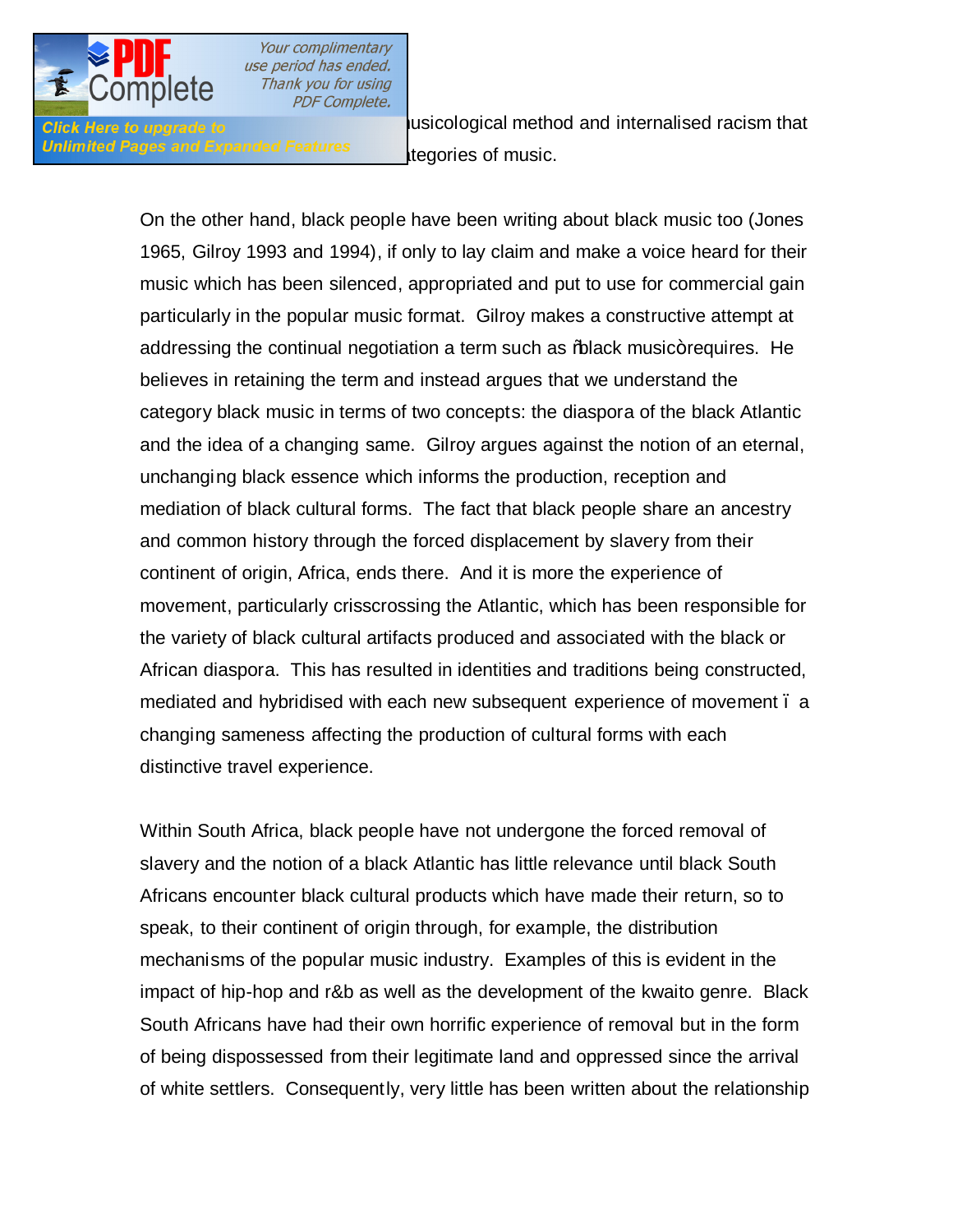

**Click Here to upgrade to contract and black South Africans with few notable exceptions** Unlimited Pages and Expanded Features and then, very little has been written about the

> relationship between imported % ack music+on the rosters of the major record labels (which is a separate project in its entirety) and the local black populace. There is no doubt as to the affiliation and there are obvious parallels that black South Africans share with the cultural products of the black diaspora. But the entire experience of subjugation and oppression that black South Africans especially endured has meant that they lived then without a freedom that they now can enjoy. That freedom, in particular, has meant a new freedom of movement to occupy new spaces that were previously closed off to them. A new economic freedom has ensured that black South Africans can be closer to work centres and urban areas. Here proximity to and consumption of urban phenomena such as foreign and imported cultural products disseminated through communication media is far greater.

> The subject of black music has received much attention in the U.S. and the U.K. given the prevalence of diasporic communities and their impact on popular music production. In South Africa, a major diasporic encounter in the province of KwaZulu Natal and the city of Durban particularly, is that of the Indian community. Their experience of being brought to South Africa as indentured sugar cane labourers has a parallel with the African diaspora in that the transportation, transferal and hybridisation of Indian cultural products are evident in the cultural makeup of Durban. However, along with coloured and black South Africans, the Indian community too shared the persecution, oppression and restrictions that were imposed upon them by the ruling white minority. It is evident though that the Indian community, after being quite reserved and conservative initially, started to engage more willingly with western and urban cultural phenomena. This is possibly due to experiencing less of a degree of general persecution and restriction of movement, being a minority group, and also as a consequence of their ties outside of the country. Once again, there has not been much written about the interaction between the Indian community and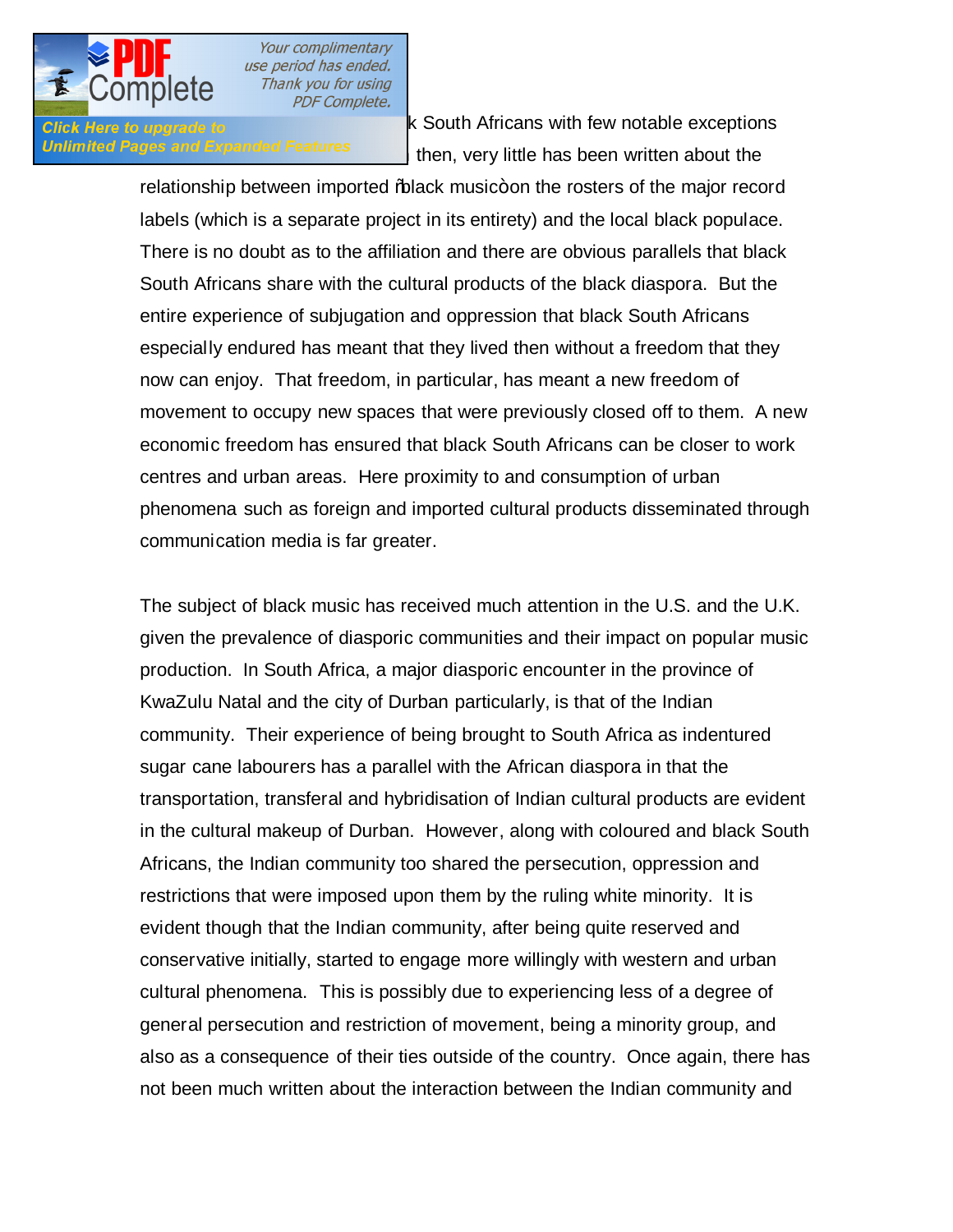

Unlimited Pages and Expanded Features (black place too.

**Click Here to upgrade to country but their diasporic experience could certainly allow** 

From the above discussions regarding % black music+ and its posited interaction with two of South Africa of four main ethnic populations, it becomes clear that, at face value, the task of discussing such relations is at best perplexing and in the least complex. Further, the proposition of there being an authentic style of music to which black South Africans or Indian South Africans gravitate is futile and once more underlines the efficacy of a functional approach to popular music. Consider the statement  $\%$  race group listens to X music+in the context of the modern nightclub and it makes even less sense.

The term "authenticity+pervades the literature of popular music, especially rock music. It could be said that the term is discussed in similar but also different ways. One way of characterising it is not directly related to the above discussion of functional representation but rather refers to the aesthetic judgement of music. Accordingly, good, authentic music is meant to be that which is true to what the performer is relating through song and in this way, one can see how this would be used in the aesthetic evaluation of rock music. Frith (1987:137) refers to the "myth of authenticity" as one of the ideological effects of rock music, part of the sales strategy. The problem with using this term as a criterion of judgement is that there is no way to measure the  $\pm$  uth of any performance. Is it in the sweat pouring down the cheeks of the performer or in the crack of the voice? Instead Frith (1987) proposes:

What we should be examining is not how true a piece of music is to something else, but how it sets up the idea of truthoin the first place. successful pop music is music which defines its own aesthetic standard. (1987:137)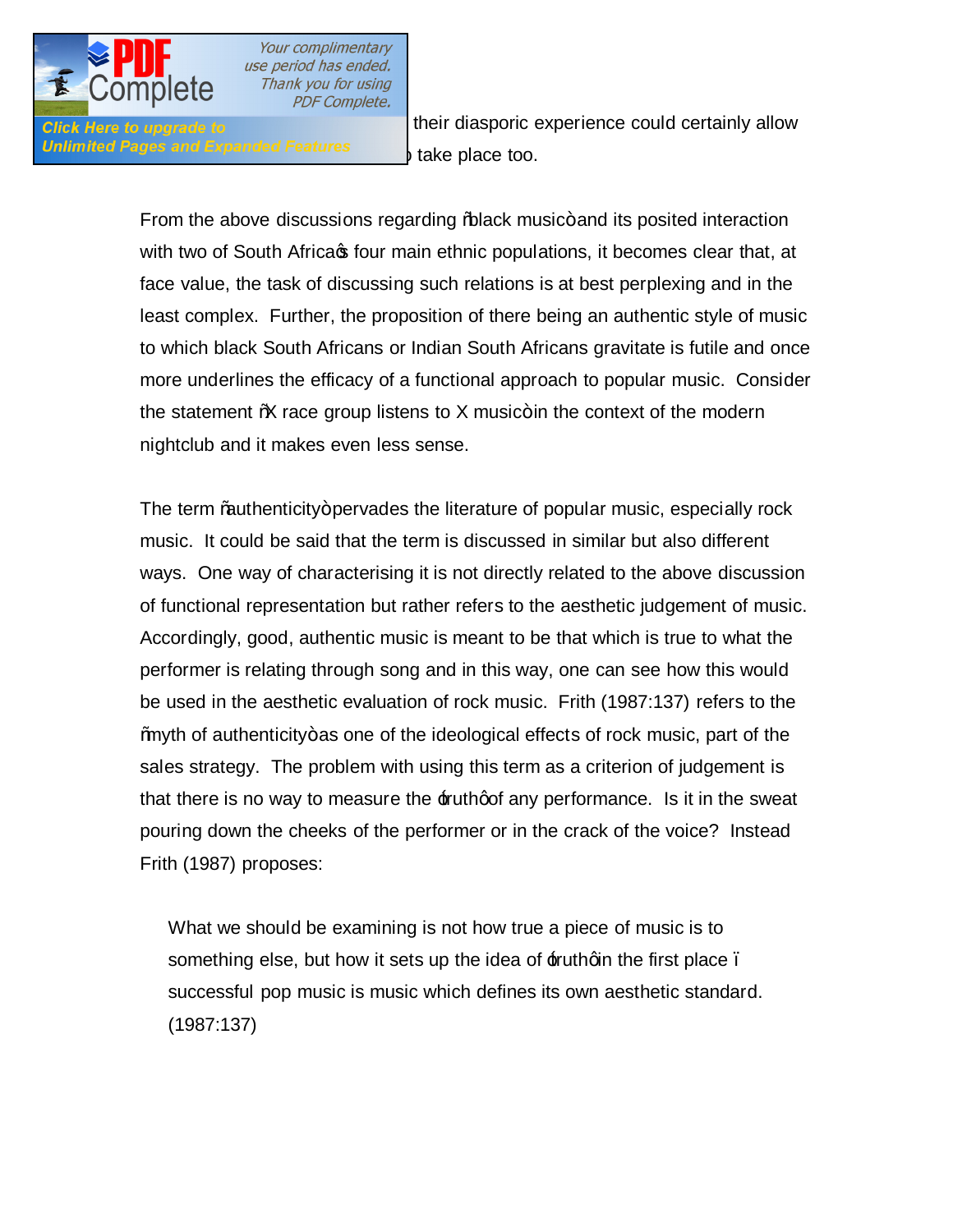

Click Here to upgrade to **The traditional judgements of authenticity by popular** Unlimited Pages and Expanded Features and across time (in terms of history) and space (in

> terms of the movement of music across cultures). However, none refer to what he calls the % situatedness q the listener or music maker in a particular aural, visual and historical space $+(1999:3)$ . This has happened, he feels, because a lot of the analysis of visual and aural media is done in isolation and the convergence of these two media is not considered. Further, technological advances has meant that currently, modern popular music production relies more on sight and less on sound as a recording conforms to the demands of digital reproduction and its concomitant visual representation in software programs. Thus Jones believes that when analysing the construction of sound, popular music scholars need to consider the individual along with the social dimension. This is a dimension which is often overlooked and thus Jones emphasises that we should attend to the interpretive acts associated with sound and its meaning (1999:3).

Jones is wary of the structural homology and functional model that informs the basis of authenticity and equally aware that aesthetic judgement shifts from person to person. In fact he believes that we should acknowledge that authenticity is a construction and, in a sense, autonomous:

Its materialisation springs not from any necessary connection to sound, image, text, but from individual acts of interpretation, typically within what in literary criticism has come to be known as "interpretive communities". (1999:4)

Jones gargument is that popular music scholars should understand the relation of music and authenticity in a symbolic realm. Musical activity should be understood within the nexus of relations between technical, commercial and cultural processes. Authenticity is fluid, symbolic and a certain "something about music that matters at that moment $+(1999:5)$ . Only by approaching the construction of authenticity in this manner, can the affective dimension and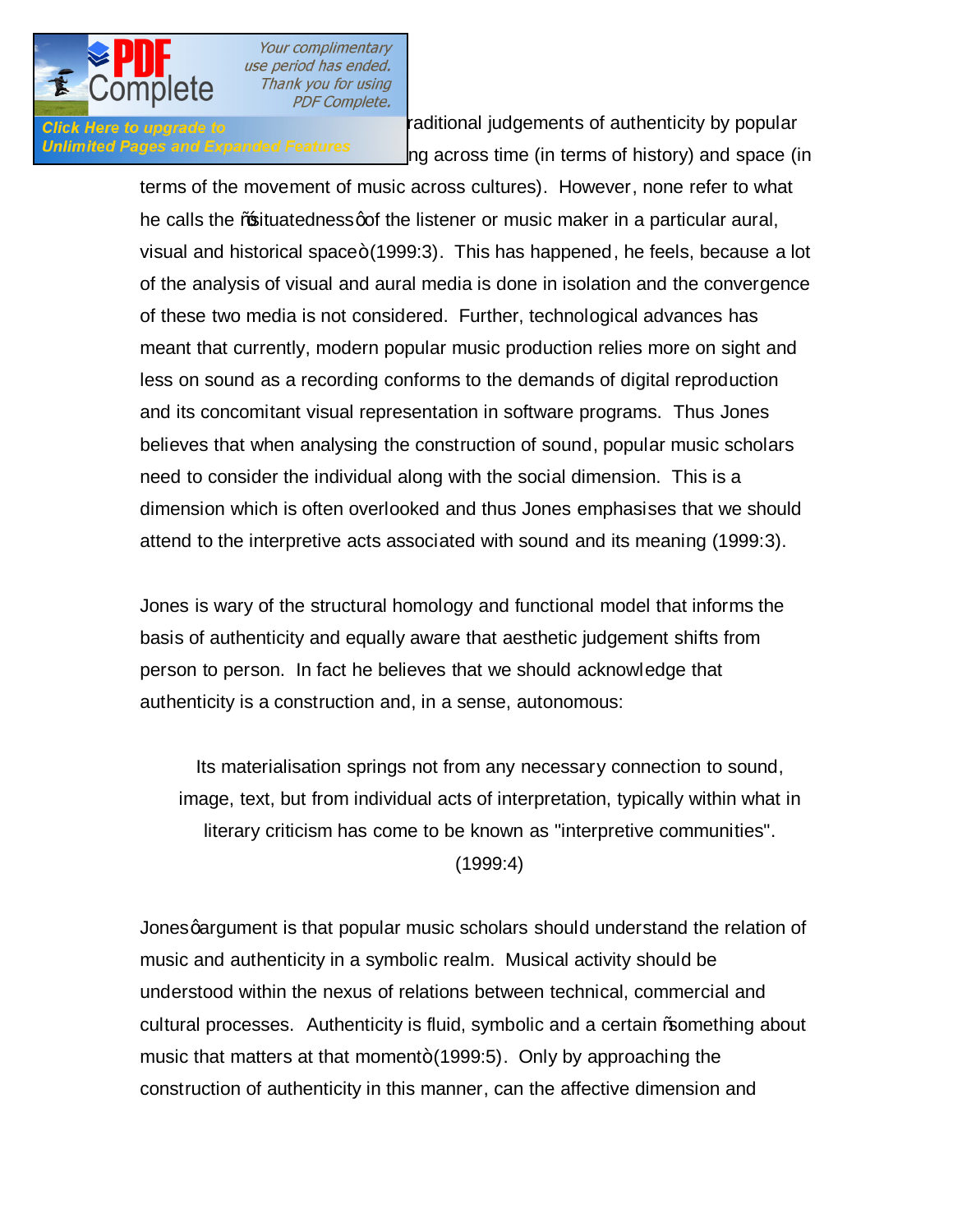

**Unlimited Pages and Expanded Features** 

Click Here to upgrade to **Exercise 20 and Social experience** of music

If we take Frith (1987) point that successful popular music defines its own aesthetic standard, creates our understanding of what popularity is and sets up the idea of  $\pm$ ruthg we can start to approach the experience of popular music in a more coherent fashion. Within popular culture, Frith argues, popular music is caught in the juxtaposition of providing intense emotional experiences and always containing social meaning. Thus he feels that the experience of popular music is an experience of placing, something which happens at all popular cultural events. What makes the musical experience special is its direct emotional intensity and because of its abstract qualities, it is an individualizing form (1987:139). On the other hand, music obeys a social logic and is bound by rules and conventions beyond the average listener to control. And so we are left with:

This interplay between personal absorption into music and the sense that it is, nevertheless, something out there, something public, is what makes music so important in the cultural placing of the individual in the social. (1987:139)

Frith describes the social functions of music and their implications for an aesthetic of popular music as being vital in the creation of identity, it allows us to manage our feelings and organise our sense of time. All of these factors relate to the experience of music, which is, unlike any other cultural form, something intensely personal and something which can be possessed (1987:144). In later work, Frith (1996) draws upon an analogy between identity and music:

Identity is not a thing but a process – an experiential process which is most vividly grasped *as music*. Music seems to be a key to identity because it offers, so intensely, a sense of both self and others, of the subjective in the collective. (1996:110)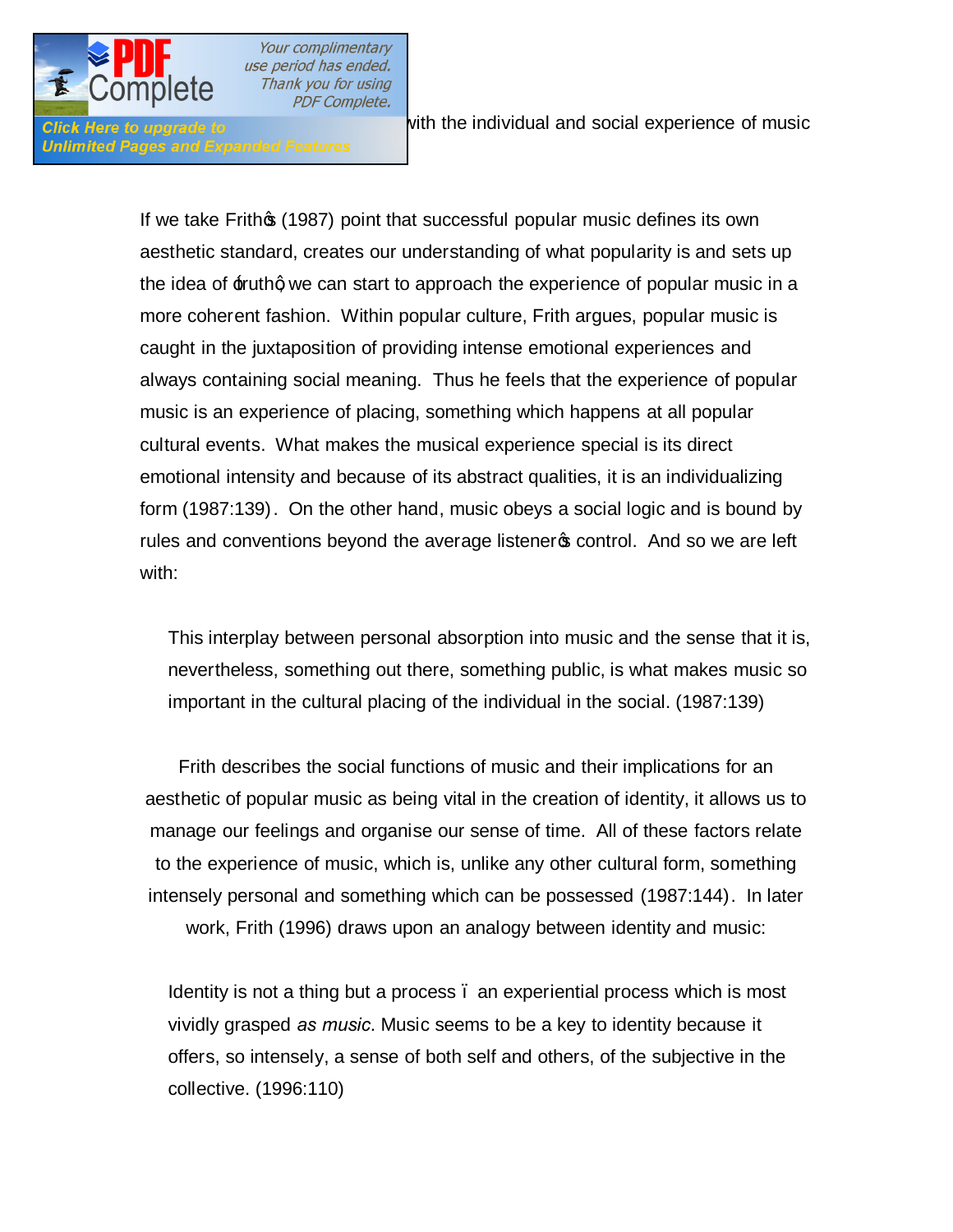

#### Click Here to upgrade to Unlimited Pages and Expanded Features of identity describes both a social and aesthetic

process because it is through the act of participation in and experience of music that we both express and lose ourselves. This implies a rethinking of the sociological approach to aesthetic expression because not only does this experience of identity refer to the individual but to social groups as well. Frith believes that the aesthetic practice which *is* music "articulates *in itself* an understanding of both group relations and individuality, on the basis of which ethical codes and social ideologies are understood. (1996:111) + Therefore, Frith argues, social groups only get to know themselves *as groups* (his italics) through cultural activity, through aesthetic judgement: music % ands for, symbolizes and offers the immediate experience of collective identity.  $(1996:121) +$ 

Frithos further argument is that narrative is also central to our sense of identity, that is, % to is something we put on or try on, not something we reveal or discover.  $(1996:122)$  + He refers to Johnathan Ree (1990), who quotes both Sartre and Ricoeur, in claiming that narrative is the  $\pm$ nity of a life qachieved through the **Example in personal coherence, a belief necessarily Frenewed in the** telling of talesg However, such an argument has two implications. Firstly, identities are shaped according to narrative forms. If identity is constrained by

the imaginative forms of narrative, then they also free it (1996:122). Consequently, music works in a two-fold manner: it gives you a means to access to the conception of identity you associate with and it teaches us that its secrets and ethnic rules can be taught and learned. It teaches us that identity is an ideal and that musical pleasure from a particular genre allows us to "participate in imagined forms of democracy and desire + (1996:123).

The second implication of the centrality of narrative to our sense of identity is that musical identity may be about an idealized self and social world but it is also always real, enacted in musical activities. In these cases, musical pleasure is experienced directly i.e. "music gives us a real experience of what the ideal could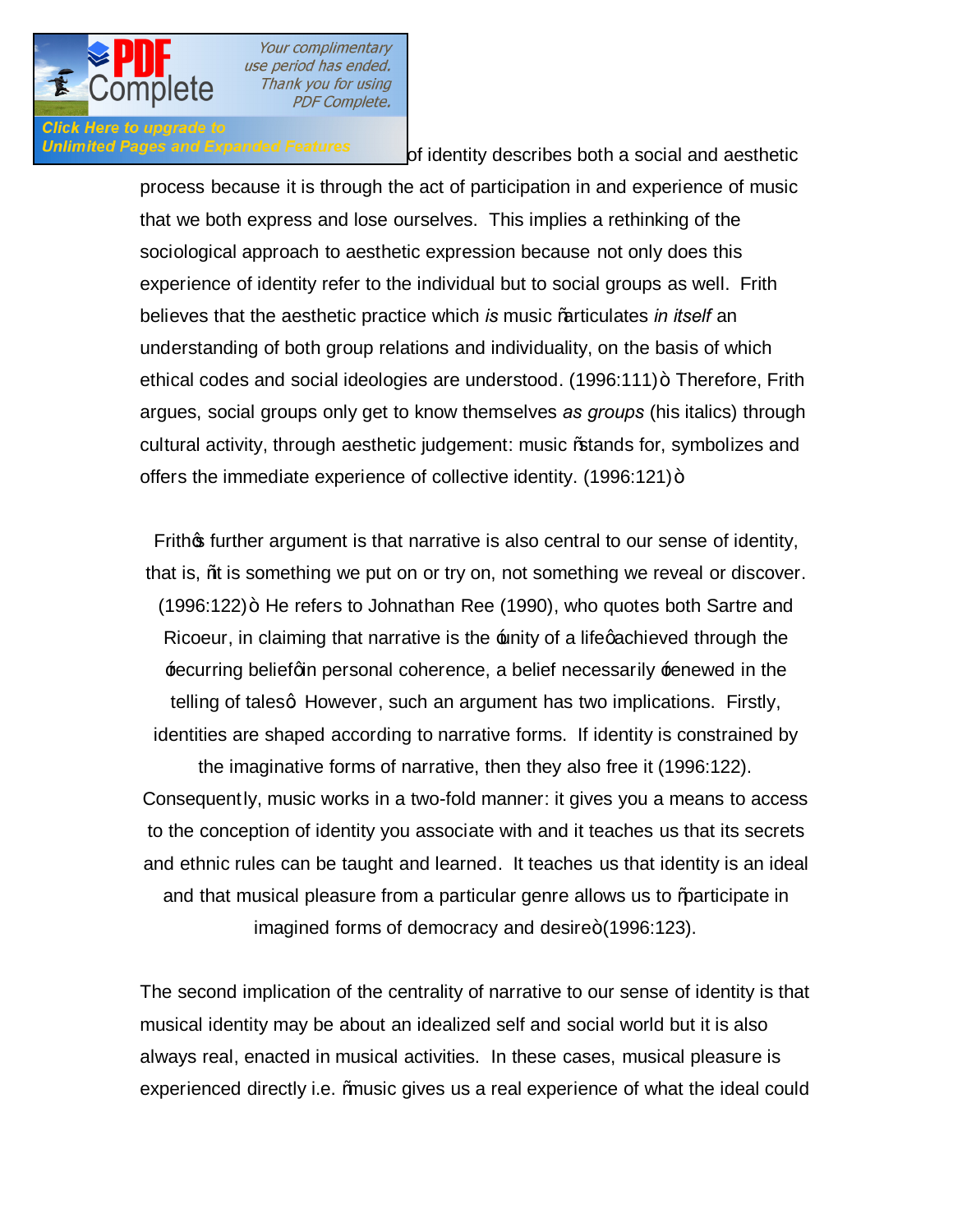

**Click Here to upgrade to Electer 2006:** Herent genres, we can document the ways that **Unlimited Pages and Expanded Features by apple different identities (1996:124).** 

> It is through this characteristic of articulation that music becomes relevant for the present study of cultural identity in danceclubs. Straw (1991) makes an interesting comparison between the cultures of alternative rock and dance music using what he calls the systems of articulation and the logics of change implicit in both. He uses these two descriptive modes to differentiate between what he calls communities and scenes in popular music. The former is characteristic of and perpetuated through the culture of alternative rock and the latter coterminous with dance music. Straw focuses on these logics of change (plural because he refers to Bourdieu, de Certeau and Miege t use of the term) because he feels that the primacy accorded to issues of production and consumption within popular music studies has precluded such a focus. As a result, he draws attention to the % the distinctive logics of change and forms of valorization characteristic of different musical practices, as these are disseminated through their respective communities and institutional sites+ (1991:369). The institutional site par excellence where music is consumed, takes precedence and hence articulates individual and cultural identity is the dance club.

Bringing together the activities of dance and musical consumption, the dance club articulates the sense of social identity as embodied to the conspicuous and differential display of taste. As such it serves to render explicit the distribution of knowledges and forms of cultural capital across the vectors of gender, race and class. (1991:380)

And,

Most importantly, the composition of audiences at dance clubs is likely to reflect and actualize a particular state of relations between various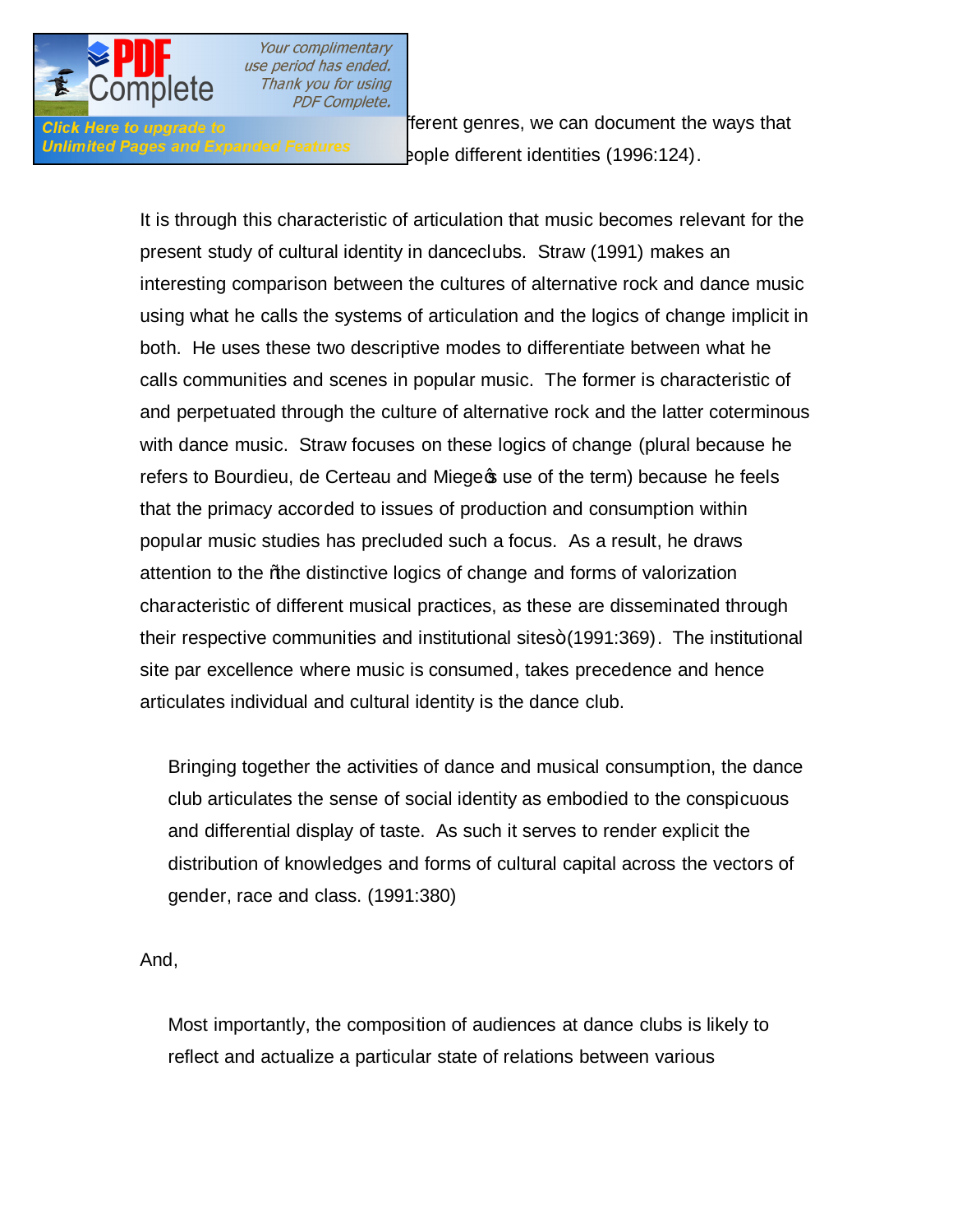

**Unlimited Pages and Expanded Features** 

**Click Here to upgrade to**<br> **populations of** s, as these coalesce around specific coalitions of

It is the purpose of this research to investigate the extent to which the music played at nightclubs in Durban is an articulation of the cultural identity for which the club itself is catering.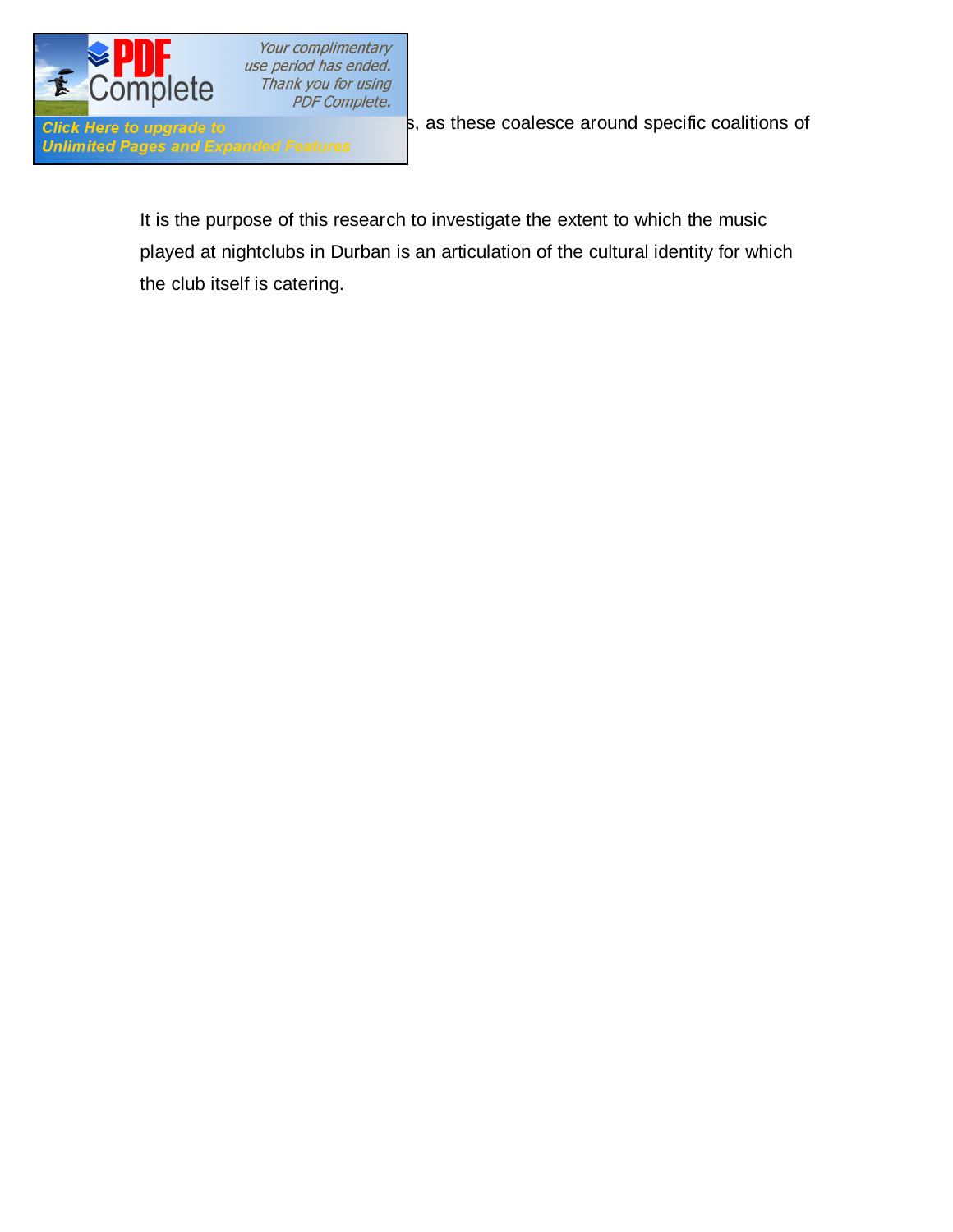

# Click Here to upgrade to<br>Unlimited Pages and Expanded Features

There are clearly certain characteristics which define clubs according to type (race, sexuality, mainstream or underground) and musical genre (house, rock, rhythm and blues or r+b, hip-hop, local). These characteristics are particularly pronounced in South Africa where a particular race or cultural groupi ng can be found to be associated with a specific music type. Sometimes the divisions are not necessarily easy to identify because music has an important influence on where people choose to be entertai ned and in other cases music is not such a focus. It is bearing this in mind that the divisions that occur below have been made. Explanations for these divisions are provided in this and the next chapter. Further, within each division, certain phases become apparent and the dissertation will attempt to provide an account of changes that occur or factors that remain static.

### The Development of the White Mainstream Nightclub Scene into the Commercial Danceclub Phenomenon

The impact of disco music, which had its origins in the late 1960s and early 1970s amongst the marginalised New York communities of black, Latino, gay and city kids, revolutionised the way people viewed a normal night of dancing to music and the space in which it took place. Its effect was also felt in Durban as it moved through its lifecycle to achieve spectacular mainstream status with John Travolta and Diana Ross standing in as hetero-standard bearer and diva for this "new" music form respectively. The U.S. record labels flooded the market hoping to capitalise on the success of a now sanitised music form but instead hastened the sneering 1978 "death of disco" proclamation made by its critics. This is not to say that the legacy of disco music and nightclubbing did not remain, in fact disco has been reinvented since in a number of guises. The opposite happened, disco music and "the discotheque" entrenched the notion of all night dancing in a designated space and set the standard for the future of an industry which has grown to become a primary form of entertainment for youth of all kinds and age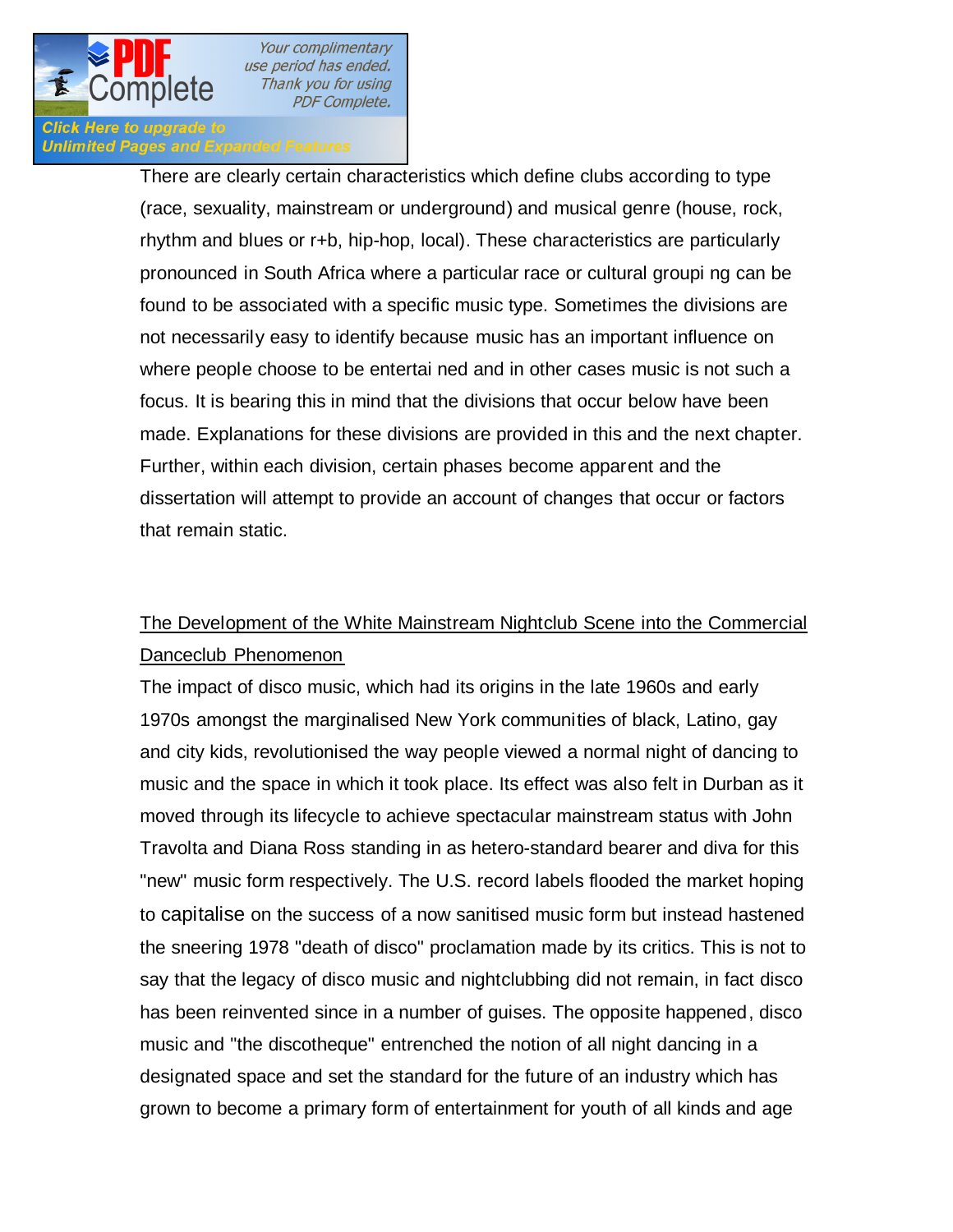

**Click Here to upgrade to have a become popularised, the Millionaires Club, open in** Unlimited Pages and Expanded Features **burned upon the first of a white heterosexual crowd**, to

> showcase this new music format and concept of dancing to recorded music with moving lights in venues featuring stylised decor and ubiquitous mirrors (Chris Pollard, telephonic interview, 1/08/2000). These features were in sympathy with the music's glamorous connotations and lyrics.

The glamour, excess, decadence and elitism which characterised the end of the 1970s, it could be said, was encapsulated in the rarefied atmosphere of **Raffles**  which opened in 1978. This nightclub was as extravagant and professional as the five star Elangeni Hotel on whose 31st floor it was situated. In order to reach this, Durban's only true international standard nightclub to date, one had to travel up a scarlet red lift which ran up the side of the hotel. As Pedro Carlo explains:

When **Raffles** first started (before 1979) they used to import qualified managers from Germany, Europe and these were proper qualified club managers and they got top dollar. They ran **Raffles** with professionalism, expertise, you had to be there to experience it. It was, "Good evening, very nice to see you, come through, can I get you a table, your wife is looking lovely today." Professionalism at its best, "Did you enjoy yourself, did you have a nice time, thank you very much, come again." (Interview, 14/03/2000)

Patrons were placed at a table where you could enjoy a cabaret or perhaps a show by an international artist, after which the OJ would play music in accordance with the style, theme or type of crowd gathered for the evening. Ultimately though, one had-to look the part to play it and if this was the case, it resulted in a night of unreserved service, courtesy, style and respect. The strength of **Raffles** lay in it being more than just a nightclub which played music and had flashing lights. It was a purpose built venue which ran six nights a week providi ng a variety of entertai nment for the most discerning customer at an international standard. Thus while it was certainly privy to the developments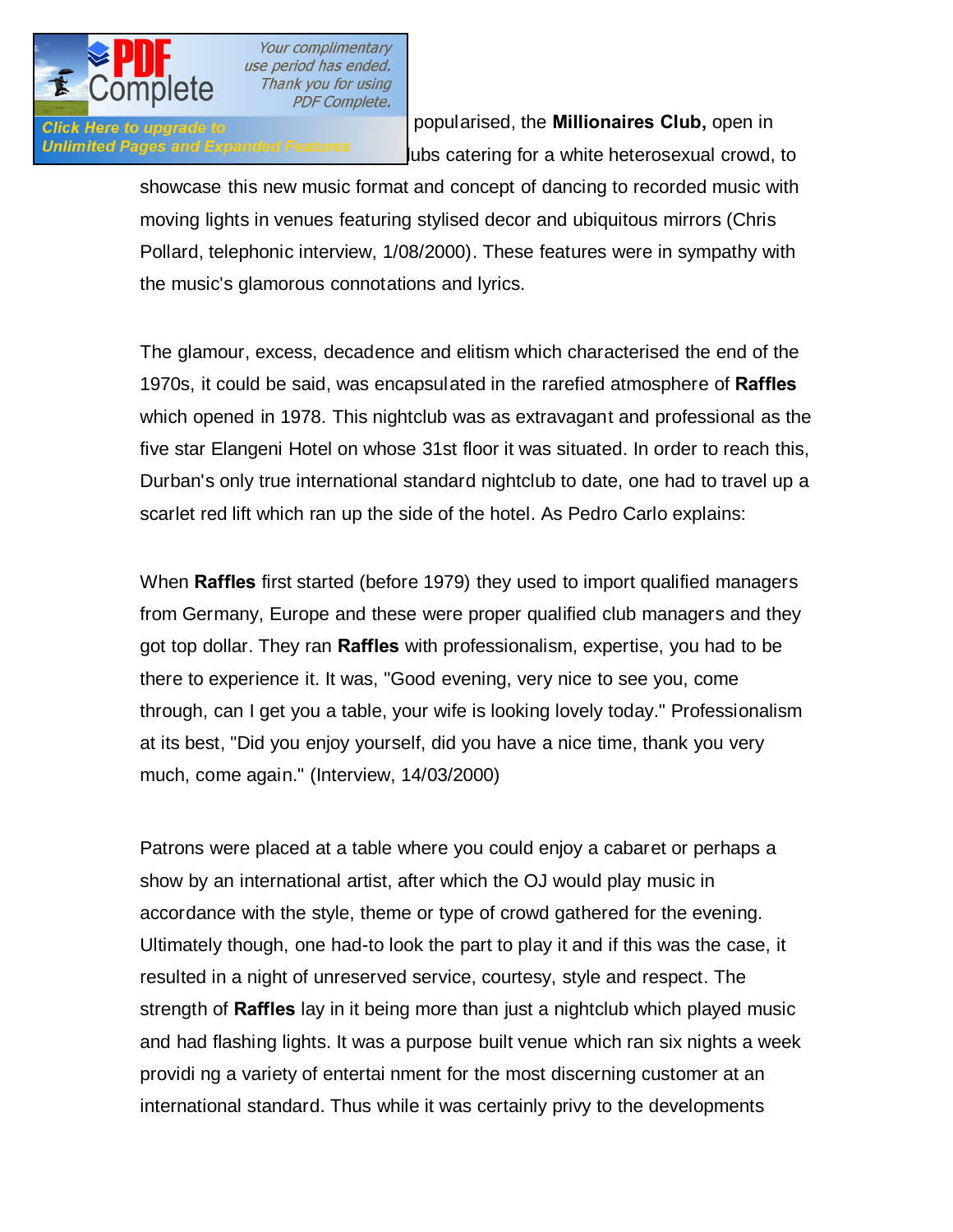

Click Here to upgrade to **the click of the only type of entertainment it catered for.** Unlimited Pages and Expanded Features and, In certain cases, racism, which only served

> to heighten the club's profile and status in the eyes of those who could not enter its doors.

It's not the white market, that is the wrong word. **Raffles** was not white, it was international and multi-racial and it worked because if you have a frontman who knows and can see the rubbish from the good, that is the most important thing. A guy walks up and says, "Hoezit my lanie bru, how's it to get inside like," you don't want that person there. (Interview with Pedro Carlo, 14/03/2000)

In many senses it was felt that a club such as **Raffles** was ahead of its time and due to mismanagement at the hands of an evolving hotel and catering industry, it had to close in the early 1990s. The only structural error made in the design of the club was its inadequate soundproofing which resulted in numerous complaints from the penthouse suites of the exclusive .Elangeni Hotel as well as adjacent buildings situated on a prime beachfront- real estate zone. The club still stands today, in the same state as when it was closed, a passive observer of Durban's tourism tides, panoramic Golden Mile and a unique phenomenon in its entertainment history that has yet to be surpassed.

As the disco lifestyle penetrated other avenues of popular consumption, for example in cinematic depictions such as *Saturday Night Fever,* so too did venues take inspiration from their celluloid images and sought to emulate the discotheques and people associated with them. Slipper's Boogie Palace, opening in 1981 and situated in the Los Angeles Hotel, took its inspiration from *Thank God it's Friday,* complete with a replica of the DJ booth in the movie that was crafted to resemble being held upwards by the hands of God. Travolta's took its cue from the star of the above-mentioned *Saturday Night Fever* and the heterosexual male icon of disco, John Travolta, opening in 1982 at the Killarney Hotel. The success of Raffles may have prompted Ruby Tuesday to emulate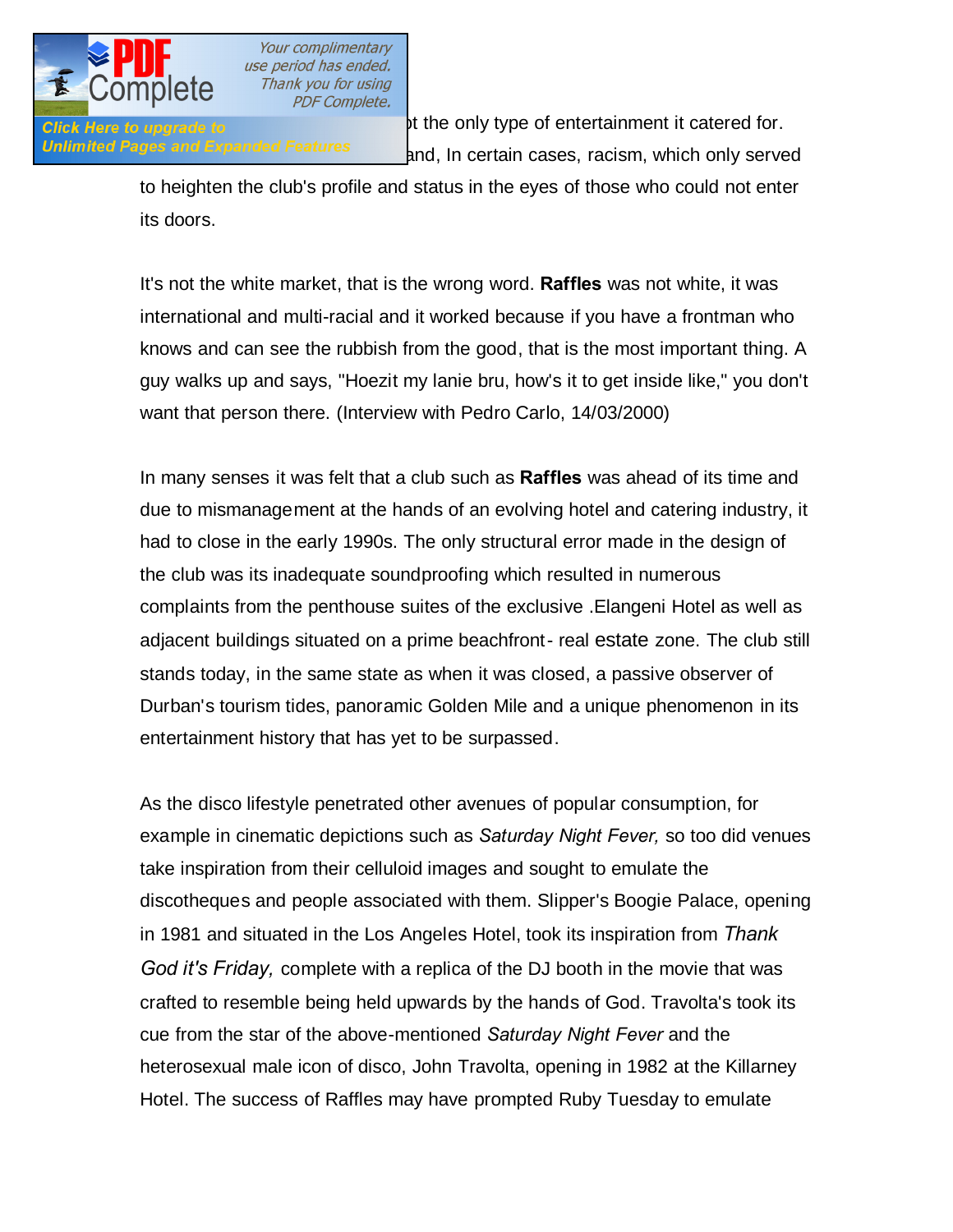

**Click Here to upgrade to** 1983 at the Beach Hotel because its agenda was also Unlimited Pages and Expanded Features entertainment the different nights of the week.

> This also meant that the local crowd for whom both catered could move between the two until both closed at the turn of the 1990s.

After a while, notes Chris Pollard, a certain disenchantment with the synthetic disco sound crept in. There was a strong demand for a return to rock music and as a result, the man responsible for the Millionaires Club opened up smaller scale pub venues such as Father's Moustache and Ports 0' Call (from a telephonic discussion, 1/08/2000). During disco's zenith from the mid 1970s to early 1980s, two major developments have been noted:

1. Support for fol k-based acoustic rock which had developed in the mid-1970s was faci litated by small er pub venues opening to host stripped down band lineups;

2. The South African punk rock revolution which evolved in Durban between 1977 and 1982. (van der Meulen, 1995: 1)

It was not long before disco's spotlight faded and venues such as **Travolta's** which traded purely on the hype of disco's currency, eventually closed down and was re-opened by Pollard as **The Med** in 1984.

It is important at this time to acknowledge the important and implicit role that the gay community played in the development of Durban's nightclub life in general. Not only was disco music being played in gay clubs before its mainstream success but the discotheque concept ori ginating from the gay and other marginalised communities operating in the U.S. was to endure to form the basis and format of the modern danceclub as it exists in Durban today. In particular, in an apartheid state gay peopl e were positioned at the fringe of society. This positioning, which still exists in varying degrees today, was a consequence of their defying societal norms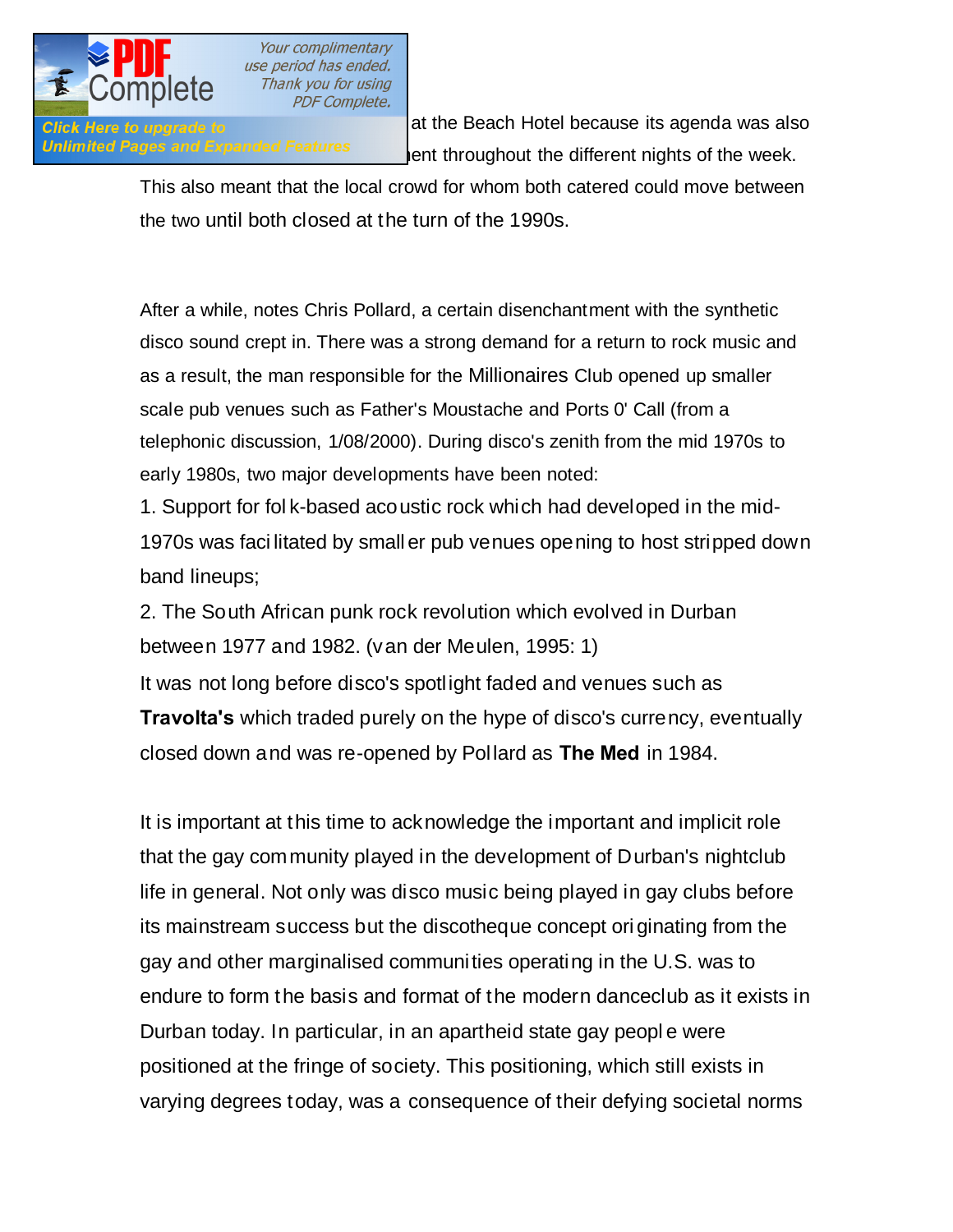

Click Here to upgrade to **the choice of sexuality**. This defiance is also reflected in their Unlimited Pages and Expanded Features<br>Tally be described as progressi ve or

> underground, in the sense that, their music choice usually pre-empts the mainstream success of a particular genre. The irony of disco music is that through the demand created by the mainstream for that music genre, a heterosexual male icon had to be generated so that it was marketable to the majority of people's conservative values and tastes of the time. This actually worked in reverse by literally playing down the male machismo of the time by showing him (the male) that it was acceptabl e to dance with no inhibition to repetitive beats and lush female vocals while wearing outrageously flared trousers.

As critic Carol Cooper once said, it is easy for writers to forget that dancing is a metaphor for sex, and in disco the lyrics have been traditionally regarded as a throwaway element because their primary subject is love and sex. In the Eighties, as the clamps come down on all freedoms, dealing with sexuality, particularly since disco has always had more room for women's views than rock, is a progressive stance. (Steven Harvey in *The Face,* October 1983)

As mentioned above, even though disco may have declined after its mai nstream success, the subtle victory that it did achieve was to force people to think about their sexuality. Through thinking about one's sexuality, a person could reflexively focus their views about humanity onto a more equitable level to realise the profound inequality that existed in South Africa at the time. Suddenly the status of being homosexual had a respect and certain mystique not previously accorded to it. This was evidenced in a club such as **Faces** which opened in 1981 with a policy of non-(homophobia, racism or sexual discrimination). As the OJ who started there, Helge Janssen, explains: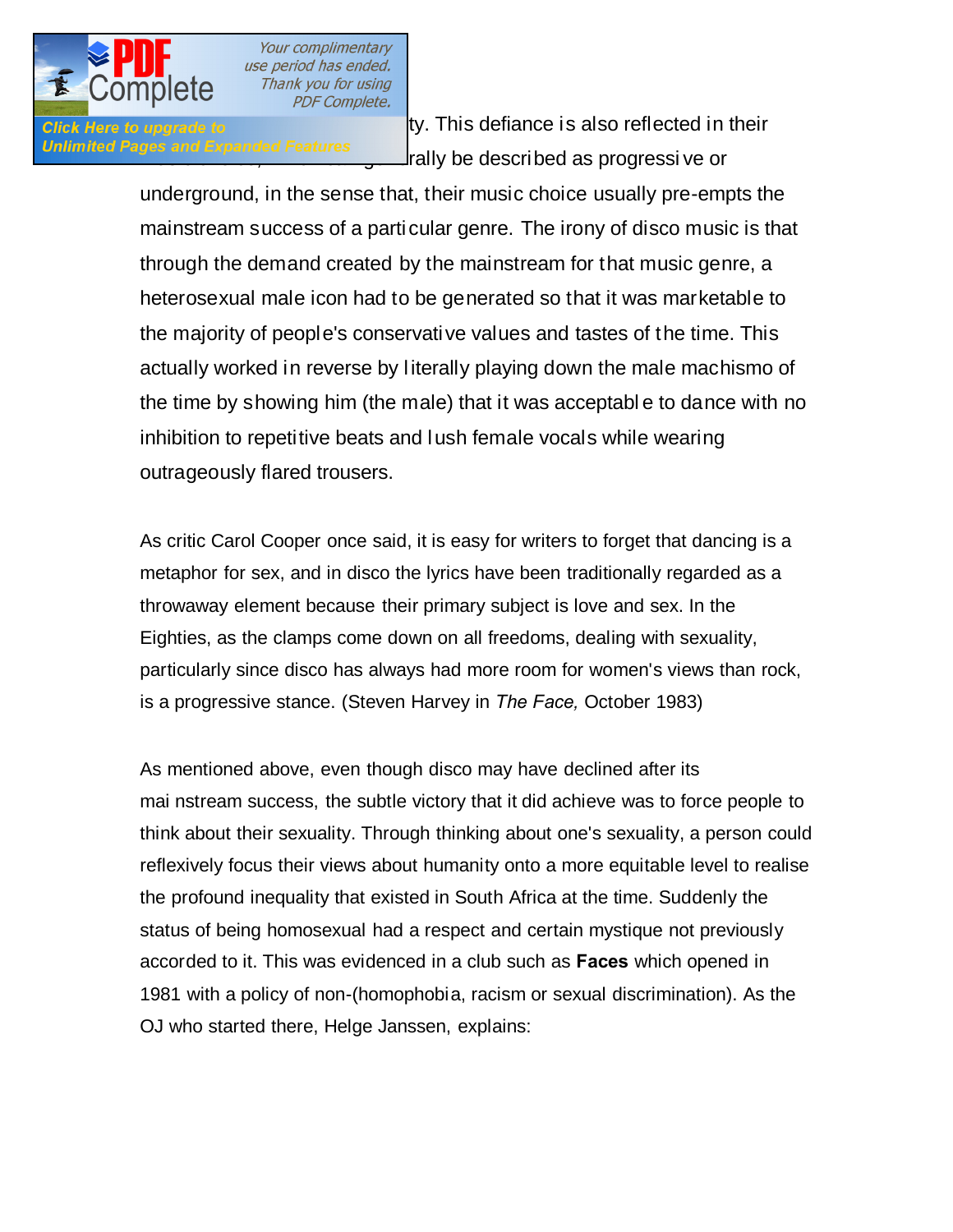

Click Here to upgrade to **the came in the felt free to dance on their own**, it was very mixed. Unlimited Pages and Expanded Features strom punk to reggae to electronic to new wave,

> it was a complete mix of stuff but it certainly was not random select. There was a mood which went through the evening. (Interview, 29/03/2000) Thus, even before a mainstream venue such as **Travolta's** opened, the gayoriented crowd which frequented **Faces** had moved on from disco to newer, more progressive forms of rock music and other interesting combinations of synthetic and electronically produced sounds. The attitude, atmosphere and type of music played provided an answer to a mainstream jaded by disco's overground runaway success and before long straight people found a new haven of experience created by the ambiguous and possibly risque choice of going to a club such as Faces.

The club, because of its nature, did not exist without trouble and harassment. The presence of gay people and the mindset of progressive thought underlying the venue,which included promoting the End Conscription Campaign, set a precedent, Janssen explains, for'the police and Security Branch to use any excuse to raid the venue. When the original owners, Shane leak and Paul van Coller, dissolved their partnership and Shane left to go to Jo hannesburg, the city council licensing representatives arrived to inspect the liquor license for the premises. Because the club

was not being operated out of a hotel and thus required a specific license which happened to be in Shane's n@me, the council employees closed the club down.

At this point a court case ensued where, "the cops bent every bye-law in Durban to keep that club closed, even the city councilor would do nothing about it at all." (Interview with Helge Janssen, 29/03/2000) Eventually a license was granted to operate until one 0' clock which Paul and Helge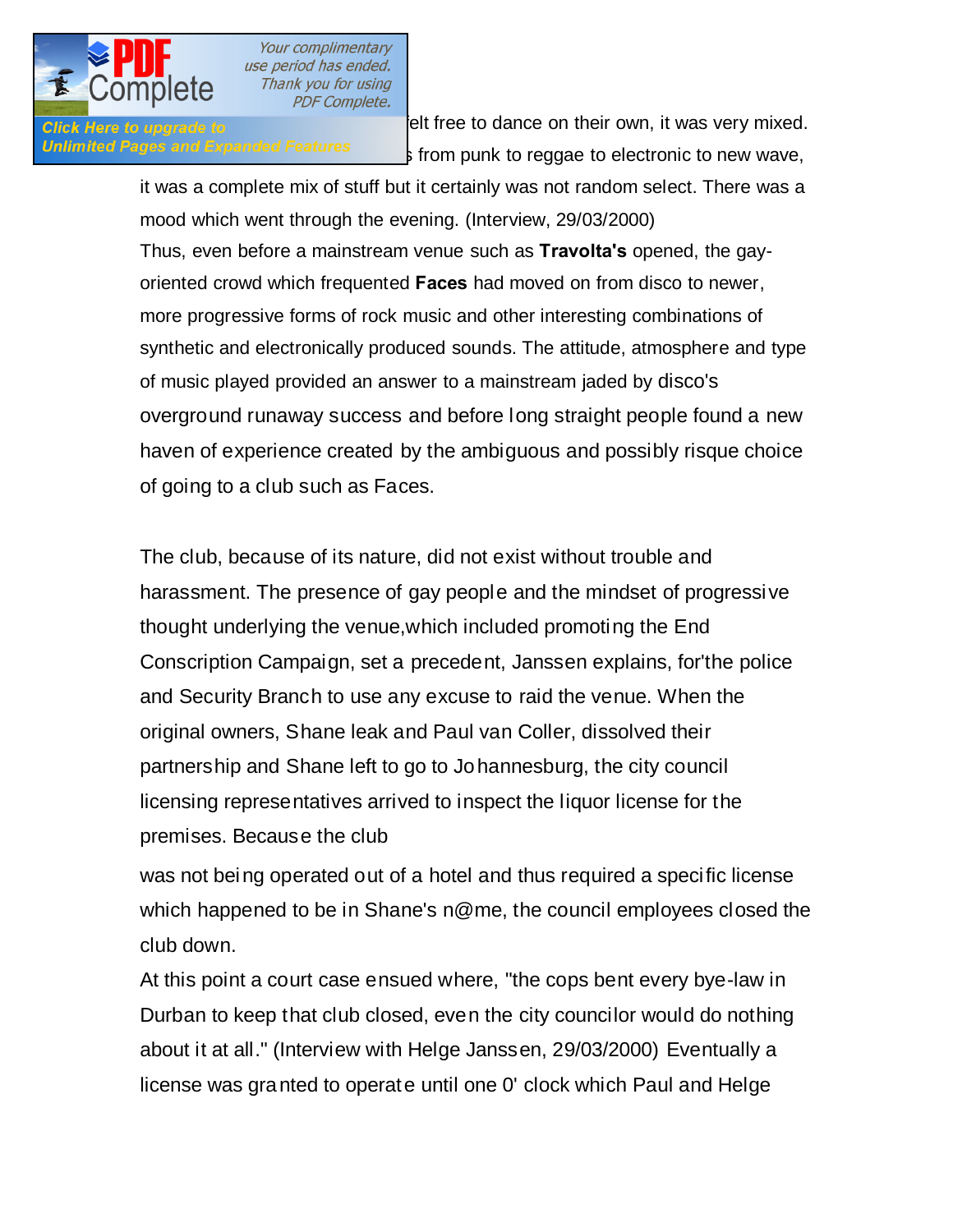

Click Here to upgrade to **the endominator of the enforced but like clockwork**, the police arrived to Unlimited Pages and Expanded Features<br>and force people to leave. Finally, out of

> frustration with worki ng under such conditions, Shane sold the club to Ronnie Botha, a flamboyant and influential gay club entrepreneur. Botha owned another gay club in Durban at the time called Zodiac which had reopened at appro ximately the same time that Faces started. T he original Zodiac opened in 1978 and then closed in 1980. This was the same year that Camp Freak, t he precursor to Faces in the same venue, opened and because of the close-knit and enclosed nature of the gay scene in general, Botha had observed possibly with envy the succession of Camp Freak to Faces. Botha must have noted the refreshing "non-" stance too, which Faces had adopted, and realised the potential of this unique approach that brought in an inquisitive straight market, hungry for new music in a nonaggressive environment (except, that is, when the police arrived).

> Once Botha had taken over Faces, he employed Martin McHale and Frank Melman as disc jockeys for the downstairs area of Faces, while upstairs he retained the services of Helge Janssen. This new combination of familiar, contemporary radio music, played by Martin and Frank, and Janssen's exploratory, progressive rock style proved highly successful, For a time, the "non- " stance was respectfully observed until the number of heterosexuals started to outnumber the gays. V;ortunately for the gay community, they had the option of moving on to Zodiac as their regular place, proving the shrewd business acumen of Botha. Faces had to close

> for a brief period of time but when it re-opened, it had become entrenched as a straight club for progressively minded people, while Zodiac catered for the gay crowd. This, in a sense, was an ideal situation for Botha who had now gained an entirely new market while retaining his original clientele. His business sense and insight could be likened to that of Steve Swindells, a gay club night promoter operating in London at the same time.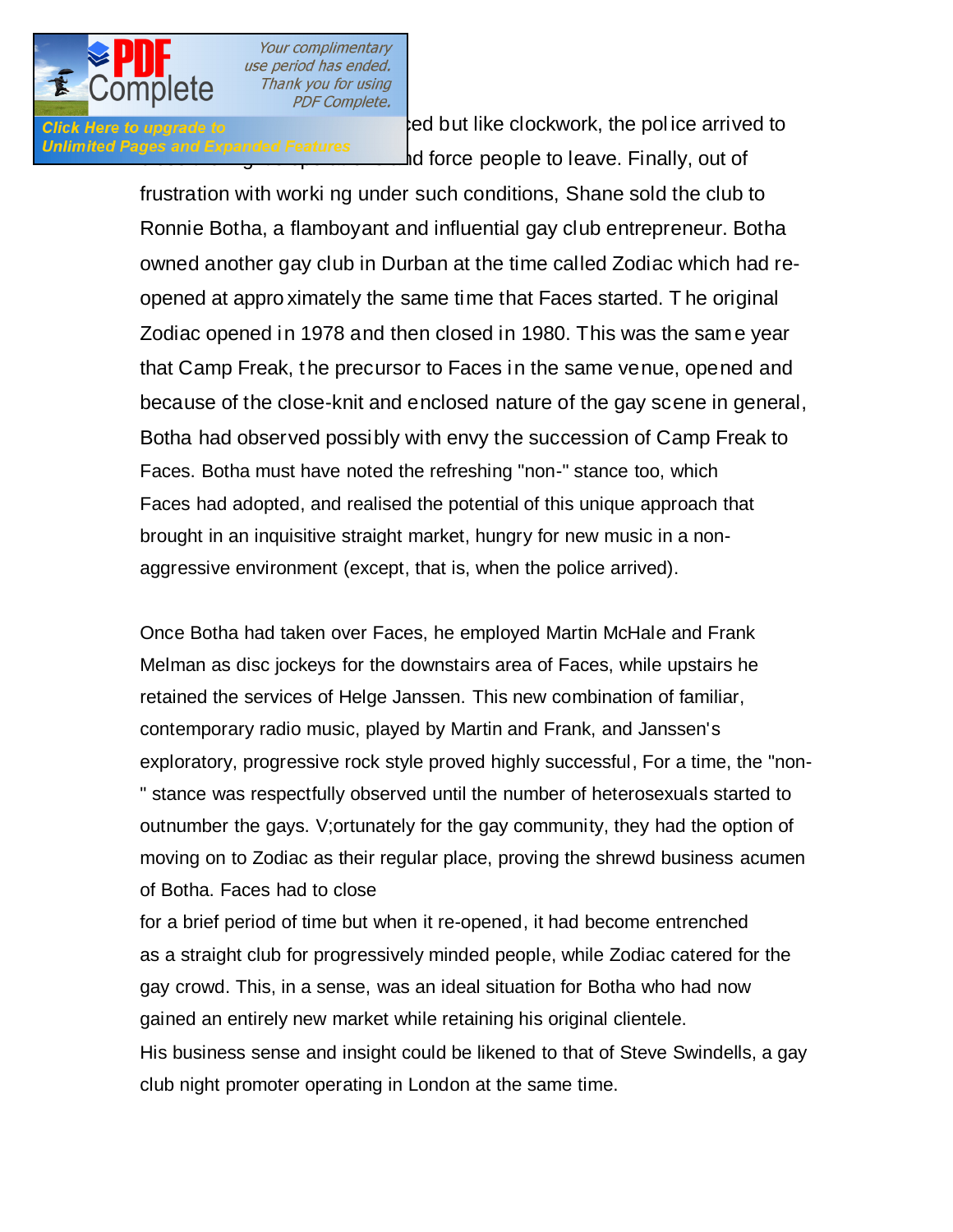

Click Here to upgrade to **Swinger and Tennis and Tennis and Tennis and Tennis and Tennis and Tennis and Tennis A** Unlimited Pages and Expanded Features or ance", so for nearly a year he has fronted The

> Lift, an itinerant gay club-night which flouts convention by welcoming straights. The bait is the kind of hard rebel funk that's alien to most gay discos. Its success is impressive. (David Johnson in *The Face,* June 1983)

> Before long, the open-minded, sensitive, straight people originally attracted to Faces started to feel alienated by an indifferent, commercially-oriented crowd and because of their attachment, friendliness and openness towards certain members of the gay community, were drawn to **Zodiac.** Soon a pattern developed where the progressively minded straight people, taking their lead from the gay community, were inevitably followed by a less sympathetic, boisterous straight crowd to each venue opened by Botha. This, of course, estranged the gay community and they moved to a new venue where the cycle repeated itself.

We had **Zodiac** which after becoming 99% straight and developing an aggro [aggressive] vibe, moved the gay crowd across to **Ronnies** where much the same happened and we moved the crowd elsewhere. (Interview with Frank Melman, 1/12/1998)

Thus at one time, Botha owned three clubs operating simultaneously i.e. **Faces, Zodiac** and **Ronnies,** which he opened up in 1983. It was possible to gain access to all three clubs in one night, if one purchased a multiple entry ticket. Frank Melman, considered the one of the top DJs during this time, worked at all three of Botha's clubs and noted above the aggressive atmosphere brought in by the less sympathetic, commercially-oriented straight crowd. A common misconception is that the consumption of alcohol is the primary cause of aggression amongst the above-mentioned straight crowd. However, while it is certainly true that alcohol frees inhibitions and aids in irregular behaviour, I believe it is the tension and sometimes intimidation created by the underlying sexual politics of men and women meeting in an enclosed entertainment space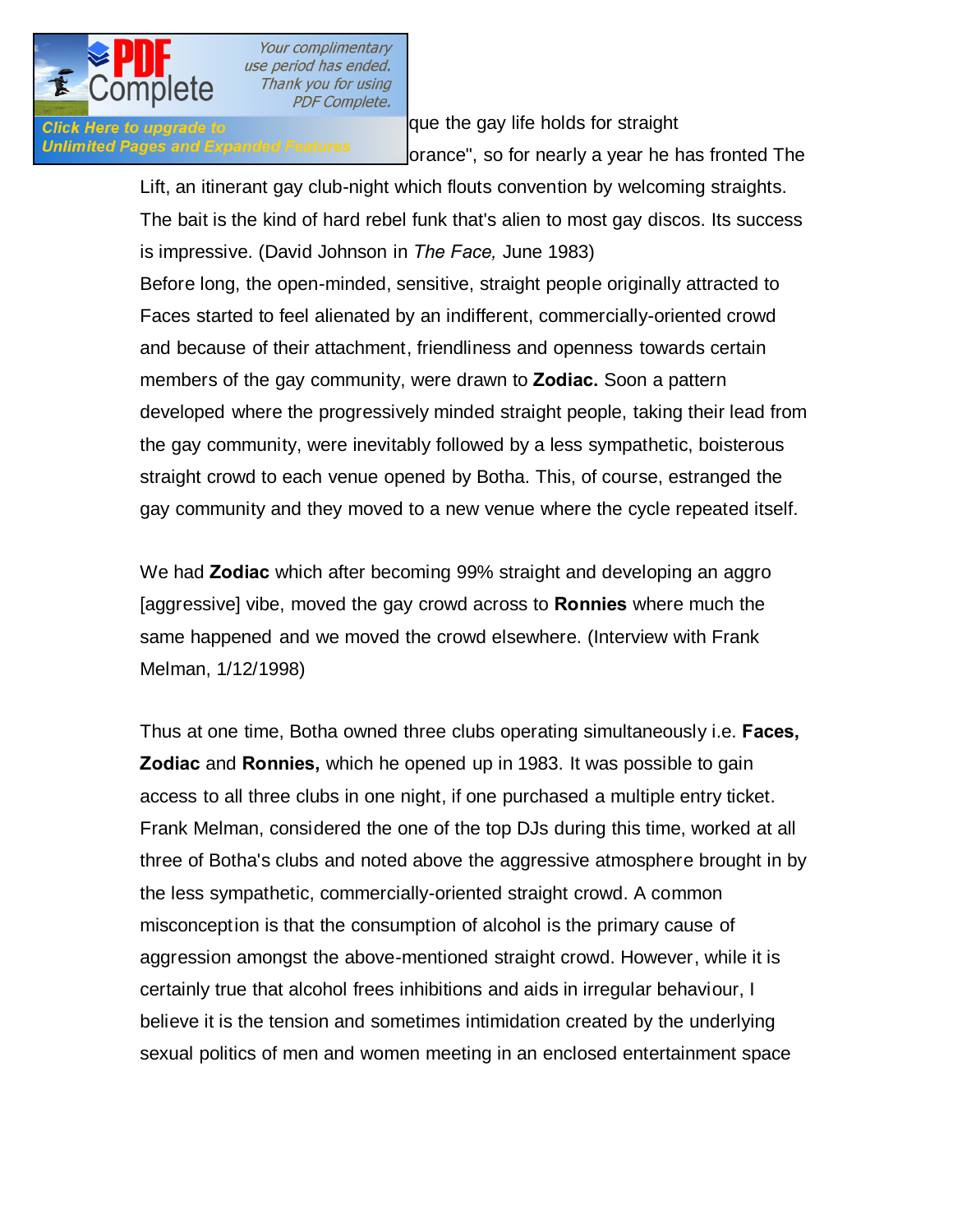Unlimited Pages and Expanded Features

We have to upgrade to this aggression. Frank Melman dispels this misconception.

When I was involved with **Zodiac,** we had three clubs running: **Ronnies, Faces**  and **Zodiac,** we worked out that, the amount of alcohol consumed in a straight club e.g. **Zodiac** *a propos* **Ronnies** which was gay [at t he time], the gay clubs drank three times more than the straight club. (Interview, 1/12/199 8)

Thus the heterosexual politics of men and women meeting, it could be said, overrides the impact of alcohol, although the consumption of alcohol is certainly a contributing factor in the aggression associated with a commercially oriented heterosexual crowd. As me ntioned before, with regards to Faces, the gay community received their share of unjust harassment from the police and Security Branch, even though they did attract straight people and were eventually ousted from their own venues. The same type of behaviour persisted with **Zodiac** and **Ronnies,** and **Faces** was eventually forced to cl ose down under mysteri ous circumstances. Even though there was some speculation of collusion between the police and Botha himself, a raid on **Zodiac** produced evidence which forced Botha to cease his club operations. This occurred, as in the case of **Faces** (with Shane leak and Paul van Coller), when Botha's lover betrayed him out of spite to the police when their relationship ended. After this peak at the forefront of musical progression withi n Durban, Frank Melman admits that the gay scene took a bit of a slump musically, until a resurgence occurred later.

The demise of the crossover s cene between the gay and straight communities at Botha's clubs meant that for a time this market was not catered for. I n the interim, a proportion of the commercially-oriented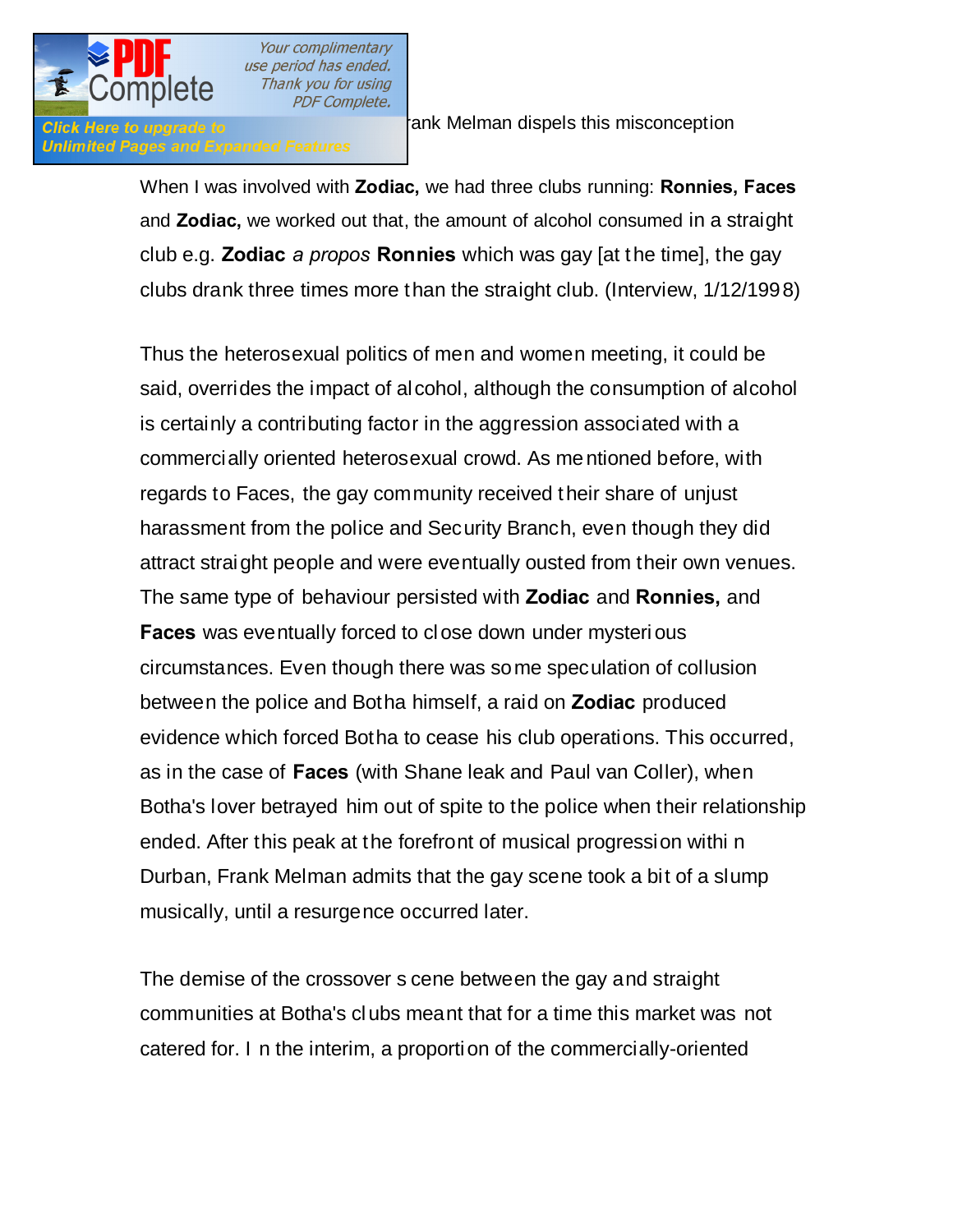

**Crick Here to upgrade to the entertainment on offer at Chris Pollard's The** Unlimited Pages and Expanded Features<br>iment of all night dancing presented by the

> gay-oriented scene was influential and persisted. **The Med,** although a dual purpose venue offering bands and DJs, started to s how that it was possible to draw in more than 150 people for all night dancing; a figure that was considered the limit for that market, at the time. It also proved that making allowances for bands was technically challenging and not as cost effective as a venue that catered for all night dancing, where entertainment costs are radically cut by employing a OJ.

> The above factors were a consideration when Pollard and partner Sotiris Spetsiotis, opened **Sand Pebbles** in 1989 and adopted the attitude which became the forerunner to the modern commercial nightclub in Durban. This involved combining a sensory overload of entertainment (which did include bands and DJs) with a sense of excitement and abandonment while catering for as wide a market as possible with emphasis on numbers. This fresh attitude towards the conventional idea of clubbing among the mainstream market ensured that large crowds arrived and kept coming

> into the early 1990s. The only serious competition at that time came in the form of the **Los Angeles Hotel** (or **The L.A.** as it was known colloquially) which featured 3 bars and **Slipper's Boogie Palace** und,er one venue. Unfortunately **The L.A.** was situated in the established residential area of Musgrave and was forced to close at lam on weekends and midnight on weekdays. This worked in **Sand Pebble's** favour as many revelers saw the sun come up over the Indian Ocean through the tinted wrap-around glass fa9ade of an entertainment complex situated on South Beach which housed a cinema and the offices of the now defunct Capital 604 radio station.

**Sand Pebbles** was also unique in that it did not operate like its predecessor The Poseidon, a dinner dance venue. When it opened up primarily as a danceclub and entertainment venue, it was one of very few danceclub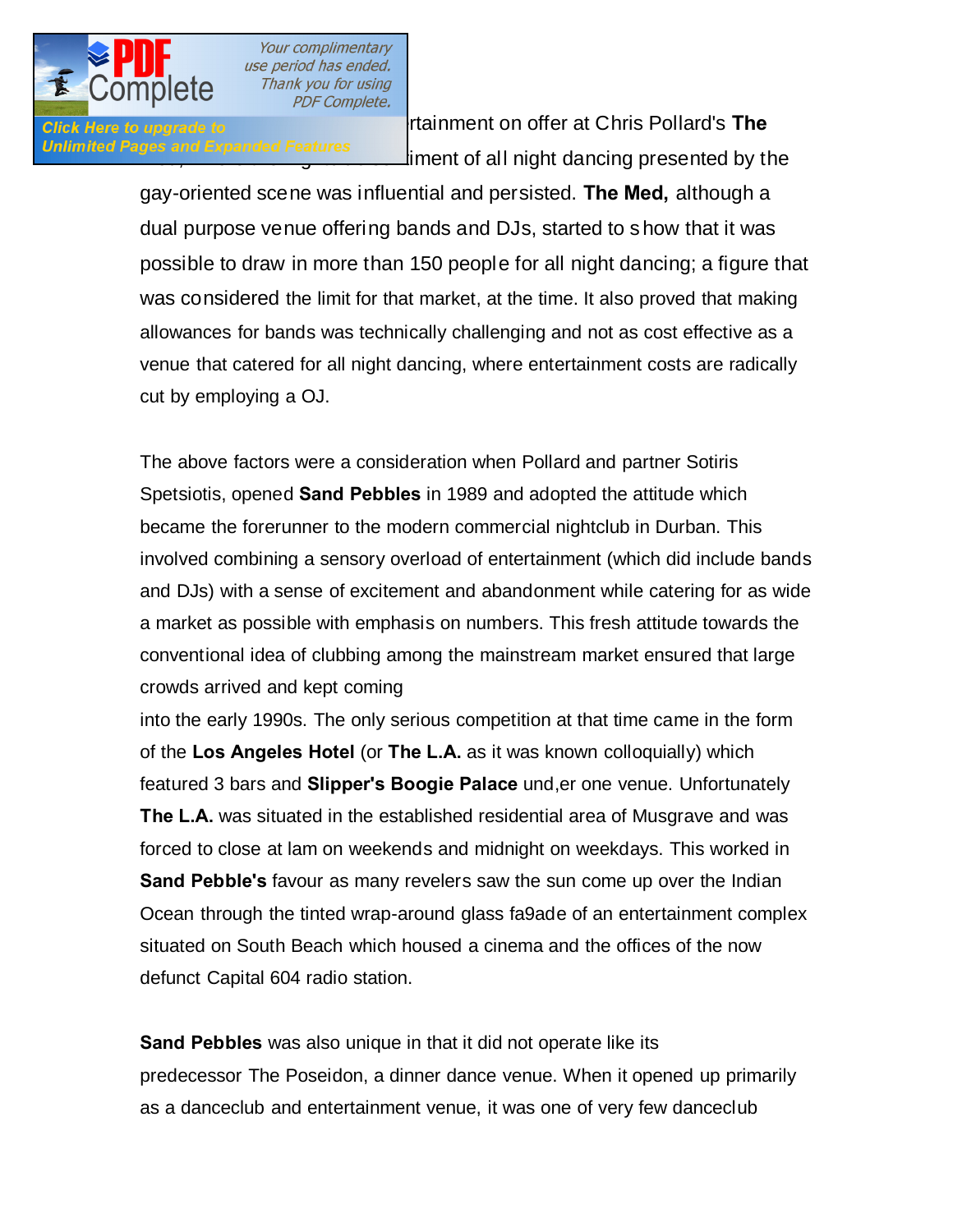

Click Here to upgrade to **verture independently** dently of a hotel or hotel chain group. Most Unlimited Pages and Expanded Features because they had the basic infrastructure to

> cover the costs of opening a dedicated dance venue and could also obtain the necessary liquor licences with a minimum of fuss. As mentioned above, this was one the legal means through which the city council and, by extension, the police and Security Branch could continue their program of haranguing the gay venues. This was not the only tactic they resorted to. The entrepreneurial spirit of Sand Pebbl es did not seem to bother the hotel trade until the origination of "tavern" culture (an amplification of the English pub concept typified by the Keg franchise) in the late 1980s, which impacted greatl y on their food and beverage trade (Chris Pollard, telephonic interview, 1/08/2000).

> A classic and fairly unique example of a music pub, which opened in 1988 and still exists today, is Bonkers Music Pub situated in The Hotel California on Florida Road, Mor ningside. During the success of Sand Pebbles, the interest of businessmen and entrepreneurs had been piqued as to the commercial viability of a venture targeting such a mass mark et and they wanted a piece of that business. CC's in Smith Street, an ex-strip club called Nellos, opened in 1989 to cater originally for an older coloured crowd but failed and was app ropriated by businessmen who implemented the commercially oriented pop music and rock/band combination which was effective for a short time. After this venture, in the same year as Nelson Mandela's release from pri son (1992) in which democratic change seemed a formal ity, it seemed as tho ugh the blueprint for what is today known as the commercial danceclub was crystallised with a venue called Kangos in the Workshop shopping centre.

> The present formulaic approach to danceclubs adheres to a few necessary criteria. Most importantly, the space must be large, creating an impact on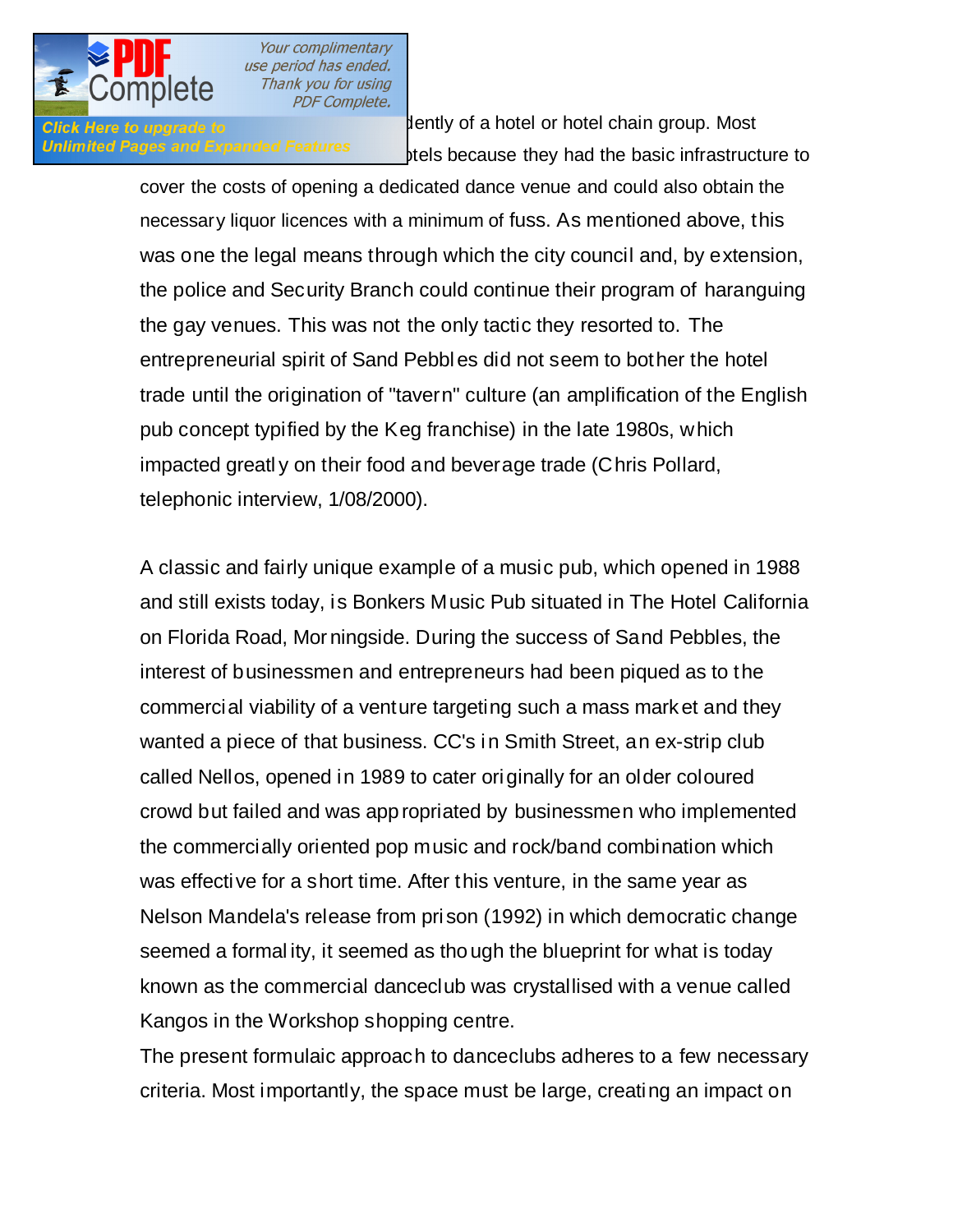

**Click Here to upgrade to suitably decorated according to a theme reflected** in the venue's name. The music played is a combination of the

> contemporary popular music of the time regardless of style or genre; if it receives radio airplay, the major record compani es will sample the relevant nightclubs with the music because they know the importance of having that music heard in danceclubs. The major form of consumption is alcohol, which is usually cheap as a result of the volumes consumed at the often numerous, strategically placed bars; the distributors and retailers of popular alcohol brands can afford to offer discounts to such clubs, ensuring an affordable alcohol price to their clientele.

> For the average consumer of this type of environment, budget is usually a consideration and thus a typical profi Ie of the clientele would include younger consumers such as students or school leavers who do not earn a big income. For this reason the price of entry is low compared to specialist music genre clubs and in particular, younger female clientele, often schoolgirls, are welcomed. This is done because the fundamental rule of any club drawing a heterosexual crowd is the dominant presence of women. Apart from the social aspect of going out in a commercial club

> environment, women, as opposed to men, enjoy going to danceclubs because they reflect a music preference to which they can dance with their other female friends. Men, on the other hand, do not frequent commercial clubs primarily because of the music played but rather because of the presence of women. Commercial club owners know that if they can attract the women through a good selection of current popular music and low alcohol prices, men of all ages including older big spenders and drinkers will follow suit.

> Thus we could describe a commercial danceclub as a melting pot where opposing sexes collide, where possibilities are created through large doses of alcoholic consumption. Often it is the sexual politics that arise through the 'Dutch' bravado gained by persons consuming more than their capabilities that results in the aggression referred to above in the discussions about gay clubs. It is only the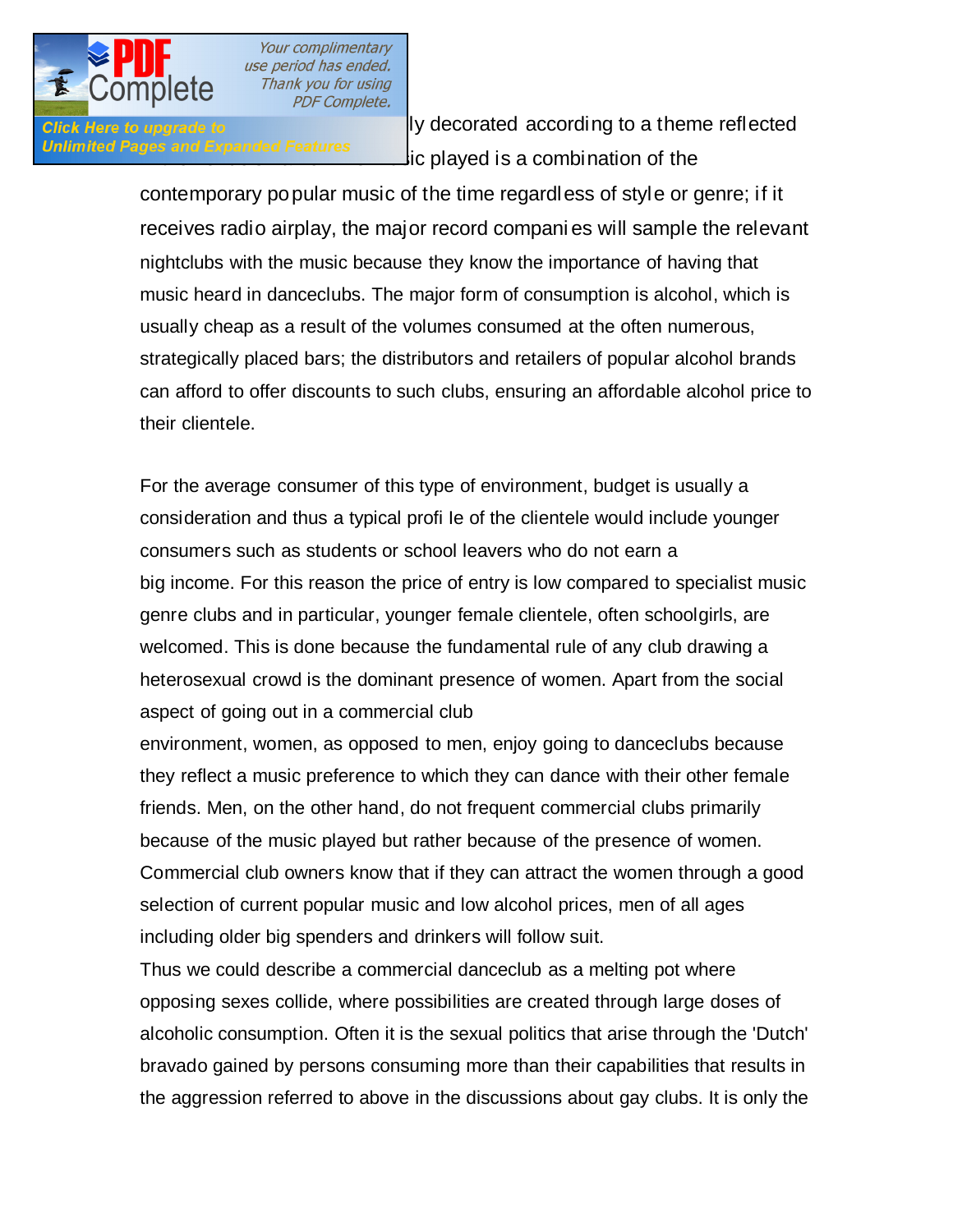

**Click Here to upgrade to contract such such such situations of aggression are tolerated or deal t with by** Unlimited Pages and Expanded Features<br>Les the continued success or reputation of a

## club. The more

aggressive a club is reputed to be, the less women it will attract and hence it is part of the res ponsibility of the security as well as the club owner to ensure its safety and reputation.

Finally, because commercia~ clubs are seen primarily as business ventures, it is not uncommon for ownership to change hands during the club's existence. People who know little about danceclubs and who employ club industry professionals such as managers, DJs, bar a nd cleaning staff, often fund these clubs. Their life expectancy is seen to be no longer than one and a half to two years. I f a club exceeds this time period, it is highly unusual or it has managed to offer something extra which a competitor or predecessor has not. Taking the above 'formula' into consideration, we can trace the rise and fall of the white commercial danceclubs in Durban since 1992. Distinctions can only be made through the themes expressed in the name and the decor of the venue which ultimately captures and sustains the crowd's imagination; the characteristics and profile of the consumer and the music played has essentially remained the same throughout the years.

**Kangos,** developing its theme from the knowledge and connection that people could make with the famous caves near Oudtshoorn in the Western Cape, lasted for just over one year. **Red Dog Saloon** followed this in 1994 which was opened by the proprietors of well-known beachfront bar and restaurant, **Joe Kools,** after which the same group opened **Harleys** in 1995. **Harleys,** with its obvious American biker influence, was successful for two years befor e being surpassed by **Bourbon Street** in 1997. During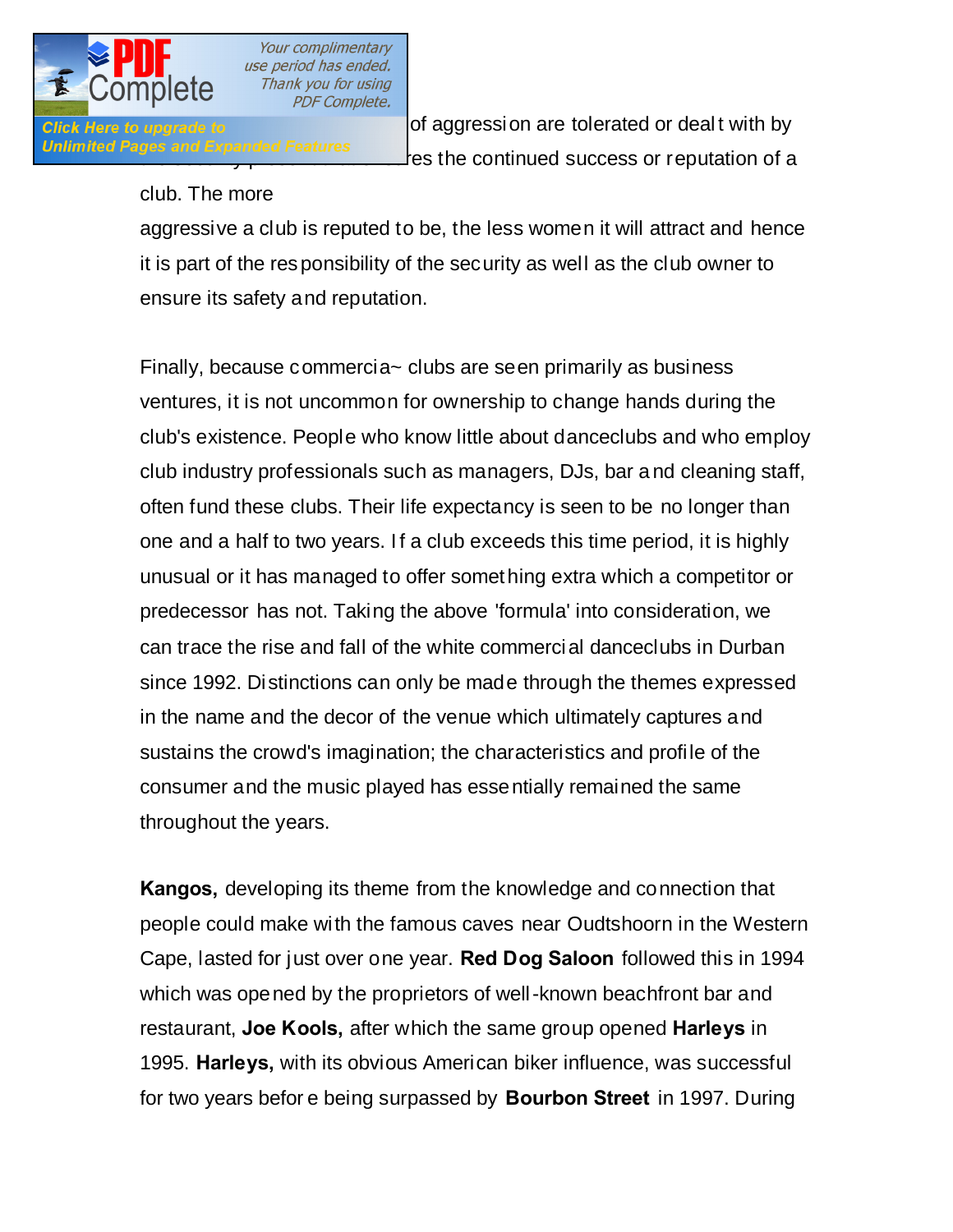

Unlimited Pages and Expanded Features<br> **Commercial danceclubs.** 

the success of **Harleys of** *Harleys of Click Here to upgrade to* **also became evident that an older clientele had** 

The impact and influence of the retro style of fashion and lifestyle propagated through movies such as Quenti n Tarantino's underground hit *Reservoir Dogs* followed by the more mai nstream *Pulp Fiction,* brought the soundtracks of t hese movies into prominence and demand at commerci al danceclubs. The first to pick up this type of shift in popular culture was Gary Church, who with his busi ness partner opened up **Retros** in the Riviera Hotel in 1995. This drew in the style-conscious younger crowd w ho found great pl easure in dressing up in older clothes made new and dancing to old 1960s and 1970s black funk hits provided by DJ Mi chael Cross. It was not long before T **Js or Thunderbird Junction,** relying on the American imagery of bot h these retro styled movies and the in vogue **Harleys,** 

opened up as a styled American diner and danceclub to cater for an older commercial crowd in late 1995. Its posi tioning opposite the Natal Rugby Stadium was perfect for the older consumer who was kee n to hear retro music played alongside commercial radio hits.

The timing of **Bourbon Street's** opening was perfect beca use the lifecycle **of Harleys, T Js** and **Retros** ended almost simultaneously. This club, a converted warehouse situated next to a liquor retai ler, with its New Orleans theme proved that bigger is better drawing over 1500 patrons on popular nights. For a time it amalgamated a commercial danceclub scene in one venue with old and young clientele descending upon its doors until the opening of **Hooters** in Umhlanga and **Phar Side** in Pinetown, later that year (1997), spre ad the scene outside of Durban central. **Bourbon Street's** older clientele, who gave preferential support to the club when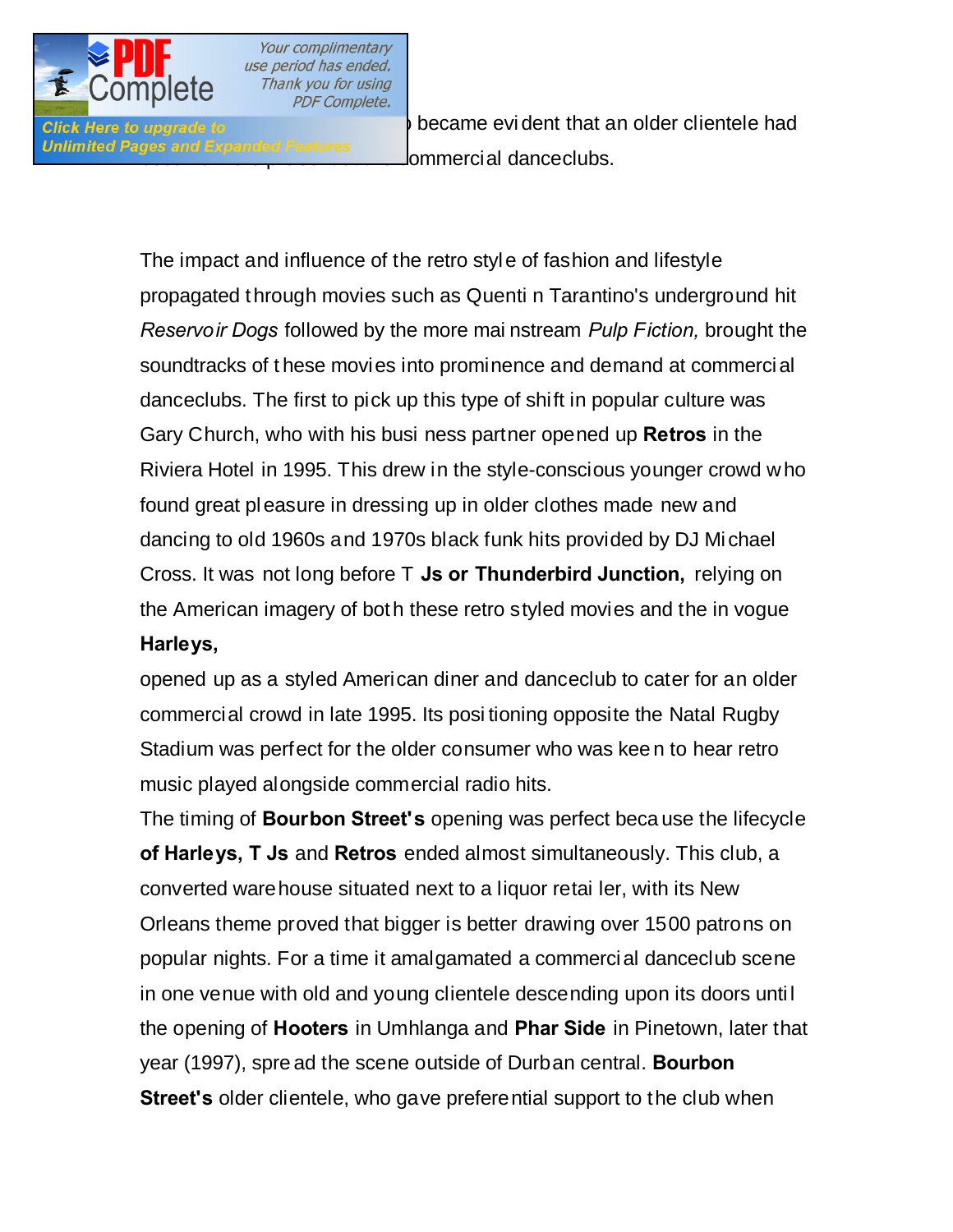

**Absolut Chaos** opened in 1998, also solidified its success when the Unlimited Pages and Expanded Features van der Post, so ught to export his brand name to

> other provinces. It seemed that **Absolut Chaos** managed to cater for a younger commerci al market with its playful Mafioso gangster theme. This is ironic given the investors were once again the proprietors of Joe Kools who had in the interim developed a bit of a reputation as a modern day Durban syndicate whose control worked through 'offeri ng' security and other 'services' to clubs. None of this has been proved in a legal case, of course.

> The success of Bourbon Street finally came to a close with the opening of 80s, in the same venue as TJ.s in late 1998, which attracted the older clientele back there while Absolut Chaos catered for the younger, student/scholar crowd. From the time that van der Post had sold Bourbon Street to other investors, he had taken the Bourbon Street concept to Gauteng where he opened up three venues on a semi-franchise basis with noteworthy success. Upon his return to Durban, van der Post opened Nite Fever in April 2000 at the ex-Bourbon Street venue, attempting to

engender a return to disco through the iconography and style present, however, this is not reflected in the music. It is still the formulaic music approach of contemporary radio hits but the ambiguous design of the club could allow a variety of music styles to be played there. Because of the legacy of Bourbon Street, both older and young crowds, who have 80s and Absolut Chaos as their other respective options, have supported the club. How long the support for any of these three clubs lasts, which currently caters for the commercial danceclub scene, remains to be seen.

## White Non-Mainstream Danceclubs

At the turn of the 1980s, as described above, the synthetic sounds of disco was not the only popular music format; rock music was another style which prevailed and had dedicated venues, mostly for live bands and for playing recorded music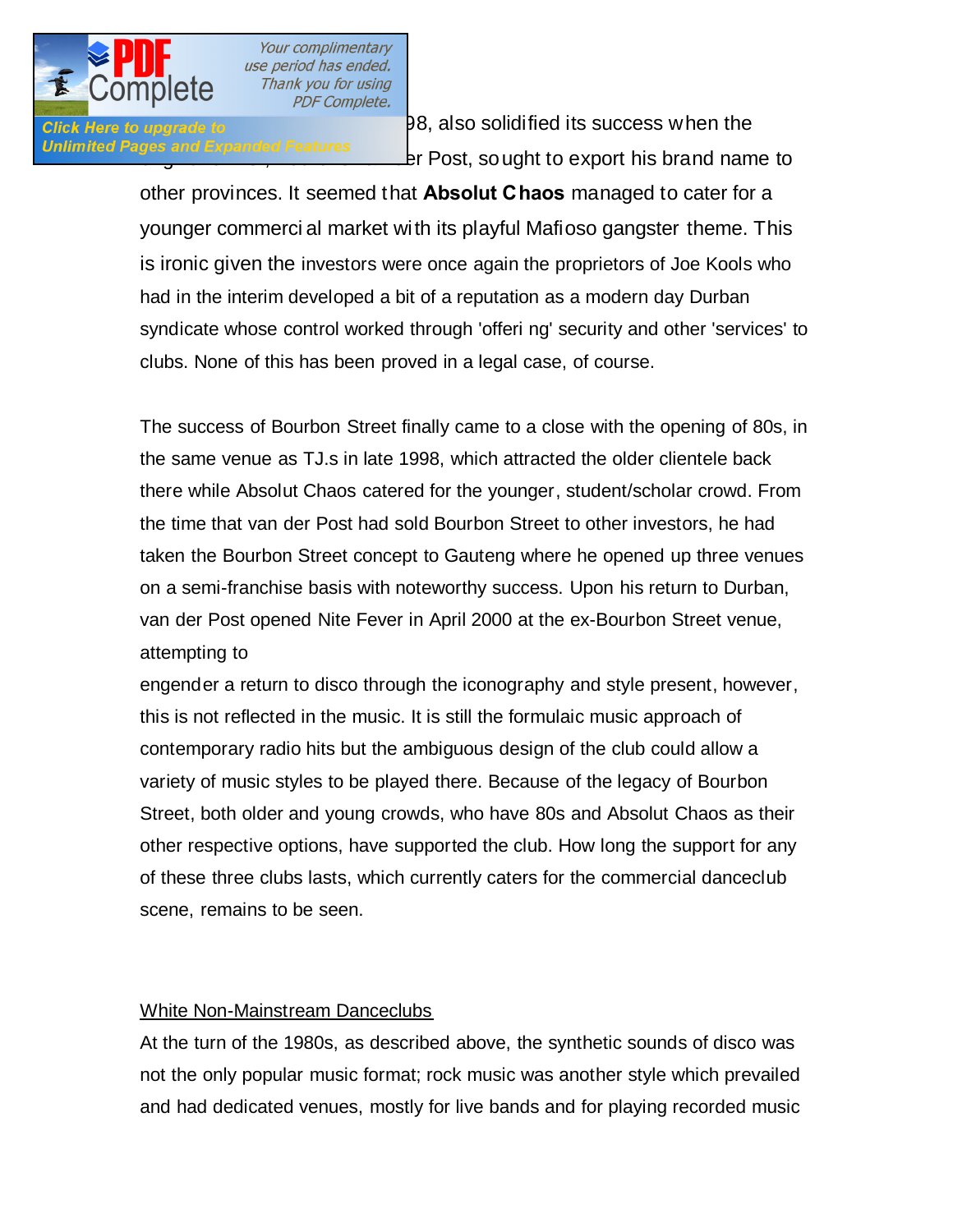

Click Here to upgrade to **The Arena Club** were popular rock venues in the early Unlimited Pages and Expanded Features fresulted because of its radical departure from

> the guitar-based rock and folk rock music of the time. It is van der Meulen's thesis that the rock scene in South Africa took its cue from and was very much influenced by popular music trends in the United Kingdom (1995:56), a thesis which will be echoed later with regard to an emerging electronic dance music scene.

Van der Meulen notes that the reputation accorded to the Kwazulu-Natal province as the most vigorous supporter of British colonial rule, resisting independence in 1961 until the last, earned it the moniker of Last Outpost of the British Empire. Thus it is clear that all British cultural products arriving at its shores, mostly through the bustli ng port of Durban, were welcomed and received by Natalians as their own. The location of Durban as a port city, receiving a continuous influx of foreign commodities and people, and the importance of it being geographically situated far from the seat of government, van der Meulen argues, earned it a reputation as a cosmopolitan and fairly liberal city (1995:23- 26). Not only were British cultural products enthusiastically embraced but all movements or subcultures emanating outside South Africa's borders such as the worldwide Hippy phenomenon, which was intricately connected with the development of rock music, made a lasting impact as well.

From her period of research (1963-1985), van der Meulen can discern two defining periods in Durban's rock scene which filtered through and made an impact countrywide. Firstly, it is recognised that Durban is the birthplace of rock 'n roll in South Africa (1995:21) with a 'boom' in the number of rock bands being formed there from 1963, which had a ripple effect to the other centres in the country. These bands took their inspiration from the popular British rock movement, an influx of American recordings and later the impact of the Hippy subculture. This boom lasted ulJtil 1973 when Durban as a focal point for live music and support for bands started to decline rapidly. Van der Meulen cites the following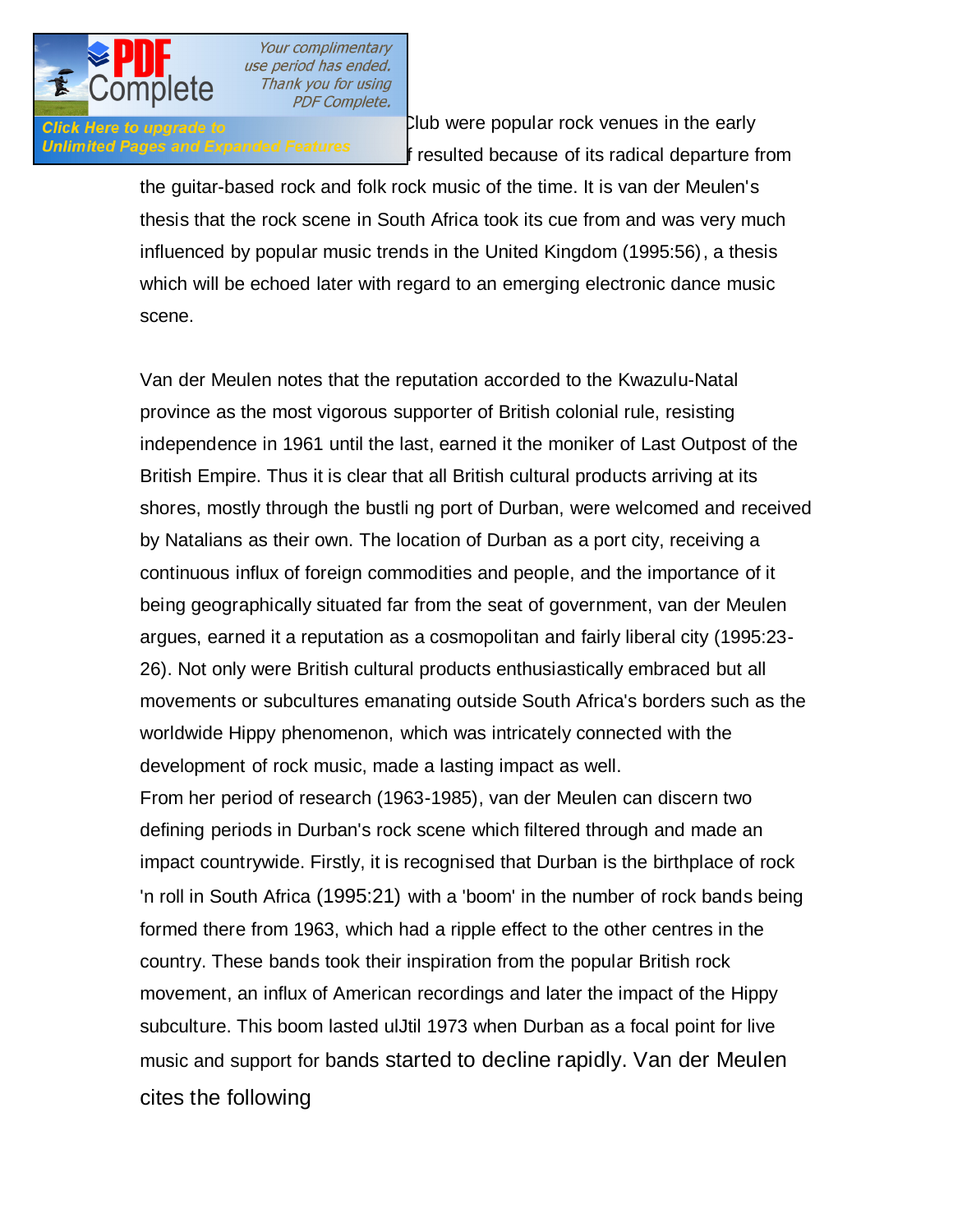

**Click Here to upgrade to construct the includes, "a trend towards acoustic music,** Unlimited Pages and Expanded Features<br>
a the city, the introduction of national

television and a shift in the principal venue for rock music" (1995:49).

The second noticeable period in Durban's rock history is the establishment of the South African punk rock movement that was spawned by students of the University of Natal during the highly volatile and politically'unstable years of the late 1970s. It ma y seem a contradiction that university students were responsible for such a revolution in music given that their inspiration came from t he British punk explosion, which expressed the frustration and dissatisfaction of working class youngsters in England (van der Meulen 1995:54-60). However, the liberal organisations and free thinking fostered on the campus solidified the South African punk message whose main purpose was to a ddress and oppose, in an abrasive and oppositional manner, the violent and oppressive tactics employed by the state in the name of apartheid. This stance invoked the suspicion of the authorities and van der Meulen has noted the intervention by security force members either through their presence at concerts or specifically in the case of targeti ng and regularly searching the premises of Brett Rattray, member of hard core punk band Powerage (1995:73).

Punk performances took place mainly in community halls, the university's Student Union and most reco gnised was the **Rainbow** at the Wagonwheels Hotel in Florida Road. This hotel was closed in 1985 and renamed the Hotel California where live music continued in the form of a jazz venue, the **Blue** Note, which was replaced by the still existing **Bonkers Music Pu b.**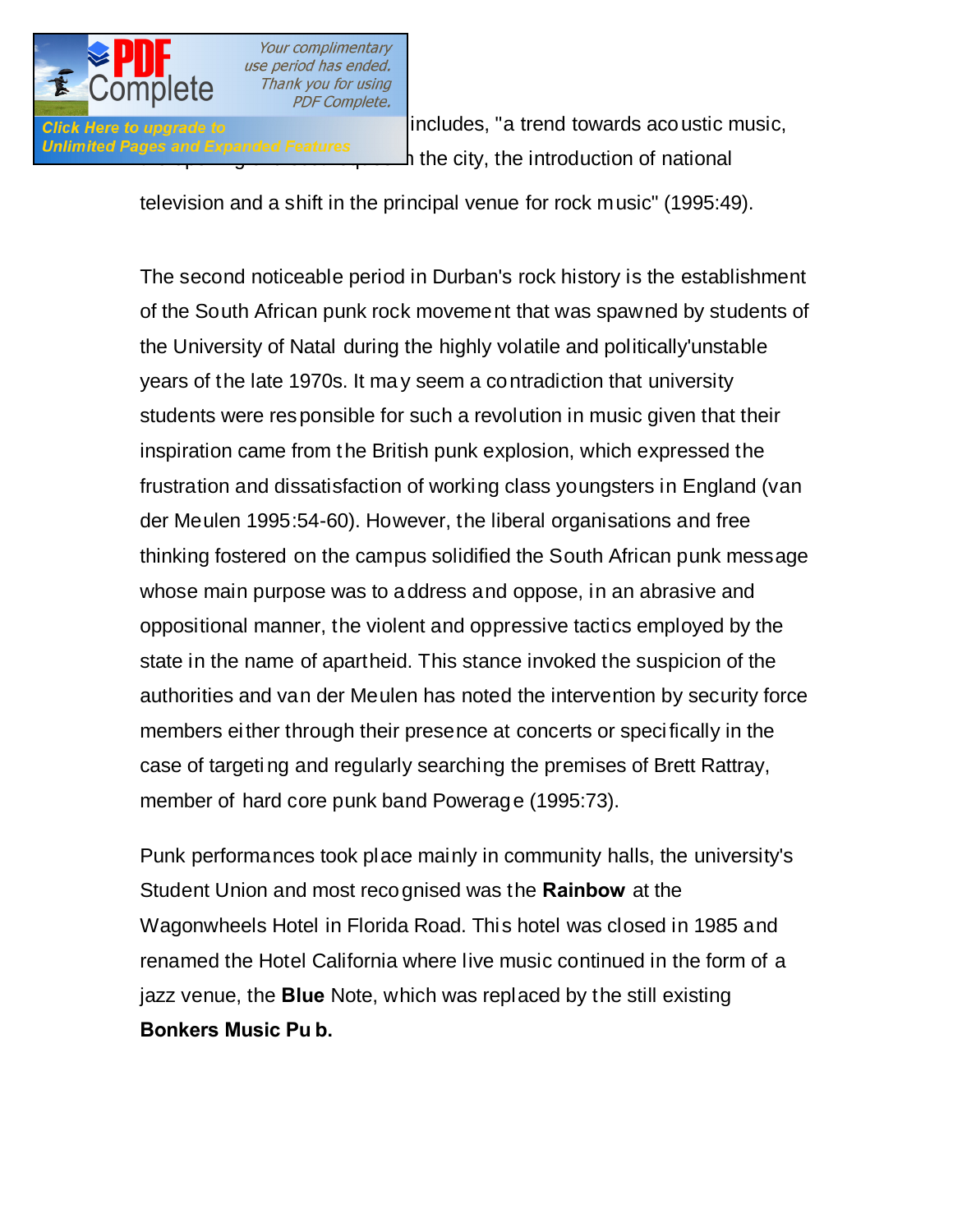**Click Here to upgrade to <b>The Community** Click Here to upgrade to **The Community Click** Here is a nother venue that provided the Infinited Pages and Expanded Features<br>Copened in 1984 until the decline of punk's

> popularity around 1987. T his was followed by a weekl y night of progressive music called **Play** (which included ska, reggae, punk, new wave, electronica, new romantic and gothic sounds) hosted by Helge Janssen. Janssen had a turbulent working relationship with Ronnie Botha, who had cheated him of money on numerous occasions, and after the authorities closed **Zodiac** he started this weekly event at a venue on 39 Pine Street. **Play** was moved to the **Community Arts Workshop** in 1987

where authorities began to take an interest in the activities there:

**[Play** at the **Community Arts Workshop]** happened for a year and a half; then the right wing started ge tting interested again. Many complaints, raids, looking for witches, taking photographs of clientele for police records, hectic stuff. Then it was underage meanwhile I was not selling any liquor, bring your own. It reached a point where the city council, who owned the building, wouldn't renew the lease. (Intervi ew with Helge Janssen, 29/03/2000)

This forced Janssen out of a source of income once again and nine months later in 1989, he approached fellow OJ from **Faces** Martin McHale and partner Marcus Holmes-Newsome to host **Play** on Friday nights at their new venue located at 330 Point Road. **Club 3.30** or The Club, as its fanatical supporters know it, initially operated on the emerging commercial club concept playing mostly radio hits and contemporary music on a Saturday night. Later, as a consequence of McHale's connections with the gay community through Ronnie Botha's clubs, **Club 3.30** also catered fo r them by means of a strictly private bar.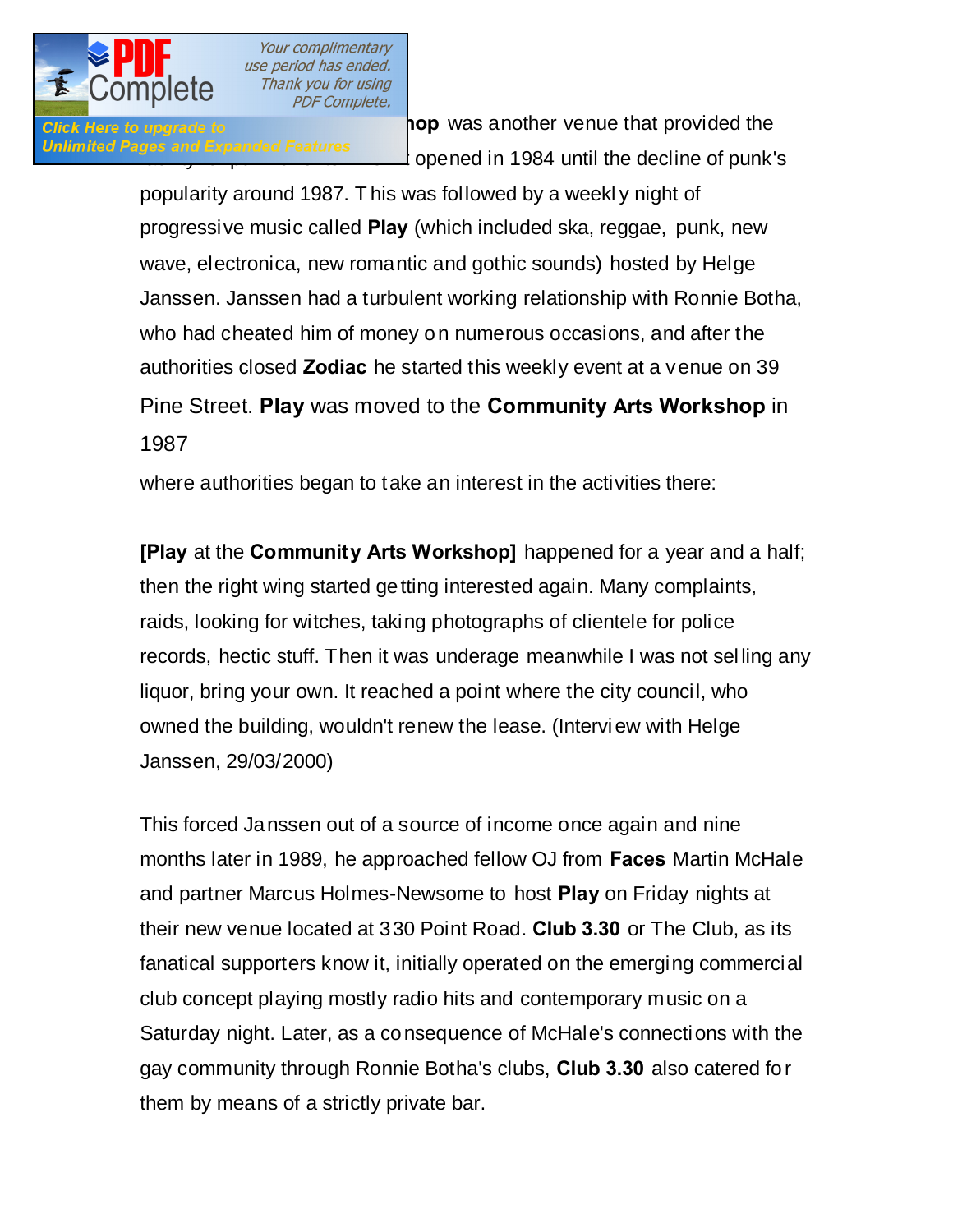

**Click Here to upgrade to the gay club scene after Ronnies and Zodiac should** Unlimited Pages and Expanded Features<br>his quiet time period (1986-1989), there was

> very little development musically and the few venues, which did cater for the gay scene, did not last long. The music played was esse ntially a recycled combination of that which was played at Botha's clubs. There was and still is today a tremendo us yearning and nostalgia for this very important time in clubbing for the gay community. **Gossips** happened briefly at the **Faces** venue and the Riviera Hotel bar, although serving well into the early 1990s as a gay meeting place, was just that, a bar and not a danceclub. Thus the exclusive bar at **Club 3.30** filled a niche for the gay clientele who, after willfully'remaining underground for a peri od of five years, needed a place which was their own where they could be guaranteed non-interference from unsympathetic straights. Once Janssen started operati ng his **Play** nights on a Friday, the combi nation that had made Botha's clubs successful was restored i.e. liberal straight people and the gay community listening to both progressive rock and co mmerciallyoriented music in the same venue, albeit on separate nights.

> Ironically, unlike in any of his previous venues and despite maintaining an overtly critical political stance, Janssen experienced very little intimidation or interference from the authorities. At this stage, **Club 3.30** operated in a similar manner to the Community Arts venue, welcoming people of all sexual persuasion and operating without a liquor license, on a "bri ng your own" basis. Hence, all the previous excuses used by the authorities to raid and disrupt proceedings at other venues had no relevance it seemed, at this new venue. I will return to this issue at a later stage in this and the next chapter. With minimal interference and an enigma of exclusivity surrounding it, **Club 3.30** thrived with **Play** on a Friday and the commercial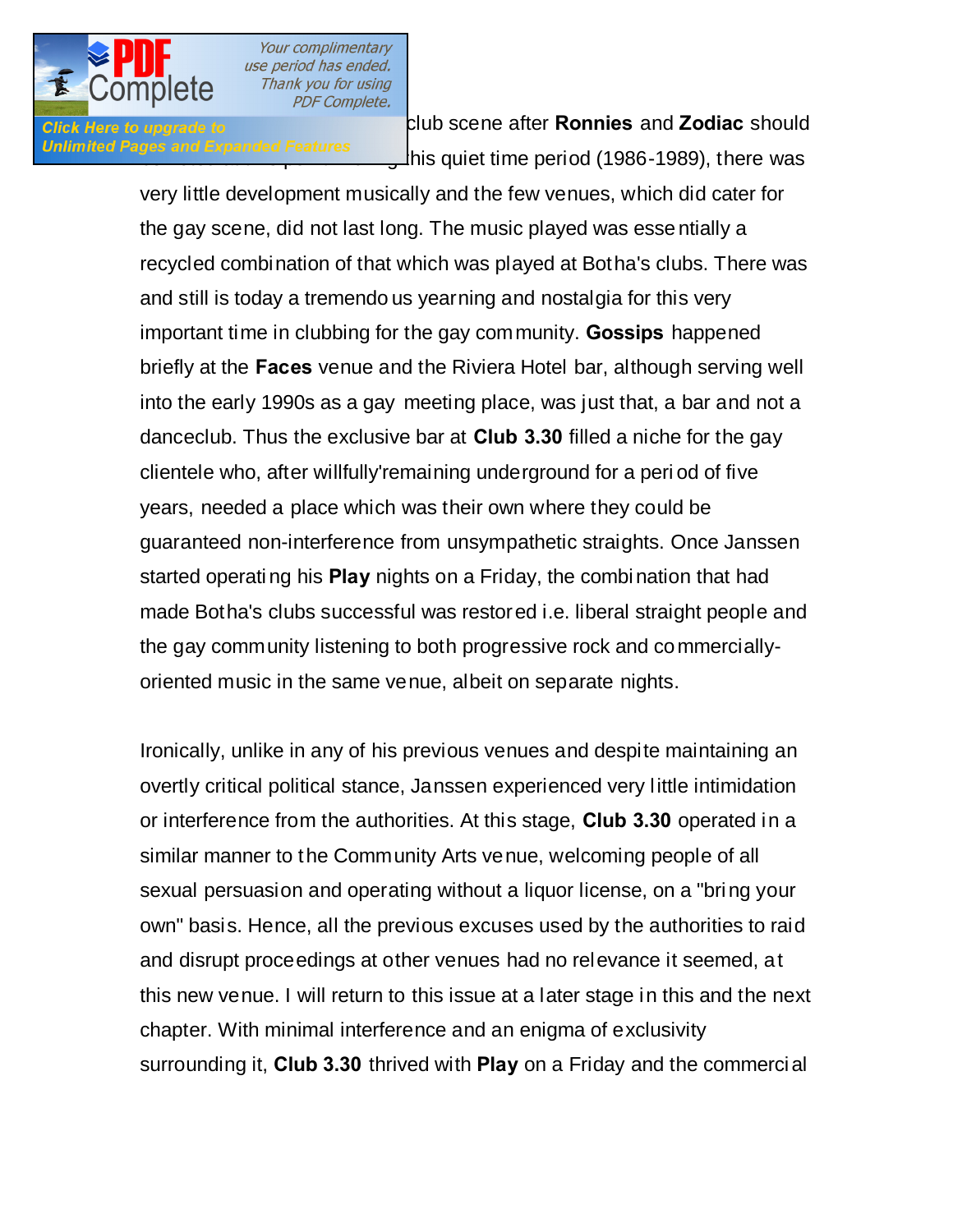

**Unlimited Pages and Expanded Features** 

**Click Here to upgrade to Saturday nights**, entrenching itself in the minds of the all

1991 proved to be an important year musically for two reaso ns in Durban and this impacted on the direction which **Club 3.30** embarked upon. Two new mutually exclusive music scenes developed: firstly, the hard rock, alternative or 'grunge' sound, as it became known, which developed from initially independent bands in and around the Seattle area of the United States (i ndependent, that is, until the major record companies saw this sound as imminently marketable). The success of this particular sound seemed to spark the attention of those dedicated supporters of non- commercial, progressive rock and outside of Club 3-30 the demand for a dedicated alternative rock venue became felt.

The man who was responsible for discerning this new demand and making it a commercially viable venture was Gary Church when he opened up The Rift in August 1991. Church had OJ Michael Cross as a partner in this venture but bought out his shares of the business when he wished to take the music policy in a different direction. A few years later, as mentioned above, Church noticed the impact *of* retro fashion, music and styli ng and catered for it commercially by opening Retros. Once more, utilizing the musical knowledge and OJ skills of Michael Cross, Church made a success of this venture. The Rift, using the new grunge sound as its drawcard, played the same music that Janssen had been playing throughout his career in the 1980s and consequently attracted his crowd away from Club 3-30. After two years at Club 3-30, Janssen decided to take a break, during which Play slowly faded into obscurity and he was not asked back. In retrospect, the loss of support and income from Janssen's Friday night confirmed and solidified the musical and subcultural direction that Club 3- 30 had started to take on their Saturday nights and also heralded the development of the second distinctive musical scene to develop in Durban in 1991. To understand this direction we have to look at musical developments in the U. K. circa summer 1988, commonly referred to as the Summer of Love. It is generally regarded that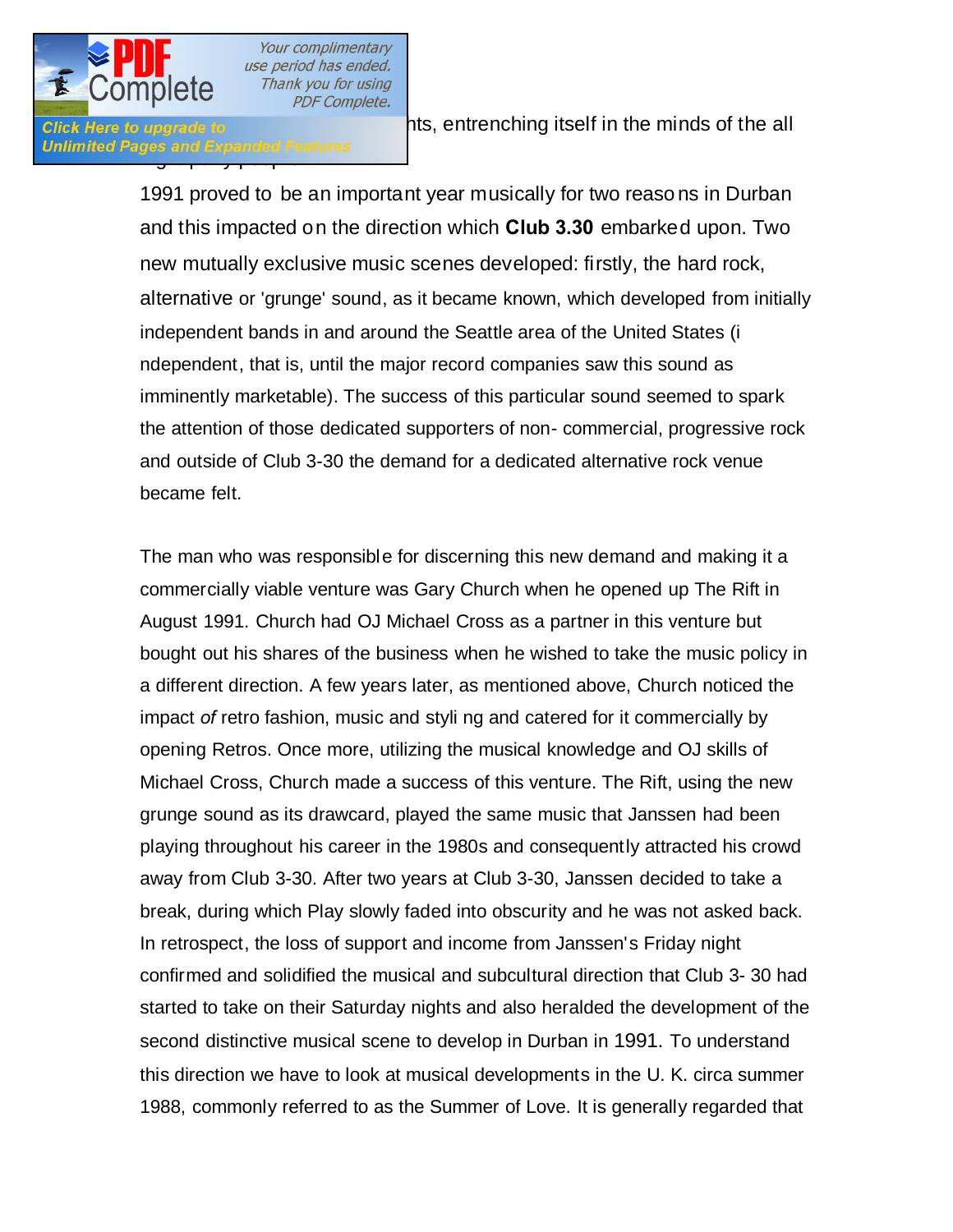**Click Here to upgrade to Example 20 and 19 and 19 and 19 and 19 and 19 and 19 and 19 and 19 and 19 and 19 and 19 and 19 and 19 and 19 and 19 and 19 and 19 and 19 and 19 and 19 and 19 and 19 and 19 and 19 and 19 and 19 a** Unlimited Pages and Expanded Features encomponed phenon. It must be poi nted out that

> electronic music has existed in many formulations since the 1970s, notably through disco, and from t he origi nal electronic purists such as Kraftwerk and OAF to its intersection with rock music through new wave bands such as Yazoo and Oepeche Mode.

> The Summer of Love took its inspiration from the lifestyle, liberation and decadence found on the Balearic island of Ibiza "with its cheap propert y, all-year sun, lenient tax laws and absence of extradition treaties for foreign offenders" (Oo n Macpherson in *The Face,* September 1985 ). This idyllic haven attracted all kinds of bohemian and hedonistic types from al lover the world bringing with them their various habits and accoutrements. One of these was the designer drug Ecstasy, which had gained popularity amongst the party elite and gay clubs in the United States such as New York's **The Saint** *(Muzik,* May 2000) in the early 1980s, after it had been introduced to psychotherapists on the West Coast in the late 1970s because of its empathic effects. The combination of consuming ecstasy and dancing to the music style that became known as Balearic was a part of the lifestyle of clubbing in Ibiza. The Balearic approach, which focused on playing a wide spectrum of progressive, underground hits and music with a percussive, Mediterranean feel made for an interesting contrast to the U.K. clubs which were strictly delineated accordi ng to genre and style at the ti me.

After the summer of 1987, the atmosphere and sentiment of the Ibiza club scene was exported to the U.K. primarily through the influence of OJ, cl ub promoter and hip-hop recording artist agent, Paul Oakenfold. The main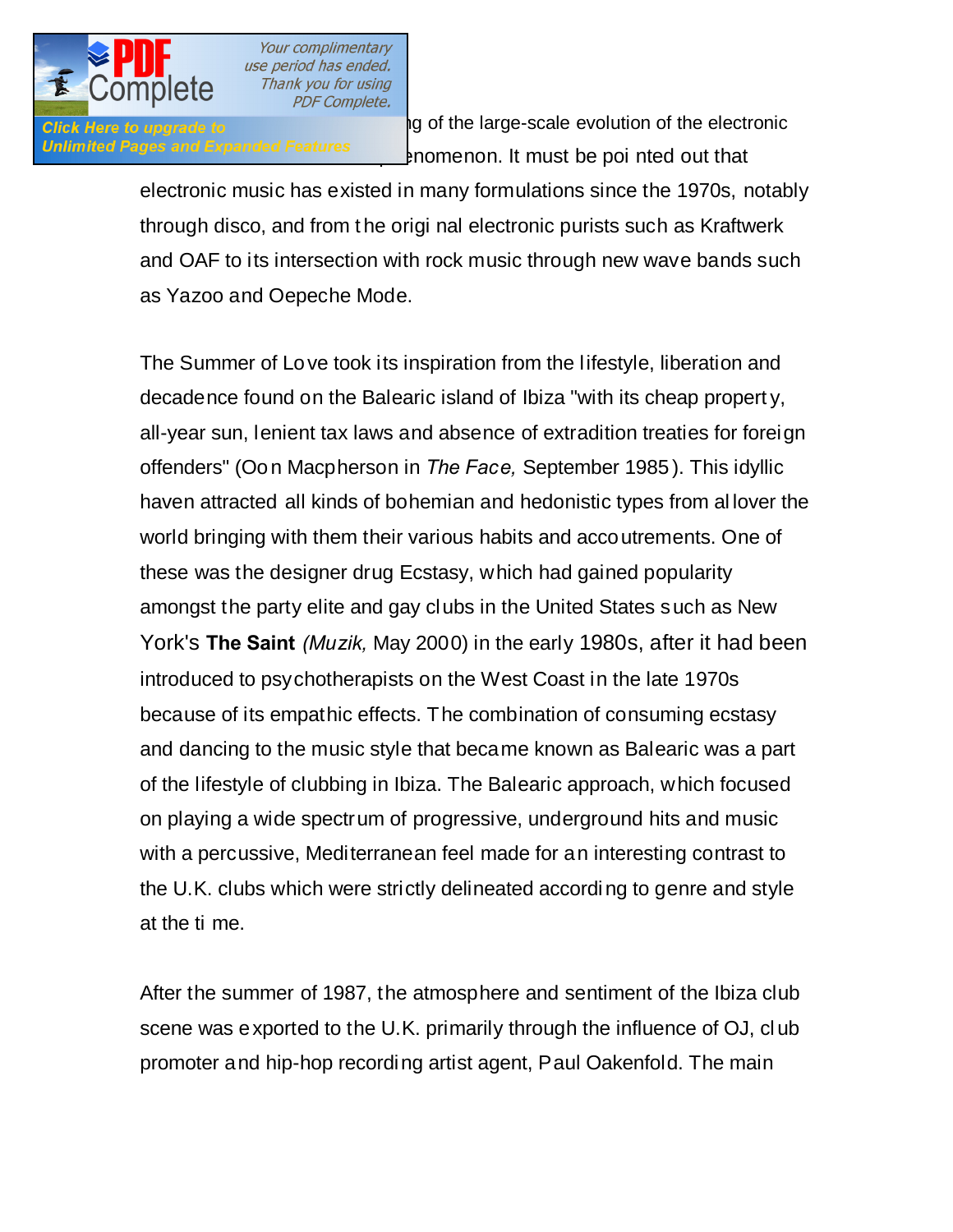

**Click Here to upgrade to bring this new clubbing experience were** Unlimited Pages and Expanded Features<br> **EXPLO At Approach on a stale British club scene.** 

> But it was the presence of ecstasy which transformed matters and heralded the birth of a new era in British clubbing:

Ecstasy had been available in London since the early eighties, but the supply was highly restricted. You had to know someone who brought it over from America, where it was legal until 1985. There was something of an ecstasy scene at **Taboo,** Leigh Bowery's club for fashion freaks, but nobody had discovered its application as a trance-dance drug. Instead, small groups of friends were using it for private bonding sessions. In 1988, ecstasy became much easier to get hold of, though it was still rather pricey at around 20 pounds a tab. (Simon Reynolds, 1998:43)

The increased use of ecstasy as a dance drug impacted on music production and highlighted certain genres developing outside of the U.K. While the eclectic approach of the Balearic style was wildly popular, it was the acid house music (so-called due to the unique sound produced by an electronic drum machine called the Roland TB 303), originating from the United States which struck a chord with the newly converted masses. As the demand for this combined form of consumptive lifestyle and musical expression grew, the need to circumvent the restrictive opening hours of licensed clubs increased. This produced the impromptu and mostly illegal parties or raves, attended by crowds sometimes in excess of 5000 people, taking place in abandoned warehouses in the industrial or non-residential

sectors of London; the soundtrack to these events was acid house. The irony of this situation was that:

As a British pop cultural explosion, acid house was unique insofar as it was based almost entirely around non-indigenous music. During 1988- 9, the scene had three years' worth of American house and techno classics to draw on, as well as the new tracks streaming out of Chicago, New York and Detroit each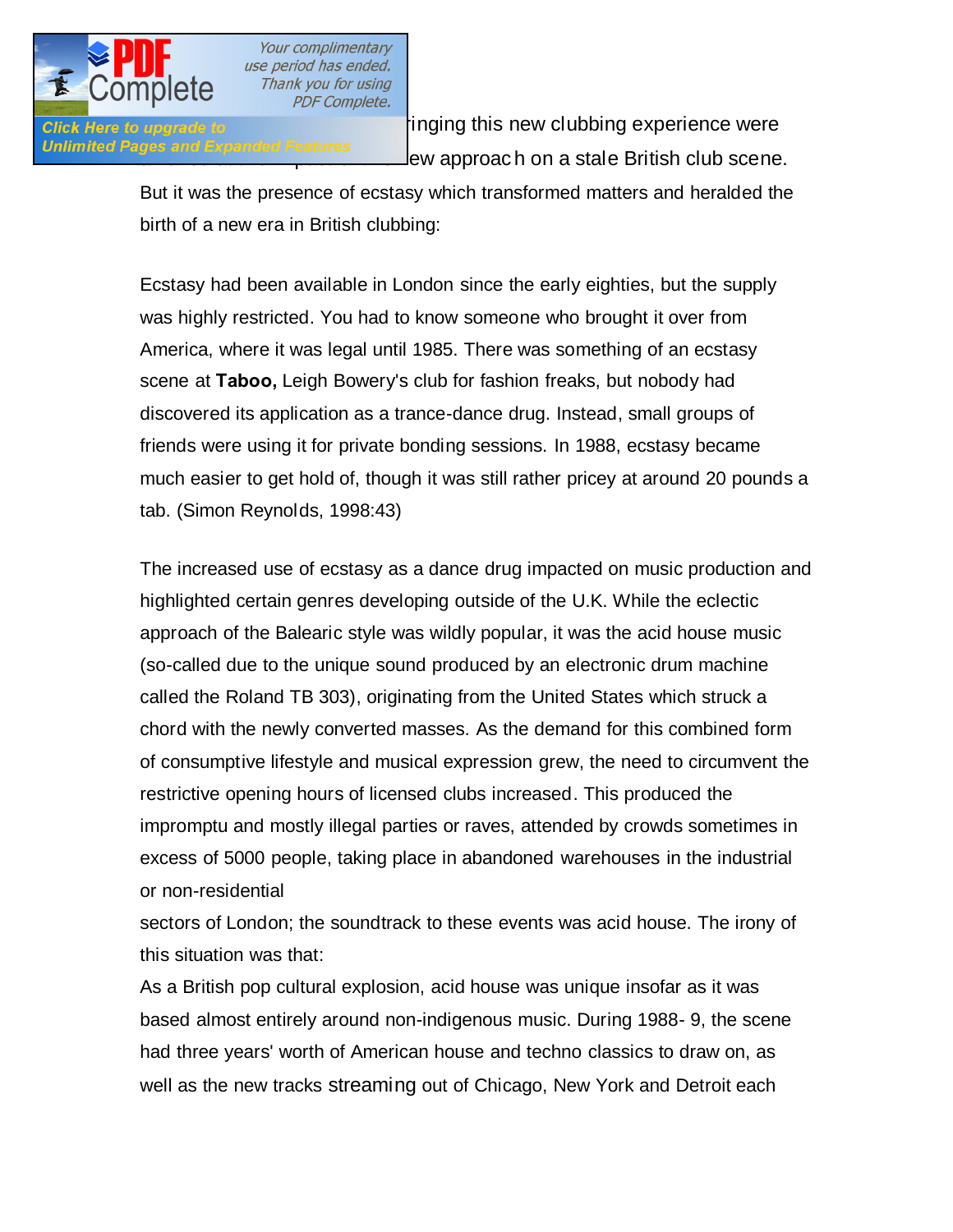

Click Here to upgrade to **the click of music made by Black American** artists, it took Unlimited Pages and Expanded Features **Business 1999** ir own distinctively British voice. (Simon

Reynolds 1998:55)

This voice only started to be enunciated in what Reynolds (1998) refers to as the second wave of the U.K. rave scene. This occurred during 1990 when "although illegal raves had been largely suppressed, a thriving circuit of commercial raves had emerged; at the same time, a relaxation of licensing laws allowed for the growth of all-night rave-style clubs" (1998:96). At this stage, electronic dance music culture had converted itself into an industry and was no longer merely an underground phenomenon which operated on a do-it-yourself ethic. An increase in the number of local (British) dance music producers achieving chart success and the moral panic associated with media exposure ensured that it was no longer the preserve of a faceless hedonistic minority and clubs which expressed and represented dance music culture mushroomed at an unprecedented rate.

These developments in the British club scene and commercial music charts during the latter part of 1990 had an impact on **Club 3-30** because as Martin McHale states: In Durban, we here [at 330], play very little American music. Most of the music we play comes from England. That's probably because we have been very Anglicised. (Interview with Martin McHale and Marcus Holmes-Newsome, 27/10/1998) This strongly echoes the sentiments of van der Meulen's (1995) observations regarding the British influence on Durban's rock scene. Hence it was with later acid house music and from the second wave of the UK rave scene that **Club 3-30** took its impetus for the future. However, once the British dance music producers had started to notch up noteworthy music chart successes and surpass the popularity of the American acid house sound, by the end of 1992, through their own hybrid of "hardcore" house, a further Anglicised tone was set to their musical policy.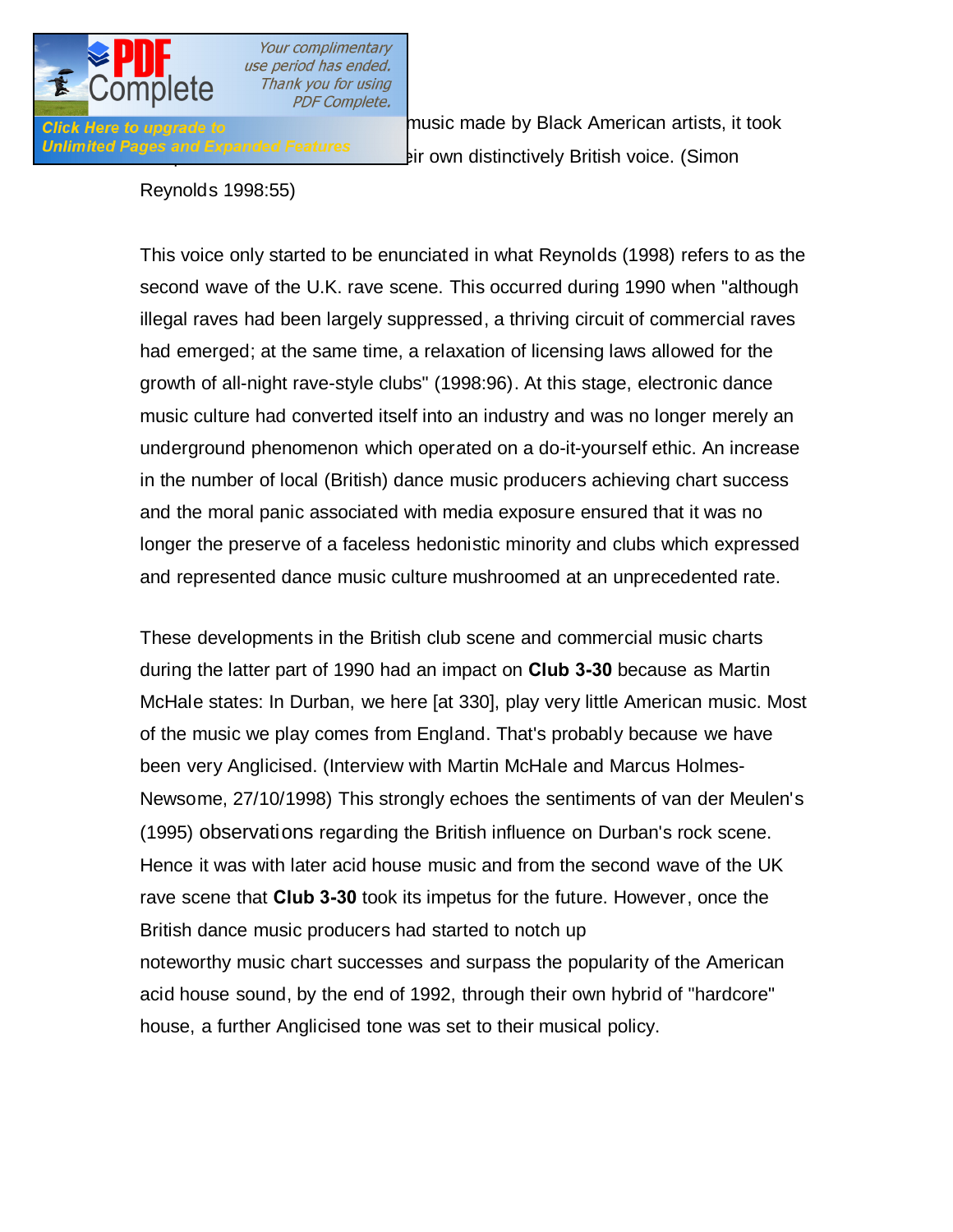

**Click Here to upgrade to also interest intervalse intervalse intervalse intervalse intervalse intervalse interv** Unlimited Pages and Expanded Features resenti ng an all night after party to the

> prestigious Durban Designer Collection fashion show. A large-scale fashion event or scene was, of course, the perfect opportunity to cater for and introduce an experience to a market characterised by creative, progressive minds where gender and sexuality were not grounds for discrimination but were embraced and tolerated. This market formed the bulk of **Club 3-30's** initial client base; they were independent, hedonistic and committed to new, fresh music and experiences, as Marcus Holmes- Newsome comments:

Those people who do frequent this club are on the leading edge of fashion, advertisi ng - they are always looki ng forward to new things. (Interview with Martin McHale and Marcus Holmes-Newsome, 27/10/1998) Thus, by means of recycling a sentiment that had been carried through the gay/crossover clubs of Ronnie Botha but with updated music, **Club 3-30**  managed to coax a gay scene, which had previously elected to go underground, out of the closet. Ironically, while **Club 3-30** managed to remain a well-kept secret to a town obsessed with commercial club **Red Dog Saloon** and the grunge rock aftermath, it was the gay community that unwittingly proved to be a catalyst to exposing Durban to dance music even fu rther.

In 1994, a coffee shop opened under the name After Dark, i n Hermitage Lane in the city centre. As the name suggests, and because of its location, it was focused o n catering primarily for gay clientele with two purposes in mind: either professionals who were looking for a breakfast before work i n the city centre or those hedonistic types who were looking for a place to relax after a night out. A.D., as it became know n, proved to be very popular on Sunday mornings, attracting gay clientele and their friends who had been out at **Club 3-30** all night. Soon this small venue was converted into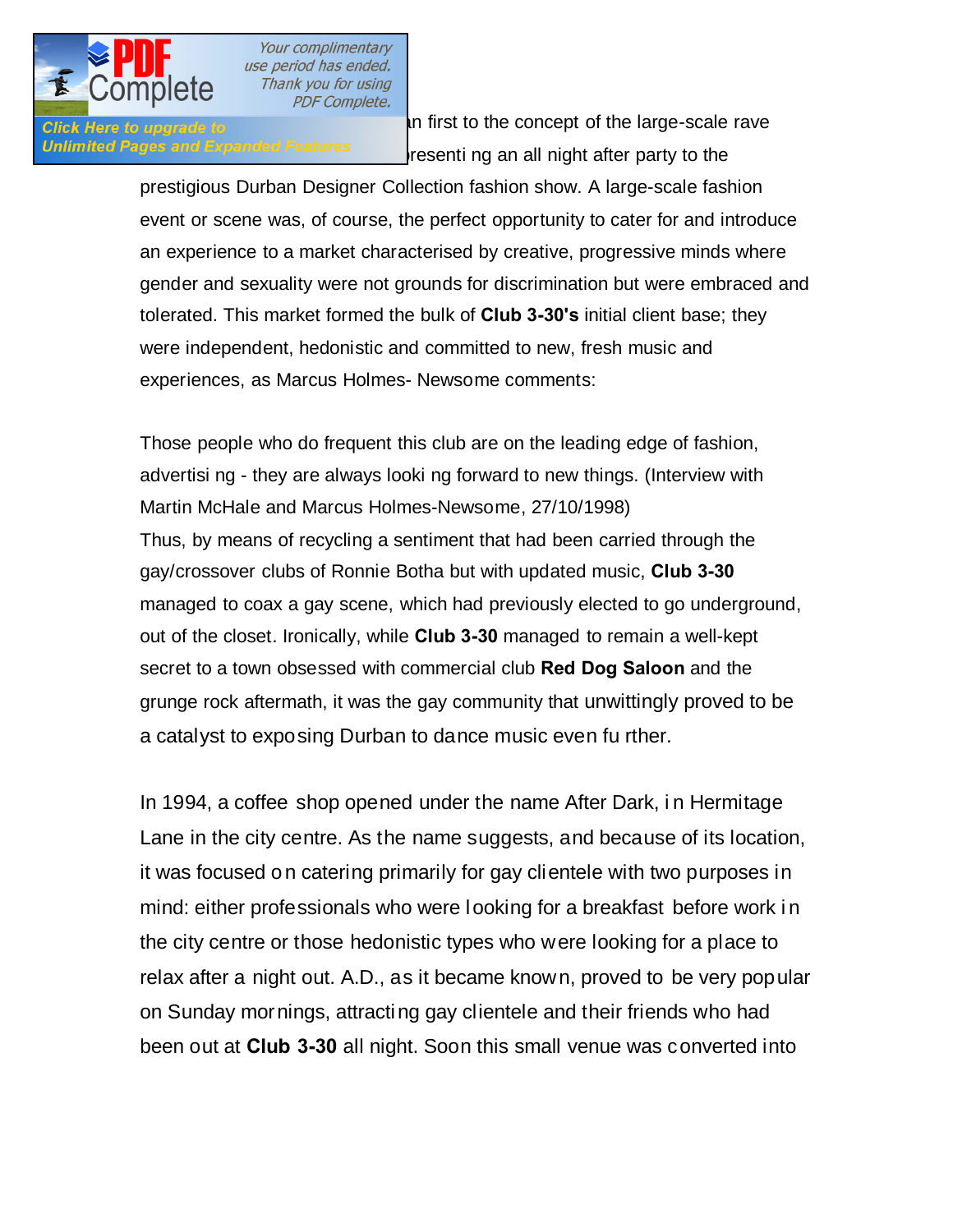

Unlimited Pages and Expanded Features<br>y.

**Click Here to upgrade to cater for the overflow of people still eager to dance the early** 

By the end of 1994, this diminutive, dark and sweaty venue soon catered to a specialist dance music, gay-oriented clientele and their friends. Many of these dedi cated clubbers had recently returned from spe nding time in the U.K. where dance music had revolutionised the entertainment and clubbing industry and the use of ecstasy was commonplace. The music style dominant in the U.K. clubs and consequently in A.D., was appropriately known as "handbag house", a variant of house music very much representative of gay-oriented music. Although this style of music was considered the by-product of an overground culture in the U.K., tracks such as Junior Vasquez's "Get your hands off my man" and De' Lacey's "Hideaway" were c haracteristic of the happiness and cheeky attitude of gay music which Frank Melman has referred to:

With the gay community you find, the type of music the gay people enjoy, is happy music...

Basically when you talk about gay music, a lot of them like the house stuff but not the heavy stuff, they are more into the "hands in the air", vocal sounding stuff. (Interview with Frank Melman, 1/12/1998)

At this poi nt, large-scale raves started to become better marketed and catered for larger crowds due to an upsurgence in the awareness of dance music. Although the number o,f people who had become converted to this new style of musical expression and culture was not yet prolific, the atmosphere and spirit with which each new gathering of like-minded people attuned to a new musical direction and consumption, filled people with a sense of positivity. There was a sense of being a part of something larger that informed the identity of these rave productions and which prompted people, in certain cases, to make misplaced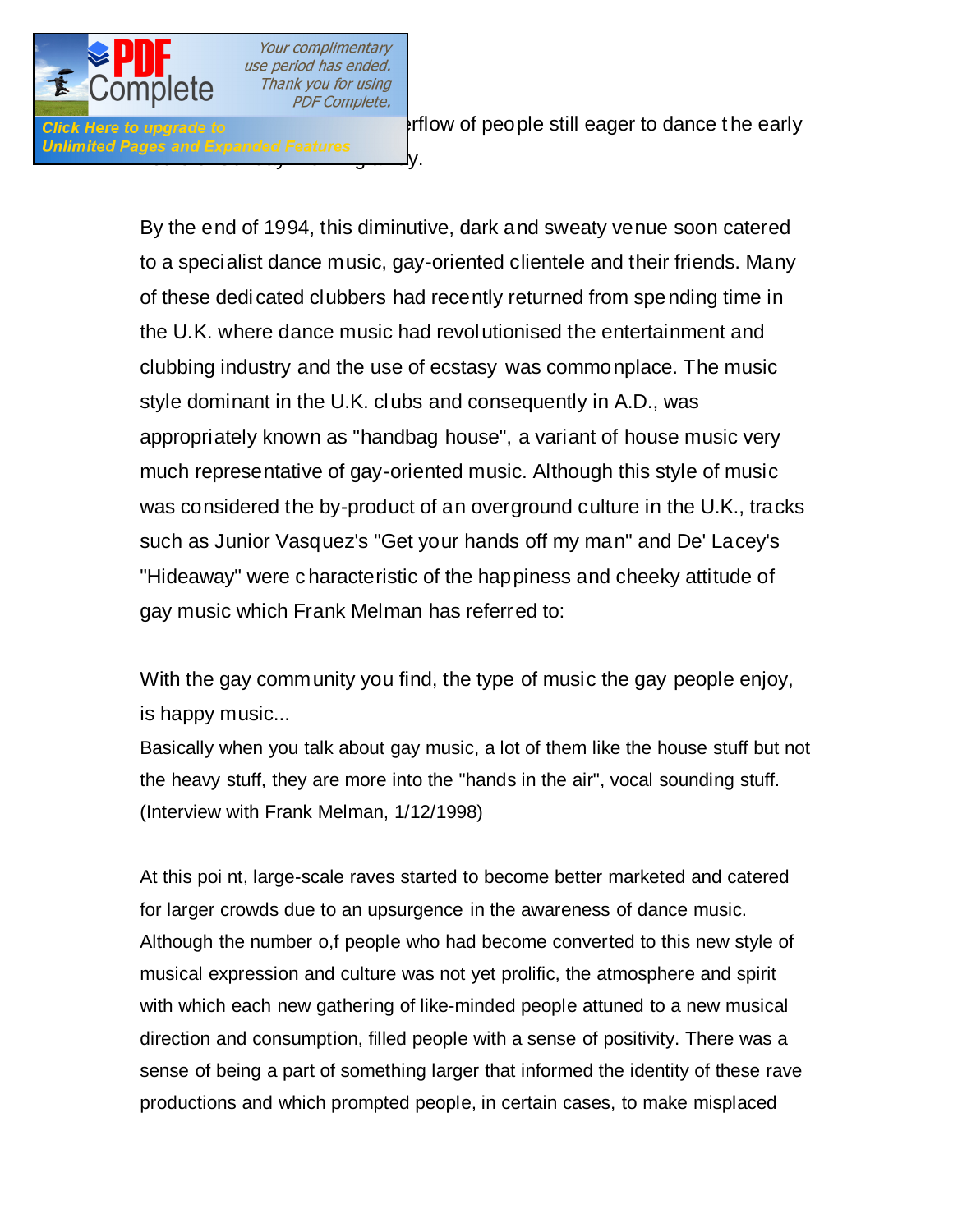

Click Here to upgrade to **positive and negative**) regarding the impact and wide scale Unlimited Pages and Expanded Features<br>Nonetheless there was a sense of mystery,

> uniqueness and adventure regarding embarking on these collective social and emotional experiences. It could be said that 1995 was the honeymoon period for the dance music and rave culture aesthetic in Durban, a so-called first wave.

> This honeymoon period was aided when **A.D.** opened up on Friday nights in addition to Sunday mornings. Raves happened more frequently, every two to three months, sometimes in the alienating landscape of the harbour front or decaying, industrialised sectors of Point Road, which added to the otherworldliness of this culture. Hence, while the rest of Durban was trapped in the cycle of the commercial and alternative rock club format, large-scale hedonistic gatheri ngs under the banner of dance music were dotting the cityscape. The significance of **A.D.** became enhanced when

> Gary Church opened up **Retros** that year at the Riviera Hotel, a short walk down Hermitage Lane from the pulsing venue which had the by-line "compact clubbing" and a growing membership. As mentioned above, Church took advantage of the trend in popular culture that fore grounded a retro aesthetic in music and styling, consequently drawing in the style conscious and trend influenced youth.

> The proximity of these two ve nues produced, at first, two unlikely yet exciting complementary alternatives for the clubber searching for a complete break from t he norm being perpetuated in other club choices. This, ultimately, strategic positioning of the two clubs meant that a younger audience started to be exposed to the dance music phenomenon on a larger scale. At this stage, dance music culture had started to gain momentum on a nationwide scale. The first ever rave to be s taged in Johannesburg was reported to have taken place in 1993 (telephone interview, Sally Weiss 5/11/2000). T hus, by 1996 staging raves and dance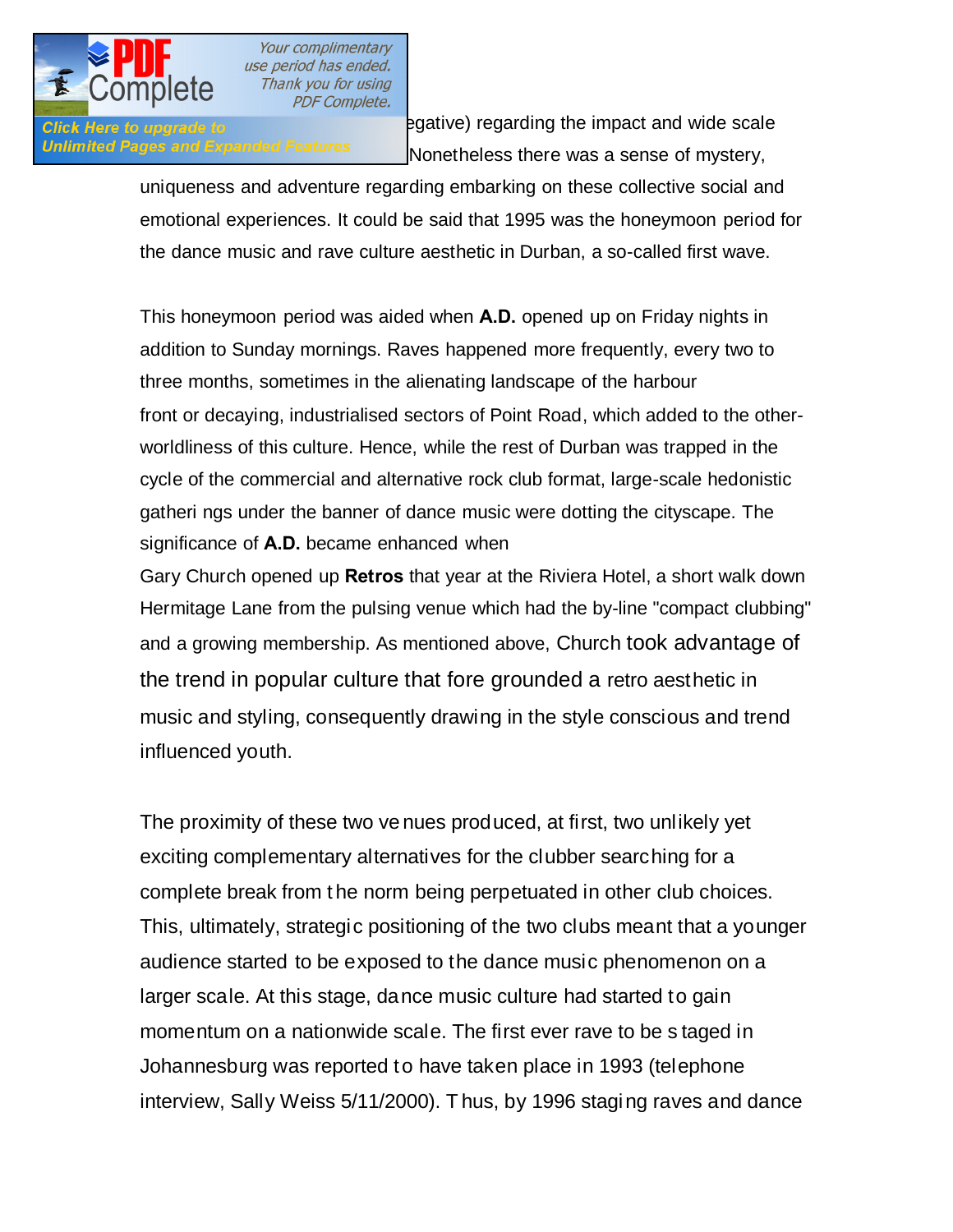

Click Here to upgrade to **the evolution of the evolved into a commercially oriented exercise with** Unlimited Pages and Expanded Features<br>Like of as Paul Oakenfold making appearances

at parties organized by dedicated rave pr oduction organisations.

**PDF Complete.** 

This was also the first occasion that Club 3-30's dominance came under threat as Flava opened its doors further down Point Road in the same building as the legendary Smuggler's Inn. This club catered for the recently converted younger crowd of dance music fans and included a certain element of the gay clientele. Only its diehard supporters meagerly sustained Club 3-30, as Flava became t he focus of a rapidly commercializing dance music scene. Unfortunately investment in this club was provided through a syndicated bouncer network, who had control over the supply of relevant drugs and which once again had a link to Joe Kools. Thus shortly before it had the opportunity to close Club 3-30's doors, Flava shut down towards mid.1997 under mysterious circumstances related to the club's primary investors.

In the aftermath of the honeymoon period, electronic dance music club culture in Durban became more prevalent in print media through what Stanley Cohen (1972) refers to the 'moral panic' associated with its exposure to younger audiences. Sarah Thornton (1994) employs this term in her description of the positioning role that all media plays in youth subcultures and their ideological discourses. In particular, she argues that:

Disapproving tabloid coverage legitimates and authenticates youth cultures. Without tabloid intervention, it is hard to imagine a British youth 'movement'. For in turning youth into news, the tabloids both frame subcultures as major events and disseminate them. A tabloid front page,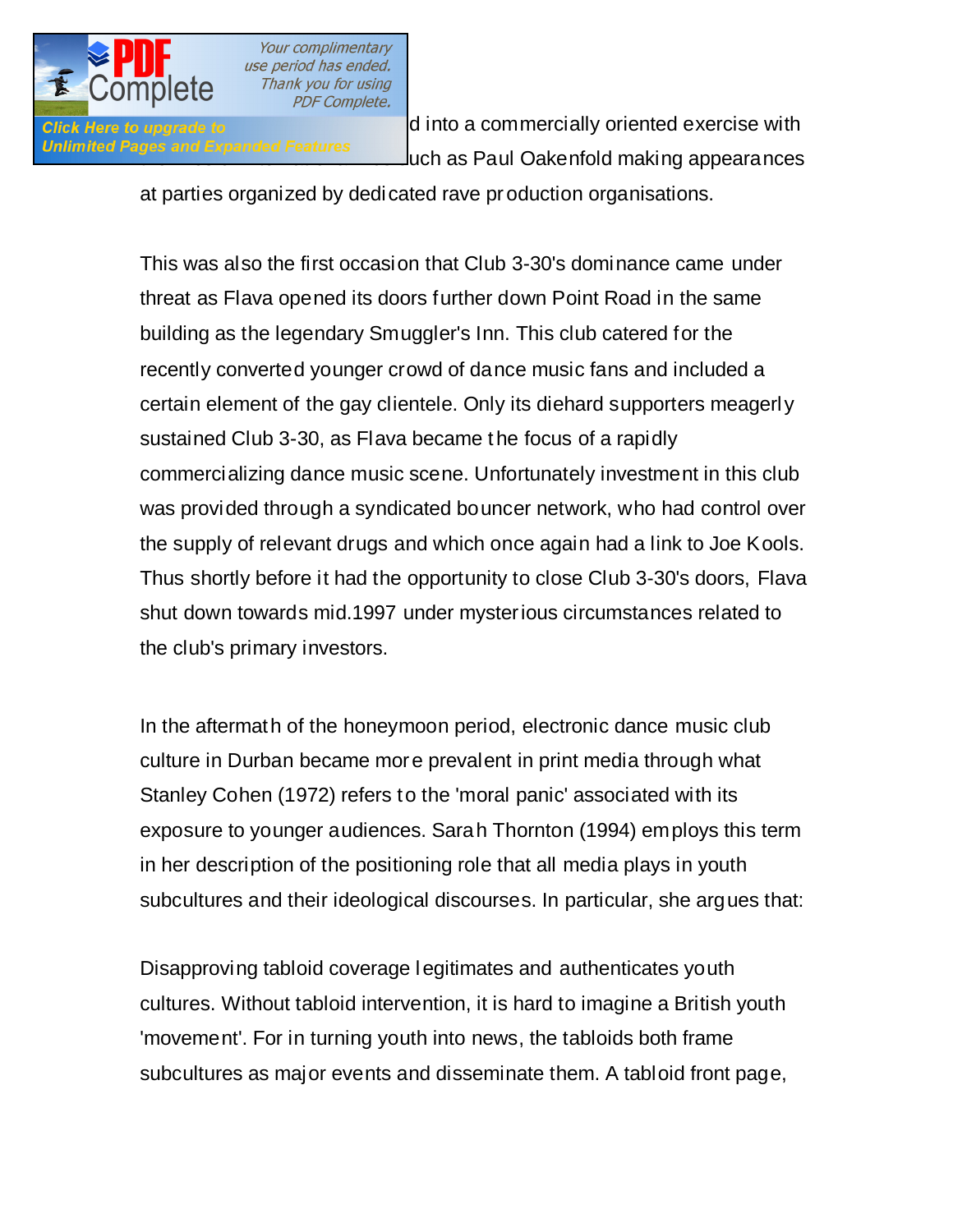

Click Here to upgrade to **interest in the self-fulfilling prophecy**; it can turn the Unlimited Pages and Expanded Features<br>ing development. (1994:183)

> With regards to a ny media, it becomes obvi ous to the subculture in question the extent to which those reporti ng are knowledgeable of their subject matter or not. Very often in the case of the press, reporters are in a position of ignorance to what Thornton (1994) refers to as 'subcultural capital'; a term adapted from Pi erre Bourdieu's (1984) di stinction model i.e. the necessary knowledge to navigate within a specific subcultural discourse. Hence, this passage of ti me in which tabloid-style commentary was being delivered upon a fledgling, largely misunderstood dance music club culture characterised a turning point in the history of non-mainstream nightclubs.

> In order to make sense of this turning point, we need to track the manner in which rock nightclubs developed from the time that Gary C hurch opened **The Rift** in late 1991 till 1995. **The Rift** was situated in St Georges Street, within the Belgica Hotel, which also served as the Durban headquarters for the A. N.C. As mentioned above, the explosion of the hard rock, alternative or 'grunge' sound sparked off a m utual interest amongst nightclub operators hoping to profit from this 'new sound'. This resulted in, firstly, **Gatsby's** which opened up at Helge's old **Play** venue at 39 Pine Street in 1992, then **Ministry of Sound** which opened at the old **CC's** venue in Smith Street in 1993. However, while neither of these two contenders succeeded for longer than a period of one year, a third club **The Station,** so-called because of its location on the concourse of the New Durban Railway Station, outlived **The Rift.**

DJs Trevor Sc hell and Richard Every, who had worked with and for Gary Church at **The Rift** for its first two years, started **The Station.** As DJs,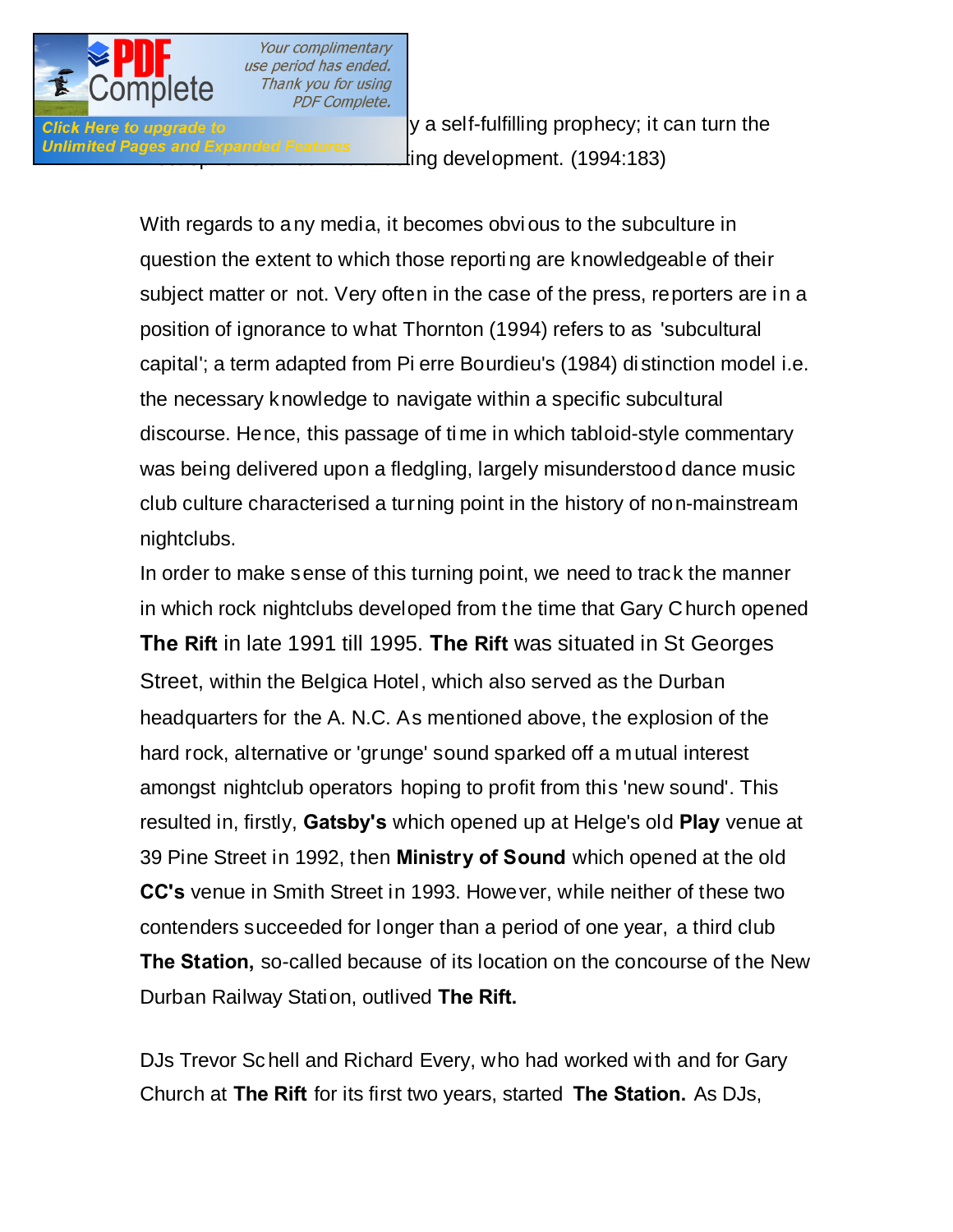

Click Here to upgrade to **Richard A difference of opinion with regards to the direction** *Unlimited Pages and Expanded Features* **DVing.** At the time, there was a prodigious

> amount of rock m usic being produced on both sides of the Atlantic. A typically American sound was represented by the grunge or alternative rock sound, a harder and heavier sounding rock which also incorporated elements of heavy metal. A typically British rock sound was represented by a rise in prominence of the so-called 'indie' rock sound typified by bands such as The Happy Mondays, The Charlatans and The Stone Roses. This sound was lighter and incorporated elements of funk and 60s psychedelia such as the Hammond organ and emanated mostly from the northern city of Manchester.

> Such characterizations of an American and British rock sound may be a generalization, however, it serves a purpose to describe the distinction in the musical policies of **The Rift** and **The Station.** Further, to say that only a British or only an American sound were played at these venues would be incorrect. Instead it would be correct to sa y that **The Rift's** musical policy at that time (1993) was informed by an American aesthetic or sentiment while **The Station** was informed by a British one. Using this 'indie' rock

> sound as a starting point for their music policy, **The Station** began to move in a more experimental musical direction by highlighting more eclectic, marginalized music forms such as gothic, industrial and electronica. The irony of this 'indie' sound and its Mancunian roots was that Manchester circa 1990 was si multaneously undergoing a pop cultural explosion in the form of being the centre of the emerging dance music scene. This led to what Simon Reynolds has referred to as the 'rave 'n roll crossover' in Manchester (1998:69-94), a situation where there was a com plementing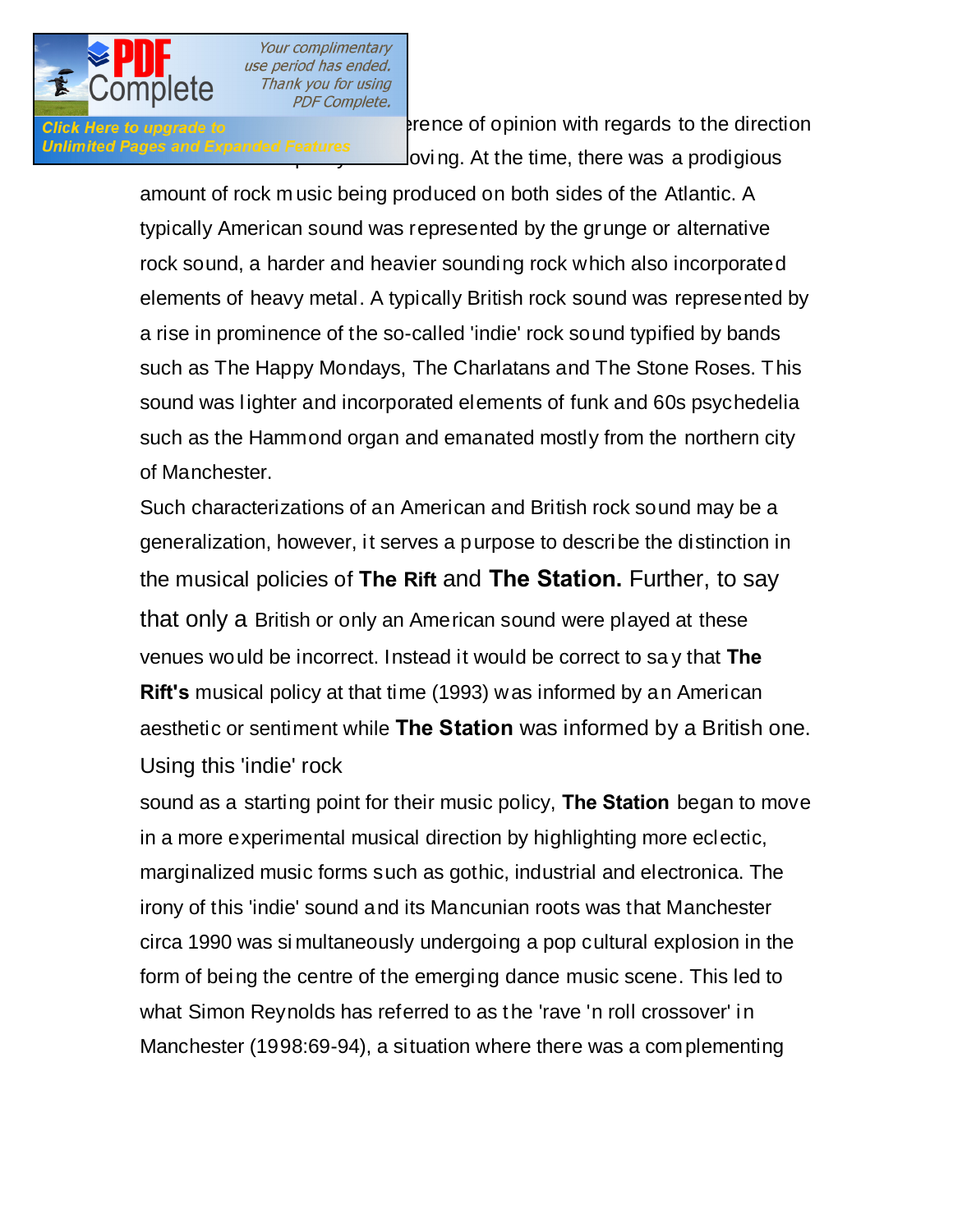**influence of the official styles and often entertainment events** Unlimited Pages and Expanded Features<br>Ned by DJs pl aying acid house music all

> night. Thus this 'indie' sound, which Trevor and Richard were pioneering, had a sympathetic relationship with an emerging British dance music sound as well as other marginalized music forms. As a consequence, in the second year of its operation, **The Station** added a seco nd dance floor with DJ Grant Collard playi ng electronica and acid house at first and this was later succeeded by gothic and. industrial music.

**As The Station** continued with its musical policy and provided experimental local South African bands such as Fingerhead and Live Jimmy Presley, an opportunity to be heard, support for **The Rift** began to fade. This was also the same time that larger commerci al nightclub venues began to predominate and minority groups of people began to be infected by dance music. Support for rock music was declining somewhat and when Church closed **The Rift** and later re-opened **Retros, The Station**  was the only nightclub venue dedicated to rock and experimental music. The combination of **Retros** and **A.D.** being in close proximity set off the chain of events in Durban's dance music culture which led to the unfavourable tabloid-style media coverage descri bed above. F urther, once support for the retro concept began to fade, the fate of **Retros** was sealed when a fatal shooting involving two Retros clientele took place in the parking garage of the Riviera Hotel.

This unfortunate incident proved to be a catalyst to another business partnership being struck up with Church and Trevor Schell of The Station. At the beginning of 1997, The Station closed its doors and Church and Schell conceived a new club,.Crash, which opened in mid 1997. The effect of closing The Station enhanced the turning point referred to above. The immediate effect was that t here was no outlet for rock musi c as well as the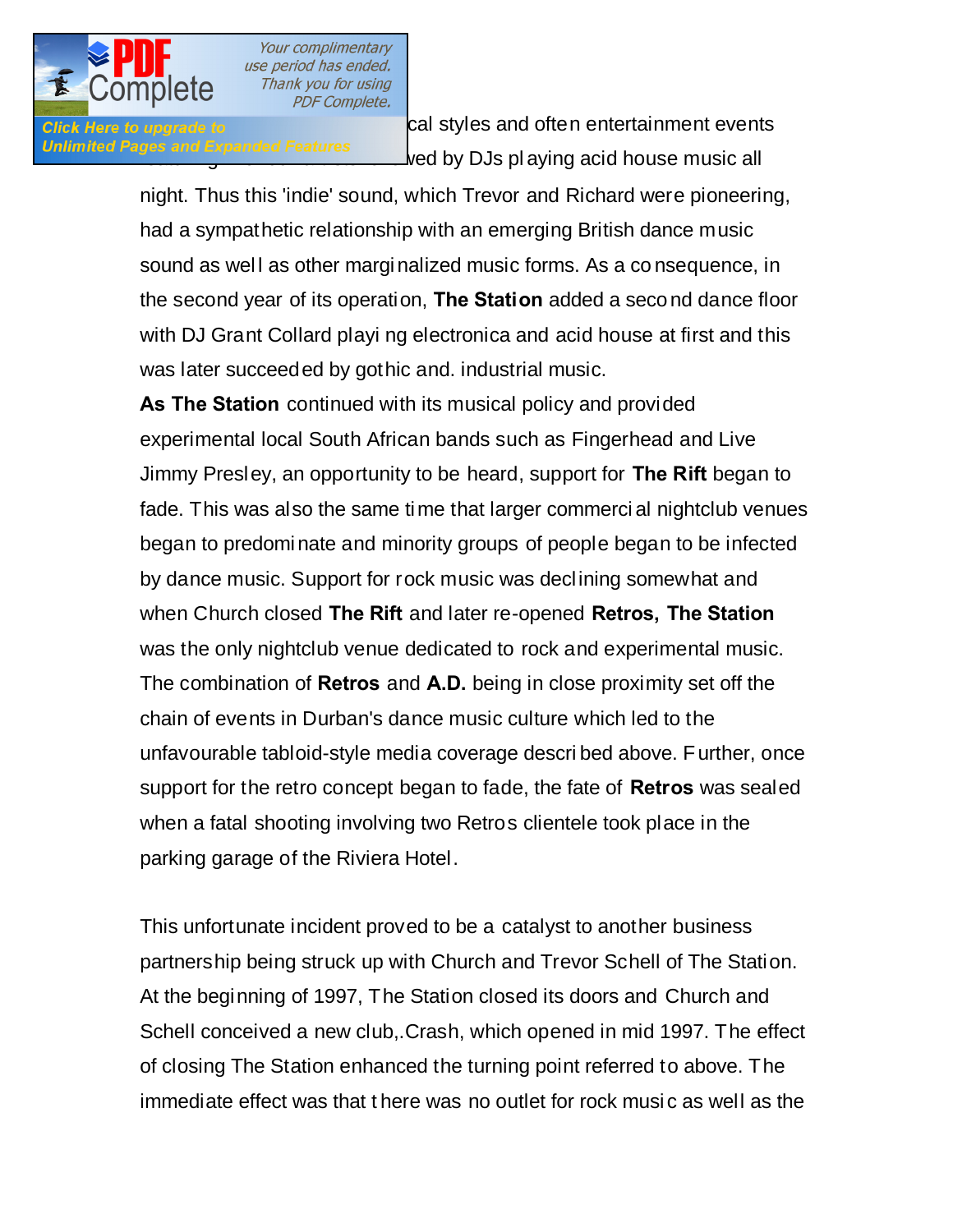

**Click Here to upgrade to rock and non-mainstream dance music. The** Unlimited Pages and Expanded Features<br>
Ved when Jamies was opened in early 1997

> at the same ve nue as Gatsby s and Play in Pine Street. It is interesting to note that although no outlets for playing non-mainstream dance music emanated from T he Station closing"the reaction to this lack of alternative was the formation of small DJ collectives such as Kindred Spirit, Evenflow and the Strictly Business Crew. These collectives started to operate i n smaller non-club venues and exposed people to new music at informal house parties and similar gatherings. Hence, although the honeymoon period for dance music was certainly over, the end of 1996 proved to be a turning point and in many senses a new beginning for various diverse scenes within the Durban clubland.

> The gay community, to a certai n degree, made a new beginning in 1997 because although they were catered for at Flava, they actually profited from its closing. Frank Melman played a major role in Flava through the provision of sound and lighting equipment. When the club closed down, the gay market, apart from having Club 3-30 as an option were not being specifically catered for. Co nsequently, Melman and partners built a club to cater speci fically for the gay market at a venue which was previously an Indian nightclub called Bassline. This basement club, called Axis, with its state-of-the-art technology and comfort i s still the only club to cater for a gay ma rket with an open, mixed race policy.

**Crash** initially battled to find its feet. The club itself was a neat fusion of industrial and cutting edge design which reflected the monstrous size of its location in the Durban Railway Station. Schell and Church had plenty of experience with playing a wide variety of rock and retro music on its main dancefloor, however, when **Flava** closed its doors under mysterious circumstances, it presented a unique opportunity. Dance music was rapidly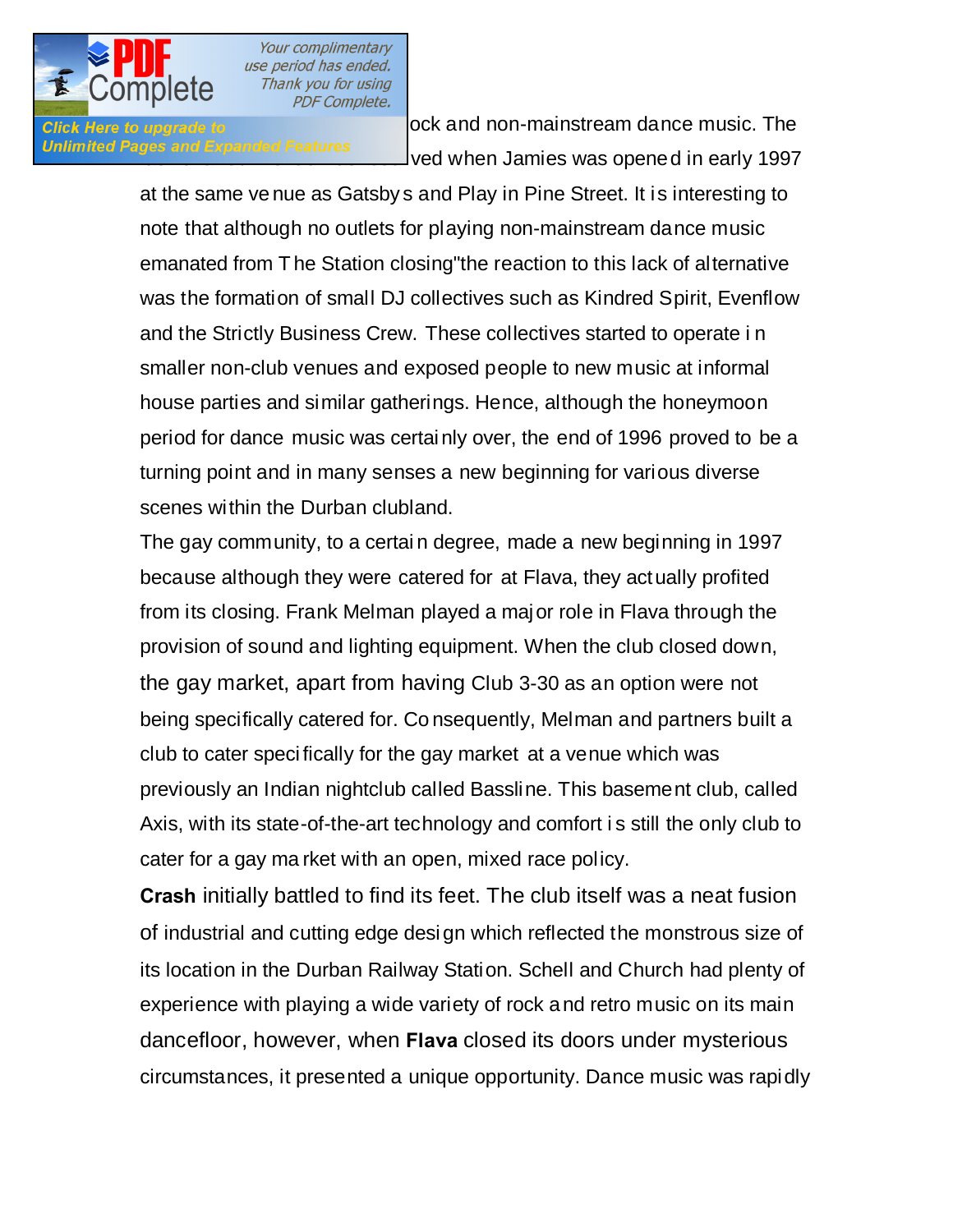

use period has ended. Thank you for using **PDF Complete.** 

**Click Here to upgrade to contract and the gap left by Flava closing was filled** Unlimited Pages and Expanded Features<br>Lo contact the main OJ and music

coordinator from **Flava,** Mimi Kesaris.

This was just the kick-start that **Crash** required to be more s uccessful than was initially imagined. Fortunately, the infrastructure was in place for Kesaris to use his vast experience as a club OJ to transform the back dance space into a success. With **Crash** and **A.D.** offering dance music to eager punters on a Friday night, **Club 3-30** was allowed to re-establish its dominance on Saturday nights as the all night dance music option. Thus, under one roof, **Crash** offered the combination made possible by the proximity of **Retros** and **A.D.** This proved to be very profi table and managed to draw in a wide cross secti on of patrons who reveled in the futuristic decor and the sheer size of the venue.

With the **Retros** venue standing empty for some time, there proved to be an opportunitistic moment for local underground collective, Kindred Spirit. This collective, headed by t he charismatic female OJ Jessica Ramsden, provided an outlet of expression for numerous young Durbanites who had made a return to the country in the wake of democratic transformation and musically, from the peak of t he second wave of the U.K. rave scene. This peak was characterized by a backlash to the commercialization of the dance music scene in the form of free parties conceived by the New Age traveler movement or neo.Hippies. This backlash was co.ordinated by collectives such as the Spiral Tribe and DiY and typified by events such as the Megadog music events and the infamous Castlemorton rave which provoked a judicial and legislative onslaught from the authorities in the form of the Criminal Justice and Public Order Act.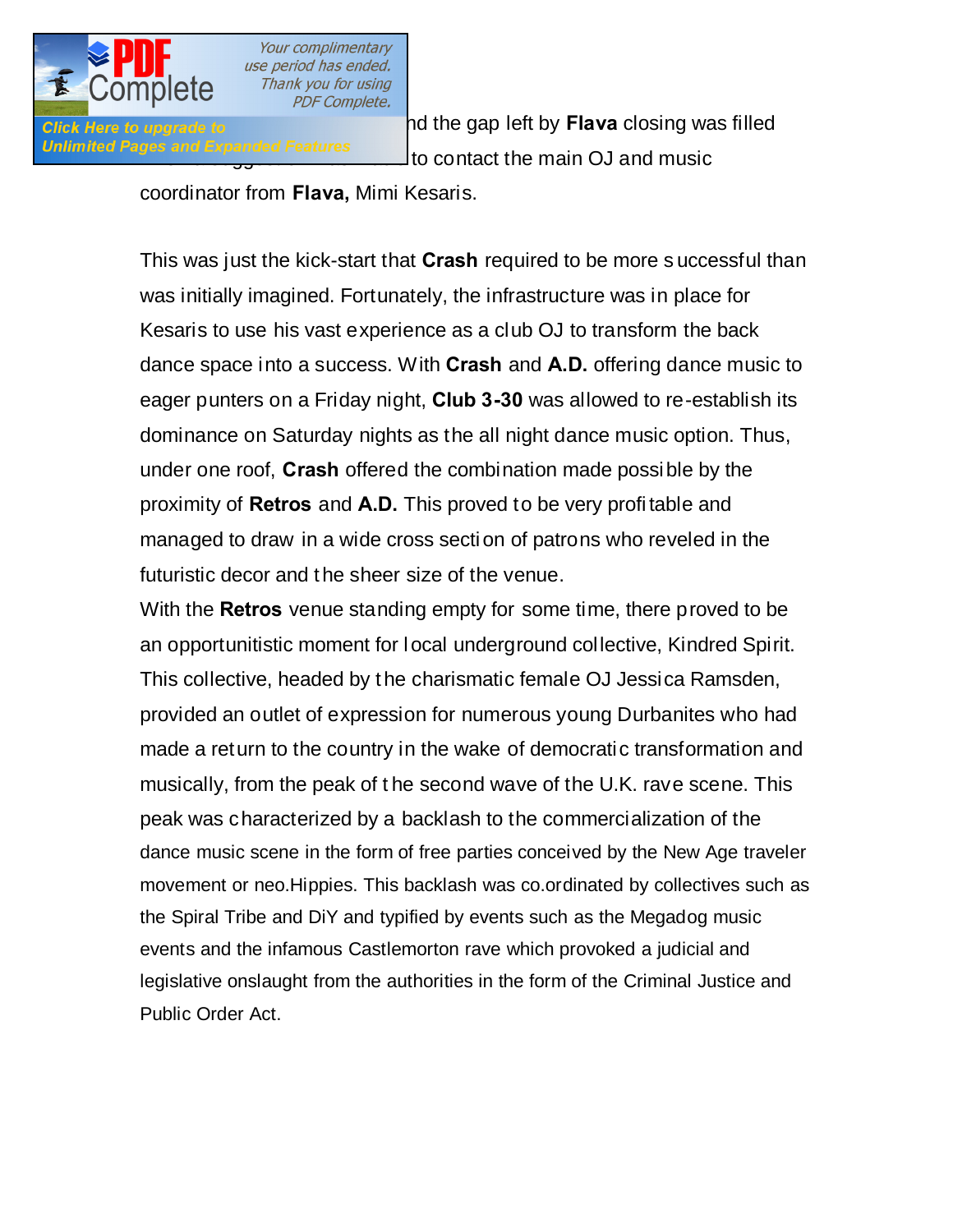

Click Here to upgrade to **The Click Here to upgrade to** plified the peak of this second wave. First, the Unlimited Pages and Expanded Features scene was a combination of the evolution of the

> early acid house music into trance techno and later Goa trance. Like Ibiza, Goa, on the south West Indian coast, was a spiritual and hedonistic haven for hippies in the 1960s once it was released to the Indian government after being a Portuguese colony. Like Ibiza, it too became a dance and drug haven for Europeans and when the acid house sound reached its shores, a uniquely Goan style of trance dance music developed which was later brought back to British shores and eagerly embraced by the neo.Hippy traveler movement. Meanwhile, back in the city, U.K. producers were pushing the envelope of their own inimitable hardcore house style to spawn the inescapably British sound of drum 'n bass or jungle. Drum 'n bass can be described as the syncopated combination of fast paced, high frequency, broken beats overlaid with extended low frequency, bass lines.

> Thus, attracted by a positive political dispensation and brimming with the influence of the second peak of a dance music scene in the U.K., many young people returned to Durban to find Kindred Spirit catering for their underground taste in music and party. After a series of successful outdoor parties, the **Retros**  venue standing vacant and support from a dedicated, enthusiastic crowd, the timing for a club run by Kindred Spirit, showcasing underground music was correct. As a result, in early 1998 **Bedlam** was created, named after a sound system collective in the Spiral Tribe mould. Here the style of music that predominated was techno trance and Goa trance music but because their outdoor parties had featured drum' n bass, there was a demand for that style too.

> This gave the Strictly Business drum 'n bass crew an opportunity to showcase that style of music in a side room in **Bedlam.** This collective of DJs had sol idified a crossover support with **Bedlam** supporters from Monday night sessions at a late night coffee bar on the Berea called Roxy. Most importantly, it gave the Strictly Business and their supporters an opportunity to hear their music loud and in a danceclub where they could express themselves to it. Somehow though the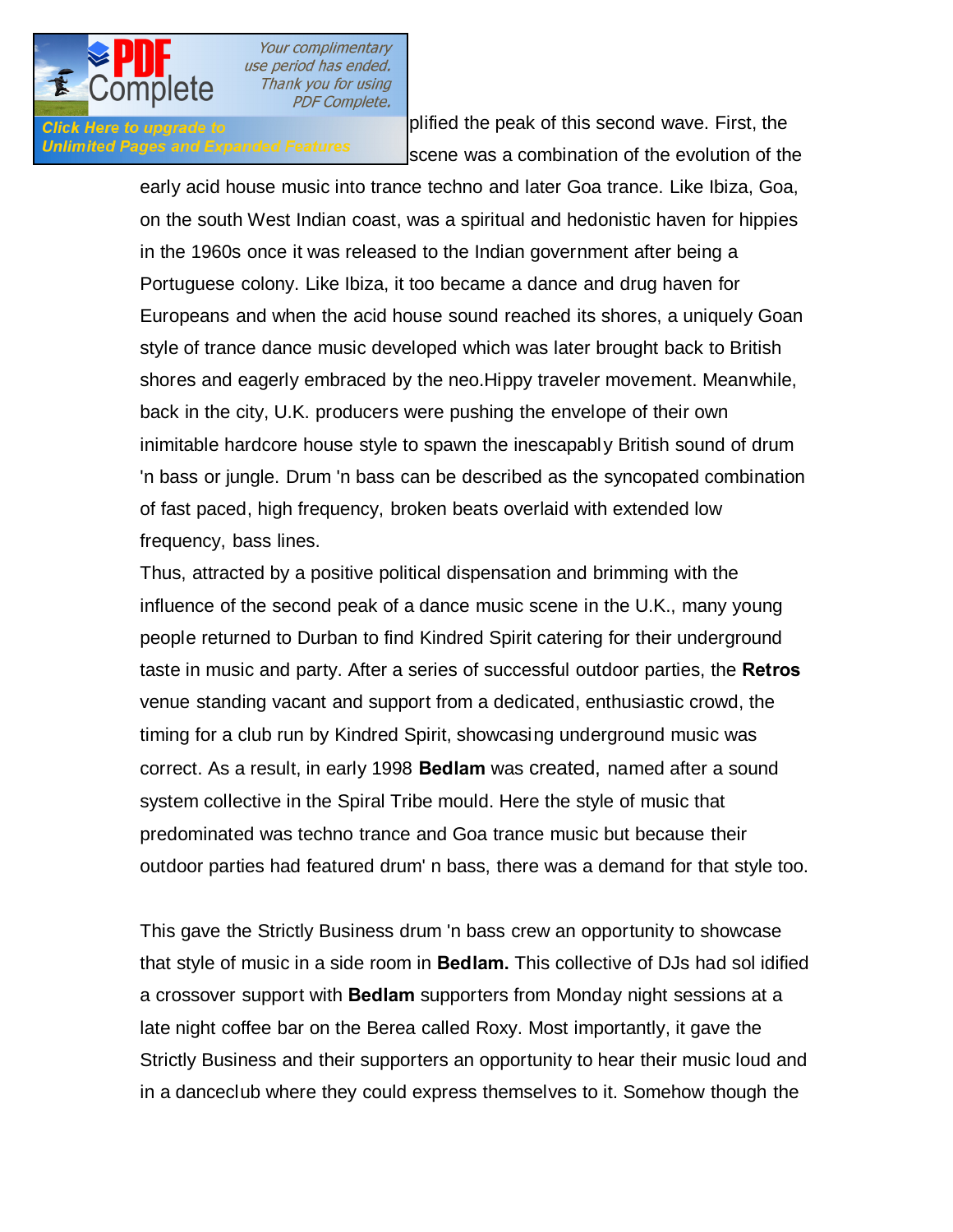

Click Here to upgrade to **Entity and Set the precedent for the establishment of Unlimited Pages and Expanded Features** the middle of 1998 and, it had to close its doors.

> At this stage, **Crash** had gone into orbit in terms of popularity and support and had to open a third dancefloor to cater for the numbers through the door, sometimes as many as 2500 punters in a night. However, regardless of the fact that **Bedlam's** existence was short lived, it signified another important peak for music in Durban

The third dancefloor at **Crash** was initially meant to be a VIP lounge bar with the focus on a relaxed ambience. For this purpose, Church employed the services of the Evenflow DJ collective, who specialized in playing an eclectic mix of relaxing ambient music. However, it was not long before a demand for dancing in this lounge area became felt and once again the experience of Kesaris as a club DJ came through when he suggested playing an 'deeper' style of house music. Known as deep or funky house, this style, which is characterized by funk and disco influenced vocals and basslines, incorporates the talents of both American and British producers. At the same time, **Club 3.30** began to showcase this style of music on a separate, more intimate dancefloor with noticeably a c%ured DJ Allister landau and Rodney Rogan.

The new focus of music created a w hole new bass of s upport for Crash, which allowed it to endure well into the beginning of 1999. However, **Tilt,**  which was opened in December 1998 by a previous **Crash** resident, Nick Dranios and partner Mark Port er, took this funky, deep house approach as their point of departure and it was not long before their bass of support began to mushroom. The impact of this club on **Crash** meant that it had to be scaled down from the three dancefloors to, at first two, then one by October 1999, pl aying a variety of standard, popular house tunes of the day to the deeper, funky variety. Apart fro m the tact that people had simply become bored wi th the type of party on after at **Crash** and had made **Tilt**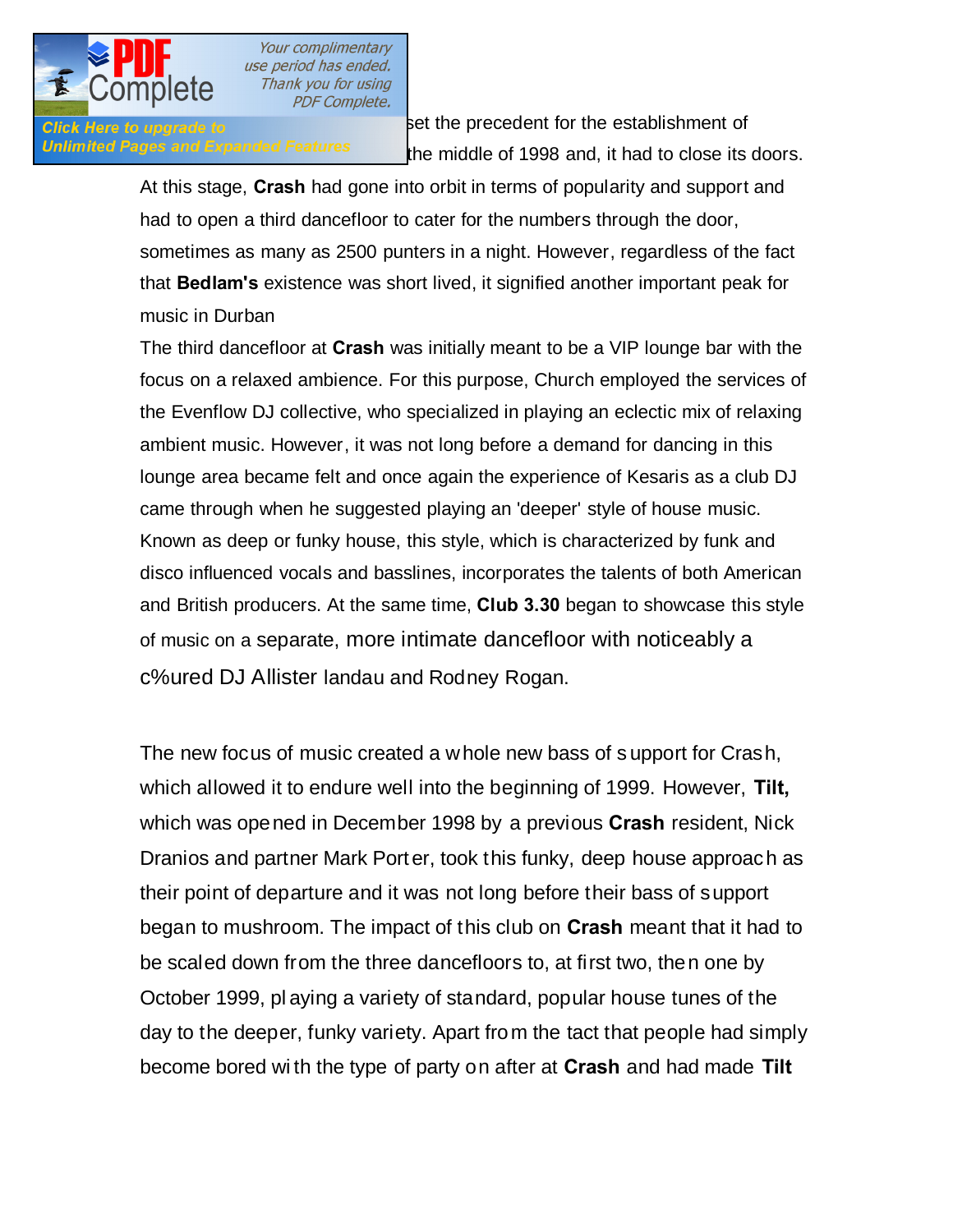

Click Here to upgrade to **the complaint from** the majority white punters was t hat Unlimited Pages and Expanded Features<br>Atled more and more by Indian people.

> In the mid 1990s, it could be said that the Indian community started to become interested in styles of music predominantly enjoyed by white people and in particular, they became drawn into a commerci alized dance music culture as a whole, as will be explained below. The owners of **Crash**  were thus caught in an awkward situation whereby they had to decide whether to restrict access to m ost non-white people or be faced wi th financial failure. The owners decided not to restrict access but as a result of the interest shown by the Indian community dedicated Saturday nights to cater for that market from Oct ober 1999. This resulted in the wholesale boycott of **Crash** by the white market and thus its owners were consequently dependent upon the support of the Indian market. This did not last very long because in March 2000 a new mega-club catering for the Indian market called 100 on Point drew the entire support base away from Crash.

> Fortunately for Crash, after the closure of Bedlam in mid 1998, the Strictly Business Crew were given an opportunity by the club to hire the venue on a nonregular night in order to showcase their drum 'n bass sound. As a result of these parties happeni ng once every few months, a relationship built up between the collective and the owners. This paved the way for the Strictly Business Crew to step into the bridge of support left by both the prejudiced white market that supported house music and the Indian market drawn away by a mega-club, which subsumed their interest in dance music. Currently they run a weekly residency at Crash called Extreme, bringing drum "n bass further into the public eye while further exposing other genres of underground non-mainstream dance music on a second dancefloor.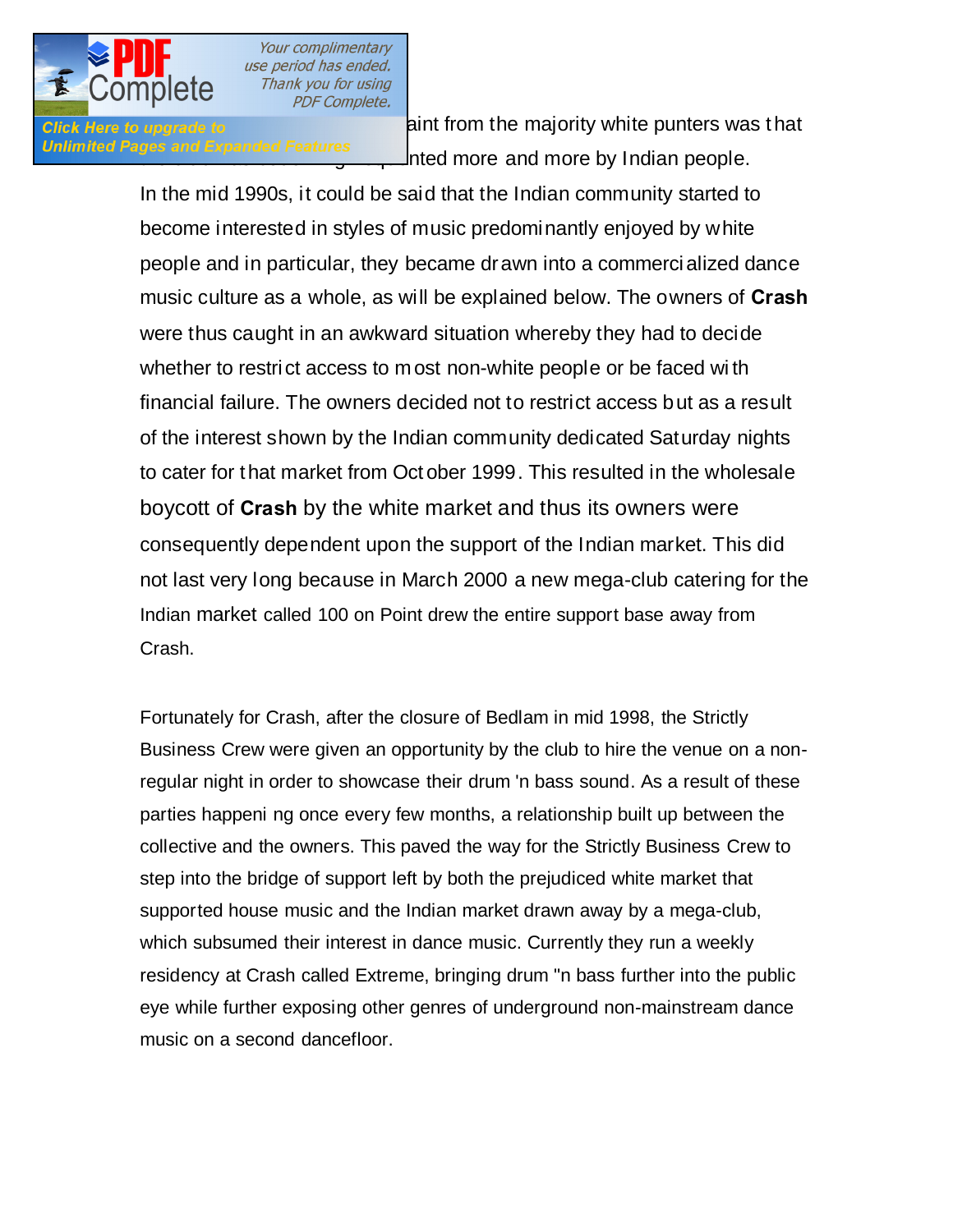

Click Here to upgrade to **Music growing from underground phenomenon** to mainstream Unlimited Pages and Expanded Features Club 3-30 are no longer seen as non-

> mainstream. In fact, in a move that confirms its status as the most important and influential club in the country with regards to electronic dance music, Club 3-30 opened up 3-30 (London) at the end of May 2000. Further, rock as a genre still has a strong support base among younger clientele of school leaving age. Unfortunately, a fire gutted Jamies in March 2000, which left rock fans with no alternative for some time, but the owners rallied a few months later to open Burn (an obvious pun on the fate of Jamies) in Umbilo Road. The only remaining nonmainstream club attempts lie with nights such Extreme but because of the lack of numbers to support such alternative scenes a lot of the potential to hear interesting underground dance music is limited to small scale events or happenings with occur infrequently.

## Non-White Danceclubs

It is not possible to regard the development of nightclubs amongst nonwhite communities and cultures in Durban without considering the overarching effect of the political dimension on people's lives. This reality is reflected in the development of the danceclub phenomenon amongst the Indian, coloured and black ethnic groups. When the Group Areas Act of 1950, the Population Registration Act of 1950 and the Native Resettlement Act of 1954 were enforced, thousands of non-white communities were forced to relocate to areas o utside of the urban areas of the Durban city centre. This meant that, for the most part, any form of entertainment took place within or near the areas designated as townships for each ethnic or race group. However, these entertainment venues were not of the dedicated dance club variety but were rather supper clubs, which incorporated dining and dancing. Supper clubs have a long history within the coloured and I ndian community. However, amo ngst the severely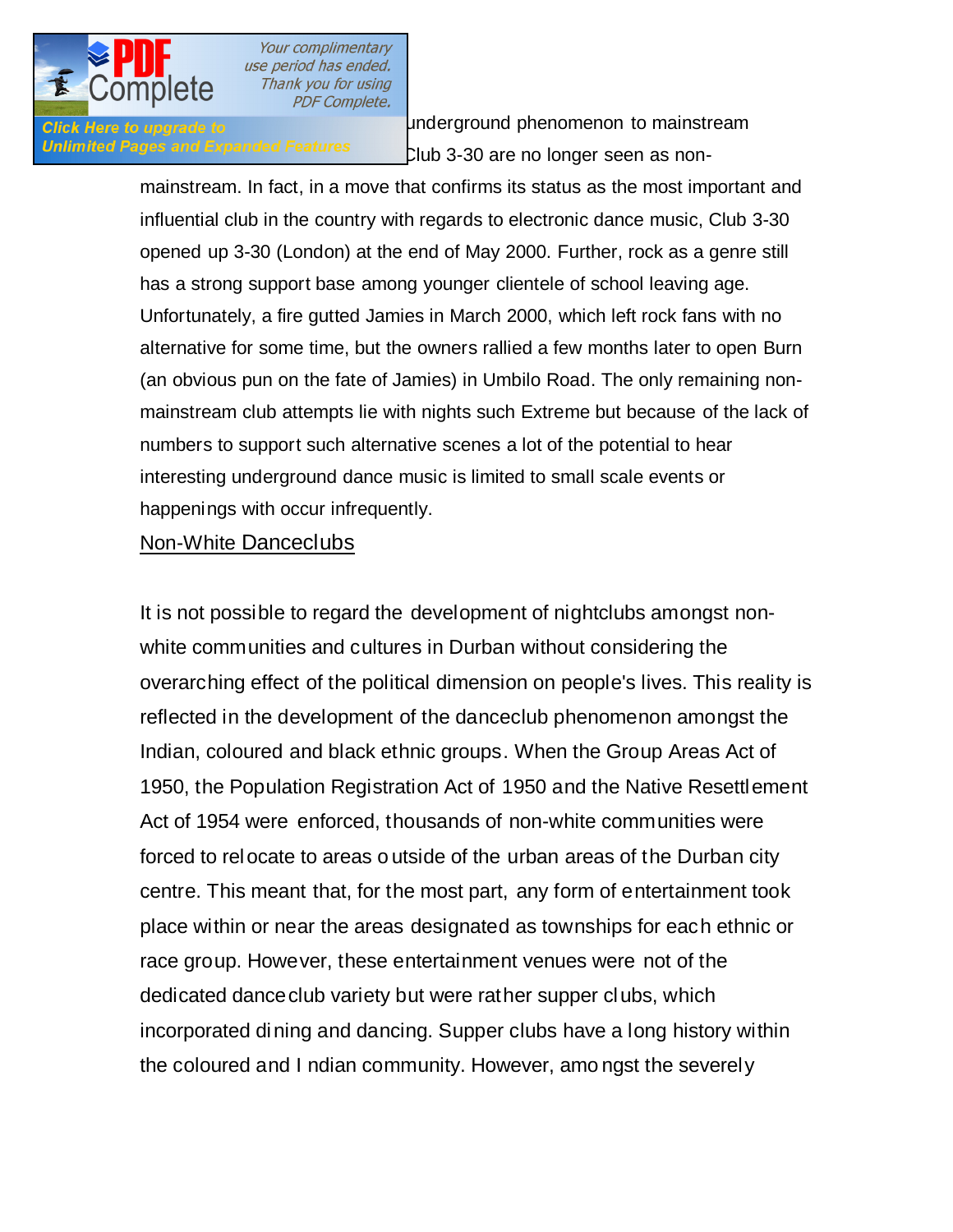

Click Here to upgrade to **notice and in the only** shebeens or drinking halls were the only outlet for entertainment. As van der Meulen writes:

> The segregation of the South African population imposed by Apart heid made conditions unbearable for musicians used to working in multi- racial bands. Clubs which permitted inter-racial mingling closed, and people were forcibly removed to di fferent locations. This broke up existing music communities and removed t heir source of income, and inevitably led to many of South Africa's best musicians going into exile. In Johannesburg and Cape Town, the famous Sophiatown and District Six were evacuated, destroying the vibrant cultural life that had once existed in these areas. (1995:3)

> As a testame nt to the irrepressible spirit that finally overcame the real ity of apartheid, some of the most exciting, vibrant and unrecorded music was performed under the most oppressive conditions in these establishments. An example of this is the music of The Flames, a coloured rock band from Sydenham, a coloured community close to the city centre. They enjoyed widespread national and international success at the end of the 1960s and were representative of a vibrant rock 'n roll scene amongst both the Indian and coloured communities of the time (van der Me ulen 1995:36-8).

> Amongst the Indian and coloured communities living in the Durban area, the beginning of danceclubs (as the dedicated dancing venues that I have chosen to describe them) is one of shared support and respect in the face of a common oppressor. Due to the extent of the oppressi on exercised upon the black race group the concept of a dedicated dancing venue did not hold much currency because as a maj ority, a lot of energy was devo ted to the mobilization of the struggle against apartheid. As a result, there was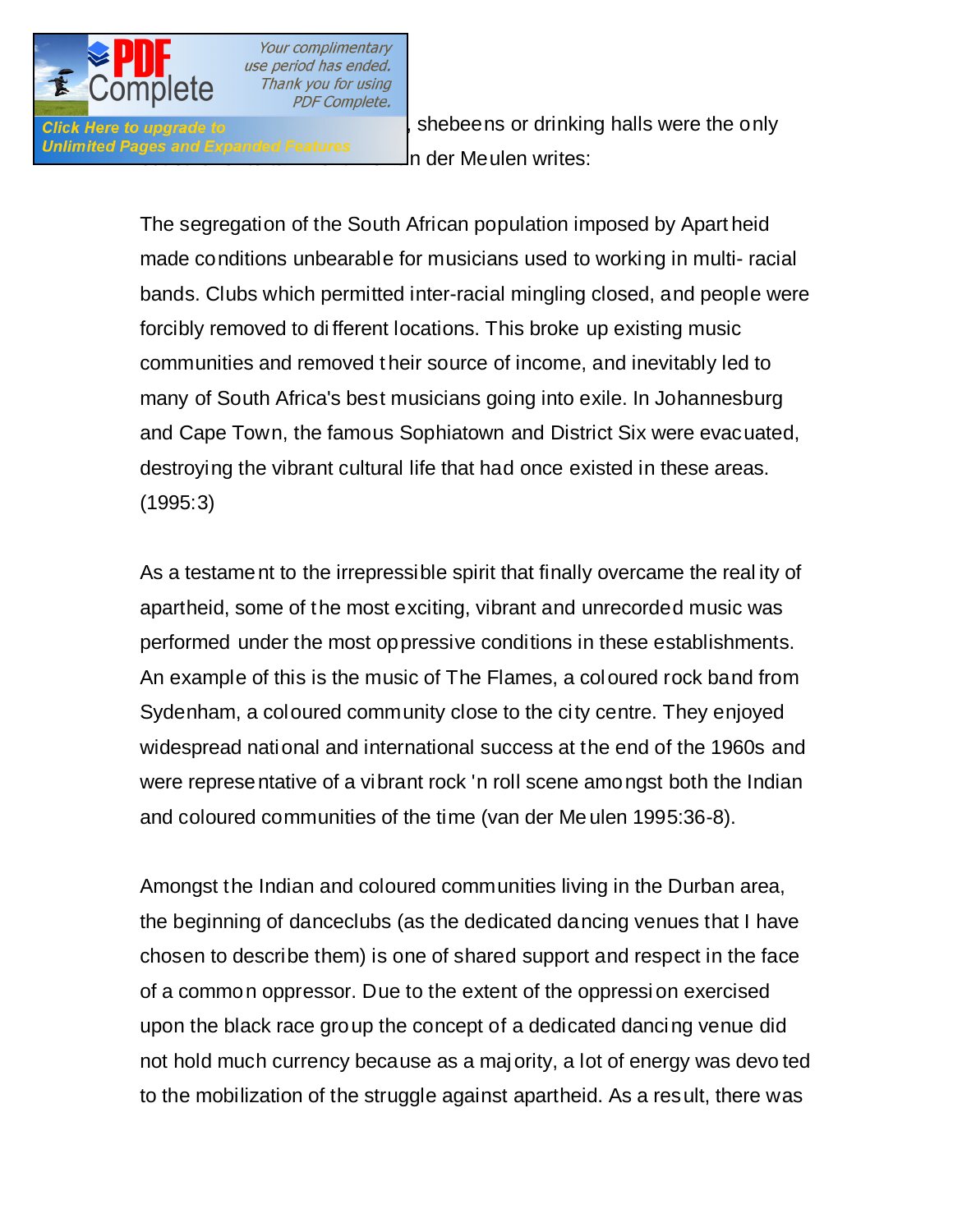**Click Here to upgrade to construct and all incredible constructs of surprisingly, to embrace wester n,** Unlimited Pages and Expanded Features<br>S is not to say that black nightclubs did not

> exist because there have been entrepreneurial attempts to har ness a potentially large market i nto this type of entertainment option. The fact remains that such venues have not endured for very long and they are notable exceptions. Therefore, because of the common ground between Indian and coloured nightclubs and the exceptional black nightclub, it is in fact useful to view the development of non-white nightclubs as a whole entity.

> Before 1980, t he coloured and Indian communities had already embrac ed the idea of a dedicated dancecl ub venue. Initially there was a club called **Module 99** that catered for both coloured and Indian clientele, however, it was badly managed and only lasted for a year even though it was filled to capacity each week. It was at this time that Lionel and Lynn Johnstone realized the need for such a venue in Durban and consequently found a person who was willing to allow his premises in Smith St to be used for danceclub purposes on Friday and Saturday night. They called it **Cafe Geneve** and decided that even though it was illegal for them to trade in the city centre as coloured people in 1978, they would go ahead. Their DJ, Mike, was ironically a white man who came with them from **Module 99 once they decided it was a good idea to open their own nightclub. It was not long before they drew the crowd away from Module** 99, which subsequently closed. However, they did not escape the attention of the authorities:

> We tried to have a hearing and that failed hopelessly and all that they could say to us was, "Go and open in your township." (Interview with Lynn Johnstone, 23/03/2000)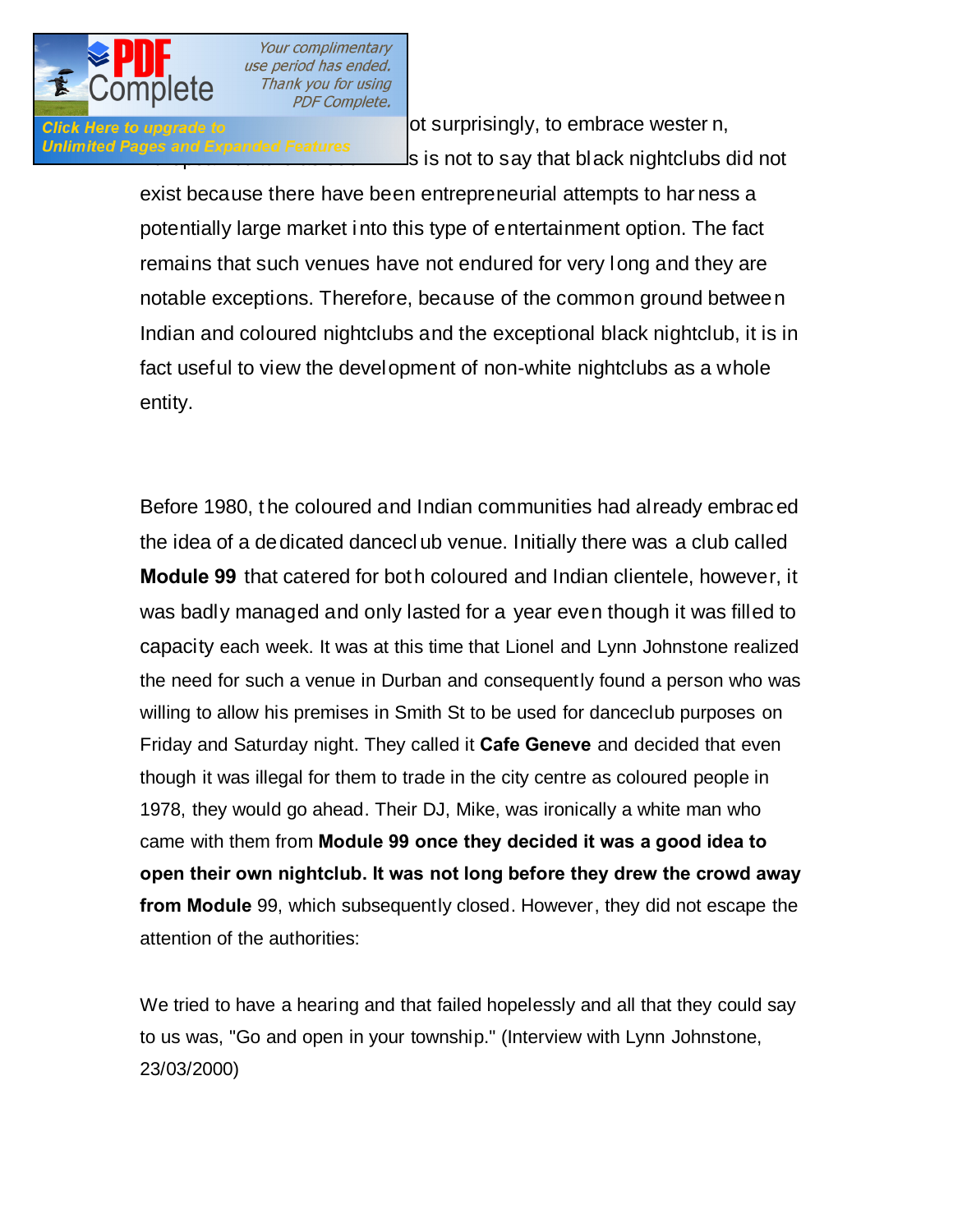

**Click Here to upgrade to a loss for a loss for a loss for a few months and during this time another** Infimited Pages and Expanded Features entries and the name of Rajen opened up **The Mermaid** in Albert St

> to cater for the Indian market. Over time, Rajen and his DJ Ashe Govan would become firm friends with the Johnstones as each club catered for a separate market; however, an overlap with their clientele did take place. Fortunately for the Johnstones and DJ Mike, an opportunity arose early in 1980, which allowed them to circumvent the inspection of the authorities:

> We looked around and managed to find a group of Greek people who were willing to act as a white nominee and rented us one of their surplus clubs. They had a whole chain of nightclubs which catered for sailors coming into Durban's port as a result of the international shipping routes. At that time, the ships started being diverted through the Suez Canal, so that there were not that many seamen coming into Durban and these Greek people had surplus clubs. And they sold us the club, all under the counter type of thi ng and kept on as the front for us. So finally we had a place of our own which we could renovate to our standards but just trading as managers and manageresses with the Greek guys as the nominee of the club. And because it was on the total outskirts of the city, it was on Alice St, the police did not bother us that much - we were not in the main city centre. And that is how it started, that was the first home for the coloured community. (Interview with Lynn Johnstone, 23/03/2000)

This club was called Blitz and gained legendary status as *the* danceclub for the coloured community. At the same time as Blitz, another club called Airport opened in the Butterworth Hotel for the Indian community. It was considered a subsidiary of The Mermai d with Ashe Govan employed to OJ there as well but with a slight distinction.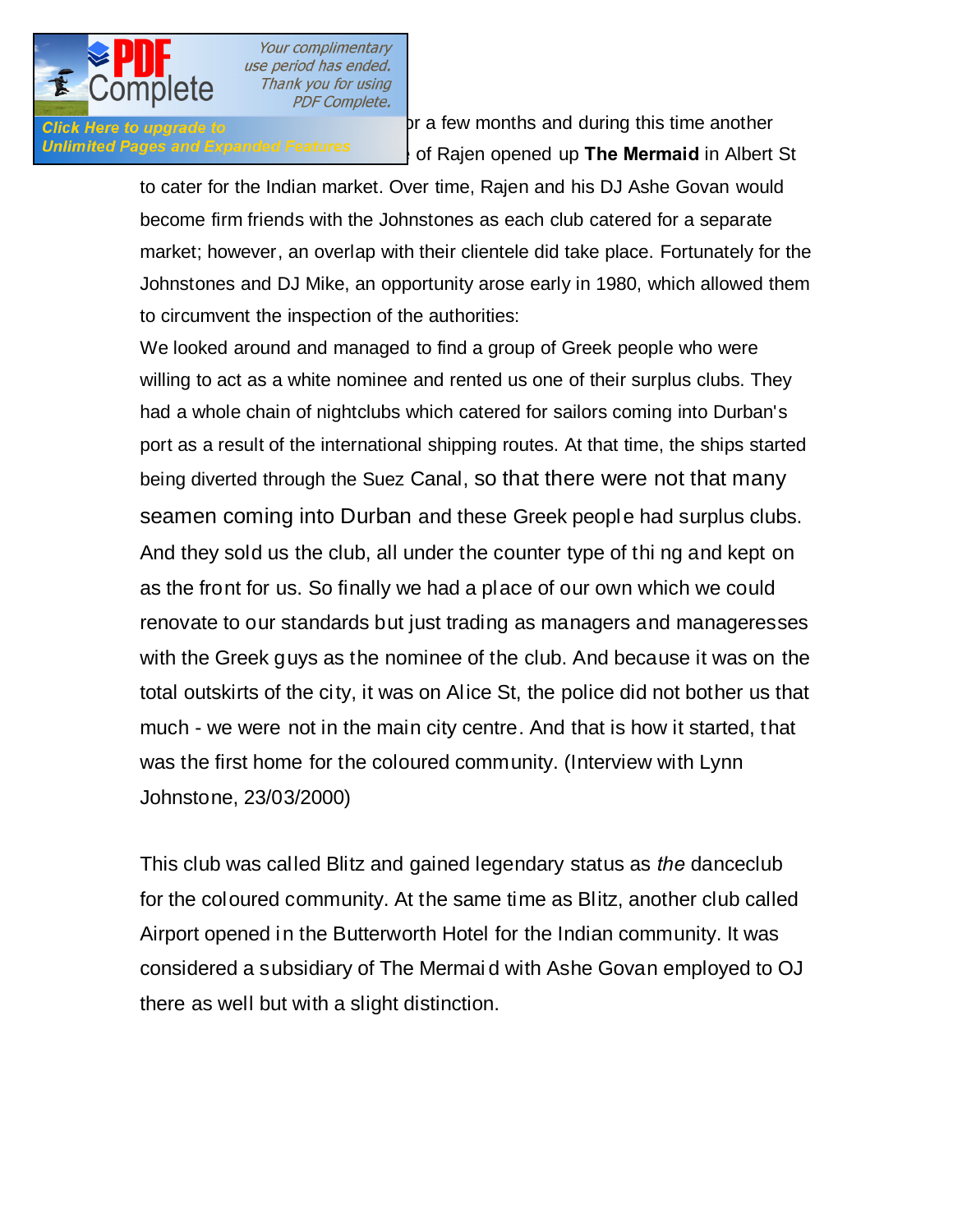

Click Here to upgrade to **Everyon Click** Here to upgrade to **be seen in the Indian** Unlimited Pages and Expanded Features<br>aid but you'd get the friendlier people that

went to Airport. (I nterview with Lynn Johnstone, 23/03/2000)

However, when Airport closed down in 1984, Ashe Govan made plans over the next year to open his own venue to compliment Blitz and called it Zoom. It was at t his time that the laws ior non-whites owning and operating businesses in the city centre started to relax and Govan took advantage oi this fact, opening Zoom in a lane called Dick King St which connects the city centre's main roads of West and Smith St. This club was purpose built for the coloured community and its design and technical equipment was based on the danceclubs that had developed over the years on the Cape Flats where there was a strong culture of dancing and nightclubs. Thus, for the foreseeable future, the coloured community had two options to party at: **Blitz** on a Friday and Saturday, **Zoom** on a Friday and Sunday.

With only **The Mermaid** open for Indian clientele, a former jazz club called the **Manhattan** was developed into **The Octagon** in 1985. This club was situated in the traditionally Indian trading sector of Durban's city centre on the corner of Grey and Queen St and continued to serve the Indian community until the early 1990s. However, the Indian danceclub as a phenomenon truly manifested itself with the opening of **The Palladium a**  year later. This club was built in the semi-industrial zone of Isipingo and in close proximity to the largest I ndian residential area of Chatswort h. It was certainly the most spectacular and awe-inspiring venue of the time, especially in Durban, built with no expense spared to cater not only as an ultimate danceclub but as a supper club venue including the capacity to host entertainment productions for performing artists. It was thus built to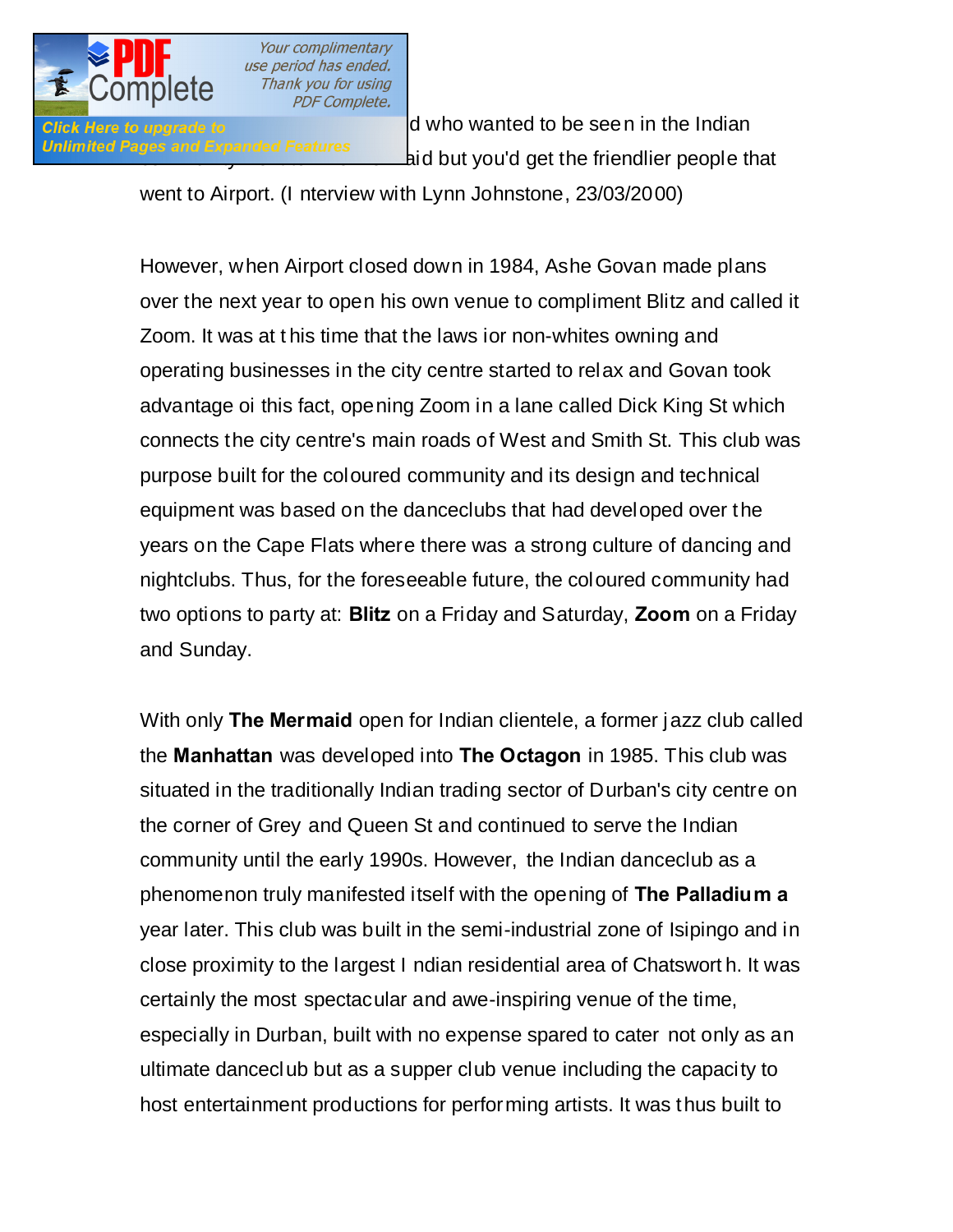

**Click Here to upgrade to the I now of the I ndian culture, which at the time was still fairly** Unlimited Pages and Expanded Features<br>Ained. As Lynn Johnstone comments with

respect:

The Indian club owner of **The Palladium,** Pat Pather, he's a legend. When he built **The Palladium** out there in the sticks, people went out there and looked at it in the building stage and said, "This man's crazy, I mean, who else is going to come out into this bush"",. He's got vision and the bucks to put with the vision. Out there he had a monopoly because when the drinking and driving issue came to be such a big thing and people were afraid to drive into town, they decided to go out there. Everyone that lived south of Durban was happy to go there but he's kept the place going, he's got a lot of entertainment, shows, a real fightclub owner. (Interview, 23/03/2000)

In terms of consistent quality entertainment for his community, Pat Pather has certainly provided the Indian community with the opportunity to appreciate the concept of danceclubs from a family perspective, thereby acknowledging and affirming the network of family bonds characteri stic of their culture and social structure. Furthermore, he employed only the best including an anomaly, as in the case of OJ Mike (Blitz) and Allister Landau (Club 3-30), in the form of the white OJ Mimi Kesaris whose impact and experience was felt later in clubs such as Flava and Crash as mentioned above. Pather certainly raised the level at which danceclubs operated to a new, unprecedented height as well as laid the foundation for the clubbing industry among the Indian community. This foundation allowed Indian danceclubs the ability to flourish to the extent that, at present, Indian nightclubs outnumber those that are dedicated to other markets and race groups.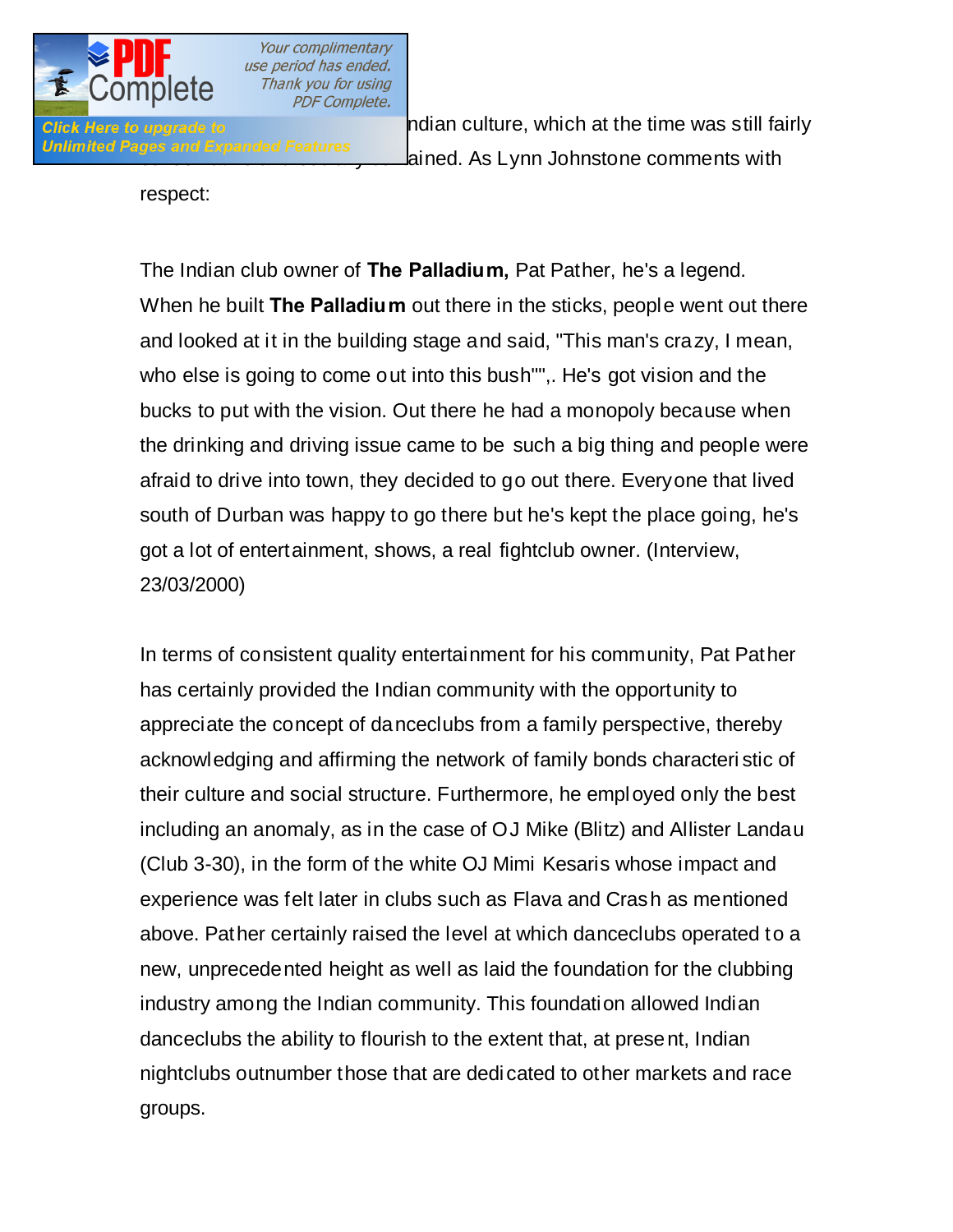

By the 1980s of the 1980s the 1980s the 1980s the 1980s the 1980s the community had 'outgrown' the size of **Blitz and Expanded Features**<br>**Bullimited Pages and Expanded Features**<br>**Bullimited Pages and Expanded Features** 

> town to the same venue used by Ronnie Botha for Ronnies. This new club called Xanadu was double the capacity and allowed for the freer movement of people dispensing with the 'spatial politics' that arose i n the smaller **Blitz** venue. Lynn and Lionel Johnstone had a level of personal service happening at **Blitz** that reflected the respect accorde d to patrons as well as the conservati ve nature of people at the time. Each person was individually seated such that the capacity of the club could be monitored and maintained with courteous delivery:

> I used to seat the people till we got to Xanadu, I seated everyone all the years at Blitz. The first year of Xa nadu, it started to c hange where people just came in and ignored it. You see why, because the club was bigger, they preferred to mingle. There **(Blitz)** you sat and could see everybody, like a U-shape so you could see who was in Greenwood Park, Sydenham, Wentworth. But in **Xanadu,** no, you have to walk around and so the seating thing was obsolete by the end of the first year. (Interview with Lynn Johnstone, 23/03/2000)

This characteristic of grouping according to residential area and neighbourhood or 'spatial politics' as I have chosen to refer to it, has continued at **Xanadu** albeit not in such a formalised manner as at **Blitz.** 

The **Blitz** venue on the corner of Alice St and Umgeni Rd was sold to people who intended to run it as a black nightclub by using it for events. Called **Whispers,** it failed to generate much interest.

The beginning of the 1990s saw the establishment of another quality danceclub, by Indian businessmen from the Gujerati community, at the top end of Smith St called **Genesis.** Marian Padayachee comments on the significance of this club: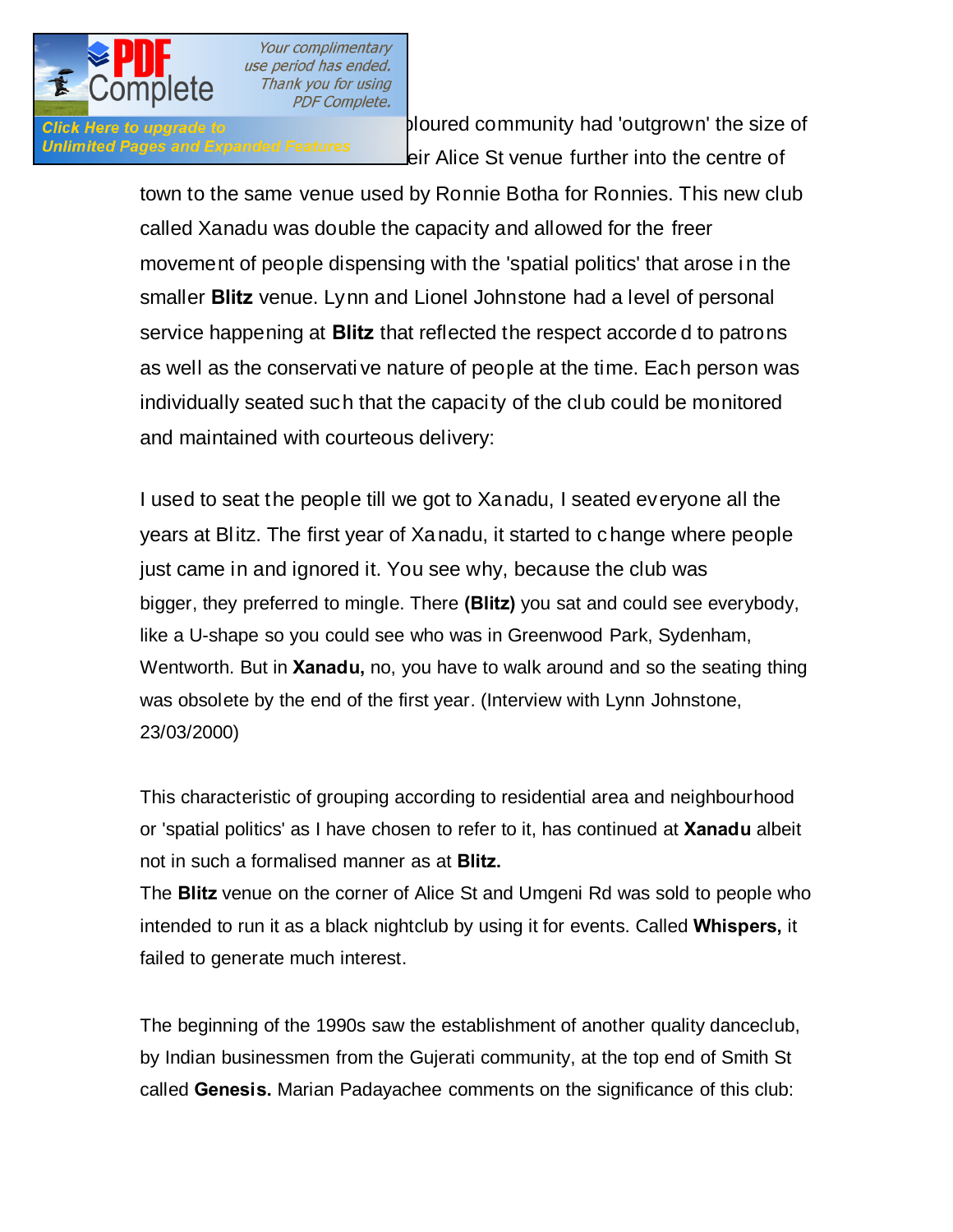

Click Here to upgrade to **Network in the conservative Gujerati Community**, from the I ndian Unlimited Pages and Expanded Features ereconservative, they were vegetarians, they

> didn't drink alcohol and they didn't go nightclubbing but they lived in the city and after making money suddenly found a new boredom and their women and young people started going out to nightclubs. **Genesis** was what the name says, the first nightclub to cater for that community... this club was primary for locating this community that now ends up in the **Rivets,** they've now graduated to the **Rivets.**  (Interview, 26/04/2000)

> Although **Genesis** was for many a fantastic example of Indian prosperity, its management and owners lacked the personality that is required to maintain critical human contact and feedback from i ts patrons. This is the direct link that is essential for owners to maintain clientele loyalty and for patro ns it is an affirmation of their personal identity and identification with the club itself, to converse and communicate with the owner. Allister landau who years later was to OJ at **Club** 3-30, describes his experience of working there:

> I was working at **Genesis** and I must have been there three months before I met the owner. People who went didn't know who the owner was, there was no interaction whatsoever. If you want to keep your club going, you have to interact with the people. He had a manager to run the place but his downfall was, he came to t he club and no-one knew who he was and he pushed his weight around. (Interview, 27/10/98)

Consequently this danceclub did not last as its potential suggested and closed within two years of i t opening. The direct opposite of an owner and manager who is out of touch with his patrons is Nico Sofilas who, with his father, opened **Angelos Cantina** in 1993 which still operates at present. This is quite an achievement because in the face of many danceclubs opening and closing for the Indian market, which accelerated from 1995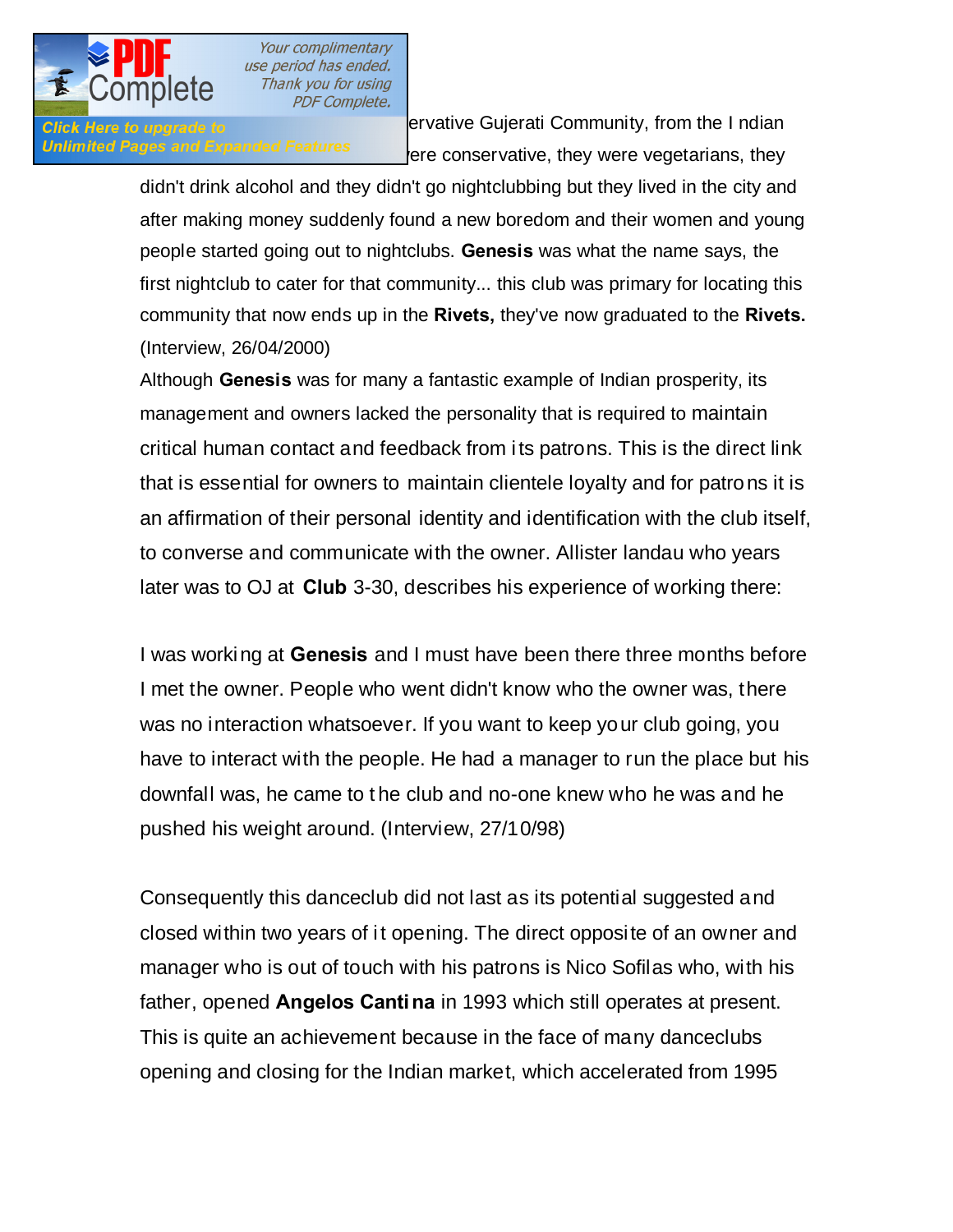

**Click Here to upgrade to <b>Anglelo Click** has a handled quite simply because of the bond that has Unlimited Pages and Expanded Features<br>d management with their clientele.

> The clubbing industry is notorious, regardless of race gro up or market, fo r the fact that their product i.e. the clubbing experience, loses currency and consequently the crowd is blamed for being choosy and fickle. They have every right to behave in this manner because at the end of the day the patron is still paying money at the door for an experience. It is a mutual situation of the club caters for the patron's needs and the patron perceives the. relative value of the experience. loyalty becomes establ ished when the emphasis of going to that club starts to fall not on the fact that the patron has involved themselves in an economic transaction but rather because of the sense of identification that the individual feels with the clubbing crowd and the sense of affirming personal identity that that individual feels by being there. As Sofilas comments on this phenomenon:

> Despite the fact that we have a lot of patrons that have patronized us over the years, there are constantly new faces coming in, constantly new people that we are winning over. Because everyone, no matter who you are, reaches a stage when you say, "I've had enough of clubs, I want to settle down, relax, get away from that environment", It happens and don't get me wrong, they'll come down again 6 months, a year later. You haven't lost them entirely; you haven't lost them as a clubgoer, patronising your club. If he goes anywhere, he will come back to your club but constantly there is no loyalty in the nightclub business and I can assure you that if a new club opens, everyone goes there and they've got every right to do that. It's the choice that they make and even when a new club opens, everyone goes there and eventually they start drifting back. I love it when new clubs open in my area because I believe if more people are around, it's a matter of taking your arms, spreading them out and bringing them in. That's what I believe. (I nterview, 16/03/2000)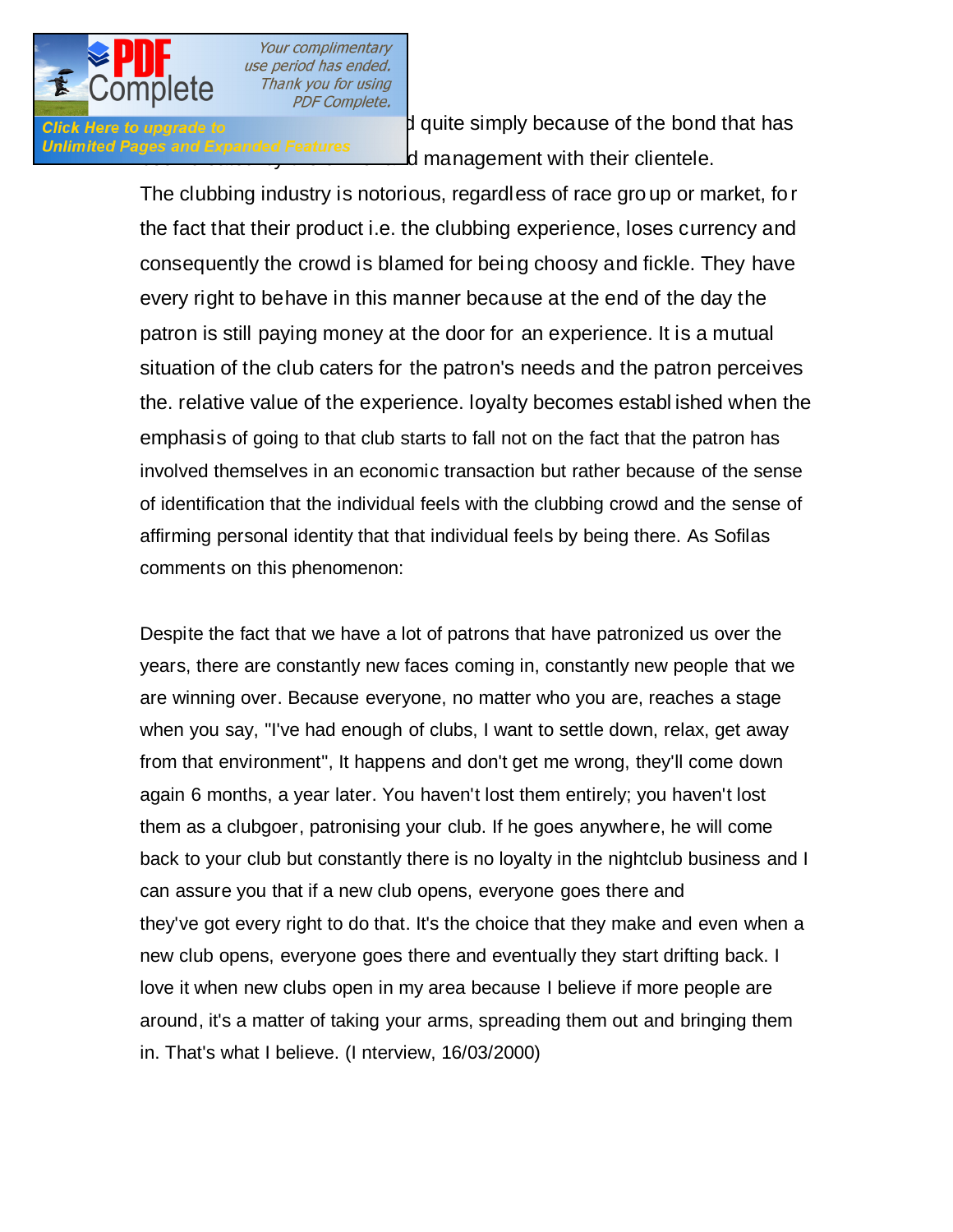

Another click Here to upgrade to **the owners have managed to make a connection with their Unlimited Pages and Expanded Features ib** 3-30, whose owners Martin McHale and

> Marcus Holmes-Newsome still presently make it part of their duty in a night to spend time at the door welcoming their clientele personally. Again Allister Landau elaborates on this crucial need for connection with clientele:

Someone mentioned this to me the other day, "Ten years and every time

I have walked in there, I have been greeted by the owner of 3-30". And I thought about it, I was so used to seeing Martin and Marcus at the door and it didn't mean anything, until this person brought it up. People are made to feel so special that they don't want to go anywhere else and it costs them (Martin and Marcus) nothing to do. (Interview, 27/10/98)

The Sofilas family is Greek, expatriates from Mozambi que who have continued the tradition of Greek nightclub owners, which Lynn Johnstone spoke of above. The family network amongst nightclub owners is extended further by the fact that the co-owner of **Tilt** nightclub, Nic Dranios, is the cousin of Nico Sofilas. Because there is a strong tradi tion of family owned businesses in the Greek comm unity, it is thus understandable that the Sofilas family is sympathetic to the importance of family ties and an atmosphere that reflects it to the Indian community.

**Bassline** in Rutherford St offe red a brief alternative to **Angelos** and **Palladium** when it opened in 1995 but again it did not last longer than two years before Fra nk Melman took it over to create **Axis** there. It could be said that the amount of publicity of the moral panic variety generated by rave and dance music culture brought the phenomenon of the danceclub further into the public consciousness at that time. 1996 saw t he start of a steady increase in the number of Indian nightclubs to open on an annual basis and also the revival of the **Blitz/Whispers** venue by **Zoom** club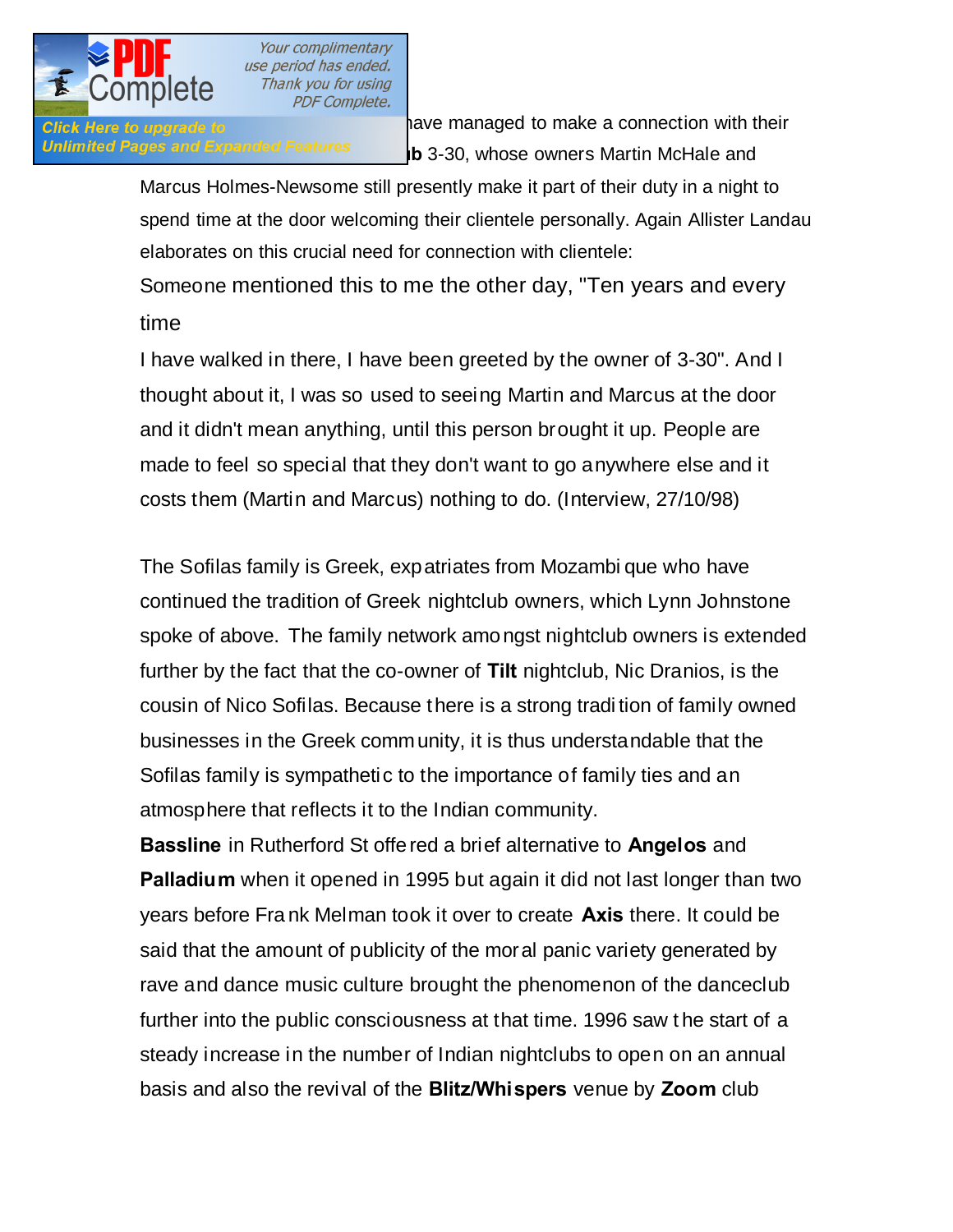

**Click Here to upgrade to Click Here to upgrade to click** on the drug of the moment in the press at Unlimited Pages and Expanded Features and allegation of the matinee party

> when he opened this club. This was an afternoon session where, in general, no alcohol was served, taki ng place usually on a Friday and Saturday afternoon, aimed at the under eighteen market who were draw n in by the danceclub phenomenon. **Exodus,** co-owned by Roland Reddi, also profited from the increased popularity of matinees where danceclubs returned to a market, which had been lost to them. The Red Dog Saloon, which closed in 1995, was al so taken over by entrepreneur Paul Singh to become Pegasus, drawing in an older clientele.

As mentioned above, the end of 1996 and the beginning of 1997 represented a turning point for white non-mainstream danceclubs with the closing of The Station and Flava, the opening of Crash and the formation of DJ collectives experimenting with underground dance music genres. This was also a period represented by the beginning of new scenes in the non. white danceclubs. In this year, the sound of modernized bhangra music came to be popularized through the opening of Stringfellows on the corner of Brickhill Rd and West St, again by Indian businessmen. Described as "a sound and dance conceived in the north of I ndia and born after long gestation in the subculture of London's clublands" (Tony Jackman, Sunda~ ~, 29/06/1997), bhangra brought a traditional element of Indian culture into the westernized setting of the danceclub. The irony is that this modernized bhangra was the product of westernized Indian artists living in the U.K., further proof for a thesis of the omni-cultural presence of British cultural products in Durban.

Also in town, a new nightclub called Throb opened and in Silverglen, near Chatsworth, the Silver Slipper also opened. The pat hs of the patrons of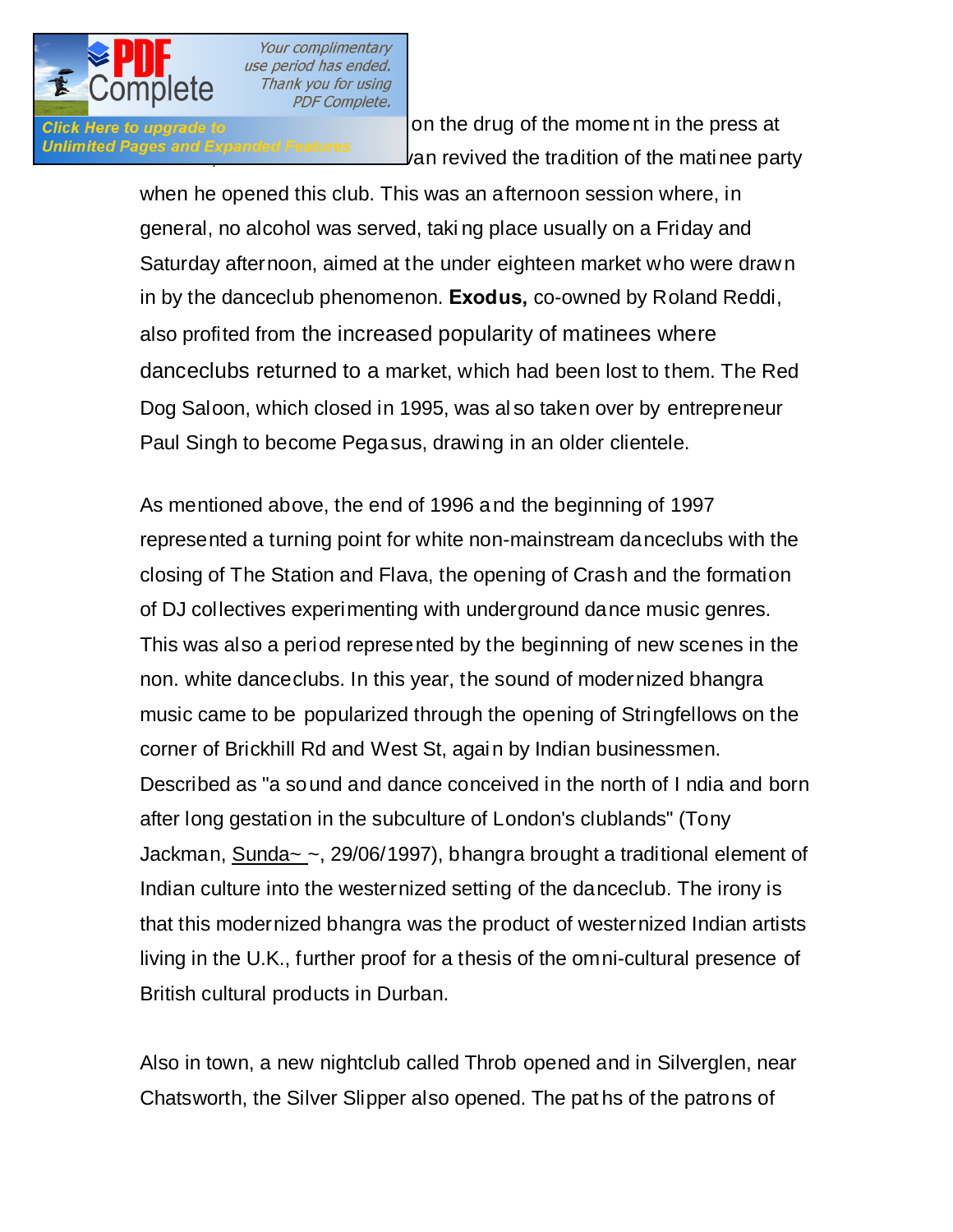

**Click Here to upgrade to clubs would cross under tragi c circumstances in the future. Of** Unlimited Pages and Expanded Features<br>inning of a black nightclub in the Genesis

> venue that featured local music of the township kwaito and d'gong variety. This club attracted numerous black young people of school leaving age and tertiary education students for whom this music had strong relevance. As a result, Colours, as it was called, under good management, enjoyed support for approximately two years befor e closing down.

It seemed that a precedent started to form regarding the lifecycle of your average nightclub dedicated to the I ndian market and that was withi n two years of opening, the club would have lost its currency and you would have to close down. This high turnover of clubs meant that competition between the variety of clubs to draw in clientele was fierce and also proved that the nightclub industry had become 'just that, an industry dominated by cut. throat businessmen who were riding off the currency of this newfound past. time for the Indian community. As a consequence, we see a situation arising where club owners have two and sometimes three venues running concurrently. Therefore in 1998, Exodus owner Roland Reddi opened up **Spank** at the **Harleys** venue which closed less than two years later.

**Obsession** in Soldiers Way attempted to cater fi rst for the coloured and then the black community but fails within a year. The Hilton hotel opened with a bar which converts into a danceclub known as **Rivets,** becoming frequented by the same exclusive Gujerati crowd that supported **Genesis.**  Due to the success of **Throb** in the city centre, it was decided to open another **Throb** in the centre of Chatsworth, which starts to draw the crowd away from the **Silver Slipper** creating an atmosphere of tension and animosity between the two clubs.

The success of the Chatsworth **Throb** begins to grow as support for the city centre venue declines forcing it to close in 1999. This year itself was relatively quiet with the exception of **Pittstop** opening at The Med venue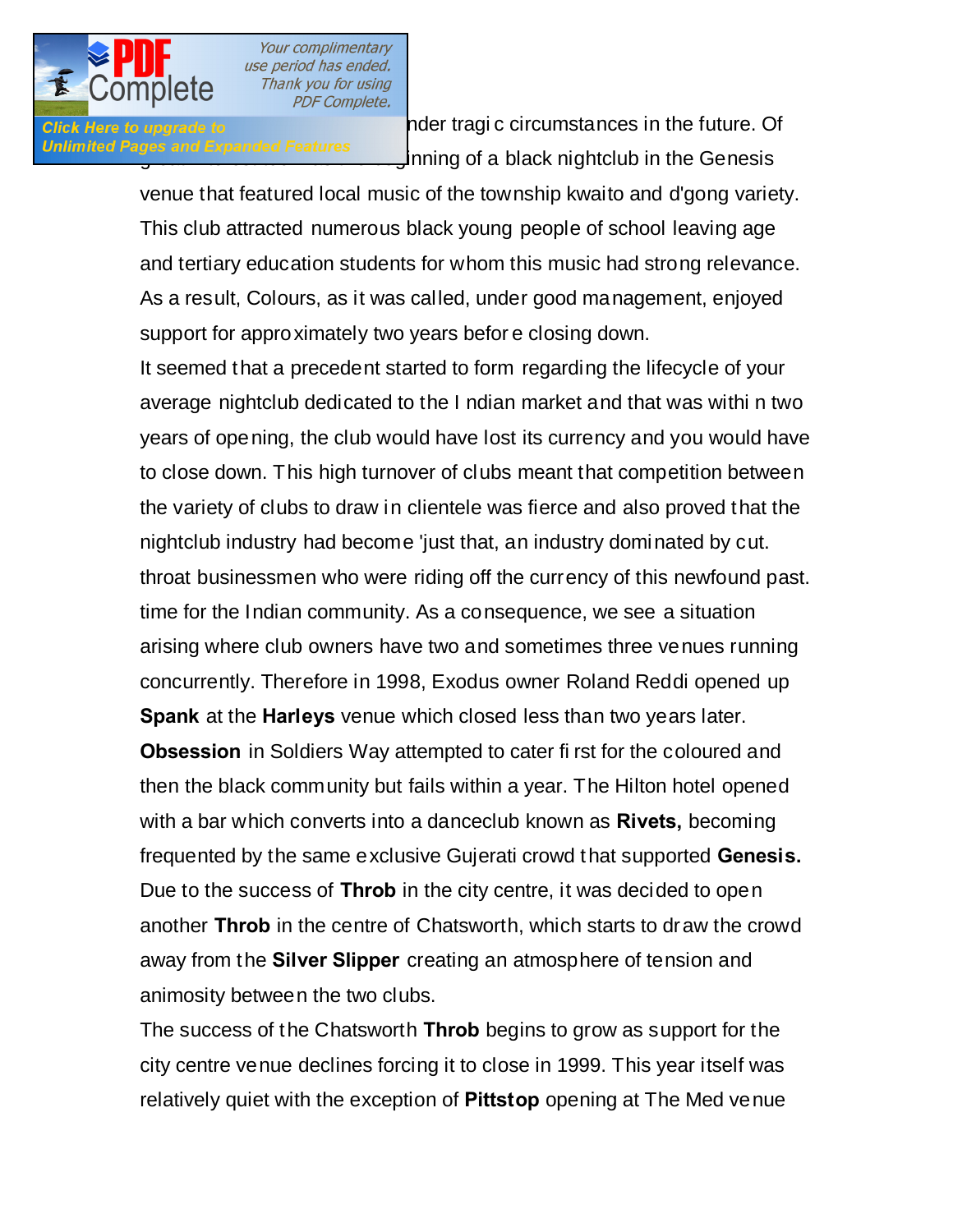

**and the eager of the eager of the eager of the eager of the eager of Palladium fame.** Unlimited Pages and Expanded Features e. Pather located his new club, appropriately

> titled **Destiny,** at the end of Point Rd where the city of Durban is rezoning and developing that area to become a major tourist attraction similar to the Victoria and Alfred Waterfront in Cape Town. At the beginning of the year 2000, his lead is followed suit by Nico Sofilas and partner Sam September, who decide that it is time to open a large scale venue for the black market, called **HEAT.** Shortly after this, Roland Reddi opens a mega-club which manages to eclipse the size of any nightclub yet built in Durban calling it **100 on Point** after its location. At present, it is enjoying patronage from the majority of Indian clubbers, filling this already huge venue to capacity. The

launch of this club was, however, overshadowed by a tragedy, which shook ,the Indian community to the core.

On Friday, 24 March 2000, three men, acting upon instruction from the owner of **Silver Slipper** nightclub Mr. Siva Chetty, entered a matinee session at the **Throb,** Chatsworth nightclub. One of the men released a canister of tear gas, which created large-scale pandemonium amongst the crowd, who were mostly schoolchildren enjoying their first hours of school holiday. As a result of the ensuing panic and lack of adequate emergency exits, thirteen chi Idren died which sent shockwaves through the Indian community of Chatsworth as well as the rest of the country. It was thought that by releasing this canister into a full nightclub, the **Throb** patrons would then leave that venue and go to the **Silver Slipper.** Three accused are awaiting indictment and trial while the fourth coaccused has turned state witness. This event motivated purely by greed, jealousy, bad management and even worse judgement has caused the clubbing community to take careful account of its motives as an industry and has left a sour taste in the mouths of a community which eagerly embraced the culture of danceclubs.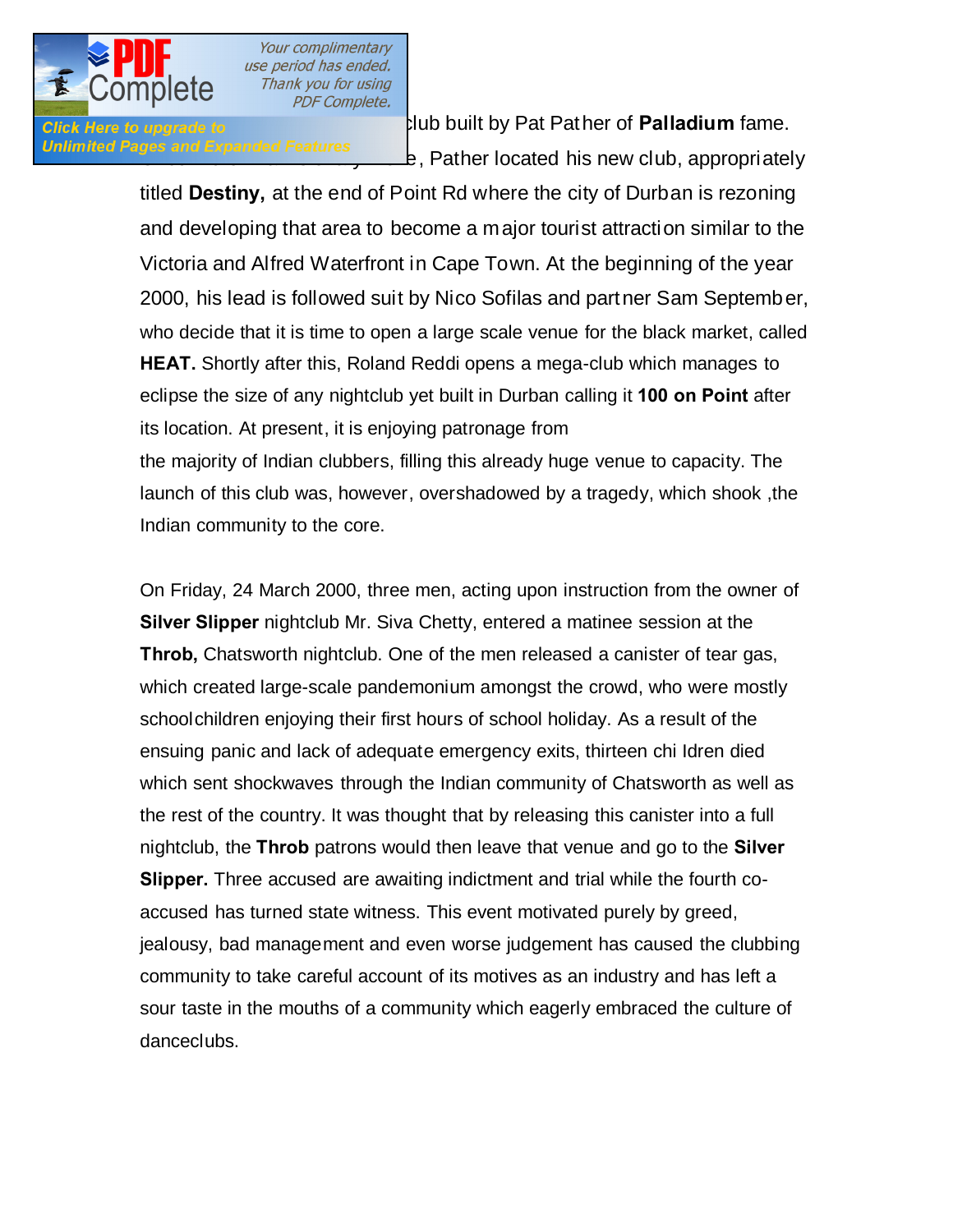

Click Here to upgrade to

**Unlimited Pages and Expanded Features** 

Your complimentary use period has ended. Thank you for using **PDF Complete.** 

## **Chapter 3**

In the light of the ethnographic research of the previous chapter and given the unique situation of the city of Durban itself, it is once more necessary to reiterate the aim of the research. The aim is to investigate the extent to which the music played at nightclubs in Durban is an experience of articulation of the cultural identity for which the club itself is catering. As a consequence, the research attempts to consider the cultural identities experienced and expressed through music consumed at the nightclub site itself. The nightclub as space has developed over the period of research to become the site where the actualization and realization of the relation between music consumption and cultural identity

can be viewed directly.

Shepherd (1986) has conducted similar research into the music consumption patterns among young people in Montreal. The research was conducted according to a quantitative method which ranges cultural identities along the lines of gender, age, ethnicity and class. Shepherd (1986) takes care to reflect on the theoretical and methodological implications of such a project and his initial quantitative research pointed to the reliability of using such vectors as gender, age, ethnicity and class in discerning trends in patterns of music consumption.

In certain aspects, the present research mirrors the approach of Shepherd but further, this chapter attempts to move deeper into the psychology of the consumption experience within the nightclub site. The ethnographic aspect of the research in the previous chapter emphasizes amongst other things, the vectors utilized by Shepherd as mentioned above. The one shortcoming of his quantitative approach, admits Shepherd, is that the quantitative methods disregard individuals as actors (1986:327). It is the intention of the research to combine its ethnographic aspects further with an individualized approach to the consumptive experience within the nightclub while expressing what Straw (1991)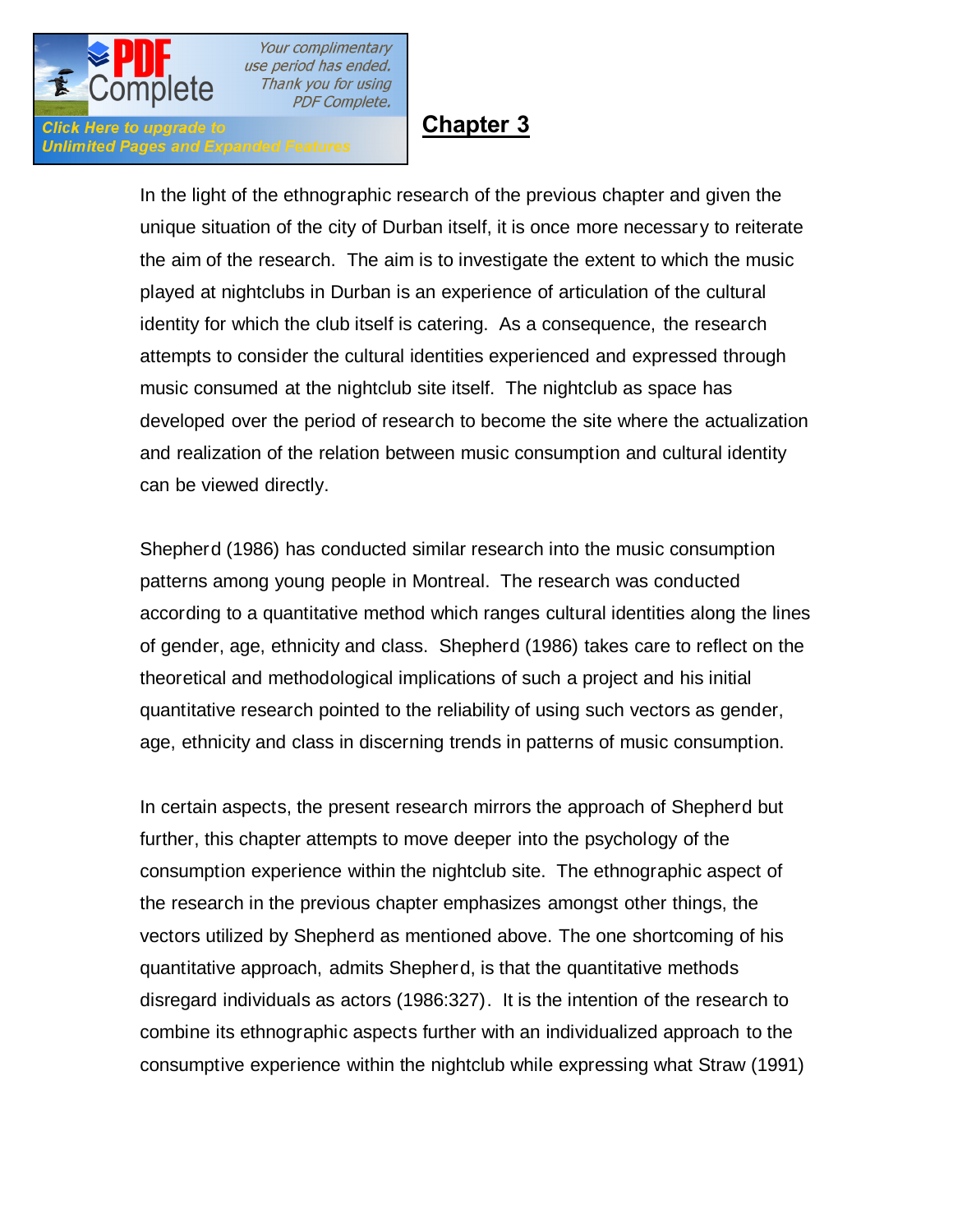

Unlimited Pages and Expanded Features **the first chapter**.

**Click Here to upgrade to Click Here to upgrade to Click Here to Durban**ge' danceclub and

The approach proposed above will certainly parallel the long-term intentions of Shepherd of research, which is to:

Throw light on the relationship between social structures and cultural realities, the mediating influence of the music industry on the musical presentation of those structures and realities, and the cultural and social messages both discerned and created in popular musics by consumers. From this information, it is our intention to generate hypotheses concerning the way in which both French-Canadian and Anglo-American popular musics hold, reveal and are made to articulate social and cultural messages for different groups of consumers. (1986:305)

Although the methodology is different, the intention of the research is very similar to that of Shepherd. Once again, there is a sense of similarity in the multiculturalism experienced in both the Canadian and the South African setting. However, the social and cultural realities that are articulated in the respective circumstances are entirely distinct.

## The internal dynamics of the clubbing experience

Using the work of Malbon (1999) through which to focus, it is the intention of the research to now uncover what he broadly refers to as the **geography of** consumption and identityg. Malbon<sub>®</sub> concern and interest lies in the changing geography of youth leisure and lifestyle, which includes the consuming activities that constitute these lifestyles. Currently, he argues, clubbing is a consumption activity that occupies a large proportion of youth leisure activities and his work is an attempt to understand:

The relationships between the processes and practices of consuming and notions of identity and identification formation and amendment in the clubbing experience. (1999:11)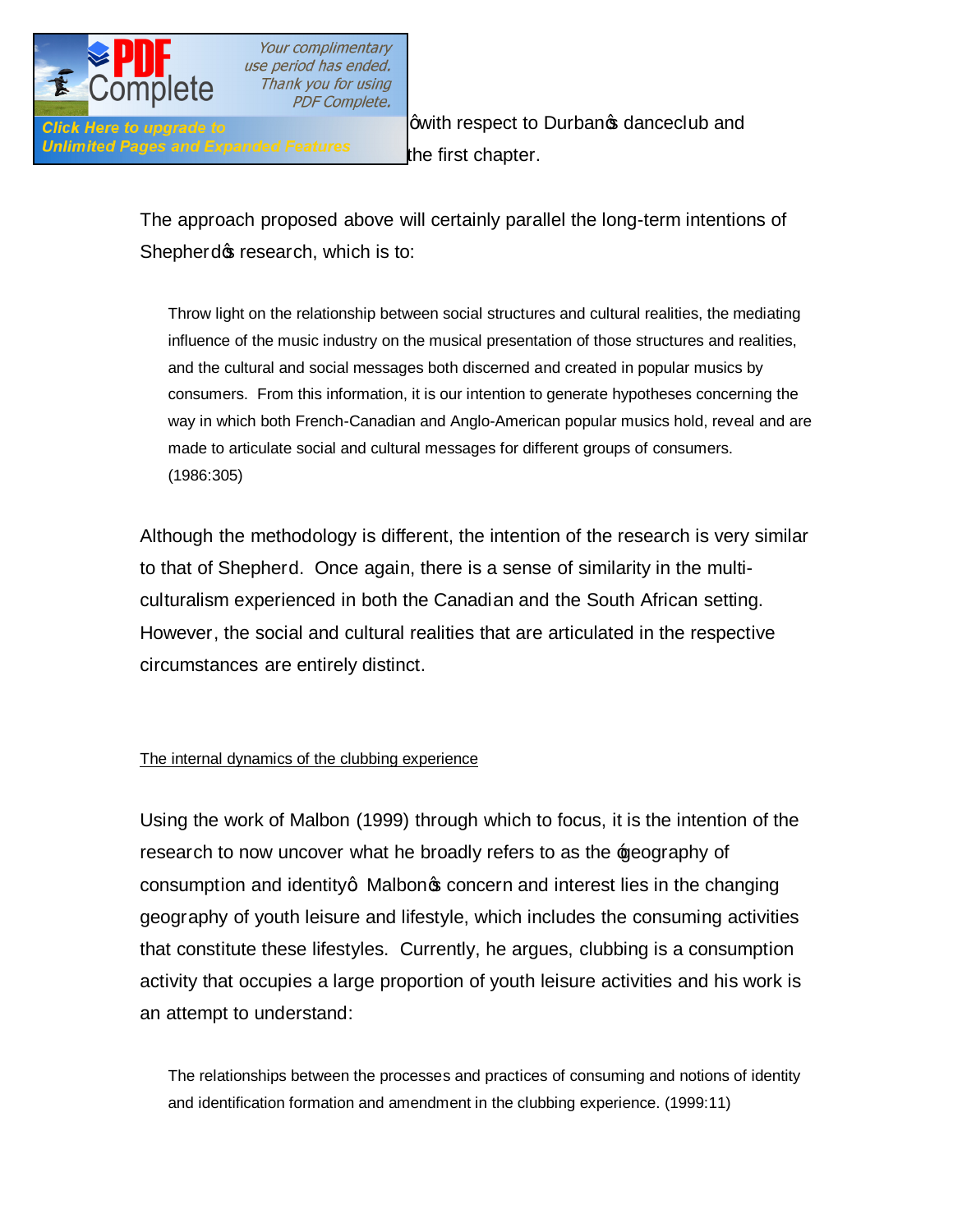

Click Here to upgrade to

Unlimited Pages and Expanded Features the aspects of sociality and performativity inherent

in youth leisure activities and lifestyles. Malbons review of the accounts of youth leisure and pleasure reveals distinct weaknesses, especially with respect to the nature and the spatial element of young people consumptive practices (1999:19).

As a counterpoint to these weaknesses, Malbon stresses what he calls Experiential consuming or the consumption of experiences in contemporary social life. This neglect of the spatial element of consumption has meant that the geographies significant to the wider processes of identity and identification formation have been overshadowed by a traditional focus on the other more obvious processes of commodification (1999:21). Malbon believes that much of the literature regarding consumption experiences ignores the imaginative and practical constitution of them. Therefore, it is his intention to focus on the emotional and practical constitution of the clubbing experience.

The emotional and practical constitution of clubbing can be visualised through the practices of sociality and conceptualized through what Malbon refers to as a peformative lens. By this he means that social or crowd-based consumption experiences could be understood as simultaneously expressive and constructive of self (1999:21). Malbon emphasises a conception of consumption as the *process* of consuming whereby consumers actively perform their spatio-temporal involvement through which identity and identifications are concurrently constructed, transformed and expressed (1999:29). Such a conception provides a foundation to understanding the practical and emotional nature of the clubbing experience. Consequently, this approach gives recognition to the neglected role of the practices and spacing of sociality in consumption experiences (1999:30).

Upon further investigation, Malbon declares that clubbing is partially constituted through a search for belongings (1999:48). This sense of belonging is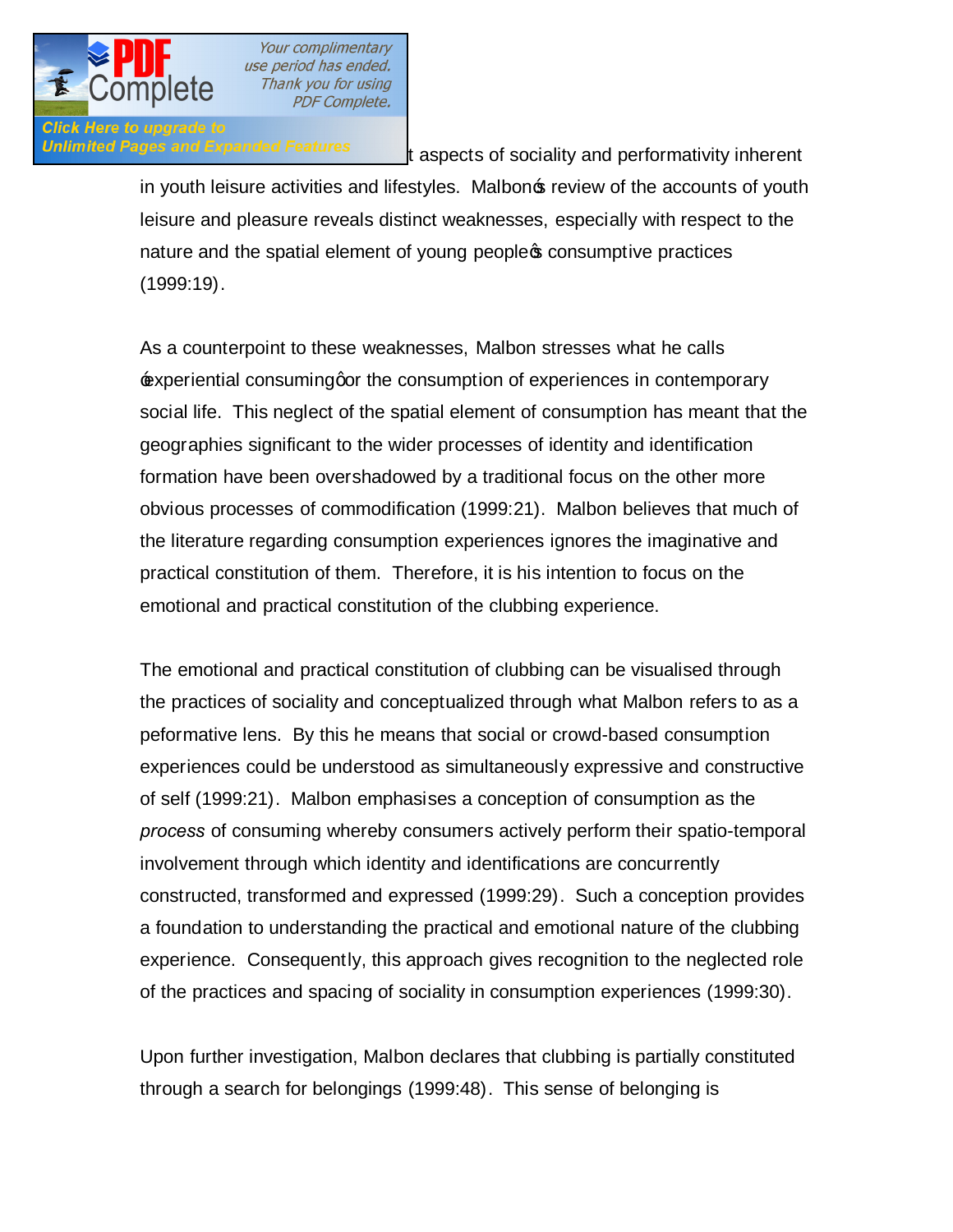

**Click Here to upgrade to controll the process of identification, recognized by Bauman (1995)** Unlimited Pages and Expanded Features bernessd Through this process, people come to

> feel that they are more the same as well as unlike others. Certain social situations, of which clubbing is one, foster a going beyond individual identities. This is an experience of being both within and yet outside oneself at once. Taking both Bauman and Mafesolli (1996) as points of departure, Malbon feels that the clubbing experience can be understood as a form of togetherness in which a central sensation is one of in-betweenness i.e. the flux between identity and identification (1999:73-4).

Malbon argues that clubbing crowds both anonymise and individualise. It is through the activity of dancing that clubbers distinguish themselves as individuals, although the practices and spacings of dancing are crowd based. The sense of in-betweenness is catalysed by the social constitution of the crowd, the clubber<sub>s</sub> understanding of that constitution and the mental and emotional approach of the clubber to the crowd (1999:74).

A further aspect, which is central to the clubbing experience, is the clubber $\infty$ enjoyment of the music and, in a certain sense, music is the essence of clubbing:

It could be suggested that in the clubbing experience, rather than a fixed notion of a place or a site being focal, clubbers come together around the musics of clubbing. These musics q act as a focus for the articulation of identities, the development of a sense of belonging and ultimately facilitate an identification for many of those within the clubbing crowd. (1999:80)

Although the music may be an essential facet of the clubbing experience, Malbon draws upon the anthropological works of Blacking (1973) to suggest that the audience at club nights is not merely engaged in the consumption but in the production of the night as well. Dancing, in this context, is a form of creative listening. Although the DJs may reproduce the music, it is partly reproduced through the clubber of role as audience and active, musical crowd (1999:82). Malbon refers to Frith $\infty$  (1996) notion that there are different modes of listening,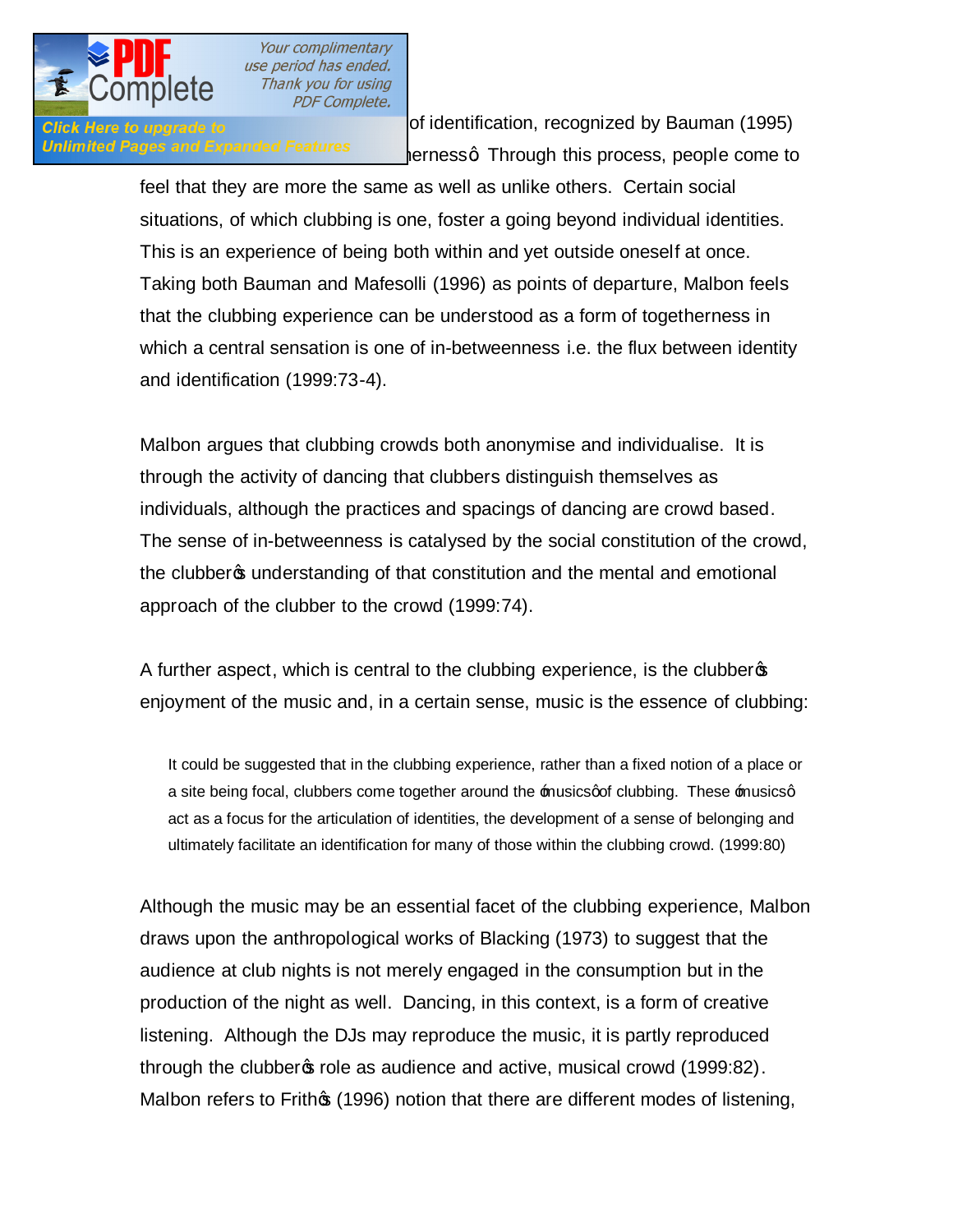

**Click Here to upgrade to curs when our physical movement is a necessary part of what it** Unlimited Pages and Expanded Features his idea, Malbon wishes to foreground a mode

> of listening that prioritises the simultaneously motional and emotional understandings of listeners. He also elaborates upon this idea by stating that as an embodied and emotional activity, listening takes on different forms in different spaces (1999:84).

> An important component of Malbon<sub>\$</sub> general argument is his use of the word  $\frac{1}{2}$  playg which is extended beyond the simple notion of pleasure or recreation in the clubbing experience. For him, play is tied in with more complex notions of vitality, identity and identifications. Again very little has been written about the practices and spacings of which play is comprised. Music intensifies the emotional and imaginative impact of the clubbing crowd although it must be said that music also serves, in a totemic manner, to act as a focus for identification. Consequently, Malbon argues that it less the music than the response or the understanding of it that is important. The complex interactional spacings of dancing further add to the identificatory power of the crowd on the individual. As such:

Clubbing is constituted through a complex interweaving of continually unfolding practices, spacings and timings which, beyond a certain stage – and always less for some than for others – have less to do with distinction and the forging notions of individuality and perhaps more to do with belongings and the establishment of identifications. (1999:182)

Malbon believes that clubbing may not change the world as other youth movements tried but it certainly does alter the social world of those who enjoy it. The type of revolution represented by clubbing is constituted by the vitality of the crowd, an emphasis on presence othrough the entwining of motion and emotion and the types of imaginative spaces opened up through sensory stimulation. Resistance takes the form of gaining strength through the crowd ethos, fluxing between identities and identifications and finding a space to forget oneself.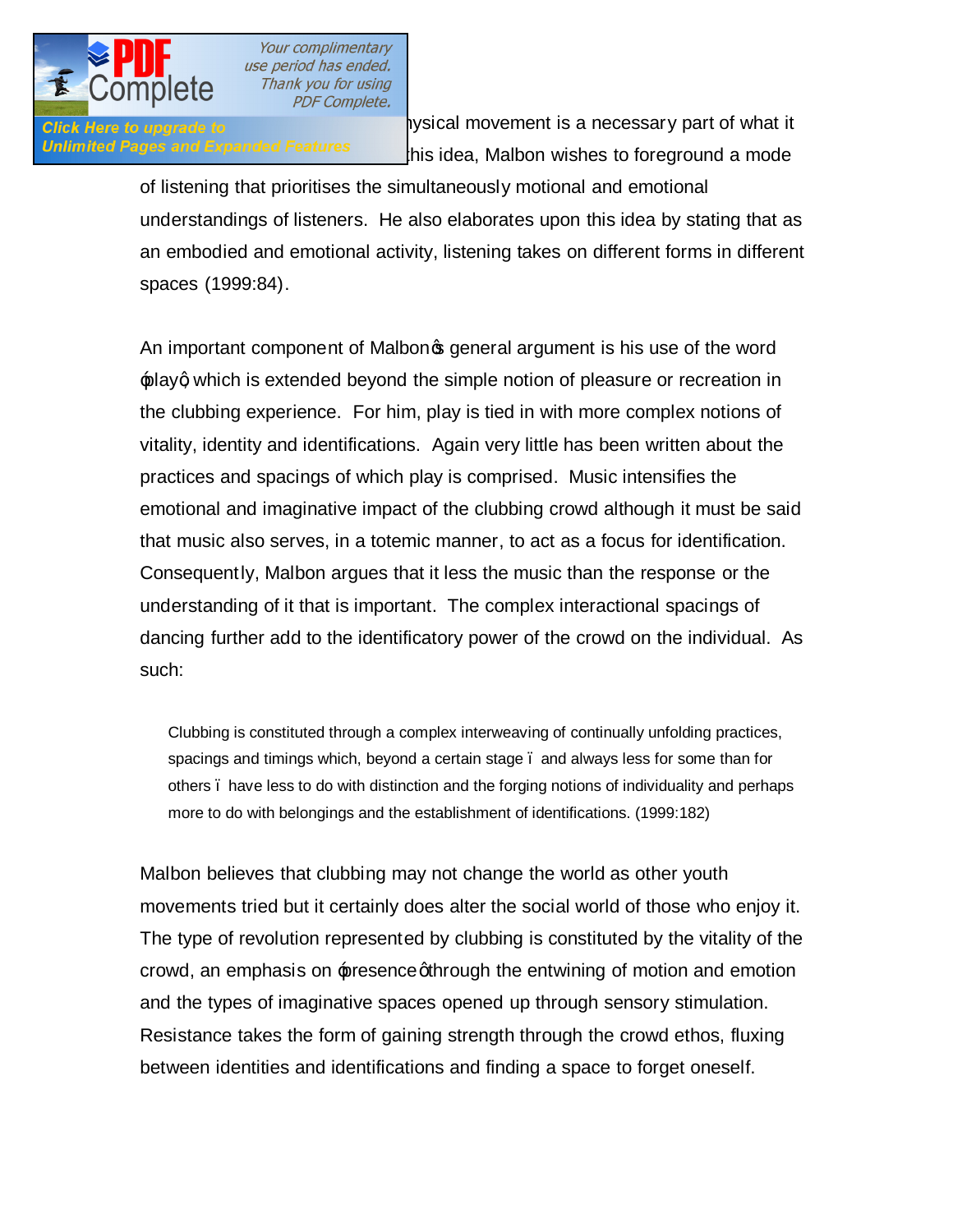

**Unlimited Pages and Expanded Features** 

**Click Here to upgrade to Clubbers** May be resisting are aspects of their

In a narrow sense, Malbon believes that the product of clubbing is the imaginative and emotional spacing it provides. It is a space used to reflect as well as experience others in a world that exists between imagination and performance.

Clubbing is better evoked as a dynamic process of consuming rather than a fixed consumption relation, moment or state. Clubbing does not  $\pm$ appengbut is experienced. (1999:184)

Although it appears disordered, clubbing is permeated with processes and practices of social and spatial ordering. This is present in the form of sociality apparent which provides the foundation for the practices of belongings and identifications. However, belongings and identifications are about much more than cultural capital and social structure, they require the contextualities of sociality (1999:185)

Clubbers perform but also actively construct the clubbing experience. Further, what is done with the body is inextricably tied with how it is imagined. It does not matter if the crowd is diverse in terms of identity but that the clubbers themselves understand the crowd to be diversely constituted and that they find this a rewarding experience. Consequently, Malbon argues that the practical and imaginative constitution of clubbing is one and the same. Clubbing crowds are, as a result, as much about belonging as they are about differentiation. This aspect of fluxing between self and crowd is thus a defining feature of the clubbing experience. The unreal yet vivid experiences of clubbers may provide a glimpse of the self that they temporarily slip out of (1999:186-7). Finally, for Malbon:

Clubbing is a blending of physical and emotional movement: the vitality and unspeakable feeling of strength that may be experienced through the drop of the bass, the first beats of a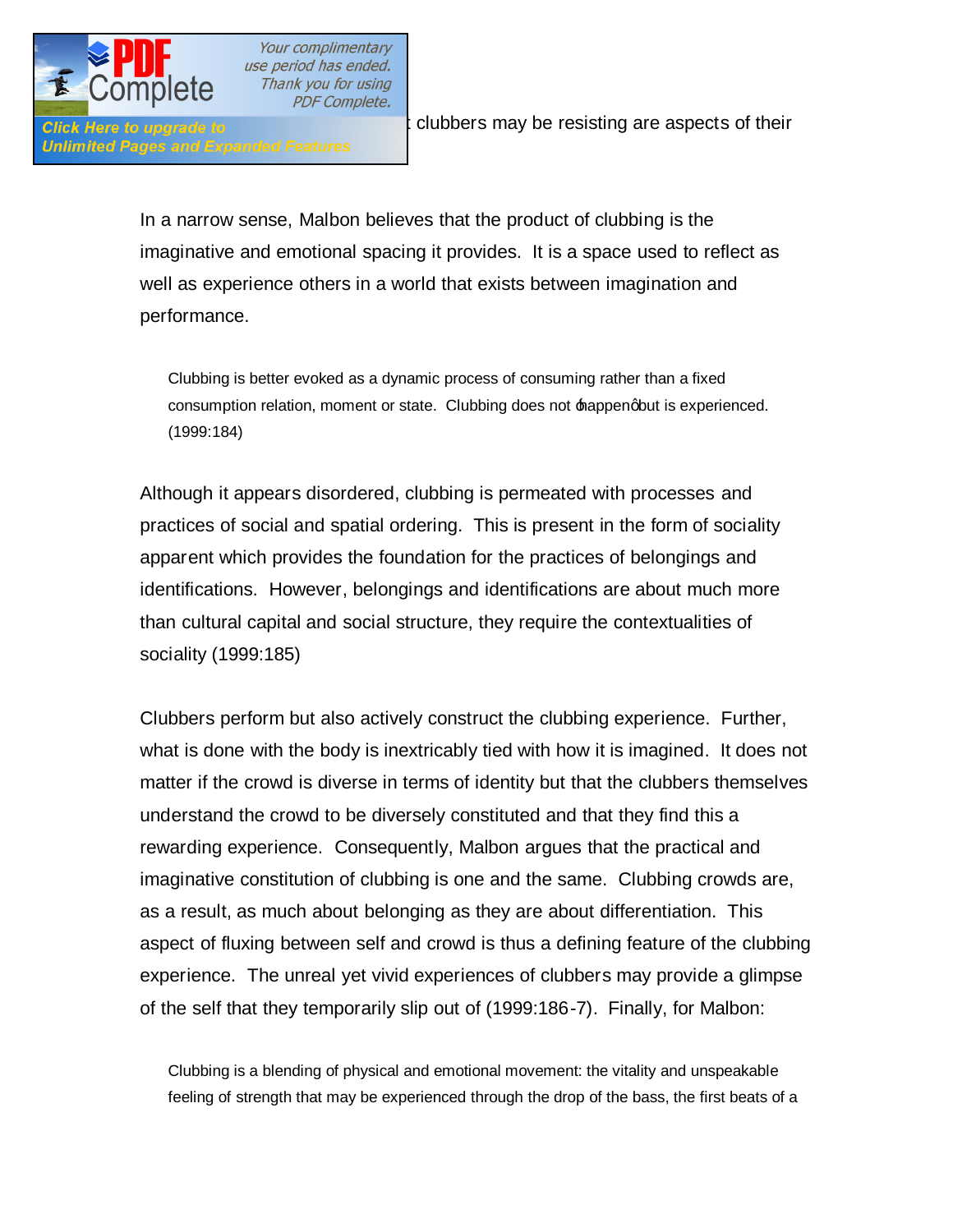

**facture track, a fleeting instant of the fleeting instant of belonging within a ceaselessly moving crowd, a fleeting instant of belonging within a ceaselessly moving crowd, a** Unlimited Pages and Expanded Features aletting go, a going beyond, a simultaneous affirmation of

> self and of belonging through motion and emotion – through motion as emotion. (1999:188) Articulation and the bogics of changeg

If we are to determine the bogics of change qwithin danceclubs that Straw (1991) refers to, we have to examine the patterns and geographies discernible within the time period researched. Amongst the white mainstream market, during the time frame in which Ronnie Bothas nightclubs dominated, the attitude and identity of the gay community and their liberal friends was clearly articulated as they became more publicly active and were vociferous supporters of the End Conscription Campaign. Similarly, there was a noticeable silence in nightclub activity toward the end of the 1980s as the gay community started to deal with the reality of the HIV epidemic within their communities.

The principle established by **Sand Pebbles** of choosing not to be dependent upon the infrastructure of the hotel groups set a precedent for the commercial nightclub scene, encouraging entrepreneurs to take steps towards owning their own venues. The expansion and subsequent large-scale success of the **Bourbon St** concept into the Gauteng area proved that it is possible to franchise nightclubs successfully, if your formula is sustainable, compact and can travel. The **Retros** and **80s** concept of nightclub emphasised that there is an older market to exploit and that nightclubbing is not purely the reserve of the youth.

The unprecedented exportation of a nightclubbing experience from Durban, South Africa to the U.K. by Club 3-30 cannot be overlooked and indeed is a matter to be proud of given that for so long the situation has been the opposite. The pre-eminence of British cultural products and dominant source of general subcultural inspiration during the period researched cannot be denied. For both the gay and non-mainstream, liberal communities, the U.K. has always held a certain degree of identification regardless of descent.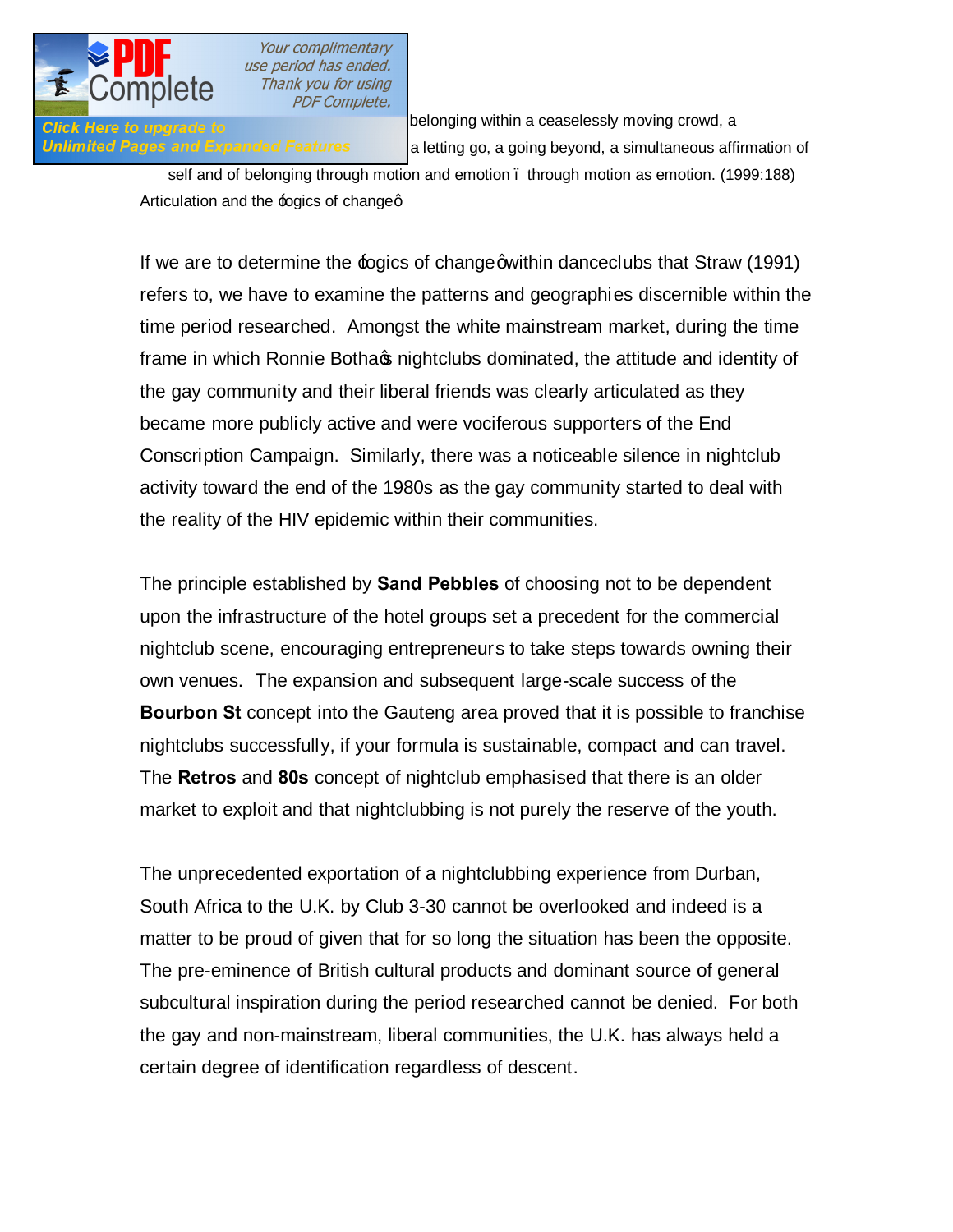

Click Here to upgrade to **The gay community against be acknowledged for playing a role in the Definited Pages and Expanded Features** music culture in the form of **Club 3-30** and A.D.

> Helge Janssen deserves special mention, not only for his Play concept but also in providing an alternative rock soundtrack, which formed the backbone of success for Ronnie Bothac clubs. Frank Melman has been involved in contributing at various levels toward the danceclub industry, as well as representing and catering for the gay community. His contribution spans the entire duration of the research period. He had the foresight to expose music to the public that was eventually popularized by clubs such as **The Rift** nearly ten years after the fact. Further, the owners of **The Station** also made the outlet for experimental genres of music possible and its closure led to the formation of DJ collectives whose impact is presently being heard at non-mainstream dance music events.

The non-white danceclubs referred to in the ethnography initially had the common problem of being restricted in their ability to trade within the city limits after dark and when this kind of oppressive legislation began to lift, the coloured clubs took advantage and quickly entrenched themselves within the city centre. Only after the huge impact that the **Palladium** made on Indian nightclubbing did that community start to move into town. After 1996 there was a flood of Indian nightclubs opening in venues that were previously white venues, especially in the area between Stanger and Brickhill Rd, and a noticeable counter shift towards the outskirts of the city centre on behalf of the white danceclubs. This could be attributed to the fact that most white businesses moved out of the city centre at this time when safety at night became an issue, to start up business on the Berea and the La Lucia Ridge.

The **Throb** tragedy was a further indicator of how the nightclubbing industry has evolved over the time period of research. For someone to employ people to go with malicious intent to upset a term-end party for children under the age of eighteen in the name of greed and profit requires a deeper investigation into the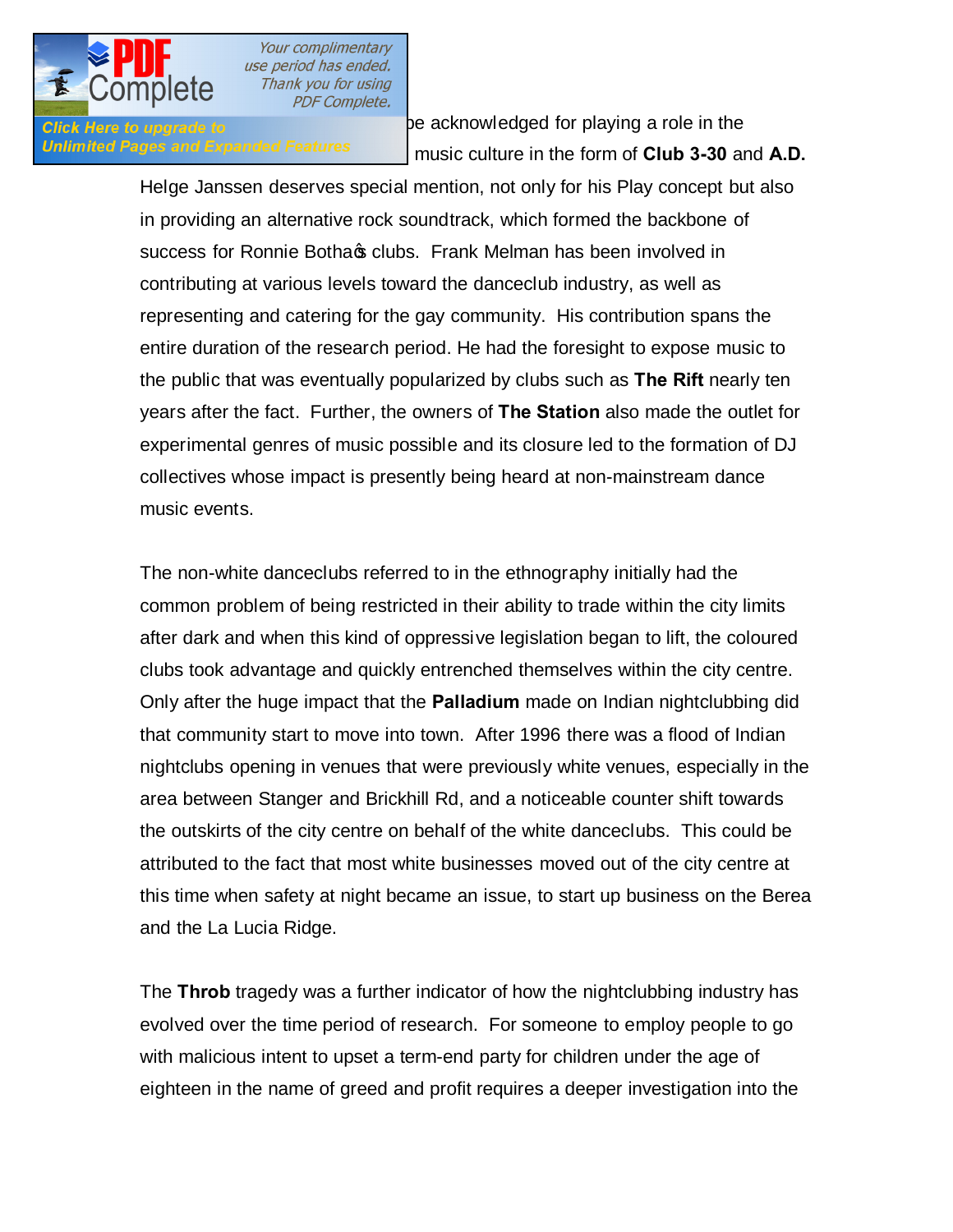

Click Here to upgrade to **value of the intervalue of Thankfully**, the people who were primary movers Infimited Pages and Expanded Features bentertainment in Durban, Lionel and Lynn

> Johnstone, have managed to provide the same consistent service to their community. Both **Blitz** and **Xanadu** have managed to articulate the cultural identity of the coloured community through the clubbing experience they provide.

> These above two clubs should be a goal towards which each nightclub should aspire through providing the correct imaginative and emotional spacings by means of the medium of music. As a dynamic process of consuming, the clubbing experience is one permeated with social and spatial practices which are expressed, constructed and performed through a response to or understanding of music. In no way can homologous arguments and archaic essentialist definitions of music describe the richness and intangibility of music. Music is the focus for the articulation of cultural identity in the clubbing experience, the medium that allows people to look inside themselves at the same time as reflecting out toward others. This complete  $\pm$ ituatednessg that Jones (1999) refers to, of the music consumer in the danceclub site, allows for the conditions of possibility of an authentic music experience, that symbolic snapshot moment where self and other co-exists.

The club, its clientele and the music being played all signified the transhistoricity of a youth culture which one might visit intermittently and find unchanged, and the act of dancing itself was intimately bound up with a generalized sense of diminished inhibition. (Straw 1991:379)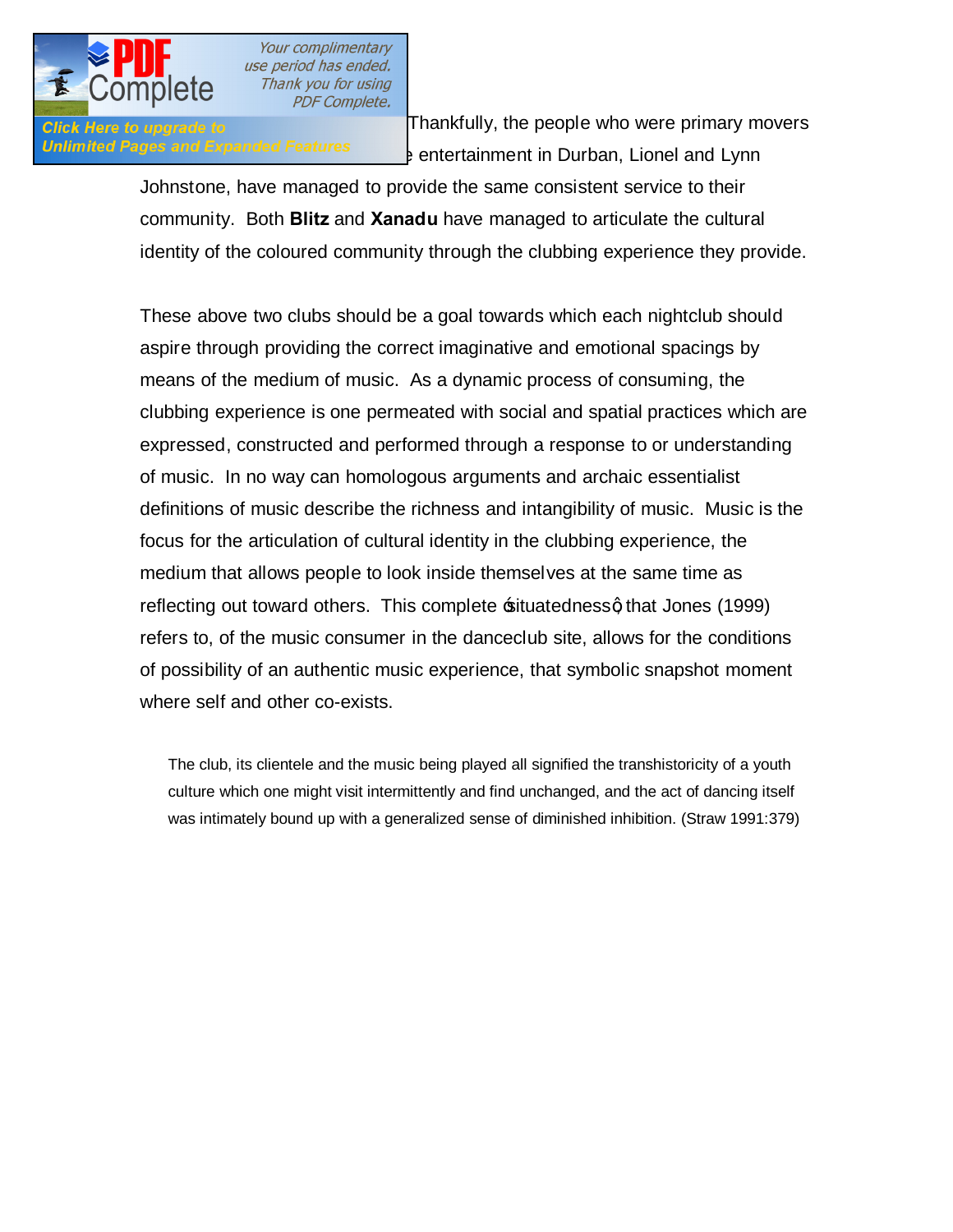

Primary sources:

Page over for map and key to map.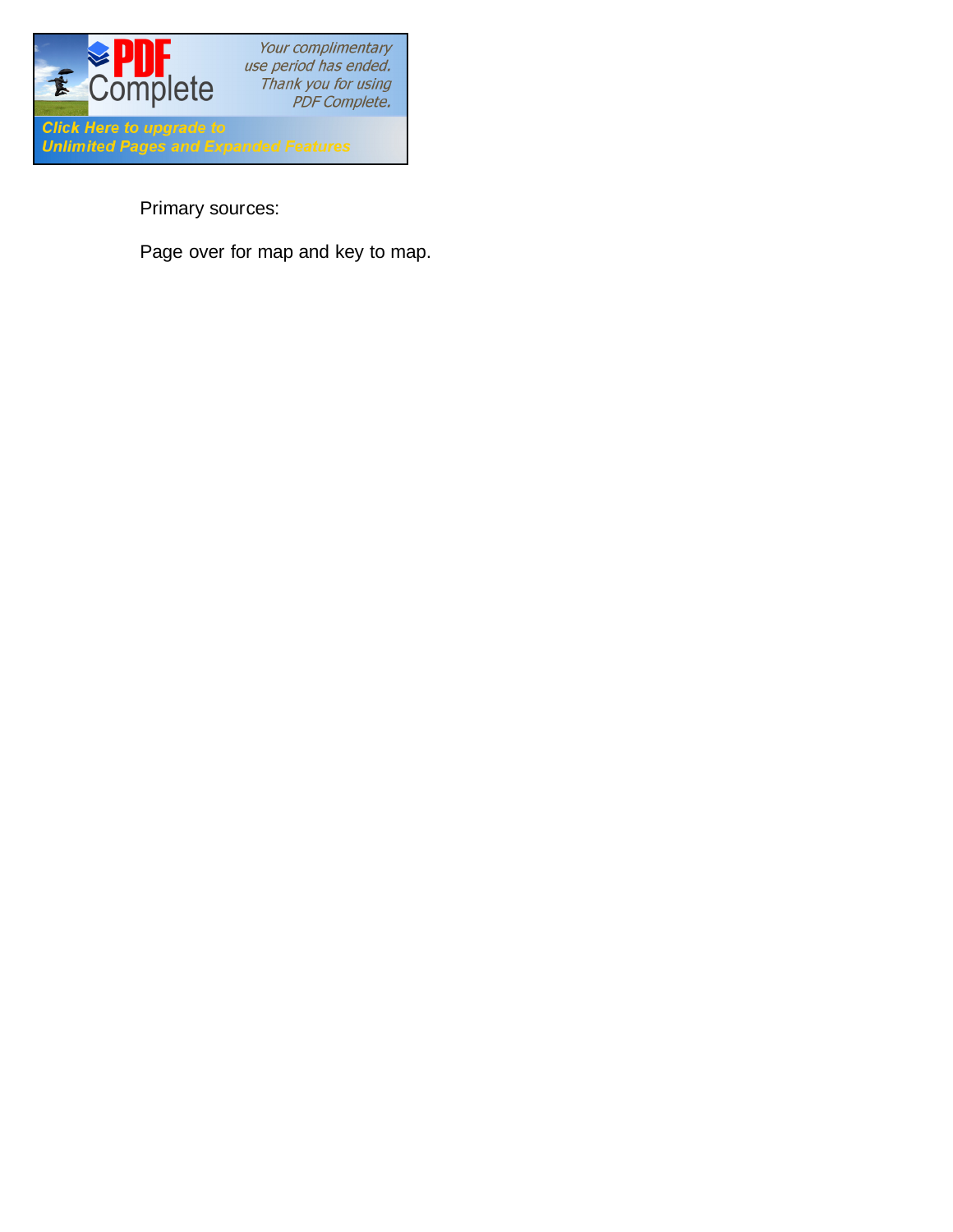

## Click Here to upgrade to **Unlimited Pages and Expanded Features**

Andersson, M. (1981). Music in the mix: The story of South African popular music. Johannesburg: Raven Press.

Bauman, Z. (1995). Life in fragments: Essays in postmodern morality. Oxford: Blackwell.

Bourdieu, P. (1984). Distinction: A social critique of the judgement of taste. Cambridge, MA: Harvard University Press.

Frith, S. Music and identity. (1996). In S. Hall & P. Du Gay (Eds.), Questions of cultural identity (pp. 108-127). London: Sage.

Frith, S. & Goodwin, A. (Eds.). (1990). On record: Rock, pop and the written word. London: Routledge.

Frith, S. Towards an aesthetic of popular music. (1987). In Leppert, R. & McClary, S. (Eds.), Music and society: the politics of composition, performance and reception (pp. 133-149). Cambridge: Cambridge University Press.

Frith, S. (1983). Sound effects: Youth, leisure and the politics of rock 'n roll. London: Constable.

Frith, S. (1978). The Sociology of Rock. London: Constable

Gilroy, P. Sounds authentic: Black music, ethnicity and the challenge of a *changing* same. (1994). In S.J. Lemelle & R. Kelly (Eds.), Imagining home: Class, culture and nationalism in the African diaspora (pp. 93-117). London: Verso.

Gilroy, P. (1993). The black Atlantic: Modernity and double consciousness. Cambridge, MA: Harvard University Press.

Harvey, S. (1983). Get that perfect beat. The Face, 10, 43-47. Reprinted in R. Benson (Ed.), Nightfever: Club writing in *The Face* 1980-1997. London: Boxtree.

Hebdige, D. (1979). Subculture: The meaning of style. London: Methuen.

Jackman, T. (1997). Bhangra and breyani. Sunday Life, 29 June, 12-15.

Johnson, D. (1983). The good mixer. The Face, 6, 40-42. Reprinted in R. Benson (Ed.), Nightfever: Club writing in *The Face* 1980-1997. London: Boxtree.

Jones, L. (1965). Blues people: Negro music in white America. London: MacGibbon and Lee.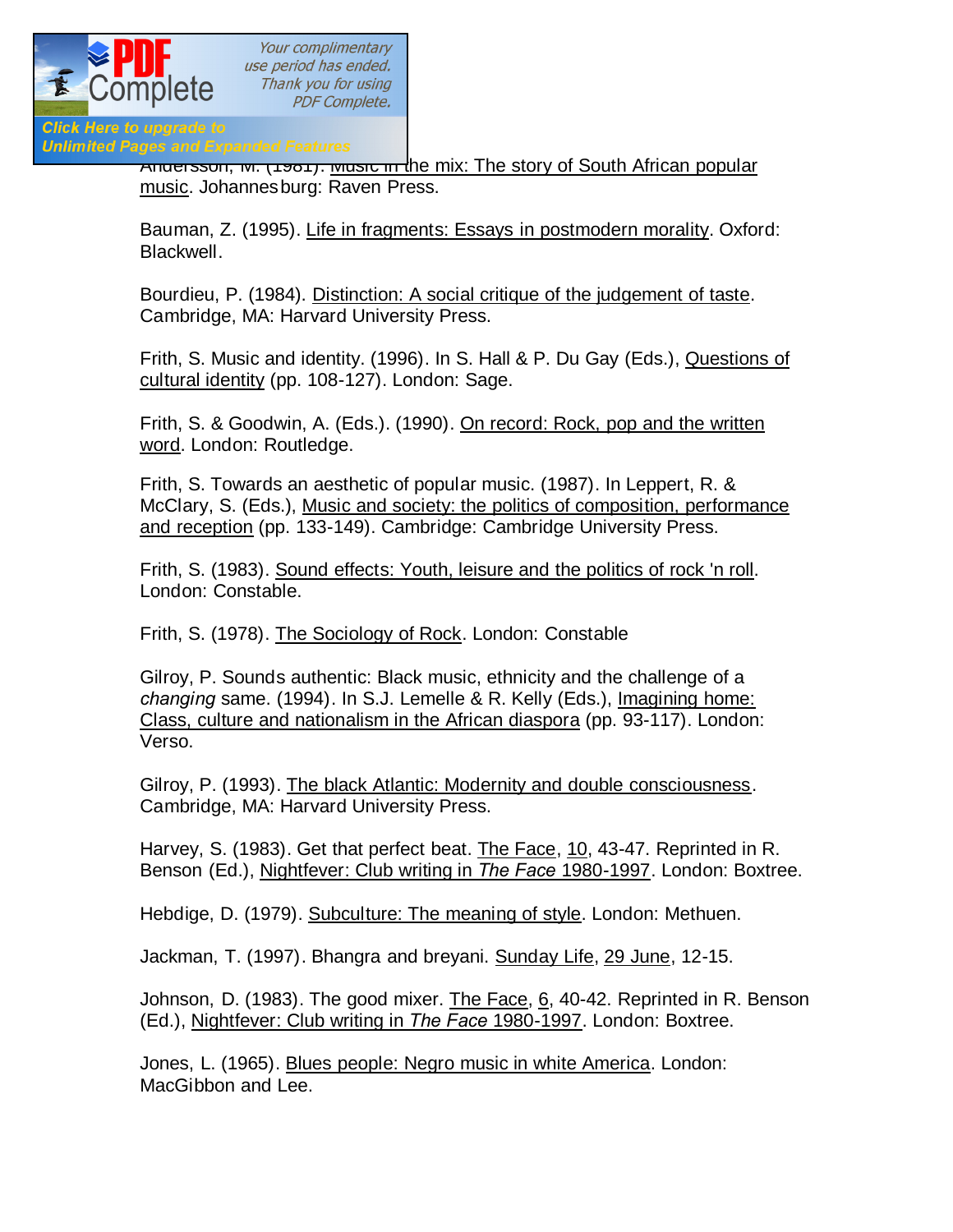

**Click Here to upgrade to Click Sound, Seeing Image: "Remixing" Authenticity in** Unlimited Pages and Expanded Features **Durnal of Media and Culture**, 2(4).

http://www.api-network.com/mc/9906/remix.html

Laing, D. (1985). One chord wonders: Power and meaning in punk rock. Milton Keynes: Open University Press.

Macpherson, D. (1985). Holiday Babylon. The Face, 9, 69-73. Reprinted in R. Benson (Ed.), Nightfever: Club writing in *The Face* 1980-1997. London: Boxtree.

Malbon, B. (1999). Clubbing: Dancing, ecstasy and vitality. London: Routledge.

Maffesoli, M. (1996). The contemplation of the world: Figures of community style (translated by Susan Emmanuel). Minneapolis: University of Minnesota.

McClary, S. & Walser, R. Start making sense! Musicology wrestles with rock.

(1990). In Frith, S. & Goodwin, A. (Eds.), On record: Rock, pop and the written word (pp. 277-292). London: Routledge.

Negus, K. (1996). Popular music in theory: An introduction. Hanover, NH: Wesleyan University Press.

Ree, J. (1990). Funny voices: stories,  $%$ unctuation+ and personal identity. New Literary History, 21, 1052-1066.

Reynolds, S. (1998). Energy flash: A journey through rave music and dance culture. London: Picador.

Scott, M. & Push. (2000). The garden of Eden. Muzik, 5, 64-68.

Shantall, L. (1998). The art of leaving Durban. SL, 7, 50-53.

Shepherd, J. (1991). Music as social text. Cambridge: Polity Press.